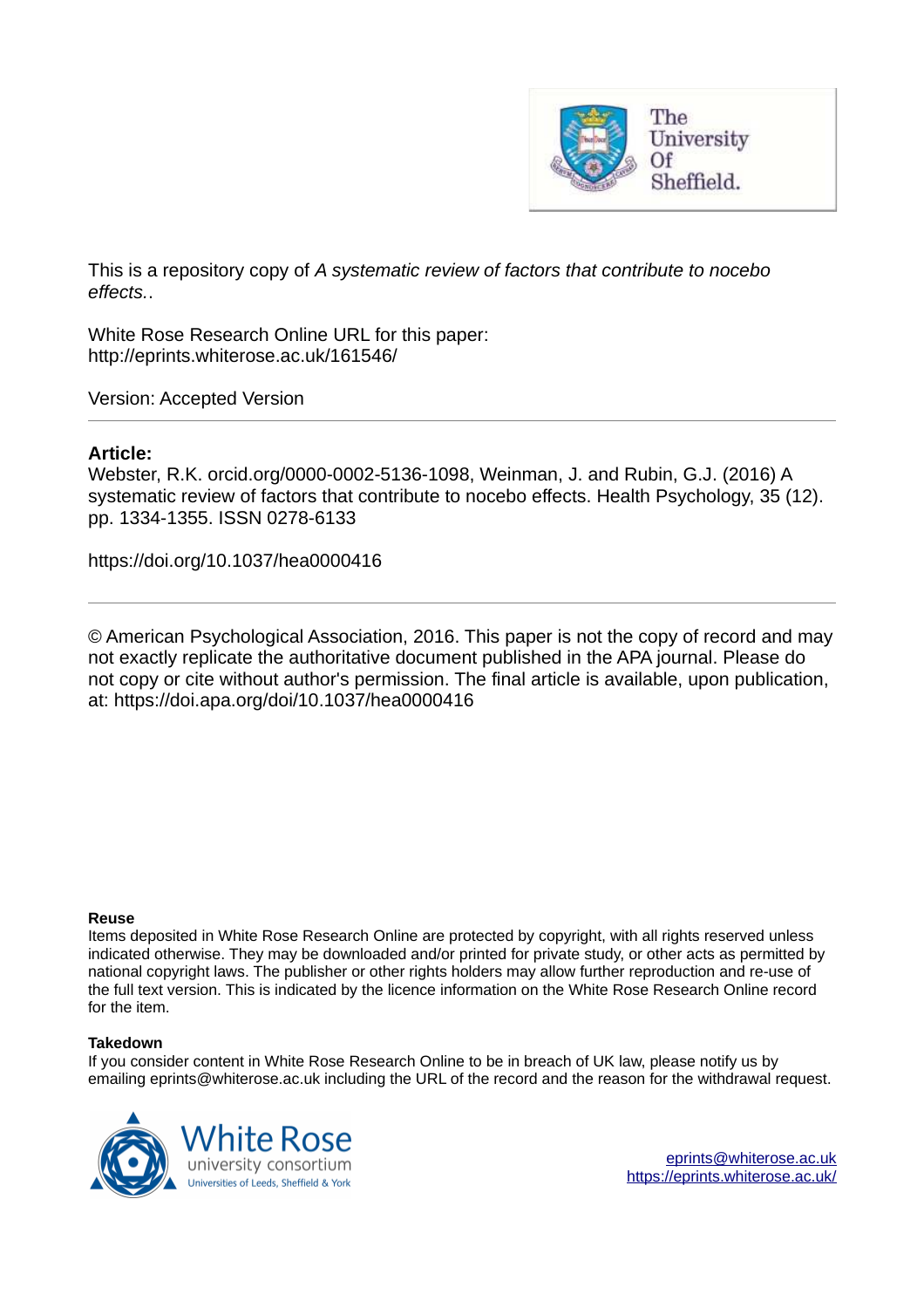#### A systematic review of factors that contribute to nocebo effects

Rebecca K. Webster, John Weinman, and G. James Rubin

King's College London

# Author note

Rebecca. K Webster, King's College London, Department of Psychological Medicine, Weston Education Centre, United Kingdom

John Weinman, King's College London, Institute of Pharmaceutical Science, Franklin-Wilkins Building, United Kingdom

G. James Rubin, King's College London, Department of Psychological Medicine, Weston Education Centre, United Kingdom

The research was funded by the National Institute for Health Research Health Protection Research Unit (NIHR HPRU) in Emergency Preparedness and Response at King's College London in partnership with Public Health England (PHE). The views expressed are those of the authors and not necessarily those of the NHS, the NIHR, the Department of Health or Public Health England.

Correspondence concerning this article should be addressed to Rebecca. K Webster, Department of Psychological Medicine, Weston Education Centre, Cutcombe Road, London SE5 9RJ, UK. E-mail: rebecca.webster@kcl.ac.uk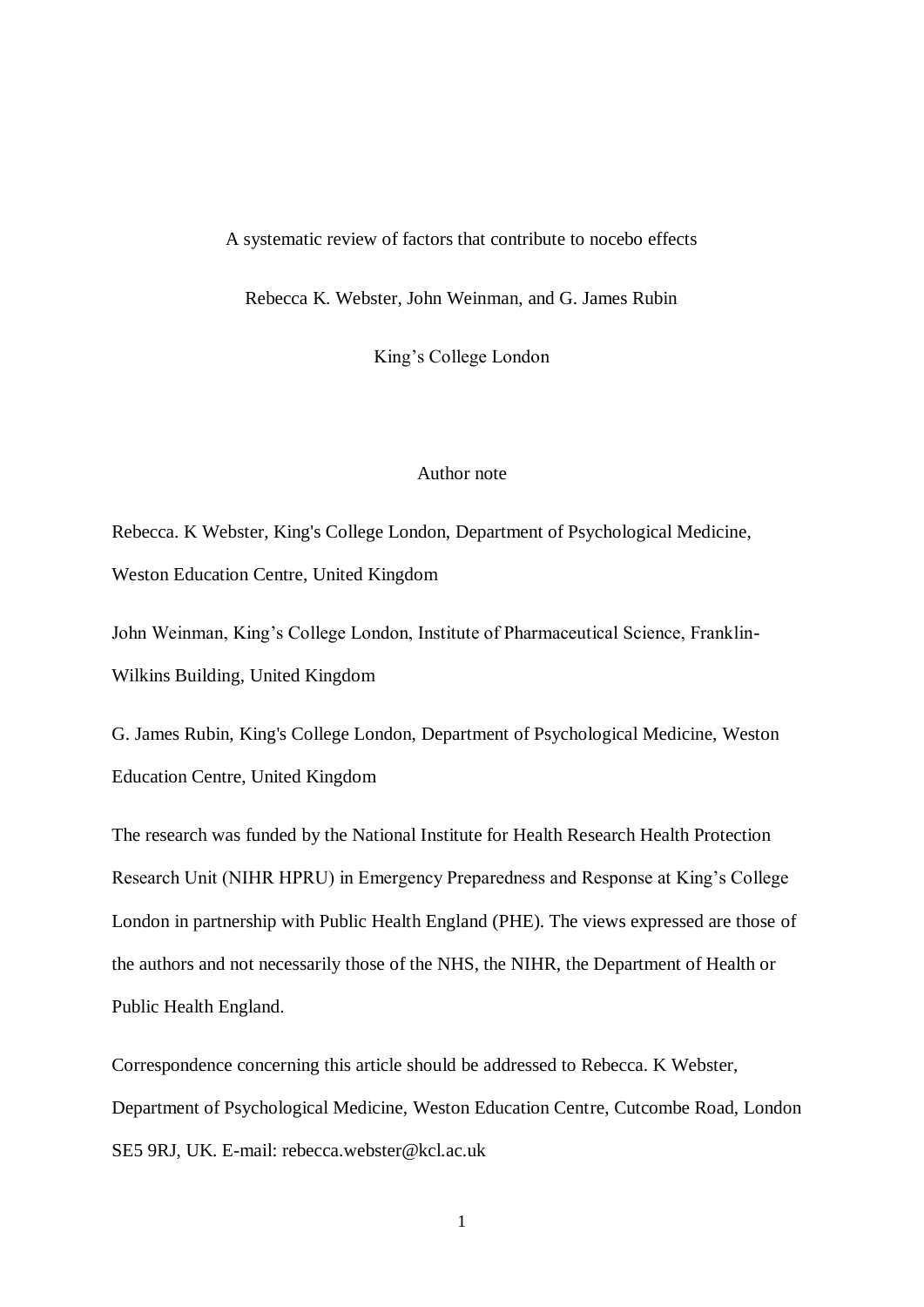### Abstract

Objectives: Medication side effects are common, often leading to reduced quality of life, nonadherence and financial costs for health services. Many side effects are the result of a psychologically-mediated 'nocebo effect'. This review identifies the risk factors involved in the development of nocebo effects.

Methods: Web of Science, Scopus, Medline, PsychINFO, Journals @ Ovid full text, and Global health were searched using the terms "nocebo" and "placebo effect". To be included, studies must have exposed people to an inert substance and have assessed one or more baseline or experimental factor(s) on its ability to predict symptom development in response to the inert exposure.

Results: 89 studies were included, 70 used an experimental design and 19 used a prospective design, identifying 14 different categories of risk factor. The strongest predictors of nocebo effects were a higher perceived dose of exposure, explicit suggestions that the exposure triggers arousal or symptoms, observing people experiencing symptoms from the exposure, and higher expectations of symptoms.

Conclusions: In order to reduce nocebo induced symptoms associated with medication or other interventions clinicians could: reduce expectations of symptoms, limit suggestions of symptoms, correct unrealistic dose perceptions, and reduce exposure to people experiencing side effects. There is some evidence that we should do this especially for persons with at-risk personality types, though exactly which personality types these are requires further research. These suggestions have a downside in terms of consent and paternalism, but there is scope to develop innovative ways to reduce nocebo effects without withholding information.

Key words: nocebo effect, predictors, symptoms, inert exposure, review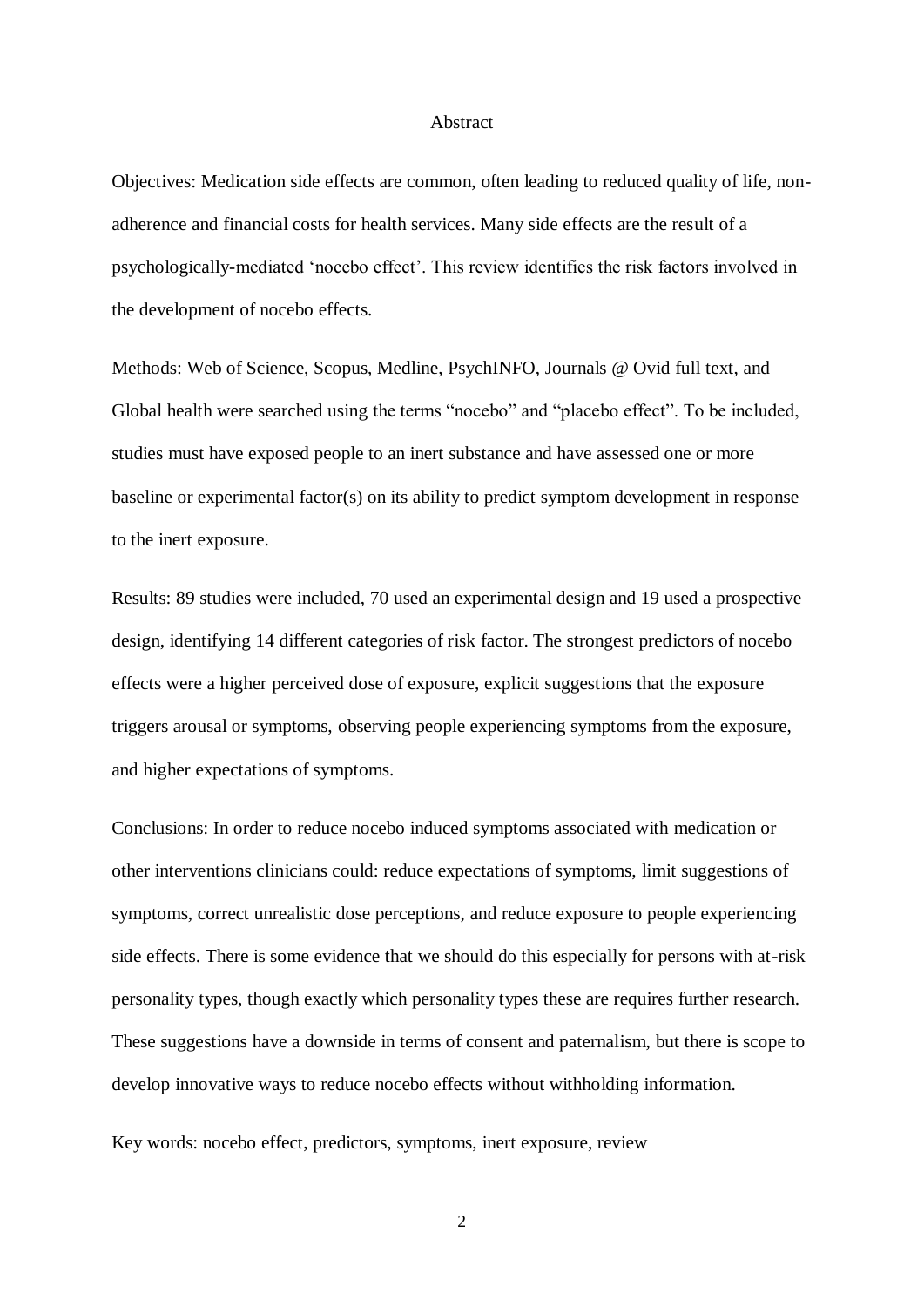Adverse drug reactions (ADRs) are common (Davies et al., 2009), and can have serious implications in terms of patient well-being and adherence (Ammassari et al., 2001) as well as significant financial costs for health services (Monguio, Otero, & Rovira, 2003; NICE, 2009). However, ADRs are not always related to the physiological action of the medication (Faasse & Petrie, 2013). Only 10.9% of reported ADRs to commonly prescribed drugs are clearly attributable to the medication (de Frutos Hernansanz et al., 1994). It is thought a nocebo effect may play a role in the formation of other apparent side effects (Barsky, Saintfort, Rogers, & Borus, 2002). As well as medication side effects, nocebo effects have been implicated in symptoms attributed to technological exposures such as electro-magnetic fields (EMF) from mobile phones and Wi-Fi (Baliatsas et al., 2012; Rubin, Cleare, & Wessely, 2008). A nocebo effect is the experience of negative symptoms following exposure to an inert substance, which are triggered or exacerbated by psychological mechanisms such as expectations (Kennedy, 1961). The name 'nocebo' was created to distinguish between the desirable ('placebo') and undesirable effects of an inert exposure (Hauser, Hansen, & Enck, 2012), although in practice the distinction between undesirable and desirable is not always clear cut. For example increased alertness maybe beneficial in some contexts (e.g. prior to an examination) and detrimental in others (e.g. prior to sleep).

Current literature suggests there are three main mechanisms for a nocebo effect; misattribution, expectation, and learning. Misattribution theory suggests that people misattribute pre-existing symptoms to the effects of a new exposure (although some authors believe that misattribution does not technically constitute a nocebo effect, see Enck, Bingel, Schedlowski & Rief, 2013; Colloca & Miller, 2011). Symptoms are common in everyday life (Petrie, Faasse, Critchon, & Grey, 2014), and although often harmless and short-lived, when people are subjected to a new exposure, symptoms that were present before or occur coincidentally are available to be mistakenly attributed to it (Petrie et al., 2005; Petrie, Moss-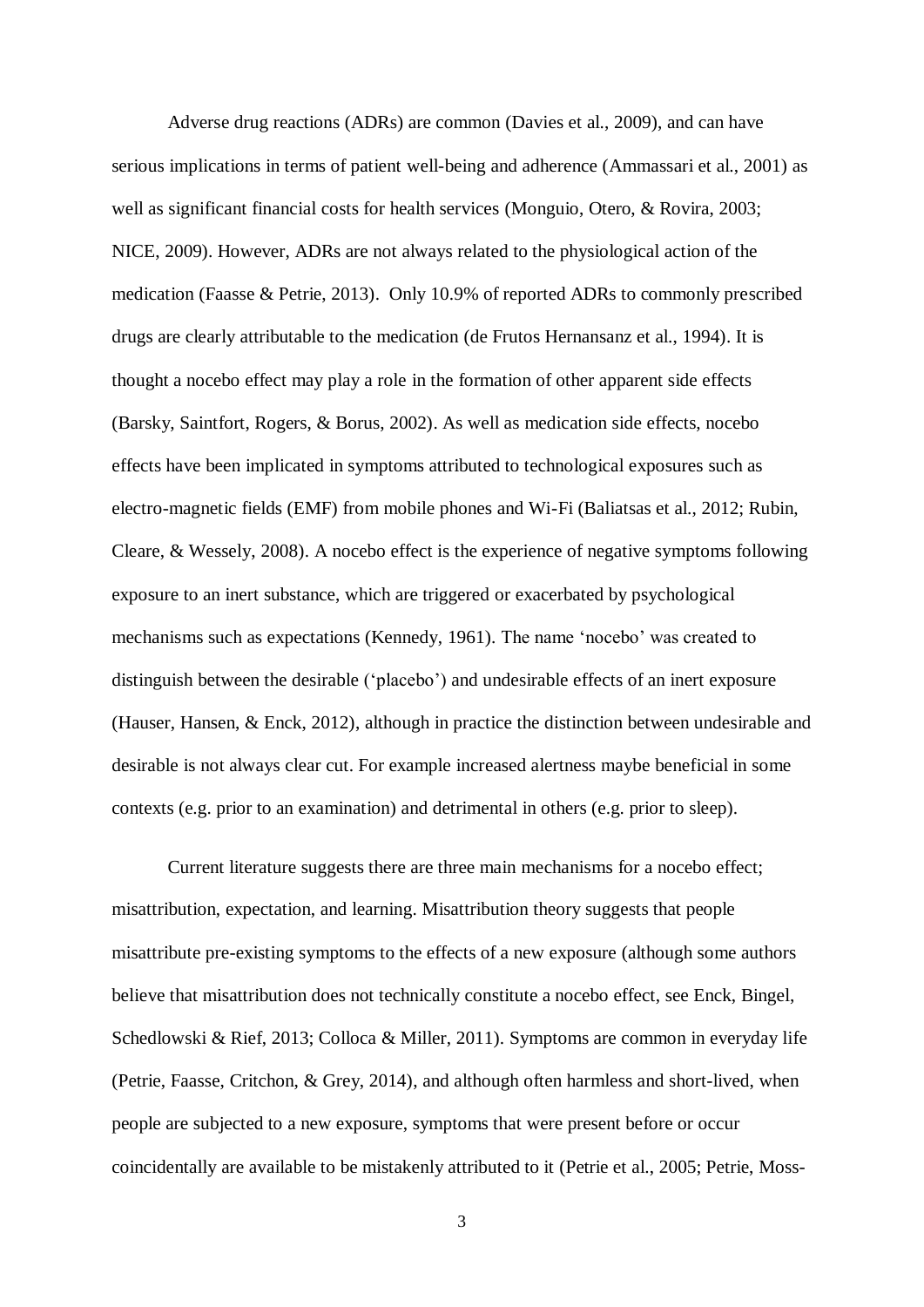Morris, Grey, & Shaw, 2004). Therefore factors such as high baseline symptoms or high selfawareness may serve as risk factors for nocebo effects resulting from this mechanism. Negative expectations can also mediate nocebo effects (Hahn, 1997), and may in turn arise through explicit suggestions about the effects of an exposure (Jaen & Dalton, 2014; Myers, Cairns, & Singer, 1987), or predisposing factors such as pessimism (Geers, Helfer, Kosbab, Weiland, & Landry, 2005). These negative expectations can make the individual more likely to attend to new or current sensations, and attribute them to the exposure (Barsky et al., 2002). The response expectancy theory suggests that it is also possible for negative expectations to act more directly, with an expectation of, for example anxiety, being itself provoke anxiety thereby directly causing the negative effect that was expected (Kirsch, 1997a,b). The last mechanism, learning, can elicit nocebo effects through association or social observation. For example, if an inert stimulus has been previously paired with a symptom-inducing stimulus (Barsky et al., 2002), which may occur through conscious or non-conscious mechanisms (Stewart-Williams, 2004), or through observing someone else experience symptoms to the same exposure (Vogtle, Barke, & Kroner-Herwig, 2013).

Given the significant costs nocebo effects can have on patient quality of life and health services it is important to develop interventions to minimise these effects from occurring. Many risk factors have been implicated, but no study has systematically reviewed these to identify those which are the strongest predictors of nocebo effects; something that would assist in the development of such interventions. Instead, previous systematic reviews have focused on the magnitude of nocebo effects for a specific symptom, e.g. Petersen et al. (2014) or in clinical trials of experimental medical treatments (Hauser, Bartram, Bartram-Wunn, & Tolle, 2012). One review (Symon, Williams, Adelasoye, & Cheyne, 2015) has provided a preliminary assessment of some of the risk factors involved in nocebo effects. However this "scoping review" identified only 17 papers – a limited subset of the available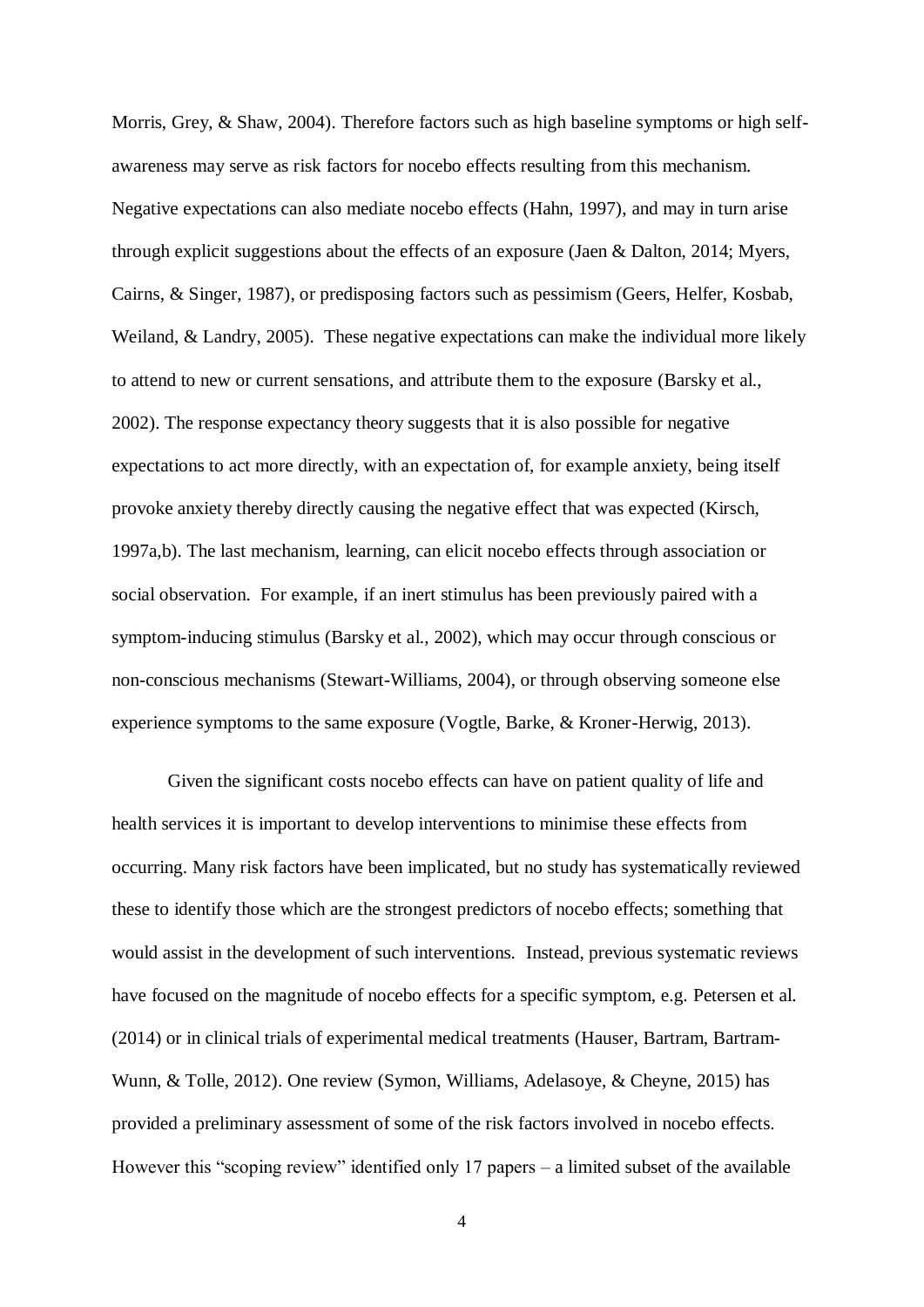literature. To address this gap our systematic review aimed to identify the risk factors involved in the reporting of any symptom in response to an inert exposure. This will allow the identification of factors which appear to be consistent predictors of nocebo effects and aid in the development of evidenced-based interventions to prevent them from occurring in the future.

## **Methods**

# **Identification of studies**

Searches were carried out on  $11<sup>th</sup>$  December 2014 using the databases: Web of Science, Scopus, Medline, PsychINFO, Ovid, and Global health. The search terms consisted of "nocebo" or "placebo effect", and where available, searches were limited to studies with a human sample, with review articles restricted. The reference sections of included studies were also examined as well as papers suggested through personal contacts. No grey literature was searched and no temporal constraints were used. The review followed a previously designed, unpublished protocol.

### **Selection criteria**

Studies were eligible for inclusion if they met the following criteria:

- Studied a human population (healthy volunteers, patients or children were allowed).
- Used an experimental or prospective design.
- Used an inert exposure, i.e. containing no pharmacological or physiological active ingredient.
- Assessed factors on their ability to predict symptom reporting, and these factors could be baseline characteristics or experimentally induced.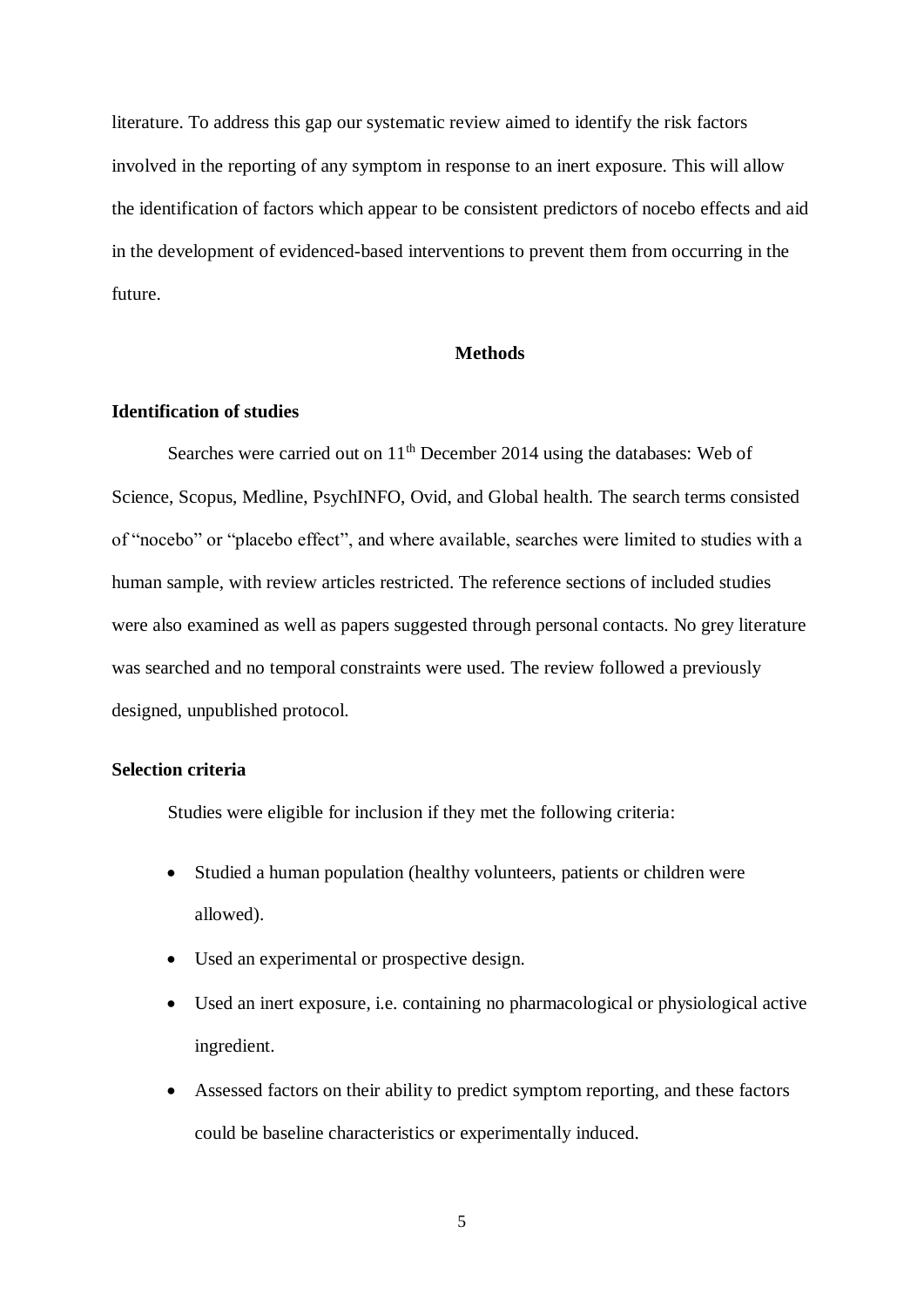- Included an outcome of symptom reporting after participants received an inert exposure. Reported symptoms must not have been due to an active exposure (e.g. studies where an inert exposure was applied after an active exposure such as heat stimulation were excluded, as in this case the symptoms would have resulted from the heat stimulation).
- Measured symptoms via self-report or inferred through objective measures (e.g. scratching behaviour). Such symptoms could be somatic, a measure of arousal or mood. Because of the difficulty in defining when an outcome is aversive or beneficial we took an inclusive approach. For example measures of alertness (where an increase could be aversive in some instances) or contentedness (where decreases might be possible) were both included.
- Publish in any language.

#### **Data extraction**

For each study included in the review, details relating to 20 issues were extracted. In summary these related to: sample characteristics, methodological design, type of exposure, experimental conditions and/or baseline risk factors, symptom measurement, statistical analysis and results. Any non-english articles were translated. We differentiated between studies that used an experimental or a prospective design in order to easily identify factors implicated in nocebo effects that can be manipulated and those that naturally occur at baseline. For a copy of the data extraction sheet used, see Appendix 1.

### **Quality assessment**

Eligible studies using an experimental design were assessed using the Cochrane Collaboration's Risk of Bias tool (Higgins et al., 2011). For prospective studies, the CASPin (1998) critical appraisal tool was used and adapted to give a 'high,' 'unclear' or 'low' risk of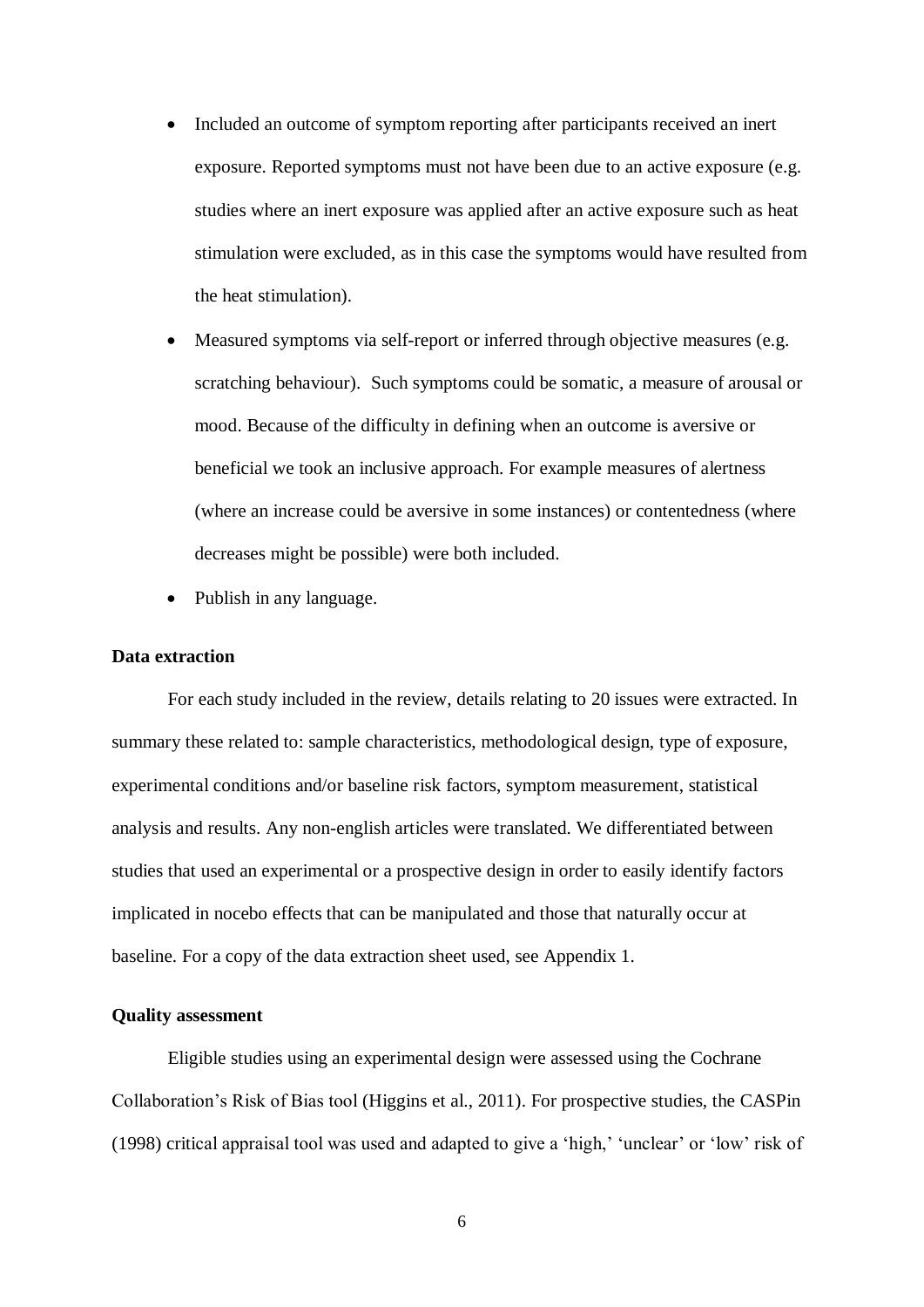bias score, which were colour coded red, orange and green respectively. Originally the CASP is scored with yes/no answers but this was re-scored to low risk (yes) and high risk (no) as wells as including an unclear risk response for when enough information was not provided, similar to the Cochrane Risk of Bias tool. As these tools had no criteria assessing sample size we looked at this separately.

### **Review process**

RKW conducted the database searches and screened the titles and abstracts of articles to assess their potential relevance. Guidance was obtained from GJR if there was any uncertainty as to including an article for full text review. RKW obtained the full articles for those citations that appeared potentially relevant and checked them against the inclusion criteria. If it was unclear whether an article met the inclusion criteria, consensus was sought from GJR and JW. RKW then independently extracted data for each included study and carried out the quality assessment with guidance from GJR. Due to the expected heterogeneity in the studies we did not plan for any meta-analyses and instead we used a narrative synthesis. There is no general consensus on the best way to carry out a narrative synthesis for systematic reviews (Popay et al., 2006). As such we decided to use a weight of evidence approach. To do this, we identified the strength of evidence for each risk factor based on the number of studies investigating each risk factors and their respective quality.

# **Results**

## **Search results**

The database search retrieved 12582 citations. After removing duplicates 6585 citations remained. After screening titles and abstracts, we reviewed the full text of 88 articles relating to 96 studies. Of these, 13 studies were excluded for not investigating any risk factors for the development of symptoms, nine were excluded for using an active exposure and seven were excluded for not measuring symptoms. Sixty-six articles met the inclusion criteria.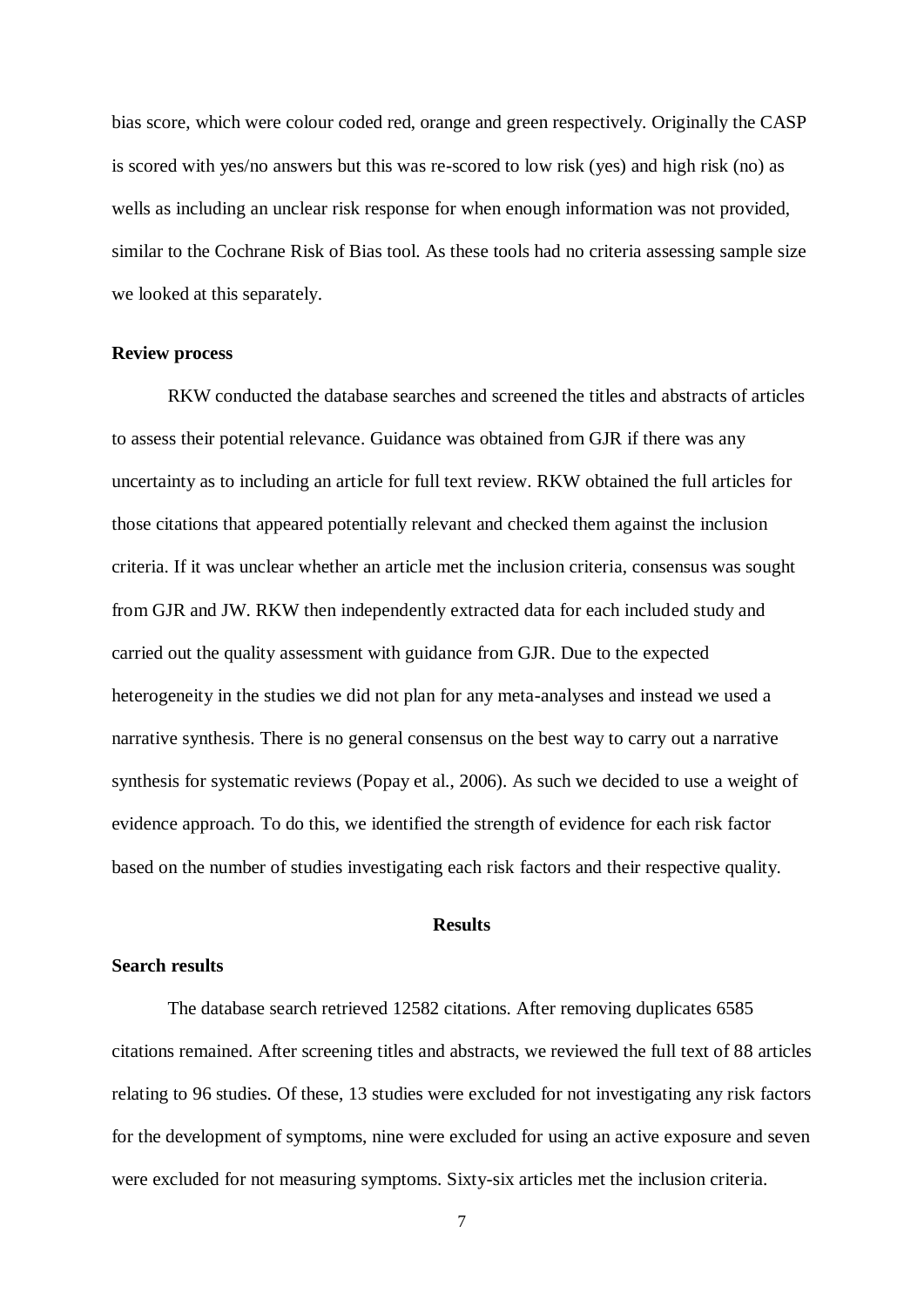Twenty-one additional articles were identified by reference checks of included articles and through personal contacts; resulting in a total of 87 articles. Two articles reported results on two separate studies each (Walach & Schneider, 2009; Winters et al., 2001) and are referred to as 'Exp 1' or 'Exp 2' where necessary, leaving 87 articles reporting on 89 studies. Of these, 70 were experimental (see table 1) and 19 prospective (see table 2). Figure 1 provides a flow diagram of the study selection according to the Preferred Reporting for Systematic Reviews and Meta-analyses statement (Moher, Liberati, Tetzlaff, & Altman, 2009).

### **Quality assessment**

**Experimental studies.** The quality of experimental studies was poor (see figure 2), with the main problem being a lack of clear reporting. Thirty-six studies neglected to mention how they carried out randomisation while 22 studies were at high risk of bias for failing to mention if participants were randomised or for not using randomisation at all. Due to the unclear reporting of random sequence generation, the risk for allocation concealment bias followed a similar pattern. For blinding of participants and personnel, studies often failed to state if the experimenters were blind to the manipulation that accompanied the exposure, leaving the risk of bias unclear. Only six studies used adequate blinding procedures, with 12 not using blinding at all. Sixty-five studies used self-report measures, as such blinding of the outcome assessment was judged to be unlikely to influence these results. For 52 studies, drop outs were not addressed, or if they were, they typically failed to explain how this affected the results, leaving the risk of bias unclear. Only one study had lodged a protocol in a publically accessible registry prior to the start of recruitment leaving us unable to assess the risk for selective reporting for the remaining studies. As well as this we looked for justification of sample size to assess if each study was adequately powered. Again this was poorly addressed with only 9 out of the 70 studies mentioning that they carried out an a priori sample size calculation.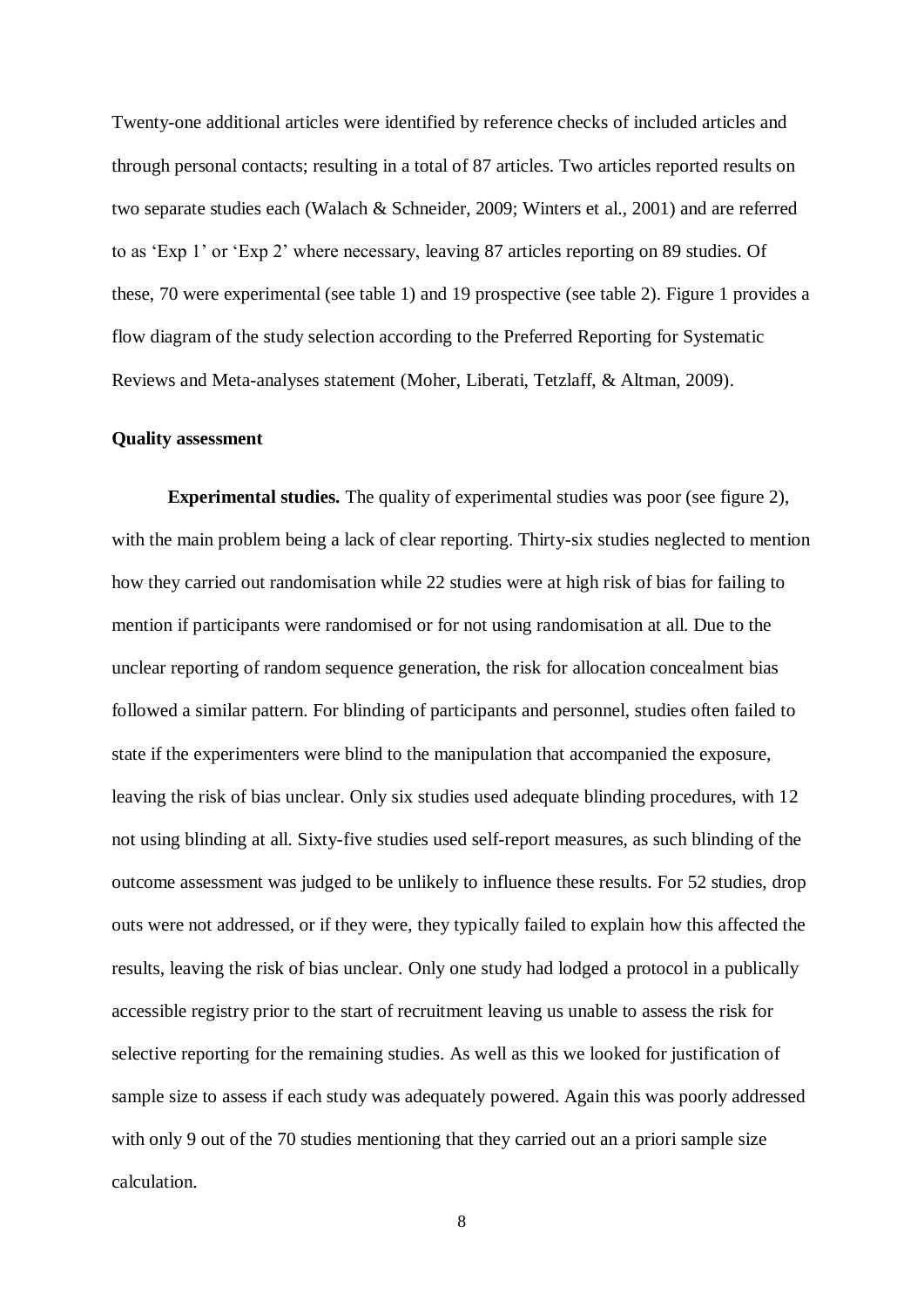**Prospective studies.** The prospective studies performed well against the quality check (see figure 2). All studies addressed a clearly focused issue with a standardised exposure across all participants. Studies often lacked information about how participants were recruited. However, self-report measures were widely used to minimise bias from experimenters. The identification and control of confounding factors was only deemed an issue for six studies that neglected to control for demographic factors such as gender or age and past symptom reporting. The follow up of participants was judged to be appropriate in 16 studies. Regarding the generalisability of the findings, it was often difficult to know if the results could be applied to the population being studied due to the insufficient information about how participants were recruited. In addition, similarly to the experimental studies, justification for sample size was limited with only one study providing an a priori sample size calculation.

### **A. Experimentally induced risk factors categories**

Seventy experimental studies were included that investigated risk factors which fell into 9 different categories as discussed below (further details in supplementary tables 3-11).

Learning. Twenty three studies manipulated different types of learning on symptom reporting finding some evidence for its role in nocebo effects. Four of these investigated prior experience of which two lower quality studies found no significant effects (Bayer, Coverdale, Chiang, & Bangs, 1998; Dinnerstein & Halm, 1970). However, Andre-Obadia, Magnin, and Garcia-Larrea (2011) showed that sham rTMS tended to worsen patients' pain when following an active yet unsuccessful rTMS treatment (however caution is required as no statistical test accompanied this finding), and a high quality study by Stegen et al. (1998) found that participants reported significantly more arousal and respiratory symptoms when completing a breathing trial with room air before a breathing trial with carbon dioxide rather than afterwards. As such there is some evidence that prior experience is involved in the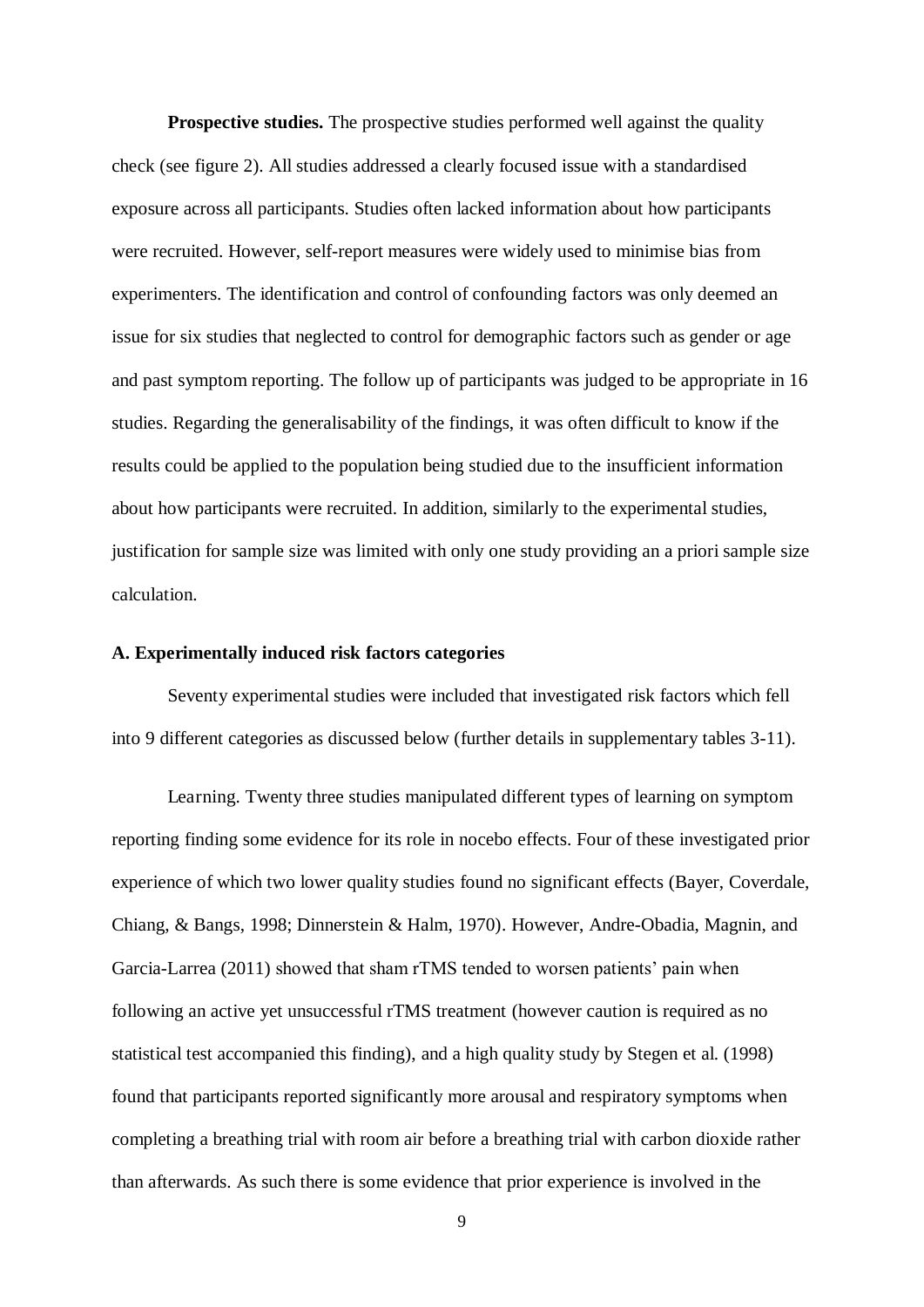development of nocebo effects. Two studies of mixed quality explored the impact of implicit association supporting its role in the nocebo effect, finding that drinking sham caffeine in a coffee solution resulted in significantly more alertness, contentedness, and arousal, than drinking sham caffeine in an orange juice solution (Flaten & Blumenthal, 1999; Mikalsen, Bertelsen, & Flaten, 2001). Three studies of high quality investigated learning through the manipulation of social observation, with two finding a significant effect, broadly supporting its role in the nocebo effect. Lorber, Mazzoni, and Kirsch (2007) failed to show any main effects of observing a confederate display symptom behaviours after inhaling a sham environmental toxin which they were also exposed to. However, in a similar study, participants who observed a confederate display symptoms had significantly higher symptom ratings after inhalation than participants who did not (Mazzoni, Foan, Hyland, & Kirsch, 2010). Similarly, patients who watched a video of people scratching compared to those who saw a video of people sitting idle had higher itch and scratching behaviour rating after administration of sham histamine (Papoiu, Wang, Coghill, Chan, & Yosipovitch, 2011), no results were reported for the healthy volunteers in this study**.** 

Of the remaining 14 studies, 13 investigated learning by using classical conditioning to pair inert exposures such as odours with CO2 inhalation before presenting the inert exposures on their own (De Peuter et al., 2005; Devriese, De Peuter, Van Diest, Van de Woestijne, & Van den Bergh, 2006; Devriese et al., 2000; Devriese et al., 2004; Meulders et al., 2010; Van den Bergh, Kempynck, van de Woestijne, Baeyens, & Eelen, 1995; Van den Bergh, Stegen, & Van de Woestijne, 1997, 1998; Van den Bergh et al., 1999; Van Diest et al., 2006; Winters et al., 2001 exp 1 and 2; Winters et al., 2003). Six studies of mixed quality found significant effects of classical conditioning and although seven found no main effect of conditioning on symptom reporting, six of these were of lower quality. As such there is some evidence for the role of classical conditioning in nocebo effects, and that this learning effect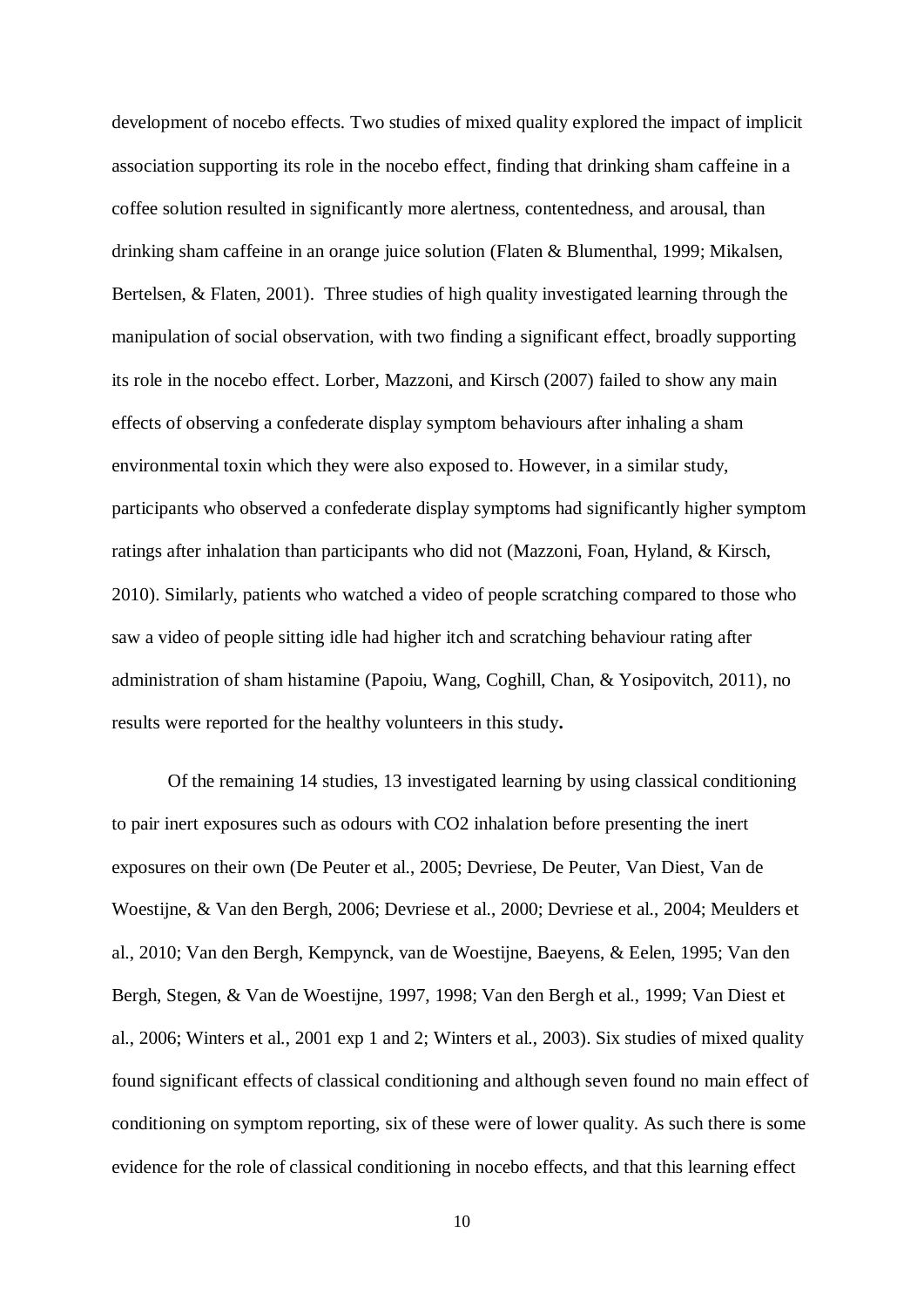can be generalised to new odours (Devriese et al., 2000; Van den Bergh et al., 1997, 1998). However odour type alone, without classical conditioning is not enough to elicit symptoms as demonstrated in this group of studies and the remaining study in this category (Dalton, 1999).

Perceived dose. Six studies manipulated participant perceptions of the dose of the exposure that they received. Four of these found significant effects with three being of higher quality, broadly supporting a link between higher perceived dose and nocebo effects. Only two studies found no significant effects of dose related to decaffeinated coffee consumption (Flaten, Aasli, & Blumenthal, 2003) or taking a sham sedative pill (Jensen & Karoly, 1991). The remaining four all demonstrated significant main effects: Increasing the setting on a sham shock generator increased pain intensity ratings in two studies (Bayer, Baer, & Early, 1991; Bayer et al., 1998), tension scores increased as a function of perceived dose following decaffeinated coffee consumption in one study (Kirsch & Weixel, 1988), and in a final study being told that a sham EMF exposure would be strong resulted in a higher overall symptom scores compared to being told the exposure would be weak (Szemerszky, Koteles, Lihi, & Bardos, 2010).

Self-awareness. Four studies manipulated self-awareness during exposure. Three higher quality studies found no significant effects with only one lower quality study reporting an effect. As such there is little evidence that self-awareness increases the likelihood of a nocebo effect. Both Geers, Helfer, et al. (2005) and Geers, Helfer, Weiland, and Kosbab (2006) showed no significant main effects of instructing participants to attend to any symptoms or sensations they experienced. Using a distraction task also did not have a significant effect on symptom reporting (Van den Bergh et al., 1998) .Gibbons, Carver, Scheier, and Hormuth (1979) however, did find a significant main effect, with participants facing a mirror reporting less perceived arousal than participants not facing a mirror following ingestion of a sham drug.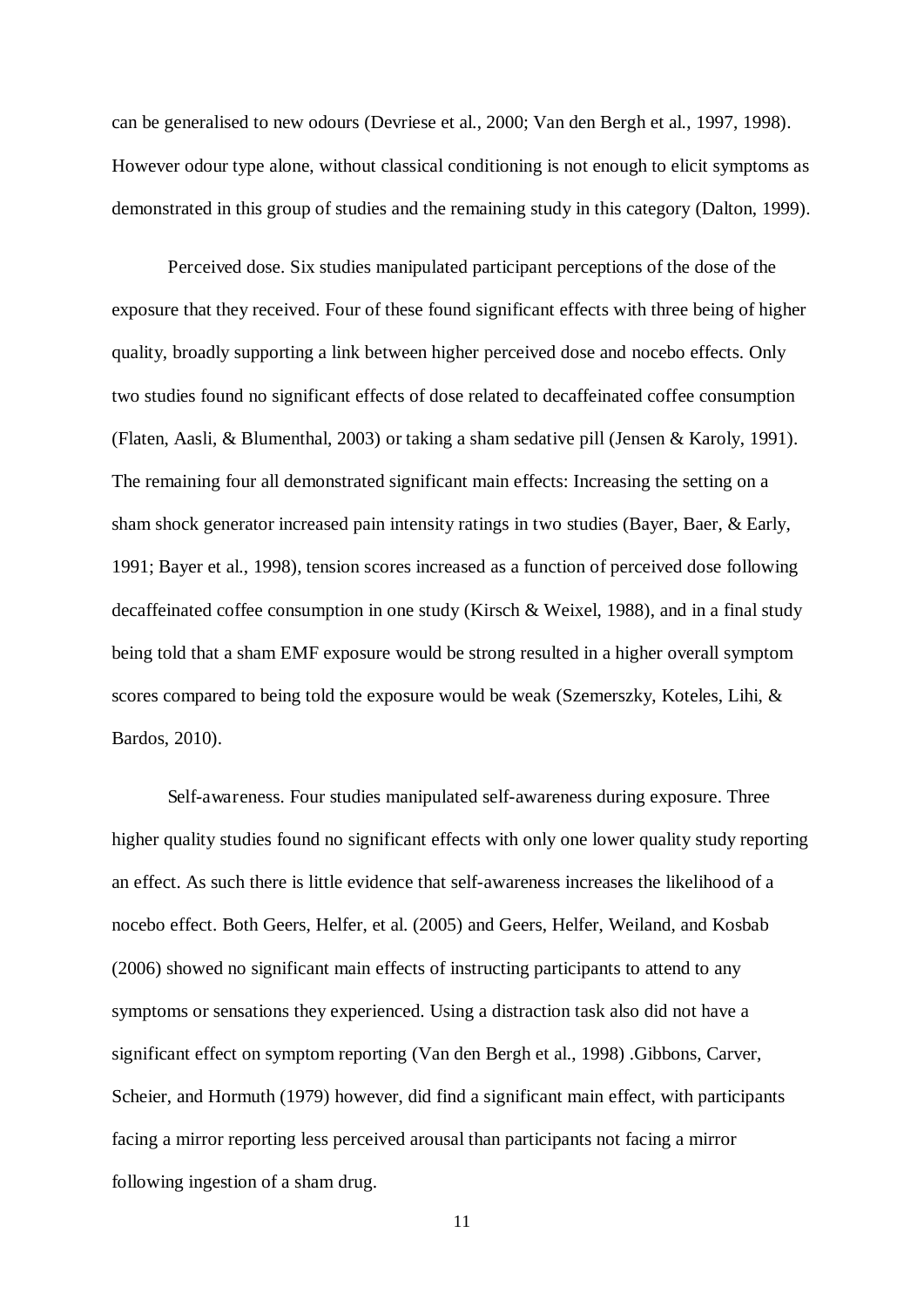Type of administration. Two studies of mixed quality tested whether type of administration affects symptom reporting, finding no evidence for a link with nocebo effects. There was no difference in symptom reporting between a sham pill and either a saline injection (Goldman, Witton, & Scherer, 1965) or sham acupuncture (Kaptchuk et al., 2006).

Verbal suggestions on performance. Three studies manipulated verbal suggestions about the effect an inert exposure would have on performance. Two higher quality studies found no significant effects with only one lower quality study reporting an effect. As such there is little evidence that suggesting an exposure impairs performance increases the likelihood of a nocebo effect. Both Harrell and Juliano (2009) and Nevelsteen, Legros, and Crasson (2007) found no significant main effects of suggesting sham coffee or sham EMF would enhance or impair performance on a task on any of their symptom measures, respectively. However, smokers told that a sham cigarette would impair performance had significantly more craving symptoms than those who were told it would enhance performance (Harrell & Juliano, 2012).

Verbal suggestions of likelihood of exposure. Nine studies manipulated suggestions about the likelihood that an exposure would occur. All studies were of higher quality with four finding significant effects and five finding non-significant effects. In other words, there was mixed evidence for the role of likelihood suggestions in nocebo effects. The studies used a mixture of conditions in which participants were either told they would receive an active exposure (deception), might receive an active or inactive exposure (double-blind), would receive an inactive exposure (open) or nothing (control). Five of the studies found no significant main effects (Geers, Helfer, et al., 2005; Geers et al., 2006; Ossege et al., 2005; Walach, Schmidt, Dirhold, & Nosch, 2002; Walach & Schneider, 2009 exp 1). Geers, Wellman, Fowler, Rasinski, and Helfer (2011) however found that participants reported significantly more side effects in response to a sham pill when given deceptive information,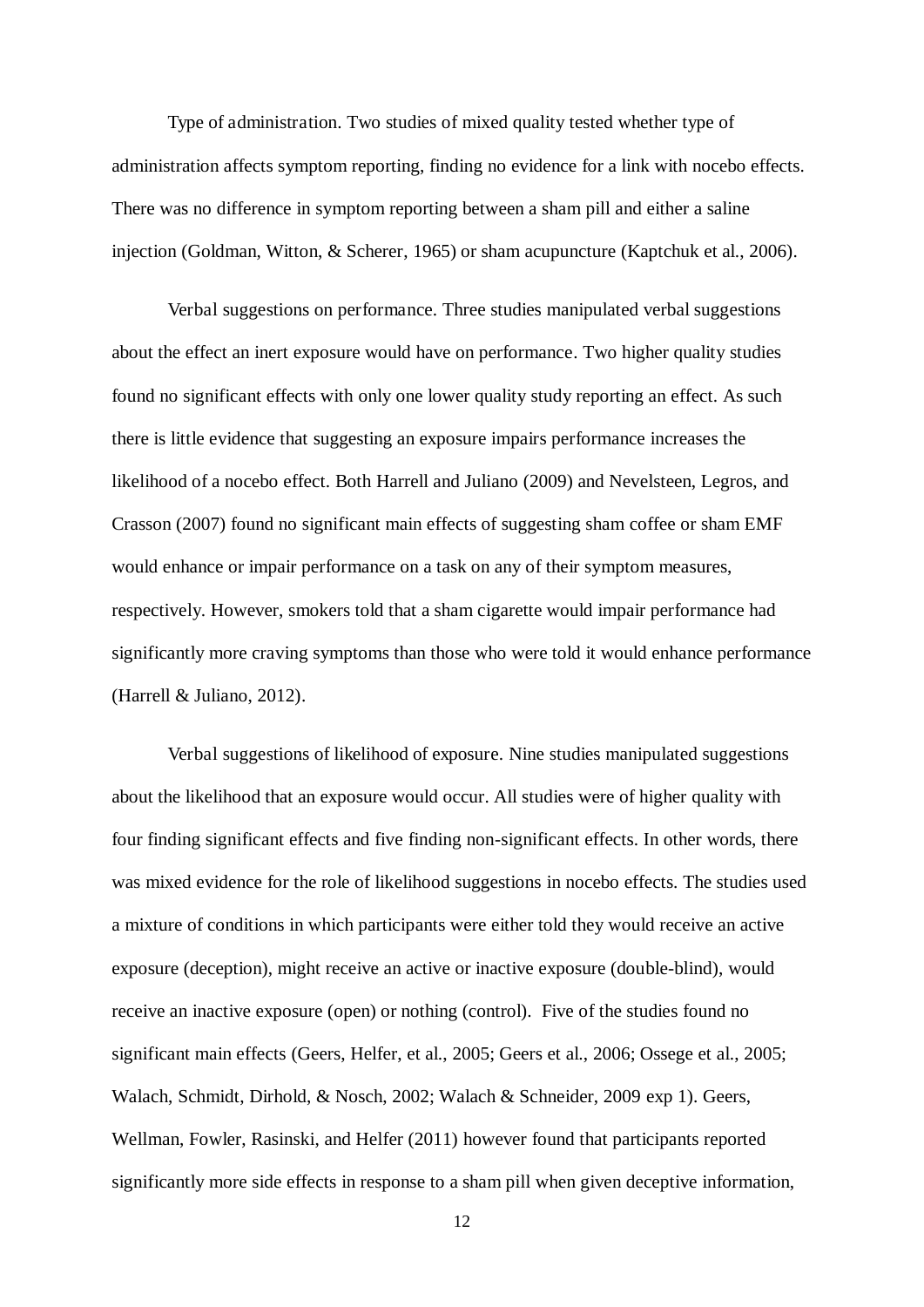compared to double-blind or control information. In addition, participants given deceptive or double-blind suggestions had a significantly higher increase in alertness following ingestion of sham coffee (Kirsch & Weixel, 1988) and a significantly higher number of adverse events following a sham weight loss supplement (Tippens et al., 2014) than participants in the control condition. For Walach, Schmidt, Bihr, and Wiesch (2001) participants told they would receive an inactive exposure scored higher on general wellbeing than those who received no substance or instruction.

Verbal suggestions of arousal. Sixteen studies manipulated suggestions about the effect an inert exposure would have on arousal. Thirteen studies showed a significant effect, with 10 of these being of higher quality. This strongly supports a link with nocebo effects. Only three studies revealed no main effects (Brondeur, 1965; Kuenzel, Blanchette, Zandstra, Thomas, & El-Deredy, 2012; Penick & Fisher, 1965). The remaining 13 all demonstrated significant effects. Participants given stimulant suggestions compared to sedative suggestions had higher tension scores and were more lively after administration of a sham drug (Flaten, Simonsen, & Olsen, 1999; Mrna & Skrivanek, 1985), and had higher scores of stress, arousal, alertness, friendliness and aggressiveness, and lower fatigue scores after ingestion of an inert drink (Dinnerstein & Halm, 1970; Flaten, 1998; Slanska, Tikal, Hvizdosova, & Benesova, 1974). Higuchi, Shoji, and Hatayama (2002) demonstrated lower stress and stimulant symptoms for participants given relaxing suggestions compared to no information for lavender and jasmine fragrances respectively. Goldman et al. (1965) found that more patients reported suggested drug effects in a sedative condition than in a stimulant condition. The remaining studies found a significant increase in caffeine related symptoms (Geers, Weiland, Kosbab, Landry, & Helfer, 2005; Lotshaw, Bradley, & Brooks, 1996), and alertness (Schneider et al., 2006; Walach & Schneider, 2009 exp 2) and a significant decrease in calmness (Mikalsen et al., 2001) for participants told they would receive caffeine compared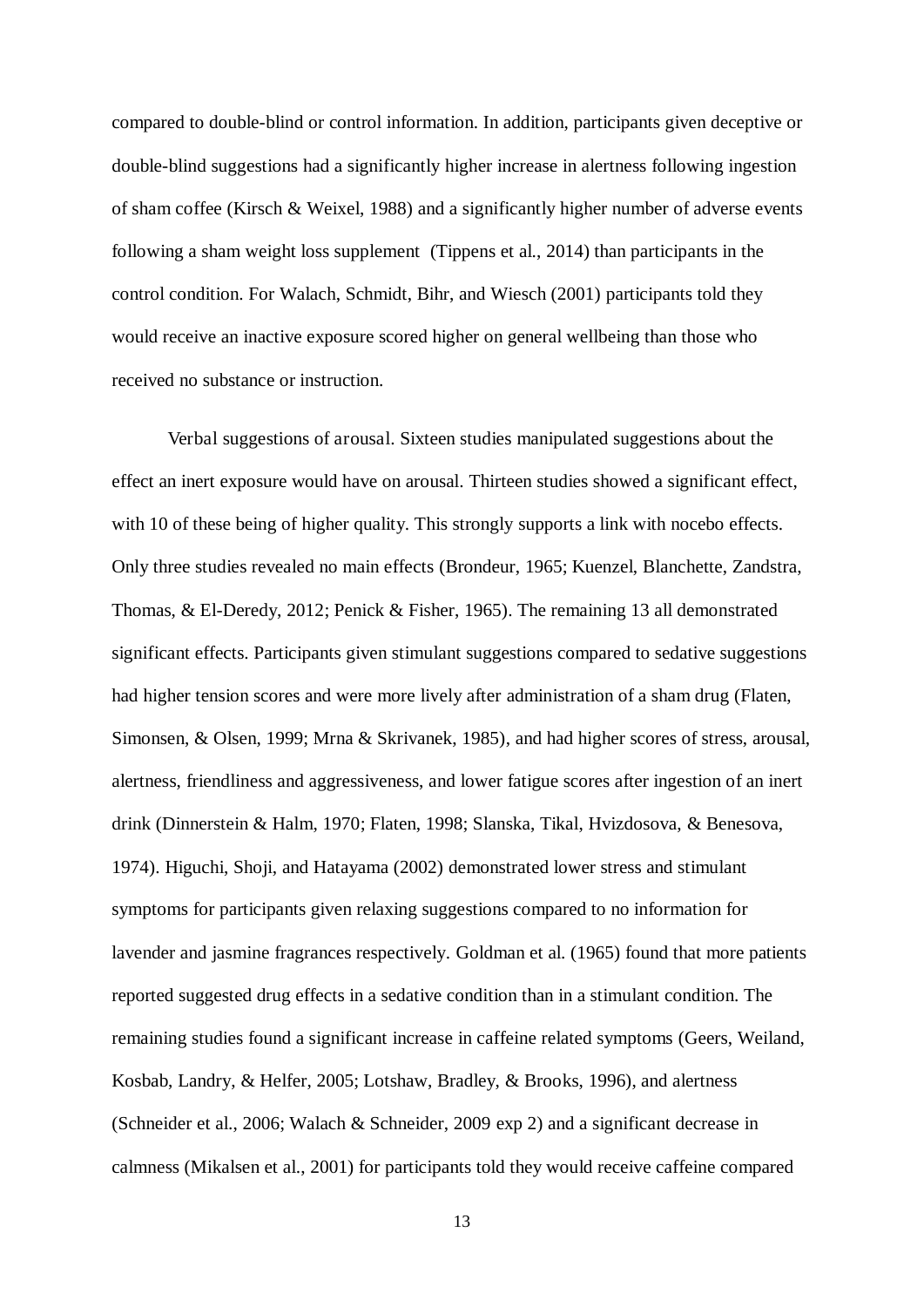to participants who were told they would not receive caffeine or who received no beverage. Finally Angelucci and Pena (1997) found that participants given coffee with low arousal expectations had significantly lower alertness compared to participants given coffee with no expectations, high arousal expectations or no coffee at all.

Verbal suggestions of symptoms. Twenty one studies manipulated suggestions about what symptoms to expect from an inert exposure. Thirteen found a significant effect, with 11 of these being of higher quality, broadly supporting a link with nocebo effects. Out of the 21 studies, eight reported no significant main effects (Devriese et al., 2006; Devriese et al., 2004; Heatherton, Polivy, & Herman, 1989; Jaen & Dalton, 2014; Schweiger & Parducci, 1981; Walach et al., 2002; Winters et al., 2003; Witthöft & Rubin, 2013). For the remaining 13 studies, Benedetti, Amanzio, Casadio, Oliaro, and Maggi (1997), Wise et al. (2009), Crichton, Dodd, Schmid, Gamble, and Petrie (2014) and Pennebaker and Skelton (1981) found significantly higher symptoms scores for those warned about side effects compared to those not warned after administration of sham treatment, infrasound and ultrasonic noise respectively. Dalton (1999), Neukirch and Colagiuri (2014) and Put et al. (2004) found that participants' symptoms were significantly consistent with the warning they received about an odour, sham sleep medication and sham inhaler respectively. Three studies demonstrated that participants experienced significantly more symptoms when informed about side effects to a sham drug (Gibbons et al., 1979; Zimmermann-Viehoff et al., 2013) or saline eye drops (Gavrylyuk, Ehrt, & Meissner, 2010) compared to being informed it was a placebo. Similarly both Bayer et al. (1991) and Read and Bohr (2014) established significantly higher symptoms scores for those informed they would receive an active compared to an inactive exposure. Colagiuri, McGuinness, Boakes, and Butow (2012) however found the opposite, participants not warned about the side effects experienced more and a greater severity of side effects than those warned about one or four side effects.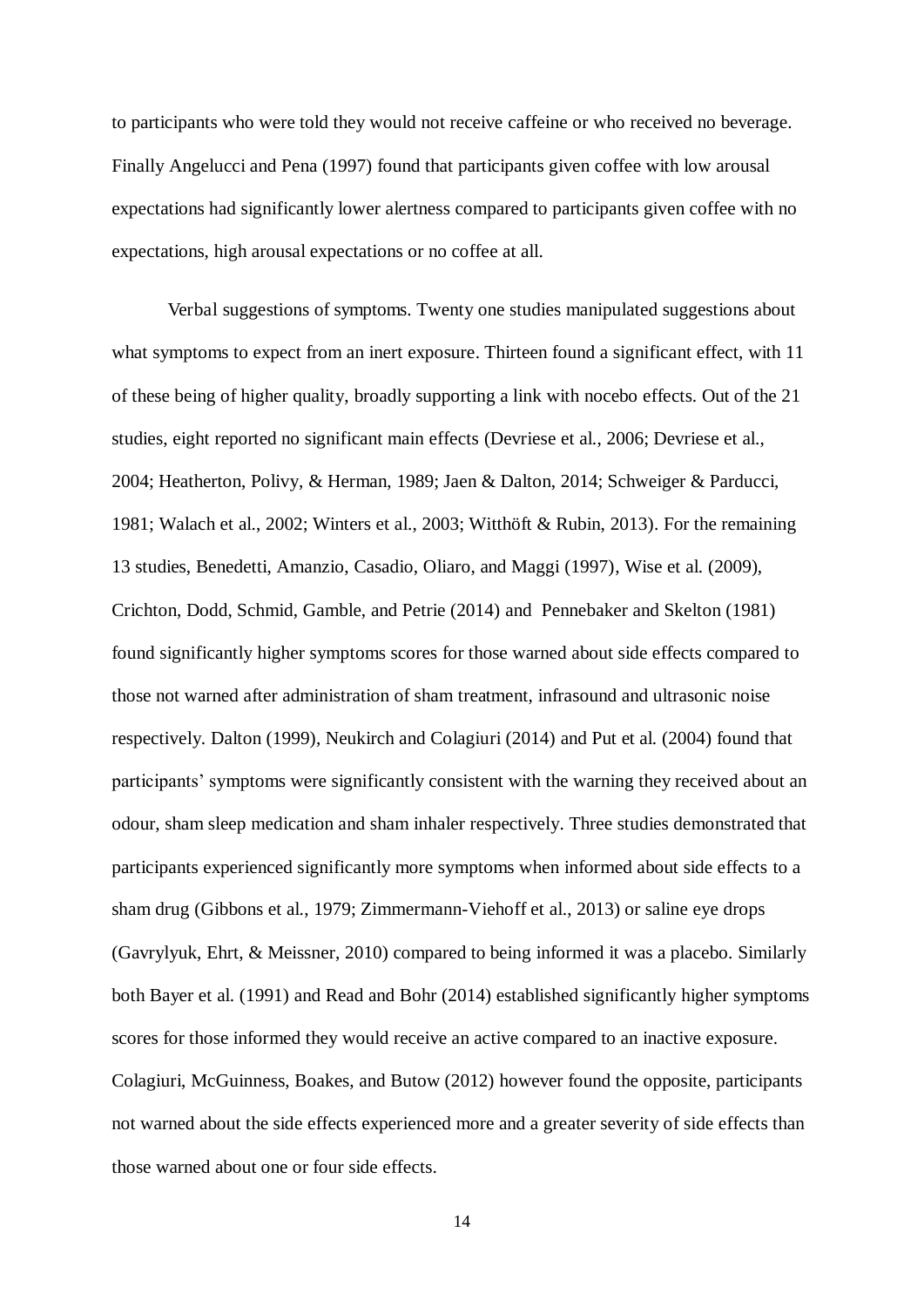Miscellaneous. Six studies looked at factors that did not fit into the above categories. There was no significant effect of manipulating participants to cooperate (Geers, Weiland, et al., 2005) or the experimenters' expectations of participants' symptoms (Walach et al., 2001). However, Faasse, Cundy, Gamble, and Petrie (2013) found that manipulating tablet brand to make participants think they had changed to a generic version resulted in a significantly higher number of symptoms compared to participants told that they were still taking the original branded tablet, although this study was of lower quality than the others in this group. Jensen and Karoly (1991) have shown that manipulating social desirability so that participants think responding to the pill is more socially desirable results in significantly higher symptom scores. Type of breathing has also been shown to affect symptom reporting with normocapnic overbreathing resulting in higher respiratory symptoms compared to spontaneous breathing (Van Diest et al., 2006). Lastly, a conditioned odour results in more symptoms if the odour is presented immediately rather than a week after conditioning trials (Devriese et al., 2000).

# **B. Baseline risk factors categories**

Nineteen prospective studies and also 33 experimental studies which assessed baseline risk factors were included which fell into six different categories as discussed below (further details in supplementary tables 12-17).

Demographics**.** Twenty-one studies looked at the risk of demographic characteristics, finding no demonstrable evidence for their role in nocebo effects. Five of these investigated age and found it did not predict any symptom outcomes (de la Cruz, Hui, Parsons, & Bruera, 2010; Geers, Helfer, et al., 2005; Goetz et al., 2008; Lombardi, Gargioni, Canonica, & Passalacqua, 2008; Witthöft & Rubin, 2013). As four of these studies were of higher quality, this is good evidence that age is not linked with the development of nocebo effects. Eighteen studies (Angelucci & Pena, 1997; Casper, Tollefson, & Nilsson, 2001; Geers, Helfer, et al.,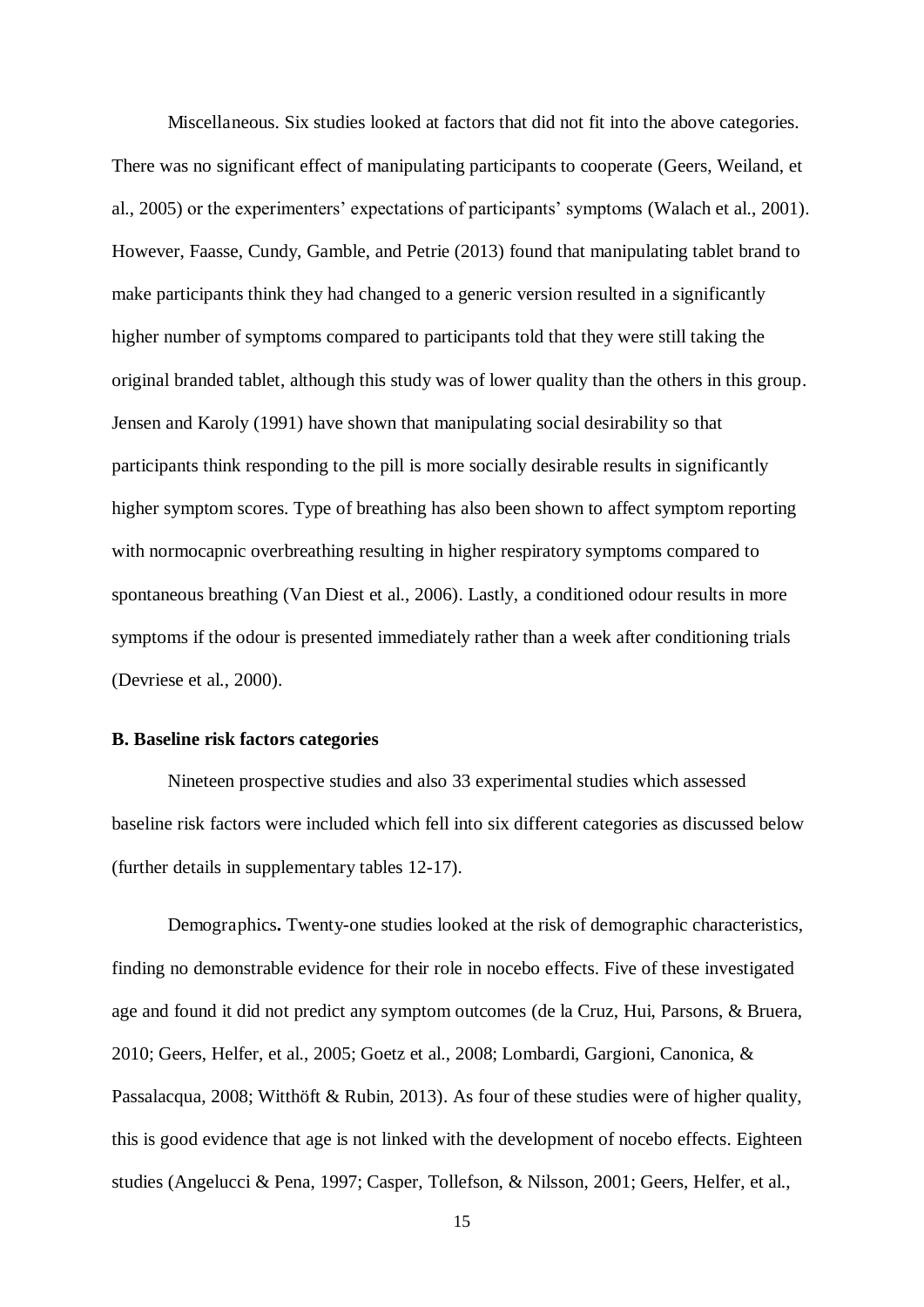2005; Geers et al., 2011; Goetz et al., 2008; Harrell & Juliano, 2012; Jensen & Karoly, 1991; Liccardi et al., 2004; Lombardi et al., 2008; Lorber et al., 2007; Mazzoni et al., 2010; Papoiu et al., 2011; Read & Bohr, 2014; Strohle, 2000; Van den Bergh et al., 1997, 1998; Witthöft & Rubin, 2013) looked at gender and only four reported significant results suggesting women are more susceptible to nocebo effects than men (Casper et al., 2001; Liccardi et al., 2004; Strohle, 2000; Szemerszky et al., 2010). Of the remaining 14 showing non-significant effects, 12 were of high quality suggesting there is very little evidence for the role of gender in nocebo effects. The effects of level of education (de la Cruz et al., 2010; Witthöft & Rubin, 2013) were equivocal in two high quality studies, whereas employment (Drici, Raybaud, Delunardo, Iacono, & Gustovic, 1995), was not a significant predictor.

Clinical Characteristics. Fourteen studies investigated clinical characteristics, finding mixed evidence for a link with nocebo effects. Six studies of high quality looked at the effect of baseline symptom scores, finding mixed evidence for a link with nocebo effects. Two found no significant effects (Andre-Obadia et al., 2011; Casper et al., 2001). For the other four, results were mixed. Danker-Hopfe, Dorn, Bornkessel, and Sauter (2010) and de la Cruz et al. (2010) found that higher symptom scores at baseline predicted higher symptom scores after exposure to sham EMF and treatment respectively, whereas Flaten et al. (2003) and Goetz et al. (2008) found the opposite after drinking decaffeinated coffee and taking sham medication for Parkinson's respectively. Six studies of high quality looked at the effect of type of clinical condition, with five finding a significant effect. They showed that suffering from a condition that is exacerbated by the suggested sham exposure significantly increased symptom reporting compared to healthy volunteers, strongly supporting a link with nocebo effects. Nevelsteen et al. (2007) found that depression did not predict symptoms in response to a sham magnetic field. However, Papoiu et al. (2011), Strohle (2000), De Peuter et al. (2005) and Bogaerts et al. (2010) showed that suffering from atopic dermatitis, panic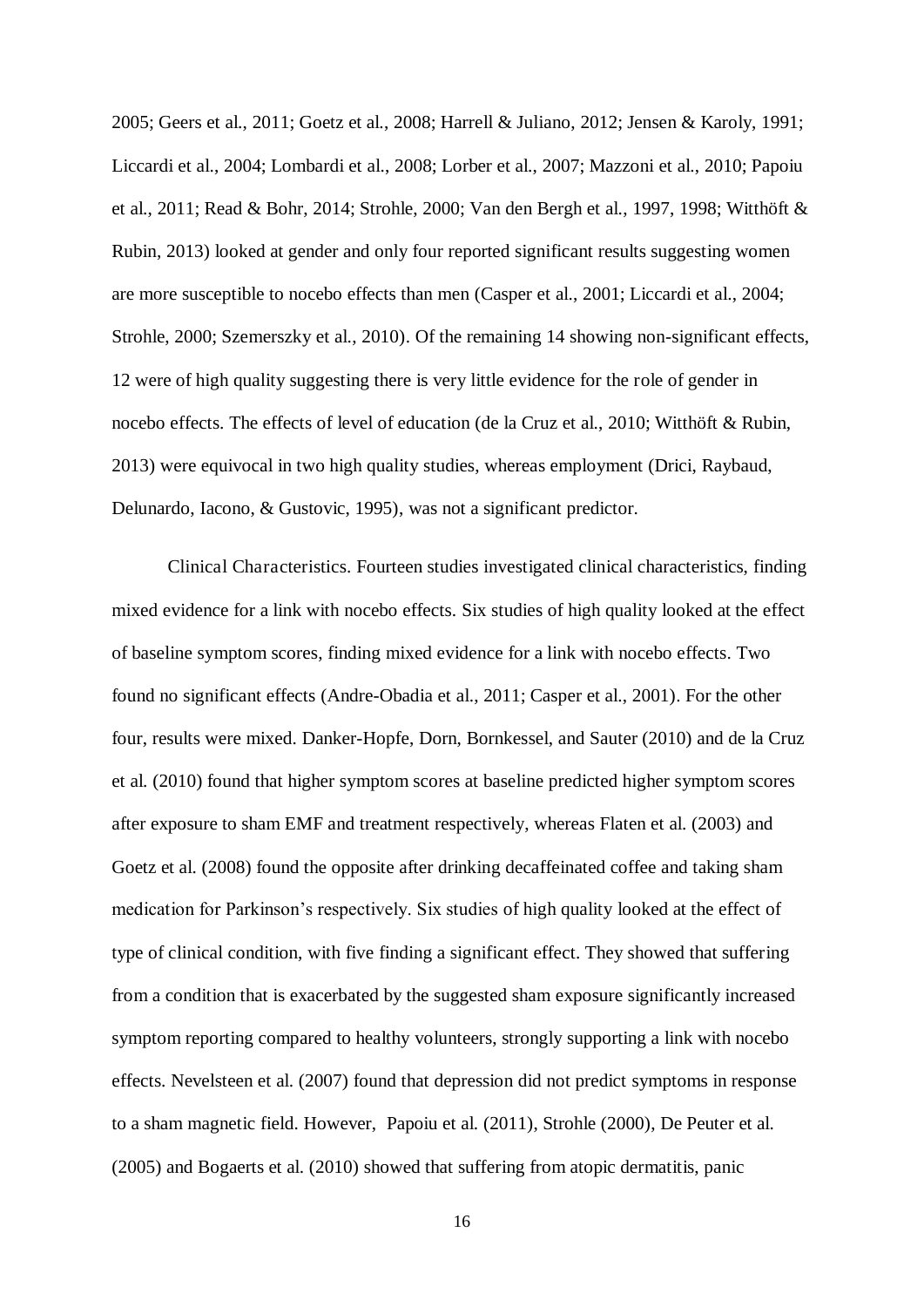disorder, asthma or medically unexplained dyspnea resulted in significantly more symptoms in response to sham histamine, sham panic disorder trigger, sham inhaler and breathing trials with room air, respectively, compared to healthy volunteers. In addition Szemerszky et al. (2010) found that the level of perceived sensitivity to EMFs was positively correlated with symptom scores after sham EMF exposure. The remaining two studies looked at previous drug reactions finding weak evidence for a link with nocebo effects. Lombardi et al. (2008) found no significant effects of type or severity of previous drug reaction on symptoms in response to a sham allergen pill. However, a higher quality study by Mrna and Skrivanek (1985) found the reaction to another sham drug was significantly correlated with perceived drug effect.

Expectations. Thirteen studies looked at the effect of participant expectations on symptom reporting, broadly supporting a link with nocebo effects. Eleven of these studies looked at participants' symptom expectations, of which five higher quality studies revealed no significant effects (Angelucci & Pena, 1997; Molcan & et al., 1982; Walach et al., 2001; Walach & Schneider, 2009 exp 1 and 2). The remaining six studies demonstrated that expectations of symptoms significantly predicted (Fillmore & Vogel-Sprott, 1992; Köteles & Babulka, 2014; Vase et al., 2013) or correlated (De Peuter et al., 2005; Flaten et al., 2003; Szemerszky et al., 2010) with symptom reporting. Five of these studies were of higher quality therefore broadly supporting a link with nocebo effects. Three studies also looked at expectations in terms of the substance taken finding weak evidence for its role in nocebo effects. Link, Haggard, Kelly, and Forrer (2006) found that participants who believed they had taken an active pill reported more symptoms than those who thought they had a taken a sham pill, however this was a low quality study. Higher quality studies by Bayer et al. (1998) and Walach et al. (2001) also investigated this but found no significant effects.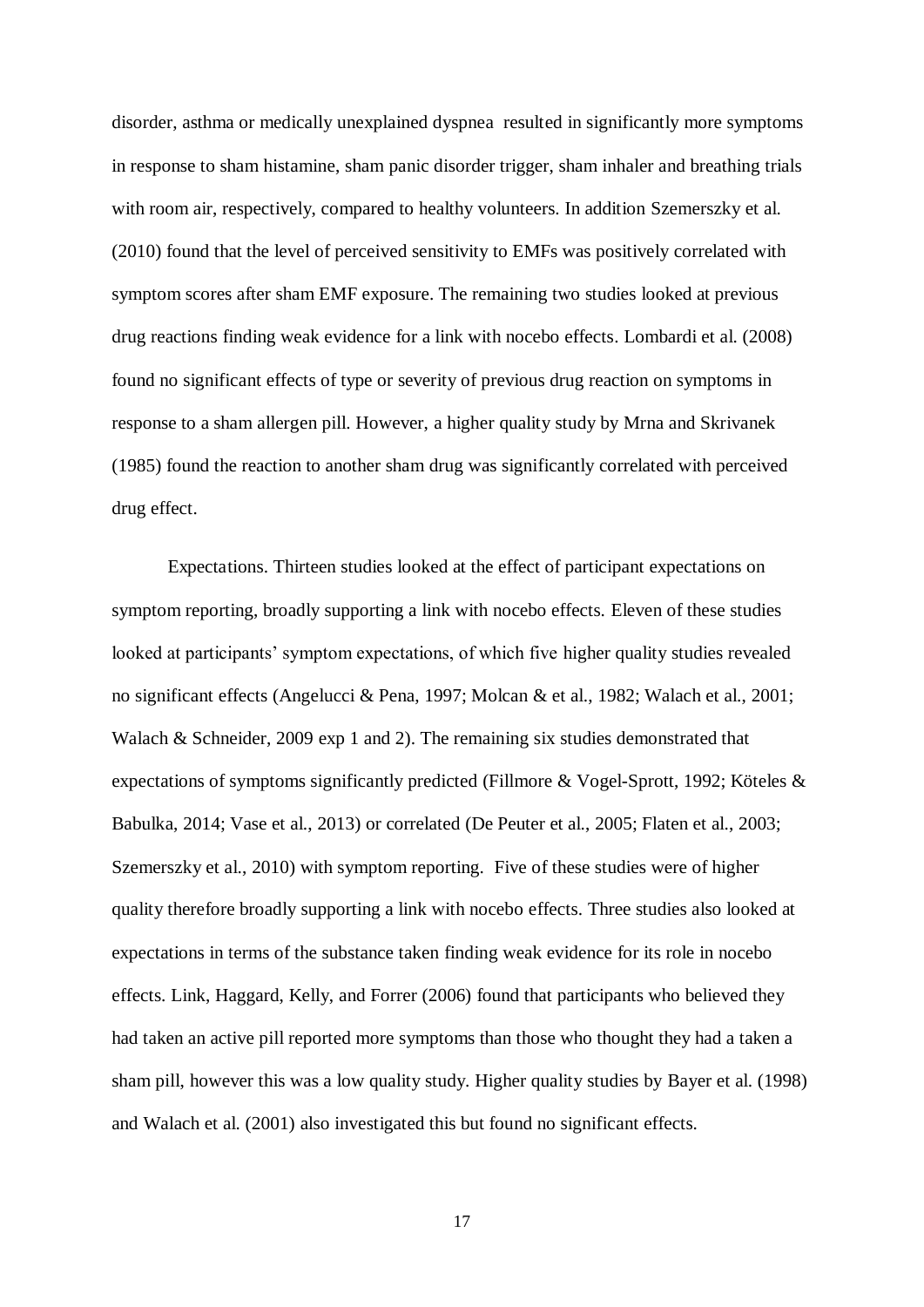Anxiety. Nine studies looked at the influence of anxiety on symptom reporting, finding weak evidence for a link with nocebo effects. Six studies of mixed quality looked at state anxiety (Bogaerts et al., 2010; Link et al., 2006; Molcan & et al., 1982; Nevelsteen et al., 2007; Szemerszky et al., 2010; Witthöft & Rubin, 2013) but only Nevelsteen et al. (2007) found a significant effect, with state anxiety predicting physical symptom scores. Molcan and et al. (1982) and Nevelsteen et al. (2007) found no significant effects of trait anxiety. Angelucci and Pena (1997) found combined state and trait anxiety scores significantly predicted anxiety, but did not report results for state and trait anxiety separately. However no such effect of combined state and trait anxiety was found on symptom reporting to an odour (Van den Bergh et al., 1997), although this was a lower quality study. Finally, a high quality study by Danker-Hopfe et al. (2010) found that anxiety towards a local base station predicted subjective sleep quality after sham EMF exposure.

Personality. Twenty-two studies looked at different aspects of personality as predictors of symptoms. Twelve studies showed significant effects of personality of which only three were of low quality as such finding evidence broadly supporting a link with nocebo effects. There were no significant effects of suggestibility (Angelucci & Pena, 1997), sensitivity to anxiety (Nevelsteen et al., 2007), restraint (Heatherton et al., 1989), or social desirability (Link et al., 2006; Put et al., 2004; Stegen, Van Diest, Van de Woestijne, & Van den Bergh, 2000). However, studies did show significant effects of the following on at least one symptom outcome: Type A personalities reported more side effects than type B (Drici et al., 1995); pain catastrophizing positively correlated with side effect reports (Sullivan, Lynch, Clark, Mankovsky, & Sawynok, 2008); blunting behaviour predicted symptom reporting (Van den Bergh et al., 1997); positive affect and vigilance predicted symptom scores (Nevelsteen et al., 2007); "frail and submissive" personality correlated with the exposures perceived effect (Slanska et al., 1974); somatisation and motivation predicted symptom score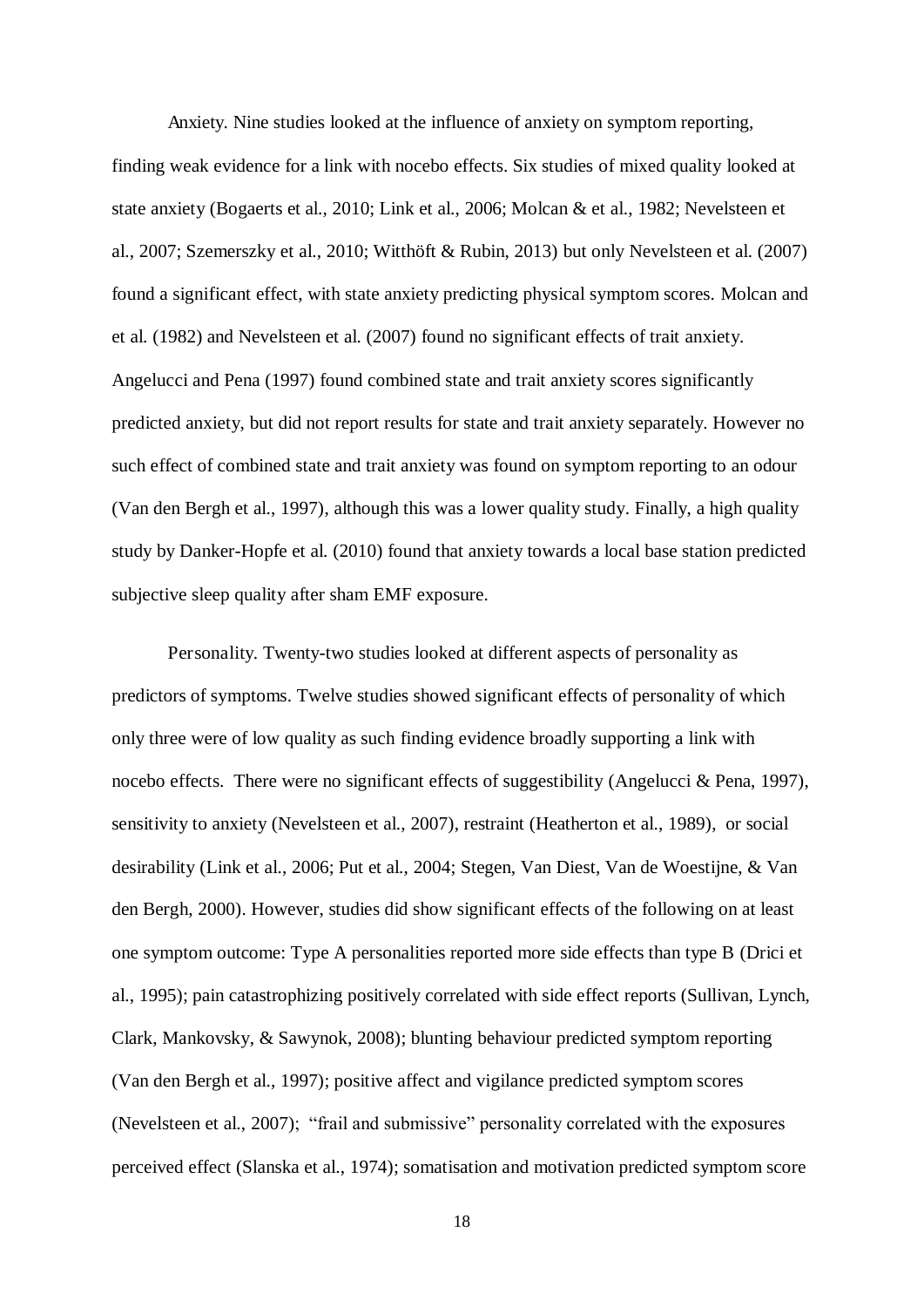(Szemerszky et al., 2010); and modern health worries and somatosensory amplification predicted symptom scores (Witthöft & Rubin, 2013). There was mixed evidence for the role of negative affect (Bogaerts et al., 2010; De Peuter et al., 2007; De Peuter et al., 2005; Devriese et al., 2000; Devriese et al., 2004; Nevelsteen et al., 2007; Put et al., 2004; Stegen et al., 1998; Stegen et al., 2000; Van den Bergh et al., 1995), neuroticism (Mazzoni et al., 2010; Davis, Ralevski, Kennedy, & Neitzert, 1995), and pessimism (Geers, Helfer, et al., 2005; Szemerszky et al., 2010).

Miscellaneous. Thirteen studies looked at baseline factors which did not fit into the above categories. These included caffeine consumption (Geers, Weiland, et al., 2005; Geers et al., 2011), olfactory sensitivity (Dalton, 1999), perceived cue odour (Devriese et al., 2004), visibility of a mobile phone base station and pre-occupation with EMF (Danker-Hopfe et al., 2010), geographical site of enrolment (Goetz et al., 2008), hospital centre (Liccardi et al., 2004), stress experienced whilst wearing a helmet delivering sham EMF (Nevelsteen et al., 2007), ability to predict which odour produced the most symptoms (Meulders et al., 2010) and risk perception (Nevelsteen et al., 2007), which had no significant effects. Köteles and Babulka (2014) however found that odour pleasantness predicted perceived change in alertness for eucalyptus oil. In addition, odour reactivity predicted symptom responding to odours (Dalton, 1999) and high regard for medications positively correlated with perceived drug effect (Goldman et al., 1965). Mazzoni et al. (2010) found that if the gender of the model matched the participant this predicted symptom development in social observation studies. Nevelsteen et al. (2007) found that less comfort under the helmet delivering the sham EMF predicted symptoms. Finally Wendt et al. (2014) reported that significantly more symptoms were reported in val/val homozygous carriers compared to val 158/Met 18 and Met/Met 158 homozygous carriers after sham treatment.

## **C. Interactions between risk factor categories**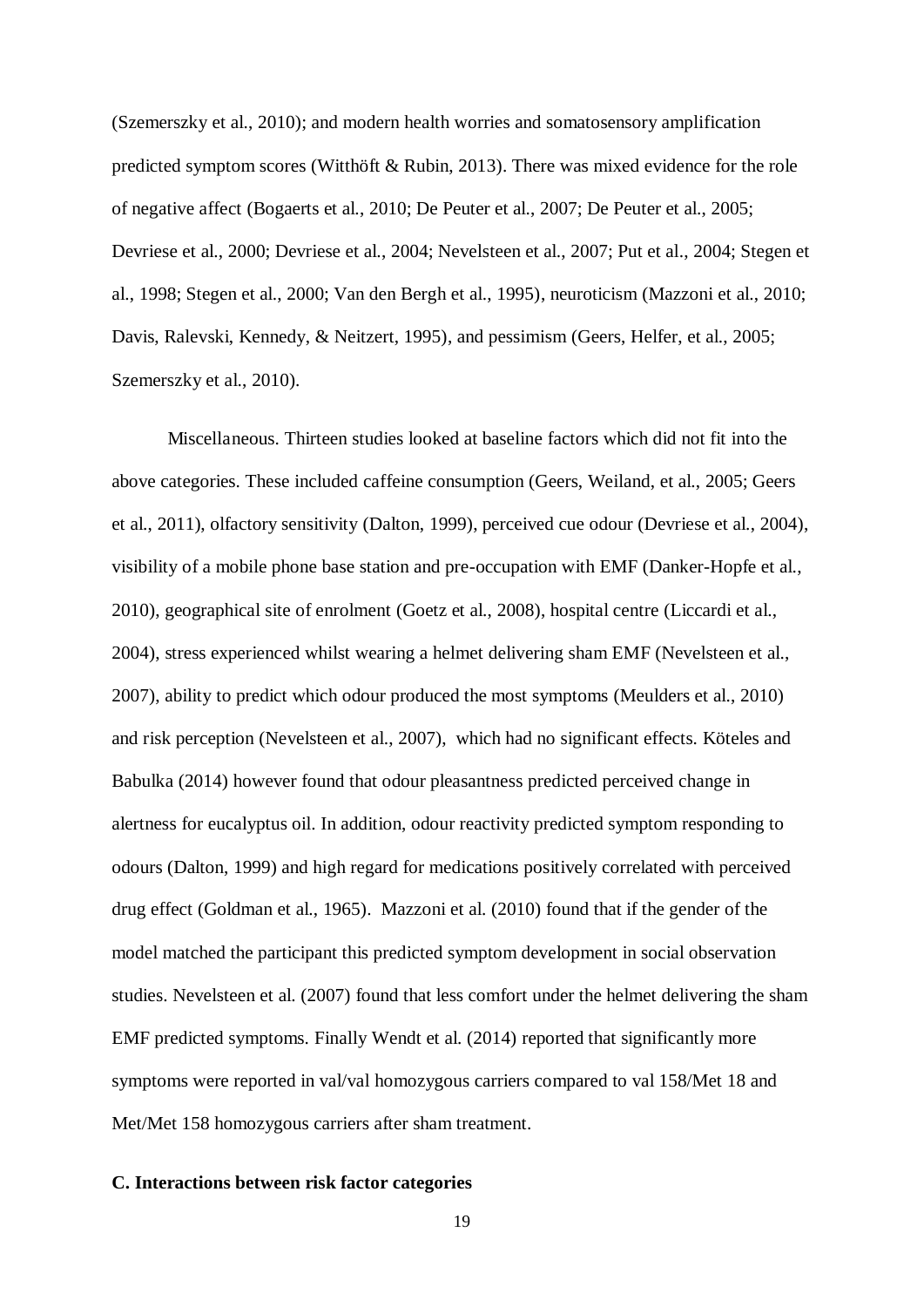As well as investigating the main effects of each risk factor, some studies assessed the interactions between risk factors, as displayed in the last column of tables 3-19. Those risk factors which were implicated often in these interactions were factors such as 'likelihood suggestion' which interacted with: 'pessimism' - participants given deceptive suggestions report more symptoms compared to those told it was an inactive pill, if they were pessimists (Geers, Helfer, et al., 2005); 'self-awareness' - participants given deceptive suggestions reported more symptoms when asked to monitor their bodily sensations (Geers et al., 2006); and 'perceived dose' - tension increased with increasing coffee dose for those given deceptive suggestions, but decreased with increasing coffee dose when given double-blind suggestions (Kirsch & Weixel, 1988).

In addition, 'classical conditioning' showed interactions with 'odour'; pairing an odour with CO2 elicited symptoms to the odour alone, only if the odour was foul smelling (Devriese et al., 2000; Van den Bergh et al., 1995; Van den Bergh et al., 1997; Winters et al., 2003). This interaction between 'classical conditioning' and 'odour' was also found to more likely occur among people with high 'negative affect' (Devriese et al., 2000) and those manipulated to have higher 'self-awareness' (Van den Bergh et al., 1998). Negative affect also interacted with 'symptom suggestions', with higher obstruction and dyspnea symptom scores after suggestions of bronchoconstriction compared to bronchodilation for a sham inhaler if participants had high negative affect (Put et al., 2004). An interaction was also found with 'prior experience', with high negative affect participants reporting more arousal and symptoms on the whole to a room-air breathing trial when this preceded rather than followed a CO2 breathing trial (Stegen et al., 1998).

As well as interacting with negative affect, symptom suggestions interacted with other factors. These included: 'self-awareness', participants reported more symptoms when told they were taking an active drug with side effects if they were not facing a mirror (Gibbons et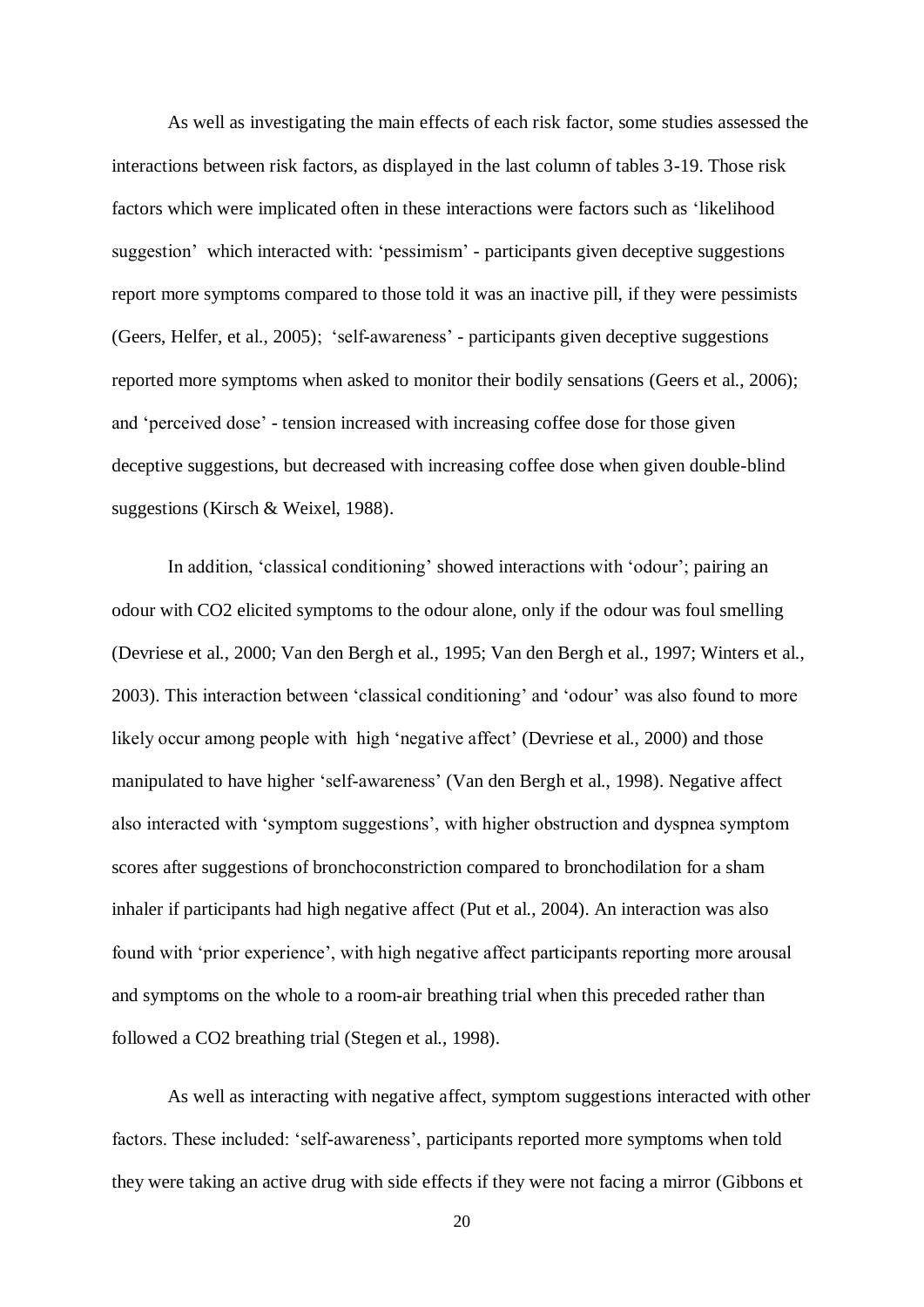al., 1979); 'odours', more symptom reports following suggestion of symptoms if the odour was unpleasant (Dalton, 1999); 'classical conditioning', higher total, respiratory, cardiac and unclassified symptom scores following exposure to an odour previously paired with CO2 if participants received symptom suggestions (Winters et al., 2003); and 'state anxiety', higher total and head/concentration symptoms following symptom suggestions if participants had high anxiety (Witthöft & Rubin, 2013).

#### **Discu**s**sion**

### **Summary of main results**

From the 89 studies that met our inclusion criteria, 14 categories of risk factor for a nocebo effect were identified, including nine experimentally induced risk factor categories and six baseline risk factor categories. Of these categories, 'learning/social observation', 'perceived dose,' 'verbal suggestions of arousal and symptoms', and 'baseline symptom expectations' appeared to be the strongest predictors of nocebo effects. There was some evidence for the role of 'personality' in nocebo effects; however which facets of personality are more strongly linked with nocebo effects needs further research. In addition, although not strong predictors on their own, learning/classical conditioning, likelihood suggestion, selfawareness and negative affect consistently interacted with other risk factors.

Given the proposed psychological mechanisms behind nocebo effects it is perhaps unsurprising that these factors have been consistently identified in the literature. Specifically looking at the expectation mechanism, it is intuitive that verbal suggestions of symptoms can generate expectations of these effects leading to symptom reporting. In support of this, participants' own baseline expectations can trigger symptoms, while perceived dose presumably affects symptom reports through a mediating effect of expectations, with a higher dose associated in a participant's mind with a stronger effect. This could also explain the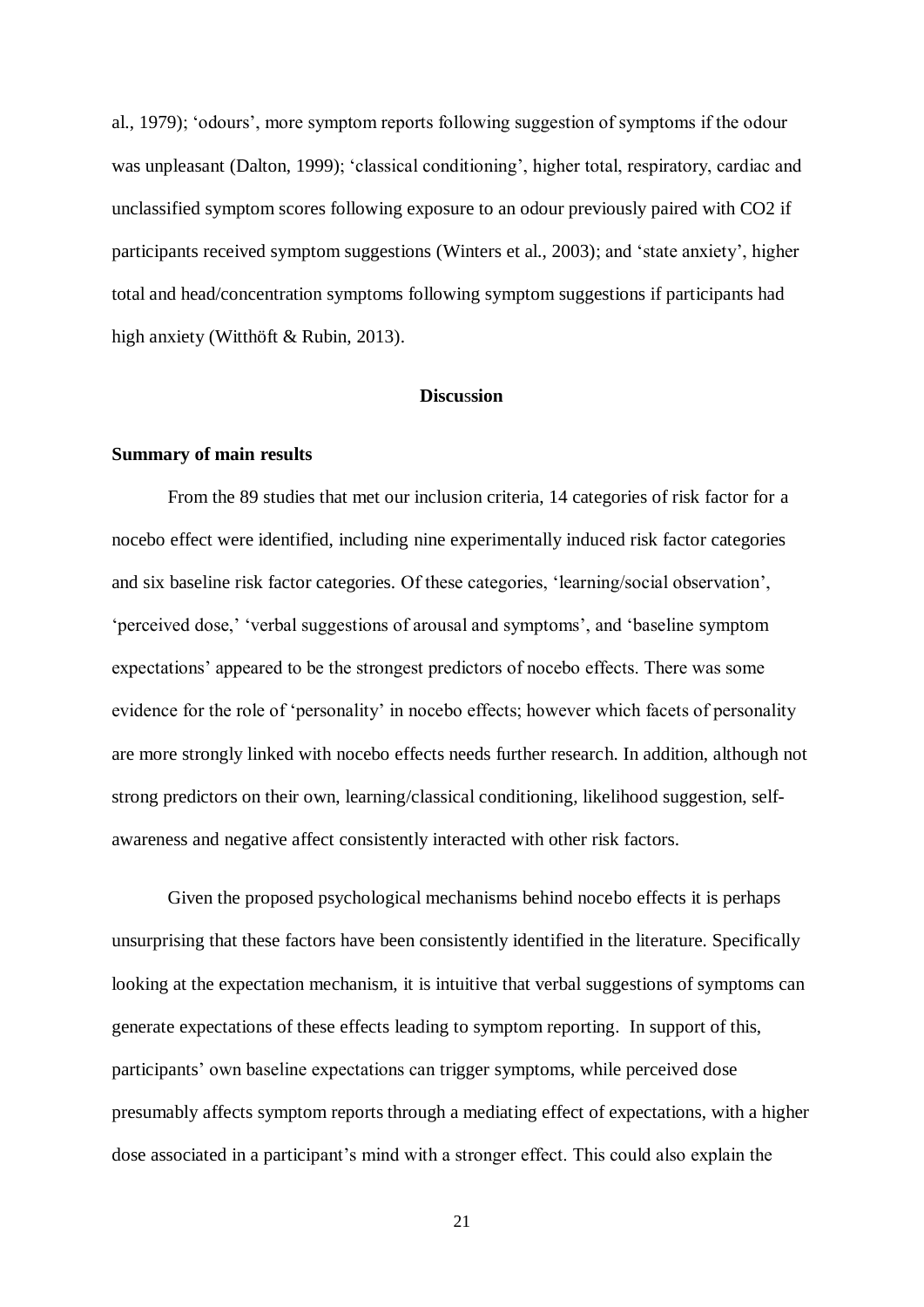significance of medication brand, with branded medication being generally expected by the public to be better quality than generic unbranded medication and therefore less likely to cause side effects (Faasse et al., 2013). Expectations could also explain why four studies which measured symptom reports both for pre-warned and non-warned symptoms found stronger effects for symptoms that had previously been suggested (Faasse et al., 2013; Gibbons et al., 1979; Lorber et al., 2007; Mazzoni et al., 2010). It also explains why no effect was found for performance suggestions, as this should not directly influence expectations of symptoms from the exposure.

It is important not to over-emphasise the nature of our results with respect to expectation, however. In particular, it was striking that type of administration and verbal suggestions of the likelihood of exposure did not appear to be relevant despite both supposedly raising expectations of symptoms. Possibly, the influence of these factors on expectations is weaker than might be thought. Alternatively, methodological factors may account for the lack of effect. For example, both studies assessing type of administration used patient samples (Goldman et al., 1965; Kaptchuk et al., 2006). Given their greater experience with medical procedures, merely changing an intervention from a pill to an injection may not have triggered a substantial change in expectations. For three of the likelihood suggestion studies (Walach et al., 2001; Walach et al., 2002; Walach & Schneider, 2009 exp 1) it was suggested that the absence of an effect could have been because of cultural differences, with the caffeine effect stereotype not as strong in Germany as it is in the USA.

The overall support for the role of expectations identified in our review still allows for at least two 'sub-mechanisms' to exist. The first is a role for attentional bias and symptom detection (Hahn, 1997). The second is a more direct effect, where-by expectations affect emotional state (Kirsch, 1997b; Stewart-Williams, 2004). For example Kirsch (1997b) pointed out that the expectation of anxiety is likely to be anxiety provoking, thereby directly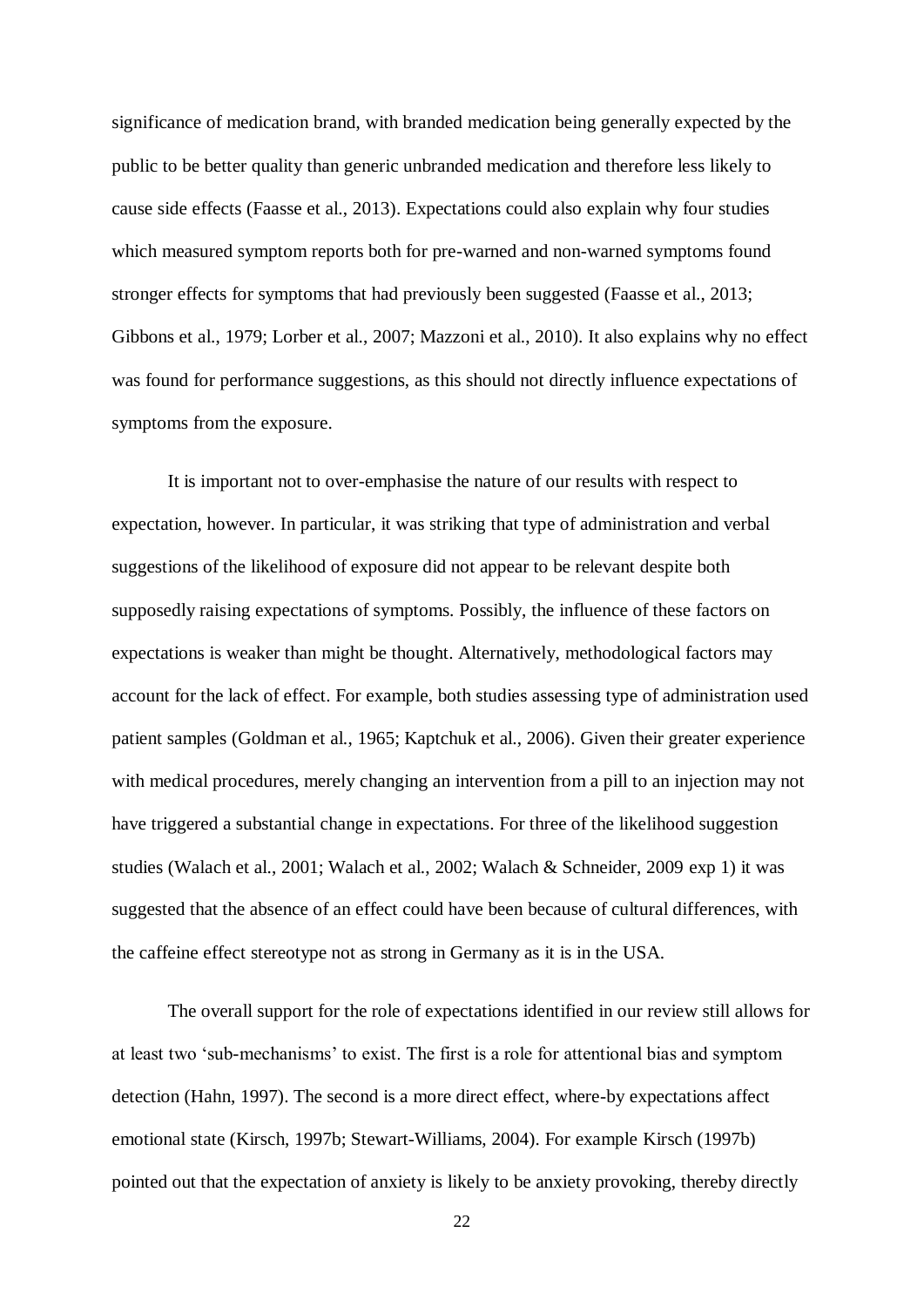causing the outcome. This could explain the strong results seen for manipulating verbal suggestions of arousal on symptom reporting, as the expectation of arousal or relaxation is itself likely to be arousing or relaxing. However, there does need to be a degree of caution in interpreting these results on arousal as they could be interpreted as part of the placebo response.

With regards to misattribution as a mechanism, the evidence from the studies that investigated self-awareness as a risk factor did not support this, with the two most directly relevant studies that instructed participants to monitor for any sensations failing to find an effect. Equally, for the six studies investigating the effect of baseline symptoms on symptom reporting the results were mixed providing inconclusive support for misattribution. However five studies (Bogaerts et al., 2010; De Peuter et al., 2005; Papoiu et al., 2011; Strohle, 2000; Szemerszky et al., 2010), showed that suffering from a condition with symptoms similar to those being induced was a predictor of symptom reporting. As such while the mechanism remains plausible, further evidence is required to clarify its importance.

For the learning mechanism support was found from studies investigating the risk factor 'association', with the taste of decaffeinated coffee being enough to elicit caffeine related symptoms (Flaten & Blumenthal, 1999; Mikalsen et al., 2001). For prior experience, the results were weak but this could have been due to a lack of experience as this manipulation was typically a one off event. However, there was evidence for the role of social observation, with two out of three studies showing a significant effect. In addition, support for learning was seen in the studies using classical conditioning, which involved a number of trials. Almost half of the studies showed that conditioning CO2 inhalation with any odour is enough to elicit symptoms to the odour itself, and a reliable finding amongst the studies was that this was especially the case if the odour was unpleasant.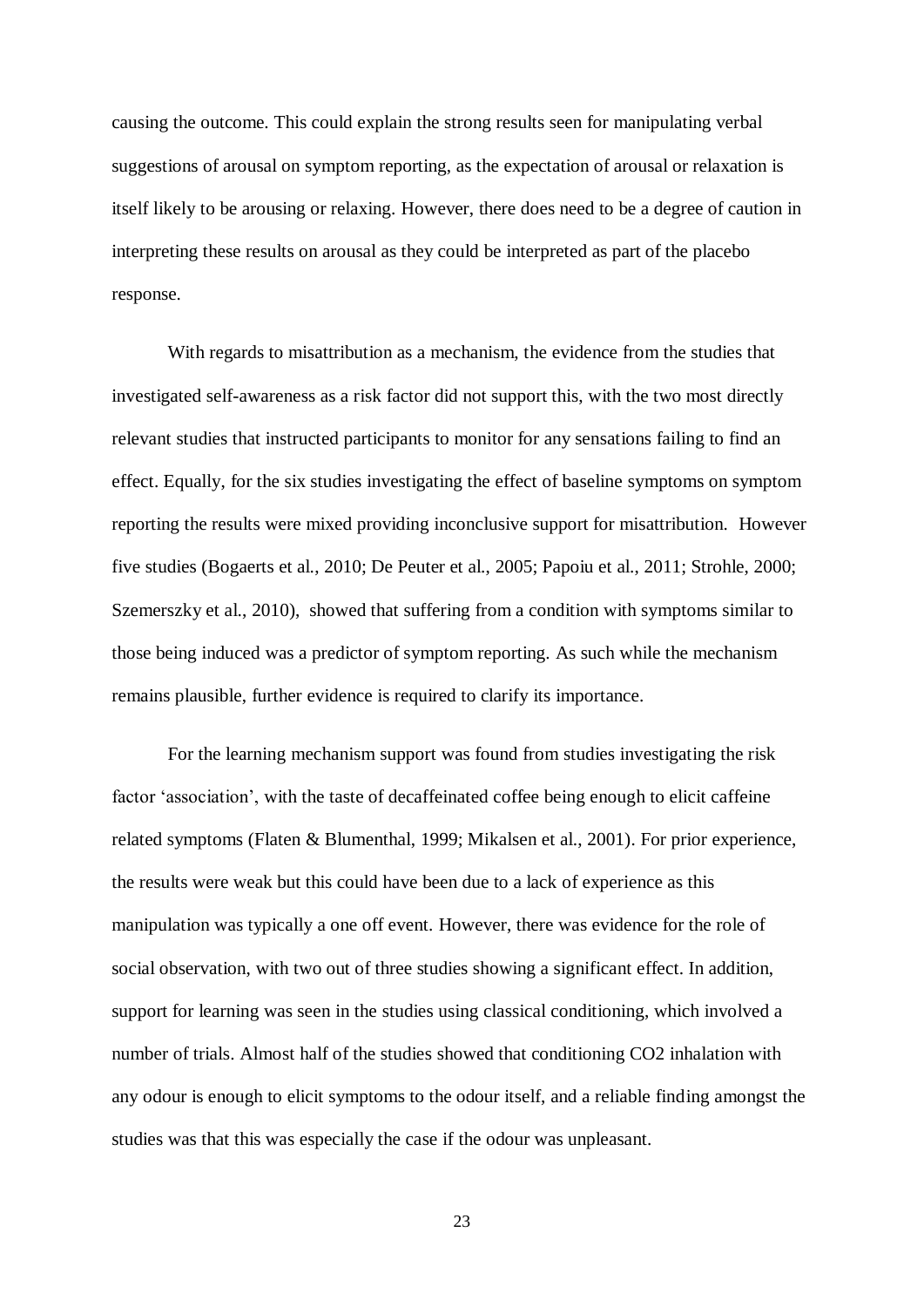For baseline risk factors, we found no evidence of any effects of gender. However, since conducting the literature search, one additional study that would have met the inclusion criteria has become apparent and which is relevant here. This study by Faasse, Grey, Jordan, Garland, and Petrie (2015) investigated the risk factor of observing a female confederate display symptoms, demonstrating a significant effect on symptom reporting in females. It is interesting to note that Lorber et al. (2007), who also studied social observation, also only found a significant effect in females. One possibility is that it may be something inherent to social observation that makes females more vulnerable to nocebo effects. Other demographic factors such as age, employment status or level of education were also not risk factors. Interestingly, anxiety did not come out as a strong predictor despite the role it could play through misattribution (generating physical symptoms that are available to be misattributed) and expectations (apprehension of symptoms). One possible explanation for this advanced by Szemerszky et al. (2010) is that scores of anxiety could reach a ceiling effect due to advance information about the risks of taking part in the study. For other baseline risk factors, many different types of personality were implicated such as: type A personality (Drici et al., 1995), lower positive affect, vigilance (Nevelsteen et al., 2007), pessimism, motivation to cooperate, somatisation, somatosensory amplification, modern health worries (Szemerszky et al., 2010; Witthöft & Rubin, 2013), and neuroticism (Davis et al., 1995). A lack of consistency in the personality traits studied makes it difficult to interpret these findings, but many would seem to fit with expectation and / or misattribution mechanisms.

Nocebo effects have occasionally been referred to as the 'evil twin' of placebo effects. If true, one would expect the risk factors for a nocebo effect to be the inverse of the risk factors for a placebo effect. At a first look the mechanisms supported in our review do appear to be similar to those previously identified for placebo effects, albeit acting in the opposite direction. For example, the expectancy mechanism has been implicated for placebos through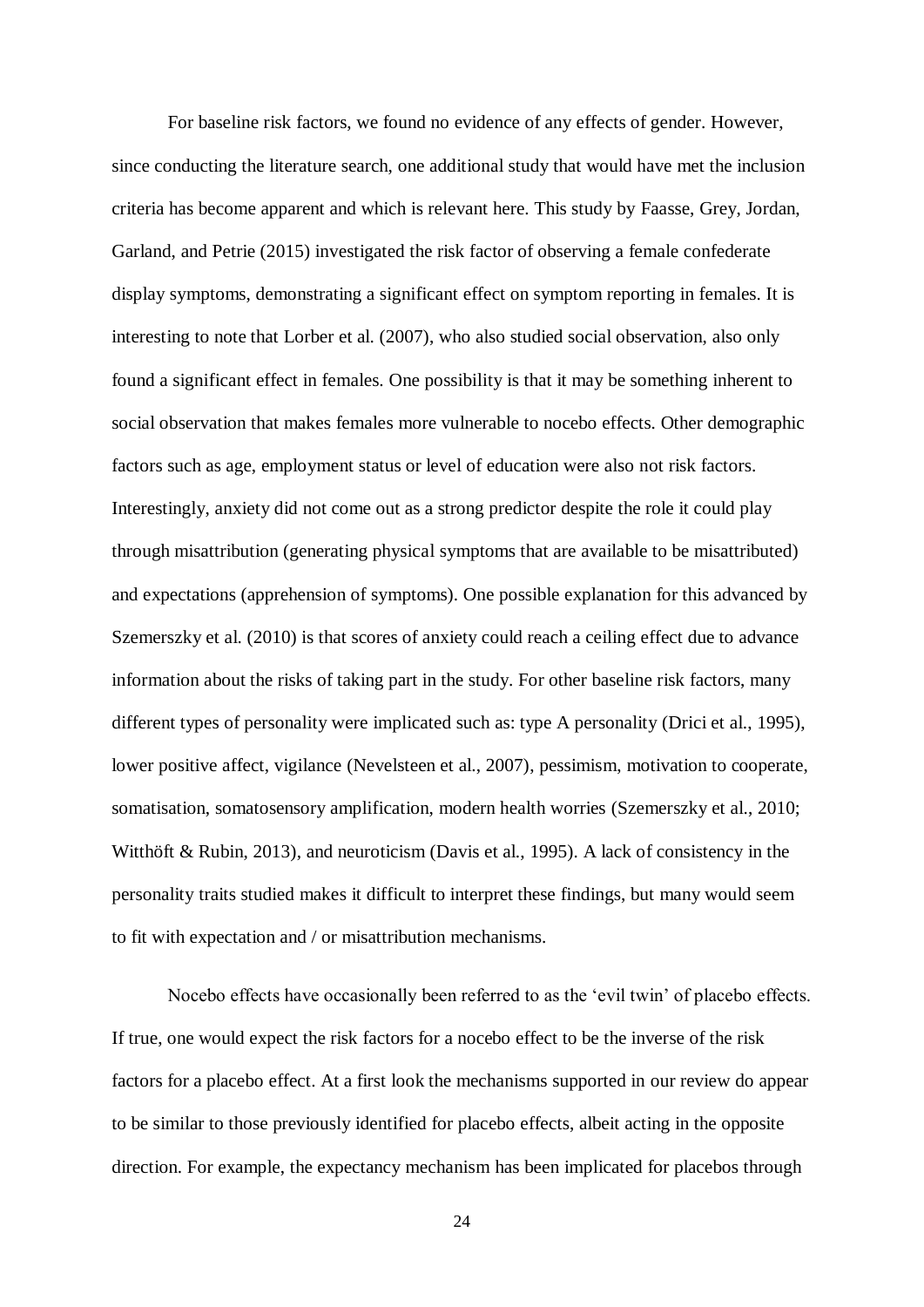factors such as verbal suggestions, and participants' own baseline expectations which lead to positive expectations for pain or symptom relief (Benedetti et al., 2003; Kam-Hansen et al., 2014; Price et al., 1999; Vits et al., 2013). In addition, learning mechanisms such as prior experience of pain relief, social observation or conditioning people to experience pain relief results in subsequent placebo responses (Colloca & Benedetti, 2006; Colloca & Benedetti, 2009; Suchman & Ader, 1992). It also seems that opposite personality characteristics also predict placebo responding e.g. optimism (Geers, Kosbab, Helfer, Weiland, & Wellman, 2007) as opposed to pessimism. One notable exception, however, would be the misattribution of pre-existing symptoms, as logically this can only be relevant for nocebo: one cannot misattribute the absence of pre-existing symptoms to an exposure. However it is possible one could misattribute and fixate on a coincidental decline in symptoms after taking a sham tablet, and misattribute their improved wellbeing to the tablet.

#### **Quality of original research**

It is possible that some of our conclusions may be due to differences in quality between those studies that found an effect and those that did not. We did not observe any clear trend for lower quality studies to report more or fewer significant results than higher quality studies. However, on the whole the quality of the studies included in this review was limited due to poor reporting of key issues in experimental research such as randomisation, allocation concealment, blinding, and not registering a study protocol prior to initiating recruitment. Prospective studies had fewer quality concerns, however given that experimental studies allow the control of more variables the results of these have more weighting than those from the prospective studies. It is also worth noting that almost half of studies did not mention receiving ethical approval. In an area of research requiring deception, or at least, withholding information in order to deliberately cause symptoms, this is surprising. There is scope for future researchers to improve the methodological rigour of this field. Another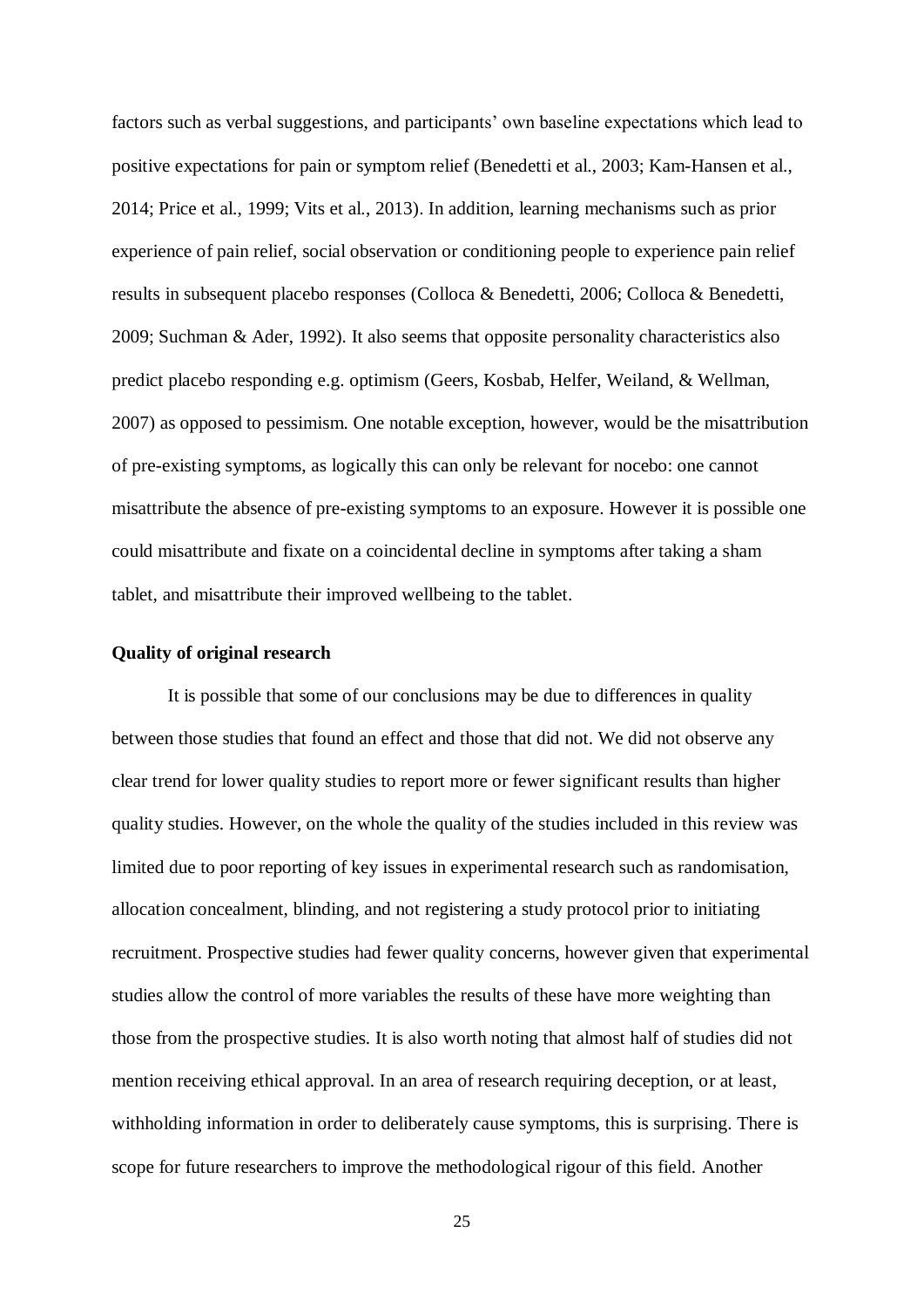surprising limitation of many of the studies included in this review was the lack of a priori sample size calculations. Only 10 out of 89 studies included in this review mentioned carrying out a sample size calculation in order to make sure the sample was adequately powered to test their research question(s). As such we could not assess the quality of studies based on their sample size in the large majority cases. Although it would have been useful to score each study for their strength of evidence, due to this lack of clear reporting and the heterogeneity across studies it was too hard to quantify the strength of each study using the same scale.

#### **Quality of this review**

A strength of this review is that we did not include studies in which participants were exposed to an active exposure capable of eliciting symptoms through physiological mechanisms (e.g. experiments altering the information given to participants about a genuine medication). Such studies do not assess the pure nocebo effect, described as the undesirable effects experienced from an inert exposure (Kennedy, 1961) and can prove more difficult to interpret (Neukirch & Colagiuri, 2014).

Our search resulted in a large number of results. As the term 'nocebo' is still not widely used and may be preferentially used by those studies identifying a significant increase in symptoms in their participants, we deliberately adopted a broader search strategy than that used in previous reviews, e.g. Petersen et al. (2014). Despite this, it is not certain every study that met the inclusion criteria has been included, especially as nearly a quarter of included studies were identified through personal contacts. This inconsistent use of terminology makes the nocebo literature difficult to search and will continue to limit reviews in this area. We could have included terms such as 'adverse effects or negative outcome' in the search strategy but the number of results would be unmanageable as it would include many clinical trials that would not meet our inclusion criteria. On medline alone, such search terms return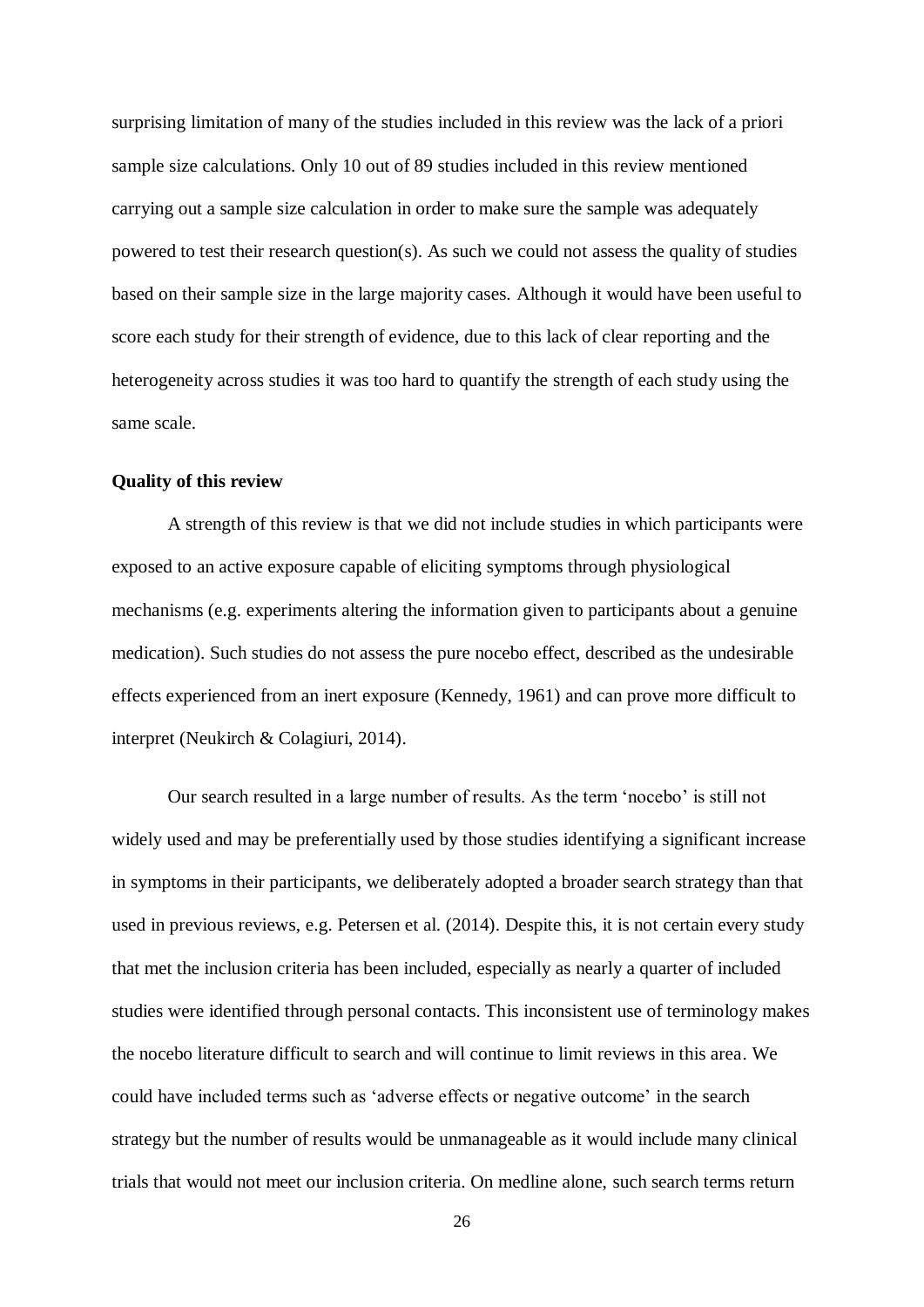over 97,000 results. This is also one of the reasons why we did not simply use 'placebo' as one of the search terms – every study which described itself as "placebo-controlled" would be returned.

In addition to limitations resulting from our search strategy, it is possible that some studies could have been falsely rejected after title and abstract screening (e.g. the main purpose of the study may have been on the placebo effect and therefore only placebo and not nocebo findings were reported in the abstract). We suspect that this is unlikely to have occurred often, however. In order to have been included such studies would have had to a) manipulated factor(s) in order to affect nocebo responding or b) looked at baseline measures as predictors of nocebo responding, which many do not do. Many studies which looked at the placebo effect passed through abstract screening as they mentioned participants experiencing negative symptoms or patients feeling worse after placebo exposure. However, going through the full manuscript the majority of these studies would not explore the possible reasons why, e.g. baseline predictors. Therefore we feel this is not something to be too concerned about.

In addition studies published in non-European languages may have been less likely to have been identified as well as studies that were not reported in the conventional peerreviewed literature.

Other limitations of the review reflect the way we grouped the results. We aggregated studies based on the independent variable. Because of this and due to the fact that there are no direct replications each risk factor grouping contains several different outcomes. It is possible that an interaction exists between independent and dependent variables: for example, some outcomes may be more susceptible to the effects of changes in expectations than others. Unfortunately, we did not have enough data to explore this in depth.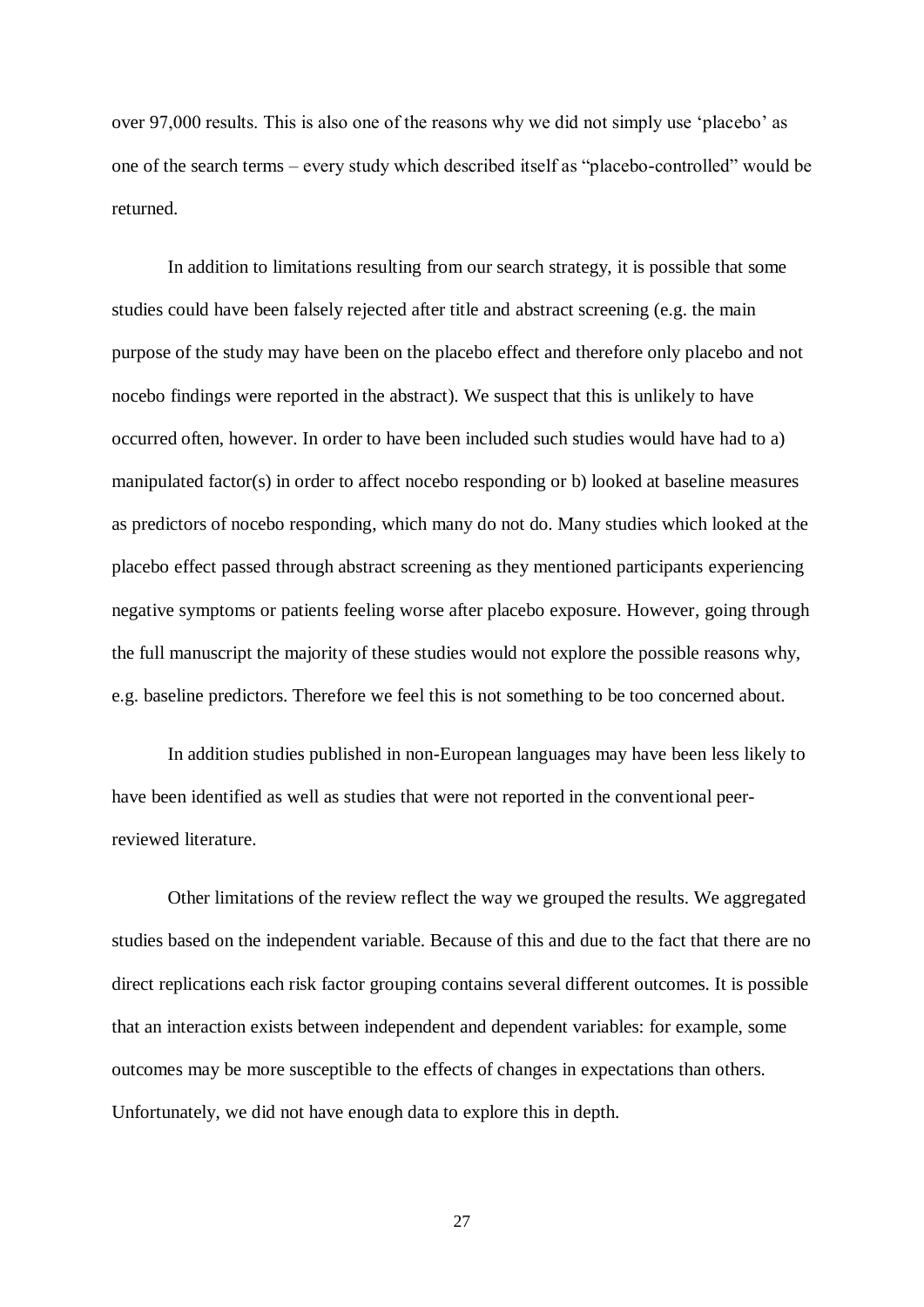Similarly as this review focused on identifying all the possible risk factors of nocebo effects that have been investigated in the literature, we included studies with different research populations, e.g. students, healthy volunteers and patients. As such there could be differences between the groups in terms of which mechanisms are more likely to be at play. For example, it is likely the misattribution mechanism is more important for the development of nocebo effects in patient samples than healthy volunteers. However, looking at studies that had a patient sample we should interpret the results of those that just focused on baseline disease measures as support of the misattribution mechanism with caution. These studies did not measure actual baseline symptoms or emotions which are more likely to be subject to the misattribution mechanism, rather than disease status.

Finally, the interaction between the mechanisms, outcomes and mode of delivery may also be important, but could not be explored in detail given the data available to us. For example, different forms of sham intervention e.g. sham tablets vs sham caffeine vs sham EMF, may be more or less likely to trigger certain psychological mechanisms, and be more or less likely to affect certain outcomes, e.g. Szermersky, Dömötör , Berkes and Koteles (2016).

#### **Implications for clinical practice and research**

Our results suggest clinicians keen to reduce side effects induced by any nocebo effect associated with their interventions could: 1) identify patient expectations of the adverse effects of an intervention and provide reassurance if these seem excessive; 2) avoid giving suggestions of side effects associated with the intervention; 3) down-play the dose that is being provided; 4) reduce patient exposure to other patients experiencing side effects. Wells and Kaptchuk (2012) suggest the use of contextualised informed consent, whereby doctors should identify high risk patients and tailor the medication side effect information so that these patients only receive drug specific side effect information, which is less susceptible to the nocebo response. Our review supports this and suggests that such tailoring may be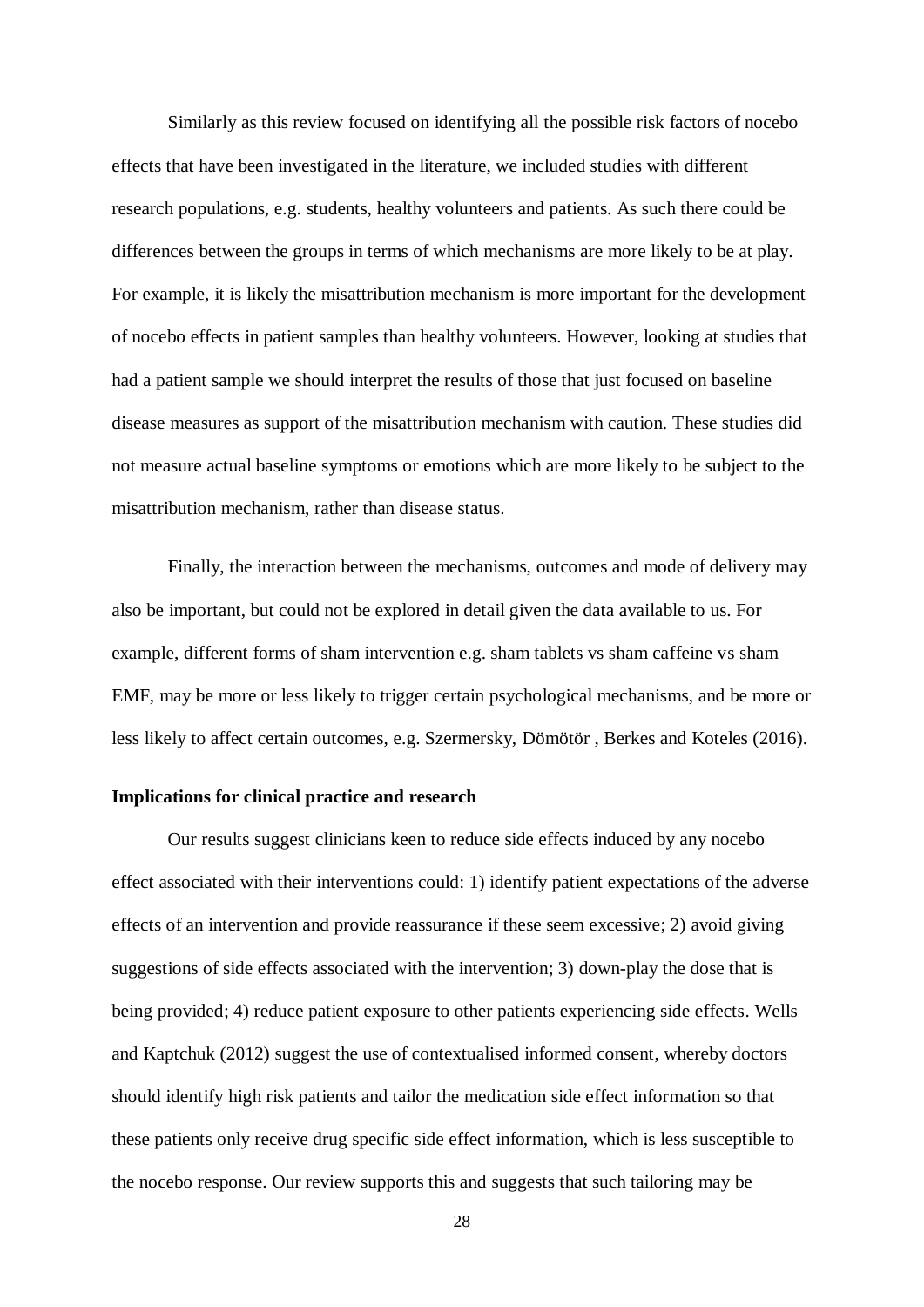especially required for those who have at-risk personality types. Clearly, these suggestions also have a downside, however, as they reduce informed consent and patient autonomy by restricting the information that is being provided. Alternative ways to reduce nocebo effects while maintaining the ability of a patient to give full informed consent are required. There is scope for researchers to develop innovative ways to reduce nocebo effects that does not require withholding of information. This has been shown by Crichton and Petrie (2015) who found that informing participants about nocebo effects effectively reduced symptoms to infrasound noise. In addition Bingel (2014) provides some suggestions on how to avoid nocebo effects which are supported by this review such as improving the communication in patient information leaflets to make them more patient-orientated and reduce negative expectations of potential adverse effects.

Additional research should also aim to replicate risk factors which have so far received limited research, such as the more rarely investigated personality characteristics. It would also be advisable to look again at the risk factor 'type of administration' in a healthy volunteer sample and to assess this manipulation on expectations to explore possible mechanisms. It is also time for authors to use consistent terminology allowing easier identification of papers, and to enhance the quality of their research in this area. Simple acts such as being more explicit about randomisation and blinding procedures and publishing protocols will enhance the transparency of the research in this area whilst also helping to alleviate some of the controversy surrounding nocebo research.

# **Conclusions**

This review found that there is a mix of factors which predict whether someone will experience a nocebo effect. Given the implications nocebo effects have on patients' quality of life and the health costs they create, it is important for research to start developing interventions to prevent nocebo effects from occurring whilst still trying to uphold informed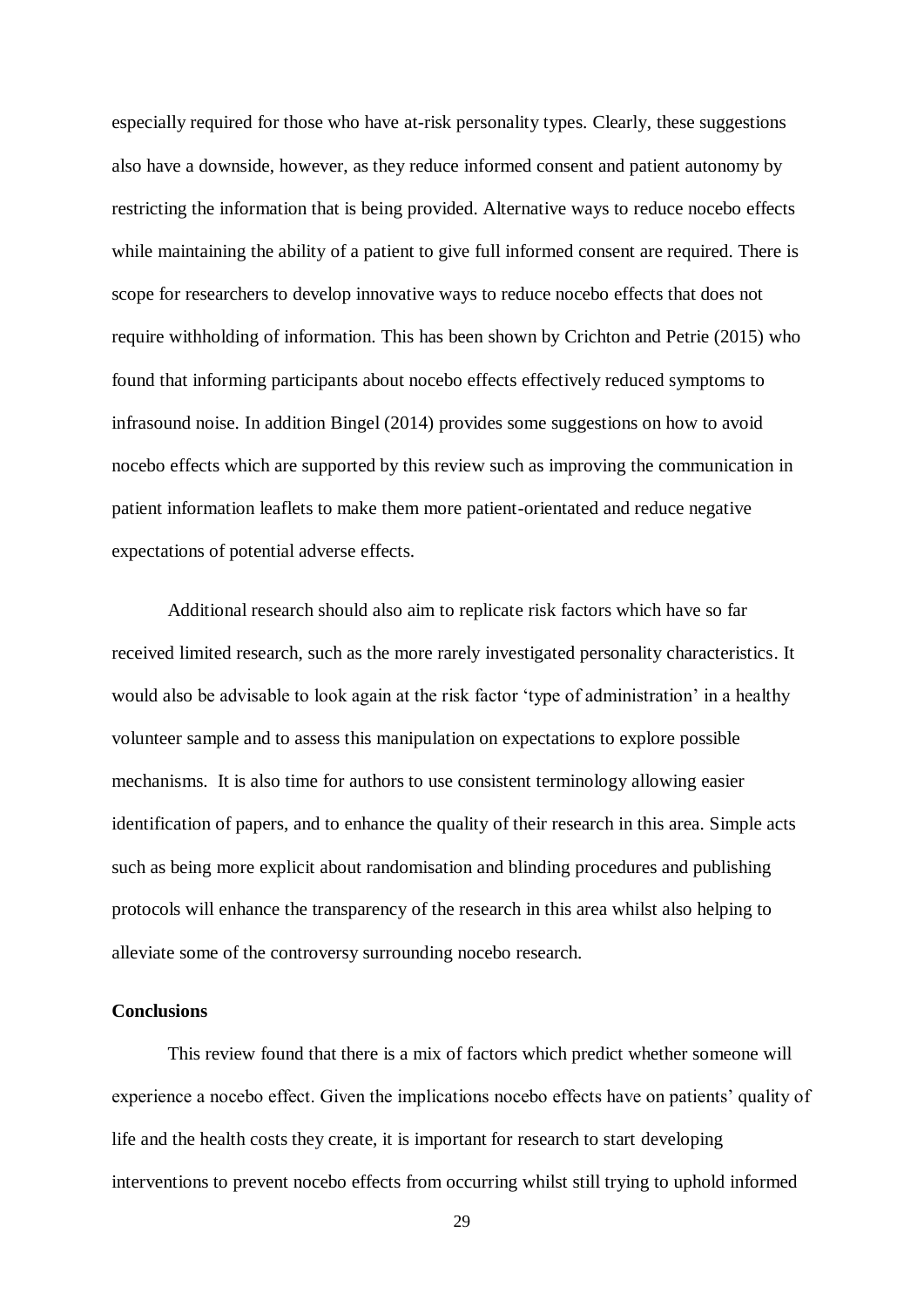consent. This systematic review provides a useful starting point for researchers to develop evidenced based interventions designed to negate nocebo effects, whilst also highlighting areas that need further investigation and improvement.

## **Acknowledgements**

We would like to thank the reviewers for making such detailed and insightful comments during the peer review process.

# References

- Ammassari, A., Murri, R., Pezzotti, P., Trotta, M. P., Ravasio, L., De Longis, P., . . . Antinori, A. (2001). Self-Reported Symptoms and Medication Side Effects Influence Adherence to Highly Active Antiretroviral Therapy in Persons With HIV Infection. Journal of Acquired Immune Deficiency Syndromes, 28, 445-449.
- Andre-Obadia, N., Magnin, M., & Garcia-Larrea, L. (2011). On the importance of placebo timing in rTMS studies for pain relief. Pain, 152(6), 1233-1237. doi: 10.1016/j.pain.2010.12.027
- Angelucci, L., & Pena, G. (1997). Expectations as explanatory variable of the placebo effect. Revista Interamericana De Psicologia, 31(1), 109-132.
- Baliatsas, C., Van Kamp, I., Bolte, J., Schipper, M., Yzermans, J., & Lebret, E. (2012). Nonspecific physical symptoms and electromagnetic field exposure in the general population: Can we get more specific? A systematic review. Environmental International, 41, 15-28.
- Barsky, A. J., Saintfort, R., Rogers, M. P., & Borus, J. F. (2002). Nonspecific medication side effects and the nocebo phenomenon. JAMA, 287(5), 622-627.
- Bayer, T. L., Baer, P. E., & Early, C. (1991). Situational and psychophysiological factors in psychologically induced pain. Pain, 44(1), 45-50.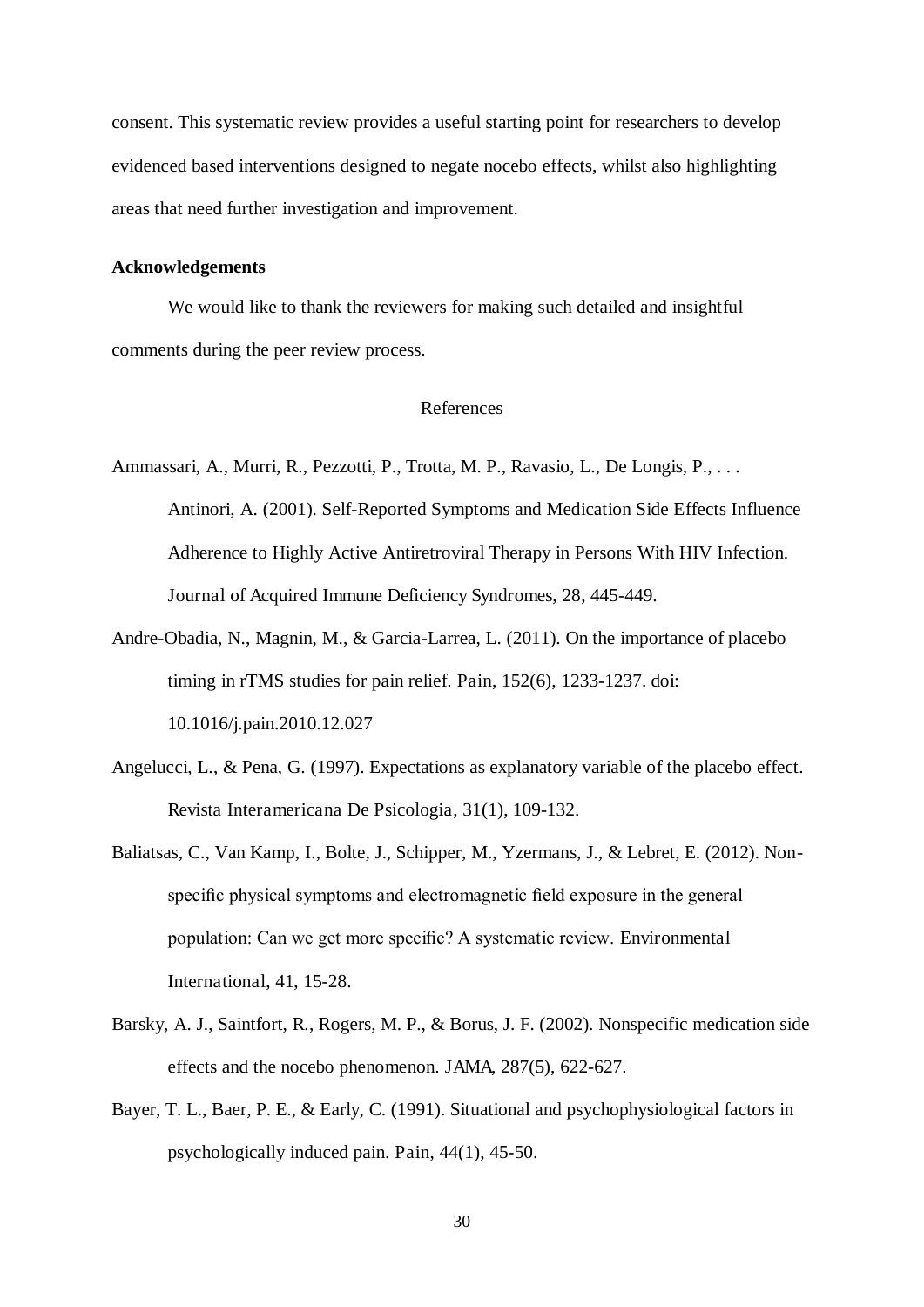- Bayer, T. L., Coverdale, J. H., Chiang, E., & Bangs, M. (1998). The role of prior pain experience and expectancy in psychologically and physically induced pain. Pain, 74(2-3), 327-331.
- Benedetti, F., Amanzio, M., Casadio, C., Oliaro, A., & Maggi, G. (1997). Blockade of nocebo hyperalgesia by the cholecystokinin antagonist proglumide. Pain, 71(2), 135- 140. doi: 10.1016/s0304-3959(97)03346-0
- Benedetti, F., Maggi, G., Lopiano, L., Lanotte, M., Rainero, I., Vighetti, S., & Pollo, A. (2003). Open versus hidden medical treatments: the patient's knowledge about a therapy affects the therapy outcome. Prevention and Treatment,6(1). doi: 10.1037/1522-3736.6.1.61a
- Bingel, U. (2014). Avoiding Nocebo Effects to Optimize Treatment Outcome. Journal of the American Medical Association, 312(7), 693-694. doi: 10.1001/jama.2014.8342
- Bogaerts, K., Van Eylen, L., Wan, L., Bresseleers, J., Van Diest, I., De Peuter, S., . . . Van den Bergh, O. (2010). Distorted symptom perception in patients with medically unexplained symptoms. Journal of Abnormal Psychology, 119(1), 226-234.
- Brodeur, D. (1965). The effects of stimulant and tranquilizer placebos on healthy subjects in a real life situation. PSYCHOPHARMACOLOGIA, 7(6), 444-452.
- Casper, R. C., Tollefson, G. D., & Nilsson, M. E. (2001). No gender differences in placebo responses of patients with major depressive disorder. Biological Psychiatry, 49(2), 158-160. doi: 10.1016/s0006-3223(00)00966-5

Critical Appraisal Tools. (1998). http://www.caspinternational.org/?o=1012.

Colagiuri, B., McGuinness, K., Boakes, R. A., & Butow, P. N. (2012). Warning about side effects can increase their occurrence: an experimental model using placebo treatment for sleep difficulty. Journal of Psychopharmacology, 26(12), 1540-1547. doi: 10.1177/0269881112458730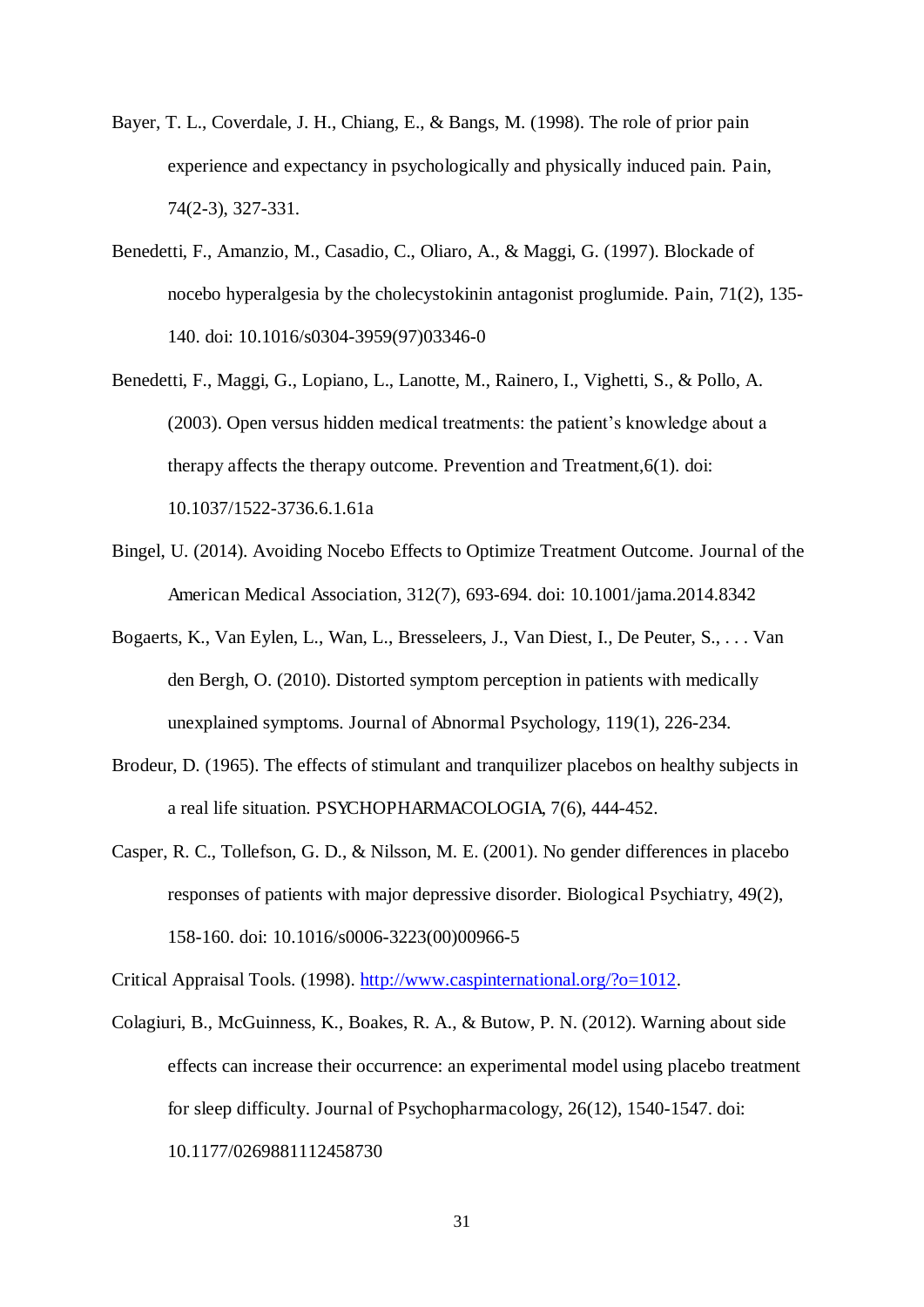- Colloca, L., & Benedetti, F. (2006). How prior experience shapes placebo analgesia. Pain, 124, 126–133.
- Colloca, L., & Benedetti, F. (2009). Placebo analgesia induced by social observational learning. Pain, 144(1-2), 28-34. doi: 10.1016/j.pain.2009.01.033
- Colloca, L., & Miller, F. G. (2011). The Nocebo Effect and Its Relevance for Clinical Practice. Psychosomatic Medicine, 73(7), 598-603. doi: 10.1097/PSY.0b013e3182294a50
- Crichton, F., Dodd, G., Schmid, G., Gamble, G., & Petrie, K. J. (2014). Can expectations produce symptoms from infrasound associated with wind turbines? Health Psychology, 33(4), 360-364.
- Crichton, F., & Petrie, K. J. (2015). Health complaints and wind turbines: The efficacy of explaining the nocebo response to reduce symptom reporting. Environmental Research, 140, 449-455. doi: http://dx.doi.org/10.1016/j.envres.2015.04.016
- Dalton, P. (1999). Cognitive influences on health symptoms from acute chemical exposure. Health Psychology, 18(6), 579-590.
- Danker-Hopfe, H., Dorn, H., Bornkessel, C., & Sauter, C. (2010). Do mobile phone base stations affect sleep of residents? Results from an experimental double-blind shamcontrolled field study. American Journal of Human Biology, 22(5), 613-618.
- Davies, E. C., Green, C. F., Taylor, S., Williamson, P. R., Mottram, D. R., & Pirmohamed, M. (2009). Adverse Drug Reactions in Hospital In-Patients: A Prospective Analysis of 3695 Patient-Episodes. Plos One, 42(2). doi: 10.1371/journal.pone.0004439
- Davis, C., Ralevski, E., Kennedy, S. H., & Neitzert, C. (1995). The Role of Personality Factors in the Reporting of Side Effect Complaints to Moclobemide and Placebo: A Study of Healthy Male and Female Volunteers. Journal of Clinical Psychopharmacology, 15(5), 347-352.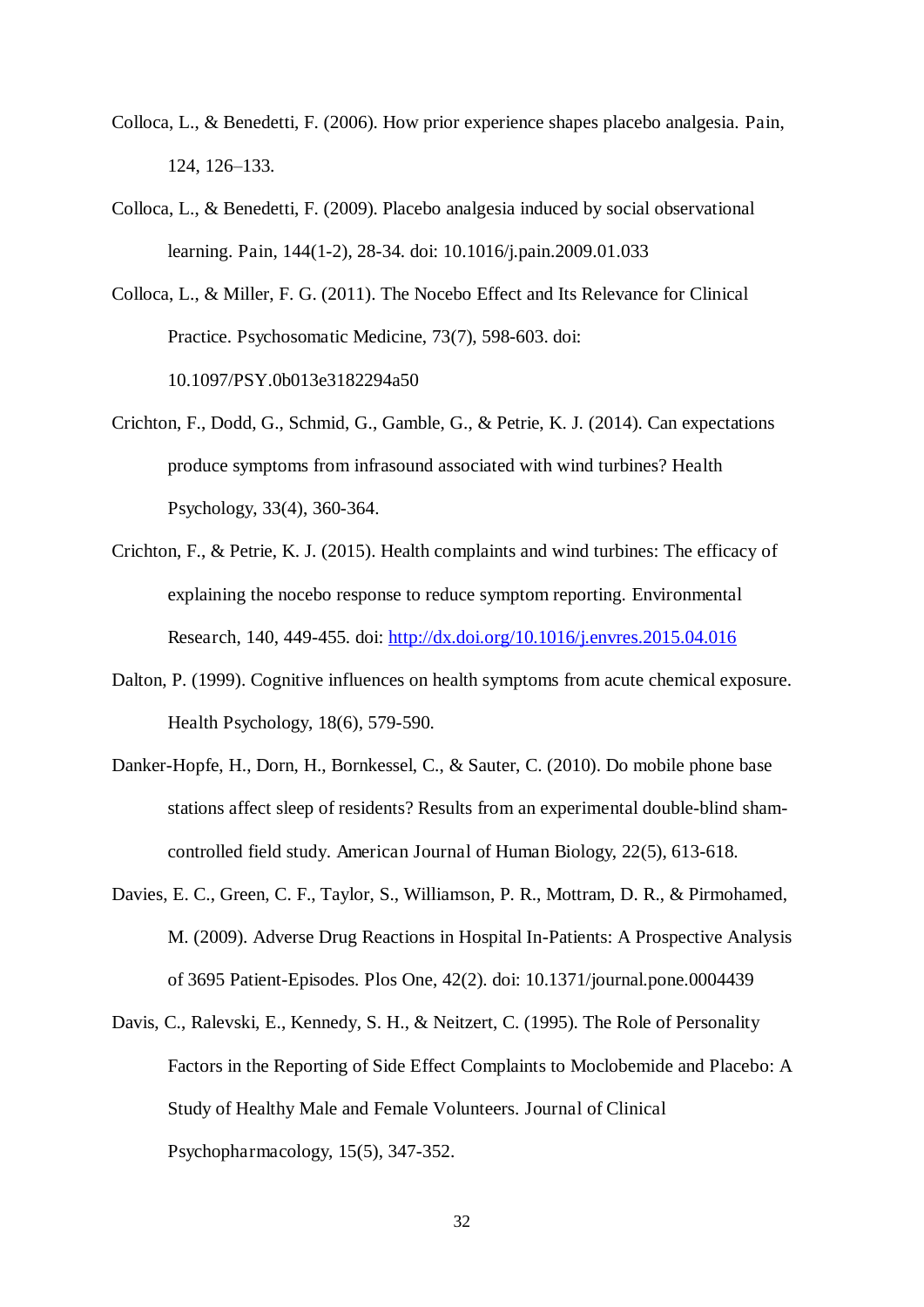- de Frutos Hernansanz, M. J., Lázaro, D. A., Llinares, G. V., Azpiazu, G. M., Serrano, V. A., & López de Castro, F. (1994). Adverse reactions to drugs in a health center. Atención Primaria, 14(5), 783-786.
- de la Cruz, M., Hui, D., Parsons, H. A., & Bruera, E. (2010). Placebo and Nocebo Effects in Randomized Double-Blind Clinical Trials of Agents for the Therapy for Fatigue in Patients With Advanced Cancer. Cancer, 116(3), 766-774. doi: 10.1002/cncr.24751
- De Peuter, S., Put, C., Lemaigre, V., Demedts, M., Verleden, G., & Van den Bergh, O. (2007). Context-evoked overperception in asthma. Psychology & Health, 22(6), 737- 748.
- De Peuter, S., Van Diest, I., Lemaigre, V., Wan, L., Verleden, G., Demedts, M., & Van den Bergh, O. (2005). Can subjective asthma symptoms be learned? Psychosomatic Medicine, 67(3), 454-461.
- Devriese, S., De Peuter, S., Van Diest, I., Van de Woestijne, K. P., & Van den Bergh, O. (2006). US-inflation in a differential odor-conditioning paradigm is not robust: Relevance for medically unexplained symptoms. Journal of Behavior Therapy and Experimental Psychiatry, 37(4), 314-332. doi:

http://dx.doi.org/10.1016/j.jbtep.2006.03.003

- Devriese, S., Winters, W., Stegen, K., Van Diest, I., Veulemans, H., Nemery, B., . . . Van den Bergh, O. (2000). Generalization of acquired somatic symptoms in response to odors: a pavlovian perspective on multiple chemical sensitivity. Psychosomatic Medicine, 62(6), 751-759.
- Devriese, S., Winters, W., Van Diest, I., De Peuter, S., Vos, G., Van de Woestijne, K., & Van den Bergh, O. (2004). Perceived relation between odors and a negative event determines learning of symptoms in response to chemicals. International Archives of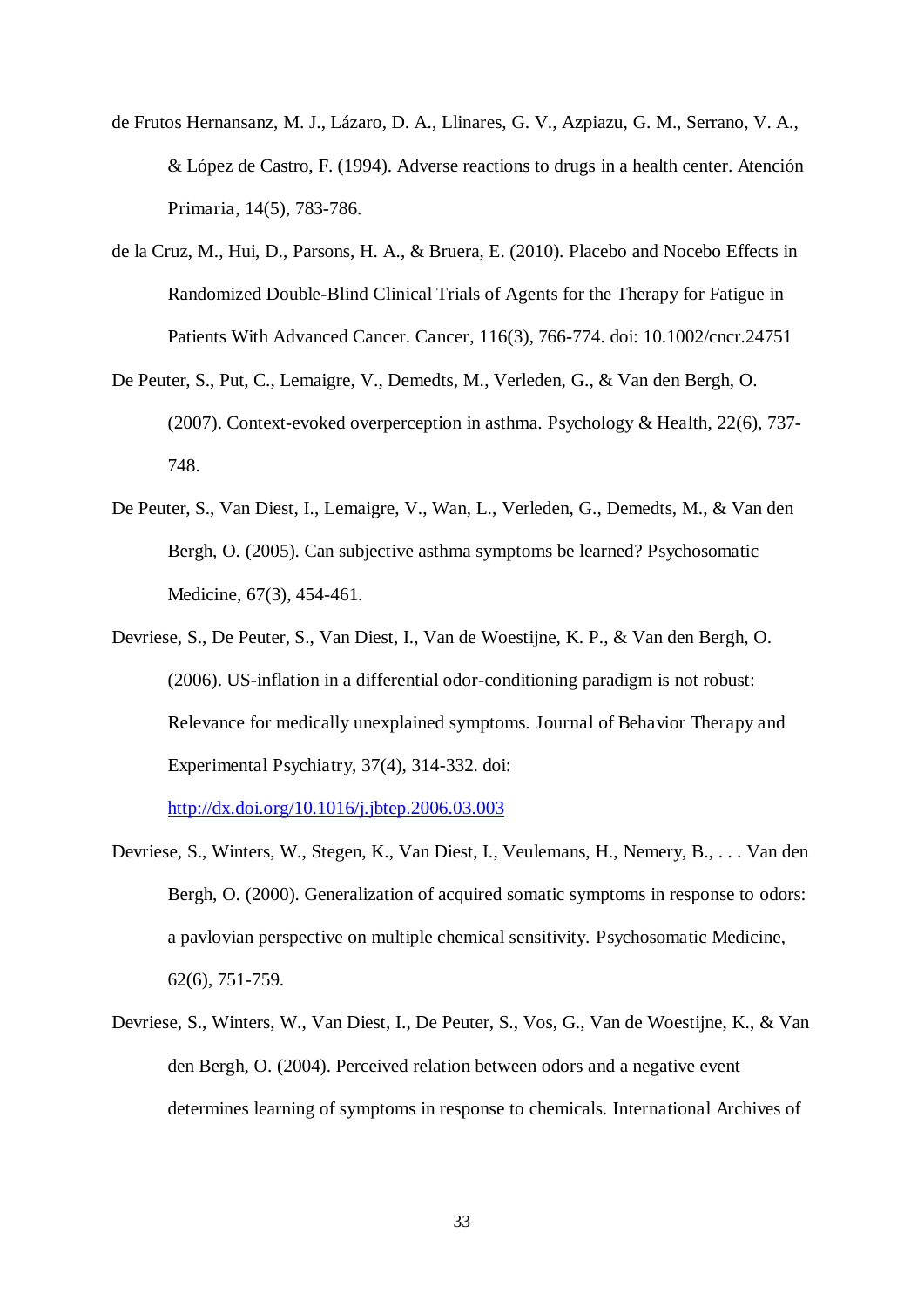Occupational and Environmental Health, 77(3), 200-204. doi: 10.1007/s00420-003- 0488-8

- Dinnerstein, A. J., & Halm, J. (1970). Modification of placebo effects by means of drugs: Effects of aspirin and placebos on self-rated moods. Journal of Abnormal Psychology, 75(3), 308-314.
- Drici, M. D., Raybaud, F., Delunardo, C., Iacono, P., & Gustovic, P. (1995). INFLUENCE OF THE BEHAVIOR PATTERN ON THE NOCEBO RESPONSE OF HEALTHY-VOLUNTEERS. British Journal of Clinical Pharmacology, 39(2), 204-206.
- Enck, P., Bingel, U., Schedlowski, M., & Rief, W. (2013). OPINION The placebo response in medicine: minimize, maximize or personalize? Nature Reviews Drug Discovery, 12(3), 191-204. doi: 10.1038/nrd3923
- Faasse, K., Cundy, T., Gamble, G., & Petrie, K. J. (2013). The Effect of an Apparent Change to a Branded or Generic Medication on Drug Effectiveness and Side Effects. Psychosomatic Medicine, 75(1), 90-96. doi: 10.1097/PSY.0b013e3182738826
- Faasse, K., Grey, A., Jordan, R., Garland, S., & Petrie, K. J. (2015). Seeing is believing: Impact of social modeling on placebo and nocebo responding. Health Psychology, 34(8), 880-885.
- Faasse, K., & Petrie, K. J. (2013). The nocebo effect: patient expectations and medication side effects. Postgraduate Medical Journal, 89, 540-546.
- Fillmore, M., & Vogel-Sprott, M. (1992). Expected effect of caffeine on motor performance predicts the type of response to placebo. Psychopharmacology, 106(2), 209-214.
- Flaten, M. A. (1998). Information about drug effects modify arousal. An investigation of the placebo response. Nordic Journal of Psychiatry, 52(2), 147-151.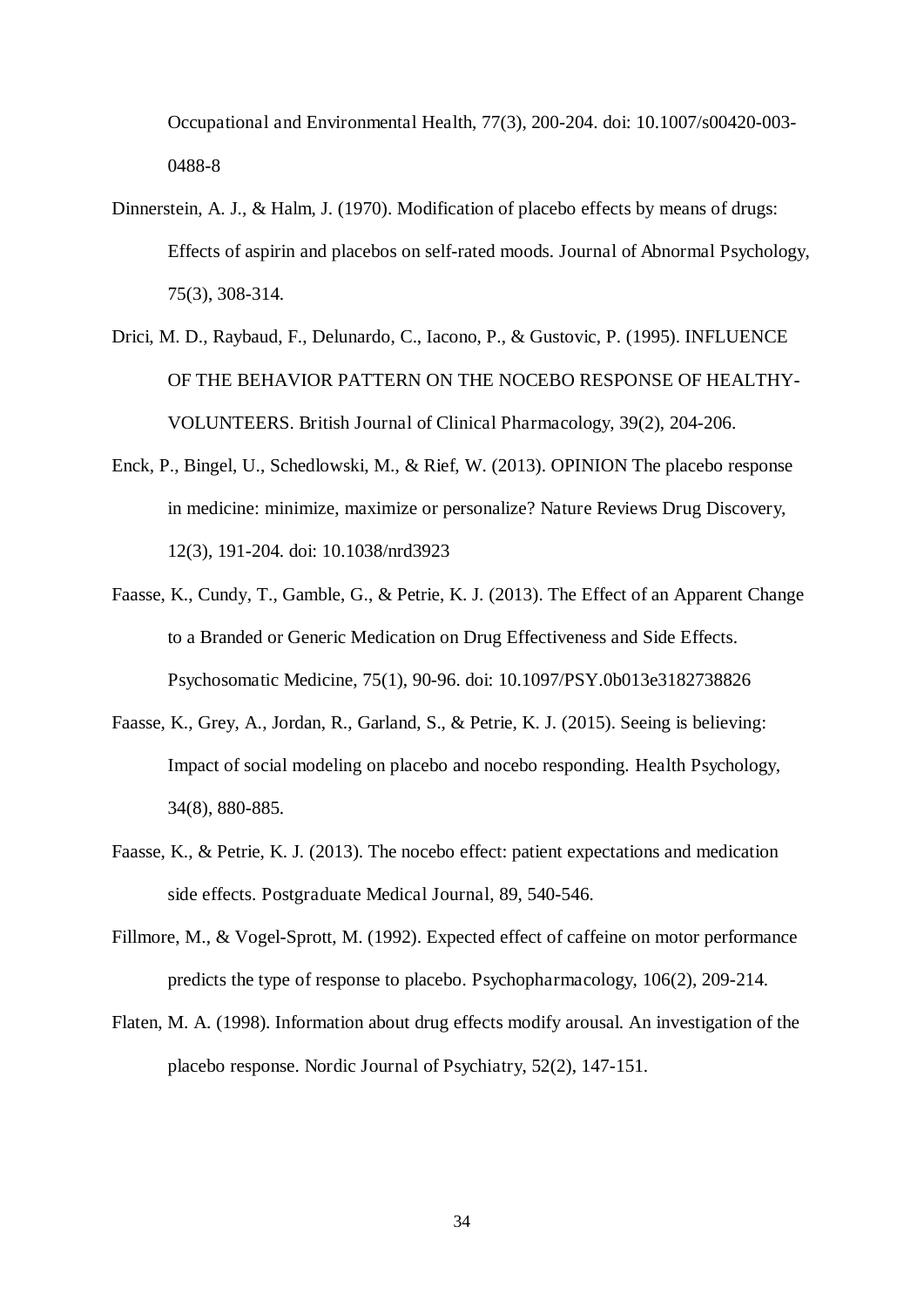- Flaten, M. A., Aasli, O., & Blumenthal, T. D. (2003). Expectations and placebo responses to caffeine-associated stimuli. Psychopharmacology, 169(2), 198-204. doi: 10.1007/s00213-003-1497-8
- Flaten, M. A., & Blumenthal, T. D. (1999). Caffeine-associated stimuli elicit conditioned responses: An experimental model of the placebo effect. Psychopharmacology, 145(1), 105-112.
- Flaten, M. A., Simonsen, T. C., & Olsen, H. (1999). Drug-Related Information Generates Placebo and Nocebo Responses That Modify the Drug Response. Psychosomatic Medicine March/April, 61(2), 250-255.
- Gavrylyuk, G., Ehrt, O., & Meissner, K. (2010). Lack of expectancy-induced placebo effects on pupil size and accommodation. Zeitschrift fur Medizinische Psychologie, 19(3-4), 154-160.
- Geers, A. L., Helfer, S. G., Kosbab, K., Weiland, P. E., & Landry, S. J. (2005). Reconsidering the role of personality in placebo effects: Dispositional optimism, situational expectations, and the placebo response. Journal of Psychosomatic Research, 58(2), 121-127. doi: 10.1016/j.jpsychores.2004.08.011
- Geers, A. L., Helfer, S. G., Weiland, P. E., & Kosbab, K. (2006). Expectations and placebo response: A laboratory investigation into the role of somatic focus. Journal of Behavioral Medicine, 29(2), 171-178. doi: 10.1007/s10865-005-9040-5
- Geers, A. L., Kosbab, K., Helfer, S. G., Weiland, P. E., & Wellman, J. A. (2007). Further evidence for individual differences in placebo responding: An interactionist perspective. Journal of Psychosomatic Research, 62(5), 563-570. doi: 10.1016/j.jpsychores.2006.12.005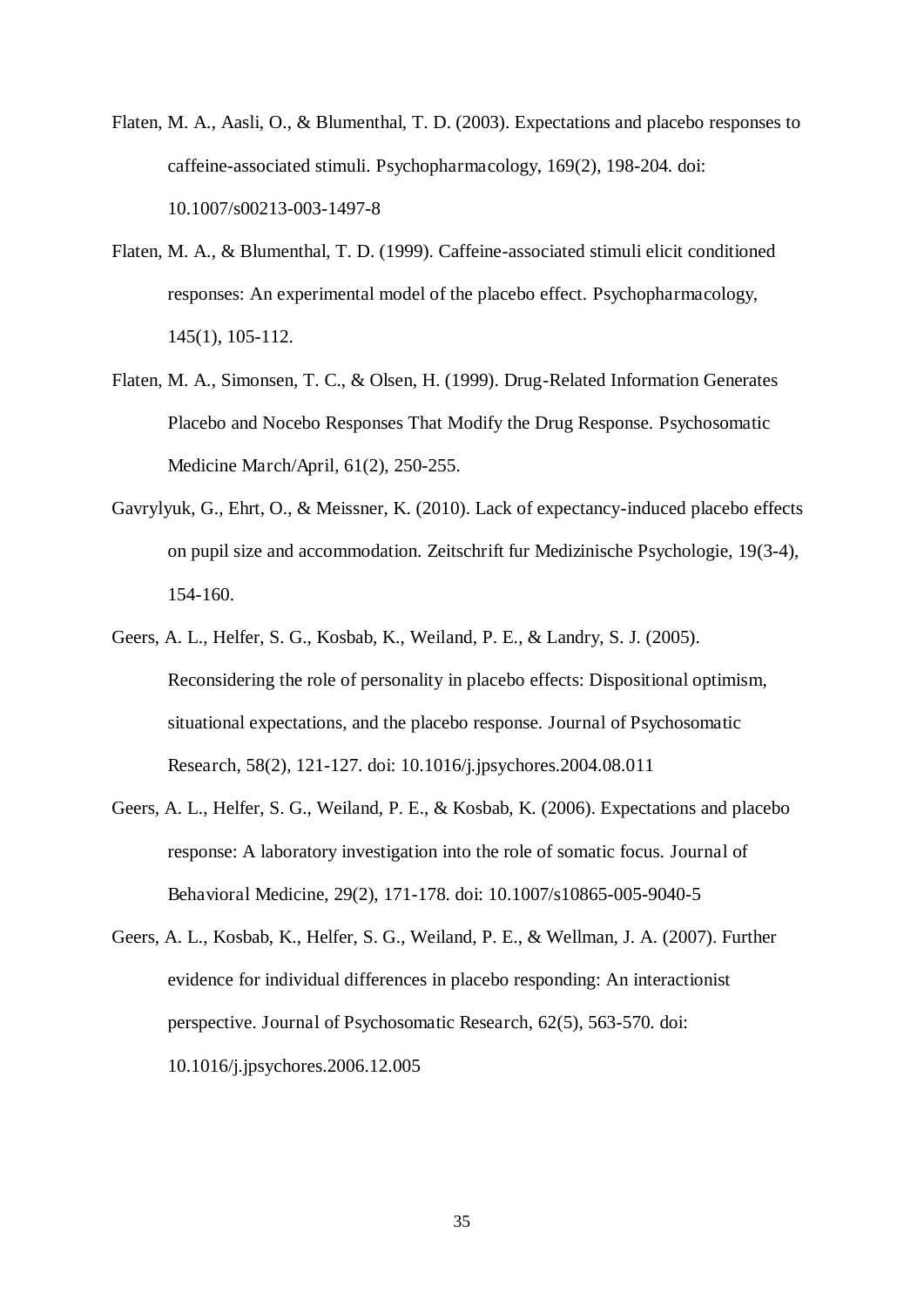- Geers, A. L., Weiland, P. E., Kosbab, K., Landry, S. J., & Helfer, S. G. (2005). Goal activation, expectations, and the placebo effect. Journal of Personality & Social Psychology, 89(2), 143-159.
- Geers, A. L., Wellman, J. A., Fowler, S. L., Rasinski, H. M., & Helfer, S. G. (2011). Placebo expectations and the detection of somatic information. Journal of Behavioral Medicine, 34(3), 208-217. doi: 10.1007/s10865-010-9301-9
- Gibbons, F. X., Carver, C. S., Scheier, M. F., & Hormuth, S. E. (1979). Self-focused attention and the placebo effect: Fooling some of the people some of the time. Journal of Experimental Social Psychology, 15(3), 263-274.
- Goetz, C. G., Laska, E., Hicking, C., Damier, P., Muller, T., Nutt, J., . . . Russ, H. (2008). Placebo influences on dyskinesia in Parkinson's disease. Movement Disorders, 23(5), 700-707. doi: 10.1002/mds.21897
- Goldman, A. R., Witton, K., & Scherer, J. M. (1965). The drug-giving ritual, verbal instructions and schizophrenics ward activity levels. Journal of Nervous and Mental Disease, 140(4), 272-279.
- Hahn, R. (1997). The Nocebo Phenomenon: Concept, Evidence, and Implications for Public Health. Preventive Medicine, 26, 607-611.
- Harrell, P. T., & Juliano, L. M. (2009). Caffeine expectancies influence the subjective and behavioral effects of caffeine. Psychopharmacology, 207(2), 335-342.
- Harrell, P. T., & Juliano, L. M. (2012). A Direct Test of the Influence of Nicotine Response Expectancies on the Subjective and Cognitive Effects of Smoking. Experimental and Clinical Psychopharmacology, 20(4), 278-286. doi: 10.1037/a0028652
- Hauser, W., Bartram, C., Bartram-Wunn, E., & Tolle, T. (2012). Adverse Events Attributable to Nocebo in Randomized Controlled Drug Trials in Fibromyalgia Syndrome and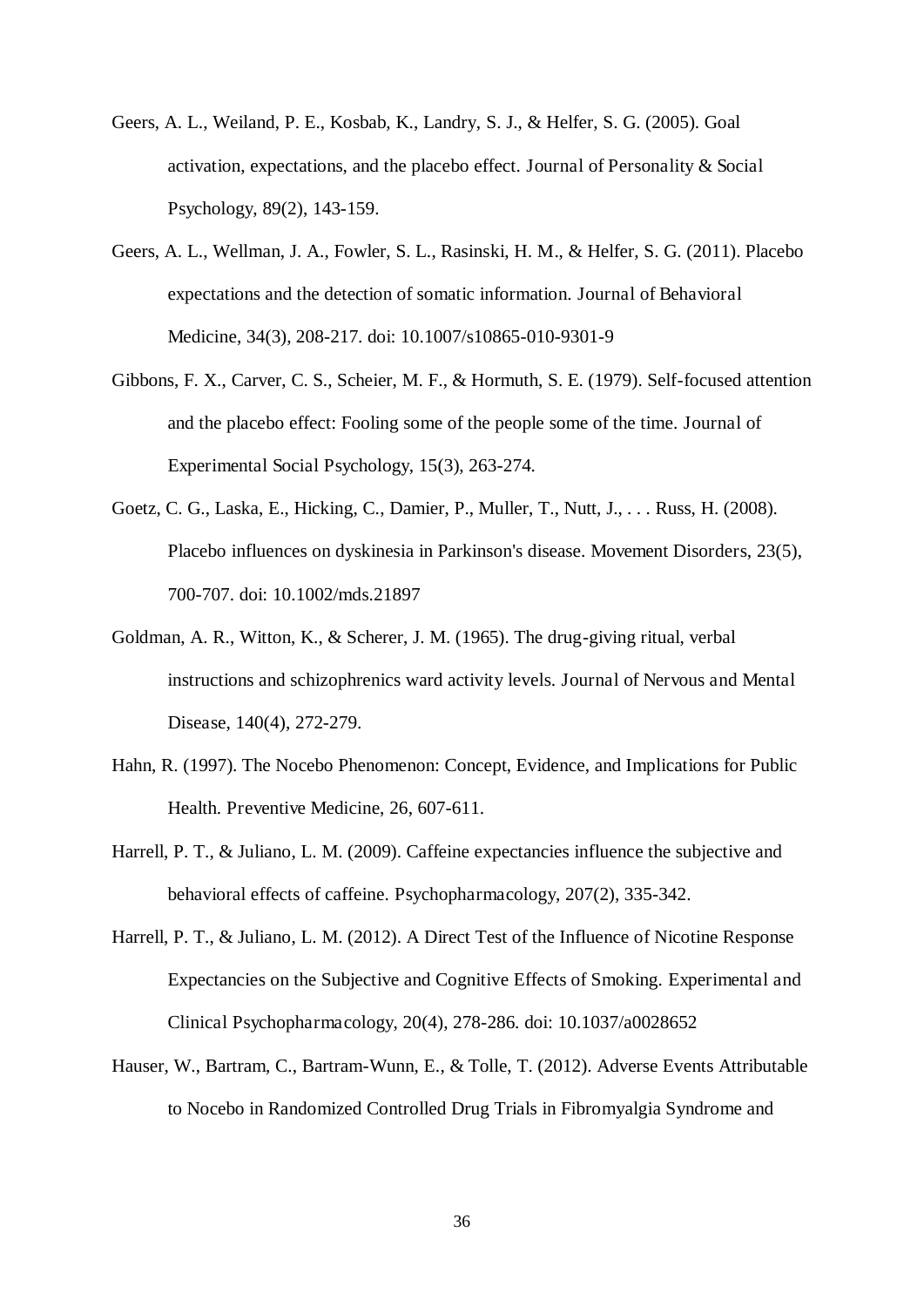Painful Diabetic Peripheral Neuropathy Systematic Review. Clinical Journal of Pain, 28(5), 437-451.

- Hauser, W., Hansen, E., & Enck, P. (2012). Nocebo Phenomena in Medicine Their Relevance in Everyday Clinical Practice. Deutsches Arzteblatt International, 109(26), 459-466.
- Heatherton, T. F., Polivy, J., & Herman, C. P. (1989). Restraint and Internal Responsiveness: Effects of Placebo Manipulations of Hunger State on Eating. Journal of Abnormal Psychology, 98(1), 89-92.
- Higgins, J. P. T., Altman, D. G., Gotzsche, P. C., Juni, P., Moher, D., Oxman, A. D., . . . Sterne, J. A. C. (2011). The Cochrane Collaboration's tool for assessing risk of bias in randomised trials. BMJ, 343. doi: 10.1136/bmj.d5928
- Higuchi, T., Shoji, K., & Hatayama, T. (2002). Smelling lavender and jasmine with advance information about their psychological effects: An examination of the placebo effect. Tohoku Psychologica Folia, 61, 1-10.
- Jaen, C., & Dalton, P. (2014). Asthma and odors: The role of risk perception in asthma exacerbation. Journal of Psychosomatic Research, 77(4), 302-308. doi: 10.1016/j.jpsychores.2014.07.002
- Jensen, M. P., & Karoly, P. (1991). Motivation and expectancy factors in symptom perception: A laboratory study of the placebo effect. Psychosomatic Medicine, 53(2), 144-152.
- Kam-Hansen, S., Jakubowski, M., Kelley, J. M., Kirsch, I., Hoaglin, D. C., Kaptchuk, T. J., & Burstein, R. (2014). Altered Placebo and Drug Labeling Changes the Outcome of Episodic Migraine Attacks. Science Translational Medicine, 6(218). doi: 10.1126/scitranslmed.3006175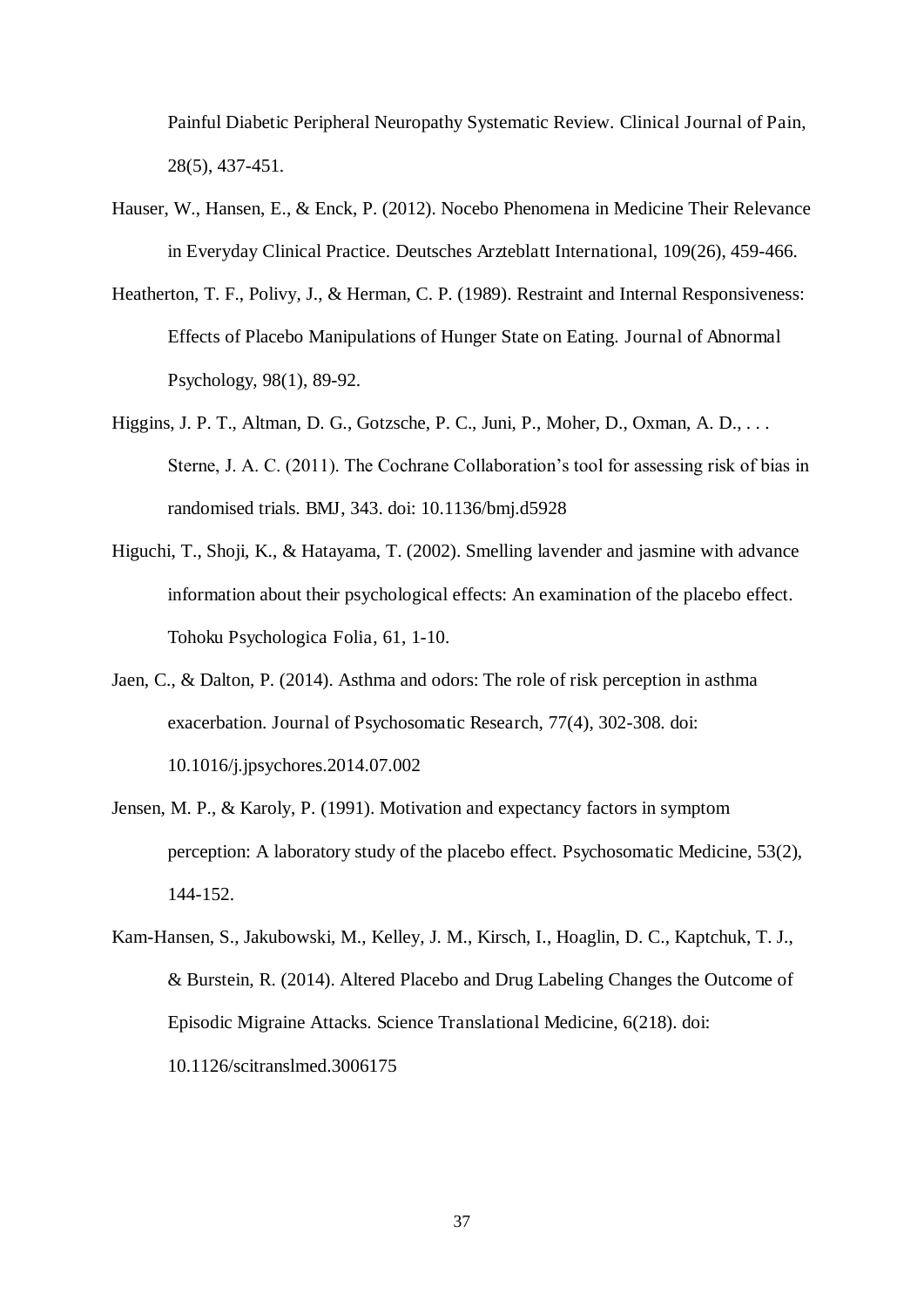- Kaptchuk, T. J., Stason, W. B., Davis, R. B., Legedza, A. T., Schnyer, R. N., Kerr, C. E., . . . Goldman, R. H. (2006). Sham device v inert pill: Randomised controlled trial of two placebo treatments. BMJ: British Medical Journal, 332(7538), 391-397.
- Kennedy, W. P. (1961). The nocebo reaction. Medicina experimentalis. International journal of experimental medicine, 95, 203-205.
- Kirsch, I. (1997a). Response expectancy theory and application: A decennial review. Applied and Preventive Psychology, 6(2), 69-79.
- Kirsch, I. (1997b). Specifying nonspecifics: Psychological mechanisms of placebo effects. In A. Harrington (Ed.), The placebo effect: An interdisciplinary exploration (pp. 166- 186). Cambridge, MA: Harvard University Press.
- Kirsch, I., & Weixel, L. J. (1988). Double-Blind Versus Deceptive Administration of a Placebo. Behavioral Neuroscience, 102(2), 319-323.
- Köteles, F., & Babulka, P. (2014). Role of expectations and pleasantness of essential oils in their acute effects. Acta Physiologica Hungarica, 101(3), 329-340.
- Kuenzel, J., Blanchette, I., Zandstra, E. H., Thomas, A., & El-Deredy, W. (2012). Awareness changes placebo effects for feeling relaxed, but not for liking. Journal of Marketing Communications, 18(5), 379-396.
- Liccardi, G., Senna, G., Russo, M., Bonadonna, P., Crivellaro, M., Dama, A., . . . Passalacqua, G. (2004). Evaluation of the nocebo effect during oral challenge in patients with adverse drug reactions. Journal of Investigational Allergology and Clinical Immunology, 14(2), 104-107.
- Link, J., Haggard, R., Kelly, K., & Forrer, D. (2006). Placebo/nocebo symptom reporting in a sham herbal supplement trial. Evaluation & the Health Professions, 29(4), 394-406. doi: 10.1177/0163278706293403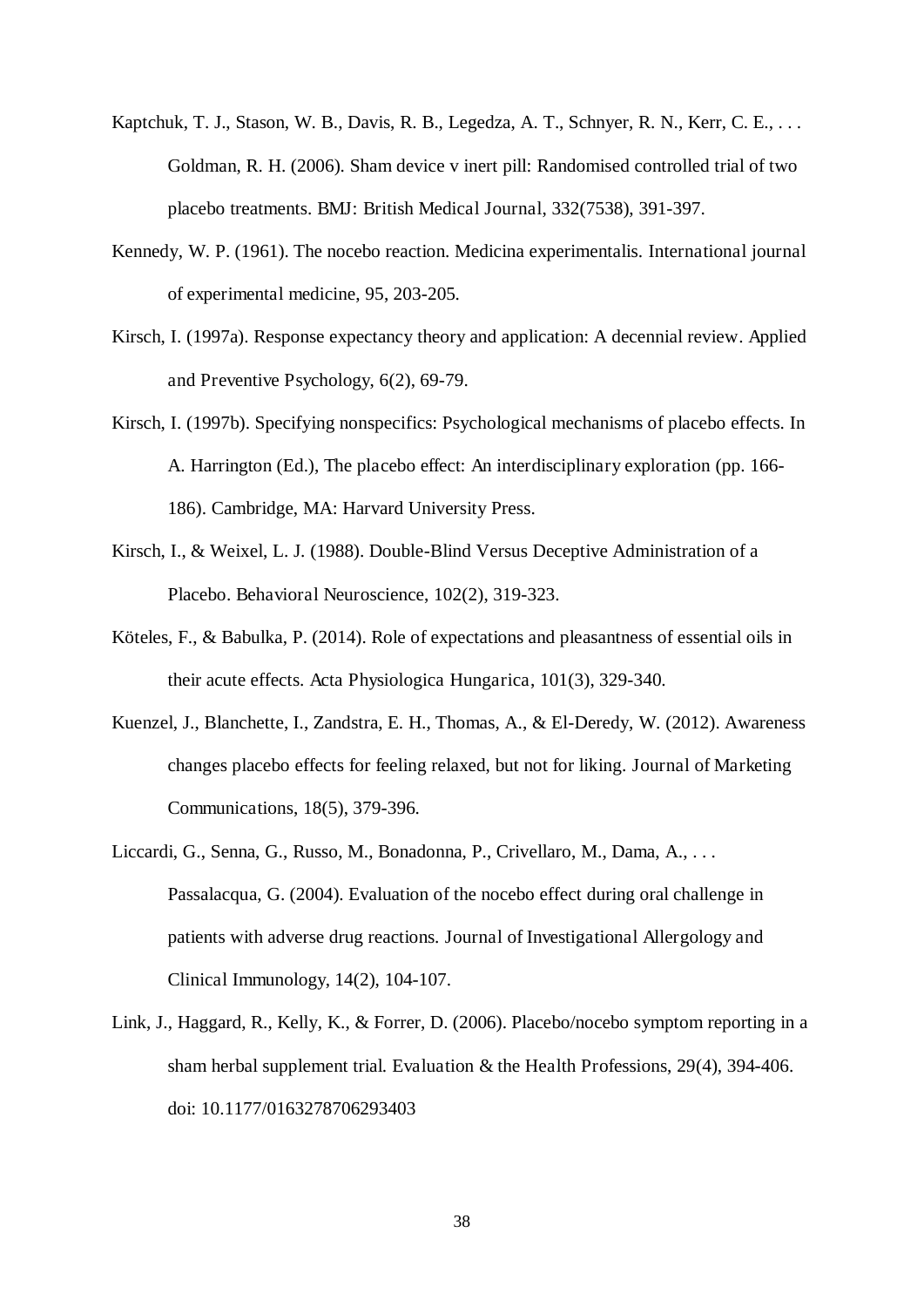- Lombardi, C., Gargioni, S., Canonica, G. W., & Passalacqua, G. (2008). The nocebo effect during oral challenge in subjects with adverse drug reactions. European Annals of Allergy and Clinical Immunology, 40(4), 138-141.
- Lorber, W., Mazzoni, G., & Kirsch, I. (2007). Illness by suggestion: Expectancy, modeling, and gender in the production of psychosomatic symptoms. Annals of Behavioral Medicine, 33(1), 112-116.
- Lotshaw, S. C., Bradley, J. R., & Brooks, L. R. (1996). Illustrating caffeine's pharmacological and expectancy effects utilizing a balanced placebo design. Journal of Drug Education, 26(1), 13-24.
- Mazzoni, G., Foan, L., Hyland, M. E., & Kirsch, I. (2010). The Effects of Observation and Gender on Psychogenic Symptoms. Health Psychology, 29(2), 181-185. doi: 10.1037/a0017860
- Meulders, A., Fannes, S., Van Diest, I., De Peuter, S., Vansteenwegen, D., & Van den Bergh, O. (2010). Resistance to extinction in an odor–20% CO2 inhalation paradigm: Further evidence for a symptom learning account of multiple chemical sensitivity. Journal of Psychosomatic Research, 68(1), 47-56. doi:

http://dx.doi.org/10.1016/j.jpsychores.2009.03.009

- Mikalsen, A., Bertelsen, B., & Flaten, M. A. (2001). Effects of caffeine, caffeine-associated stimuli, and caffeine-related information on physiological and psychological arousal. Psychopharmacology, 157(4), 373-380. doi: 10.1007/s002130100841
- Moher, D., Liberati, A., Tetzlaff, J., & Altman, D. G. (2009). Preferred reporting items for systematic reviews and meta-analyses: the PRISMA statement. Plos Medicine, 6(7). doi: 10.1371/journal.pmed.1000097
- Molcan, J., & et al. (1982). Perceived effect of placebo unrelated to the effect imputed to a fancied drug. Activitas Nervosa Superior, 24(4), 270-271.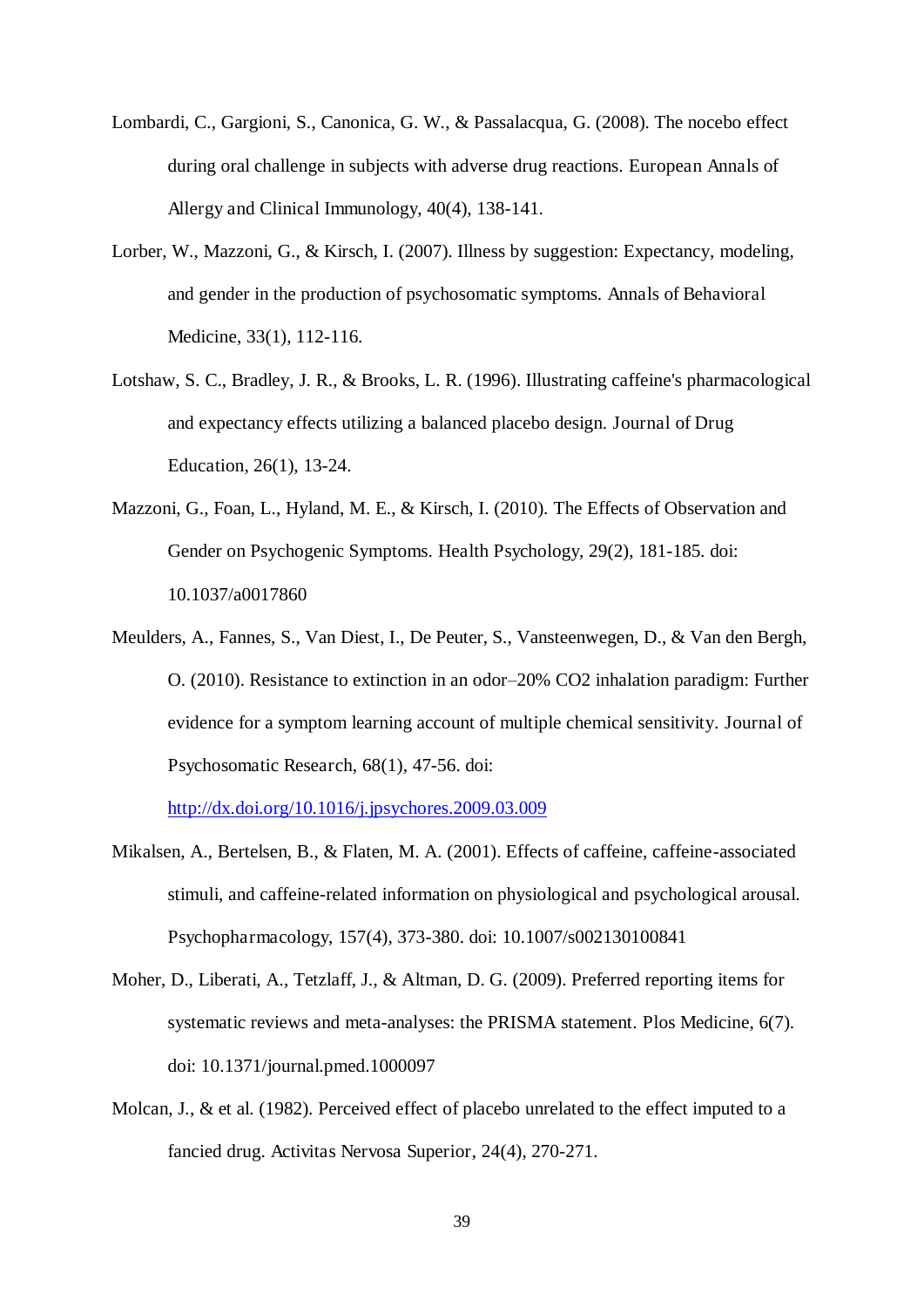- Monguio, R. R., Otero, M. J., & Rovira, J. (2003). Assessing the Economic Impact of Adverse Drug Effects. Pharmacoeconomics, 21(9), 623-650.
- Mrna, B., & Skrivanek, A. (1985). Placebo effect on healthy volunteers-athletes. Activitas Nervosa Superior, 27(1), 42-43.
- Myers, M. G., Cairns, J. A., & Singer, J. S. (1987). The consent form as a possible cause of side effects. Clinical Pharmacological Therapy, 42, 250-253.
- Neukirch, N., & Colagiuri, B. (2014). The placebo effect, sleep difficulty, and side effects: a balanced placebo model. Journal of Behavioral Medicine.
- Nevelsteen, S., Legros, J. J., & Crasson, M. (2007). Effects of information and 50 Hz magnetic fields on cognitive performance and reported symptoms. Bioelectromagnetics, 28(1), 53-63.
- NICE. (2009). Medicines adherence: Involving patients in decisions about prescribed medicines and supporting adherence.

http://www.nice.org.uk/guidance/cg76/resources/guidance-medicines-adherence-pdf.

- Ossege, M., Sycha, T., Aigner, M., Schmetterer, L., Eichler, H., Muller, M., . . . Bauer, P. (2005). Effect of information on reported adverse events in a placebo-controlled trial. Drug Safety, 28(1), 81-87. doi: 10.2165/00002018-200528010-00006
- Papoiu, A. D. P., Wang, H., Coghill, R. C., Chan, Y. H., & Yosipovitch, G. (2011). Contagious itch in humans: A study of visual 'transmission' of itch in atopic dermatitis and healthy subjects. British Journal of Dermatology, 164(6), 1299-1303.
- Penick, S., & Fisher, S. (1965). Drug-set interaction: Psychological and physiological effects of epinephrine under differential expectation. Psychosomatic Medicine, 27(2), 177- 182.
- Pennebaker, J. W., & Skelton, J. A. (1981). Selective Monitoring of Physical Sensations. Journal of Personality and Social Psychology, 41(2), 213-223.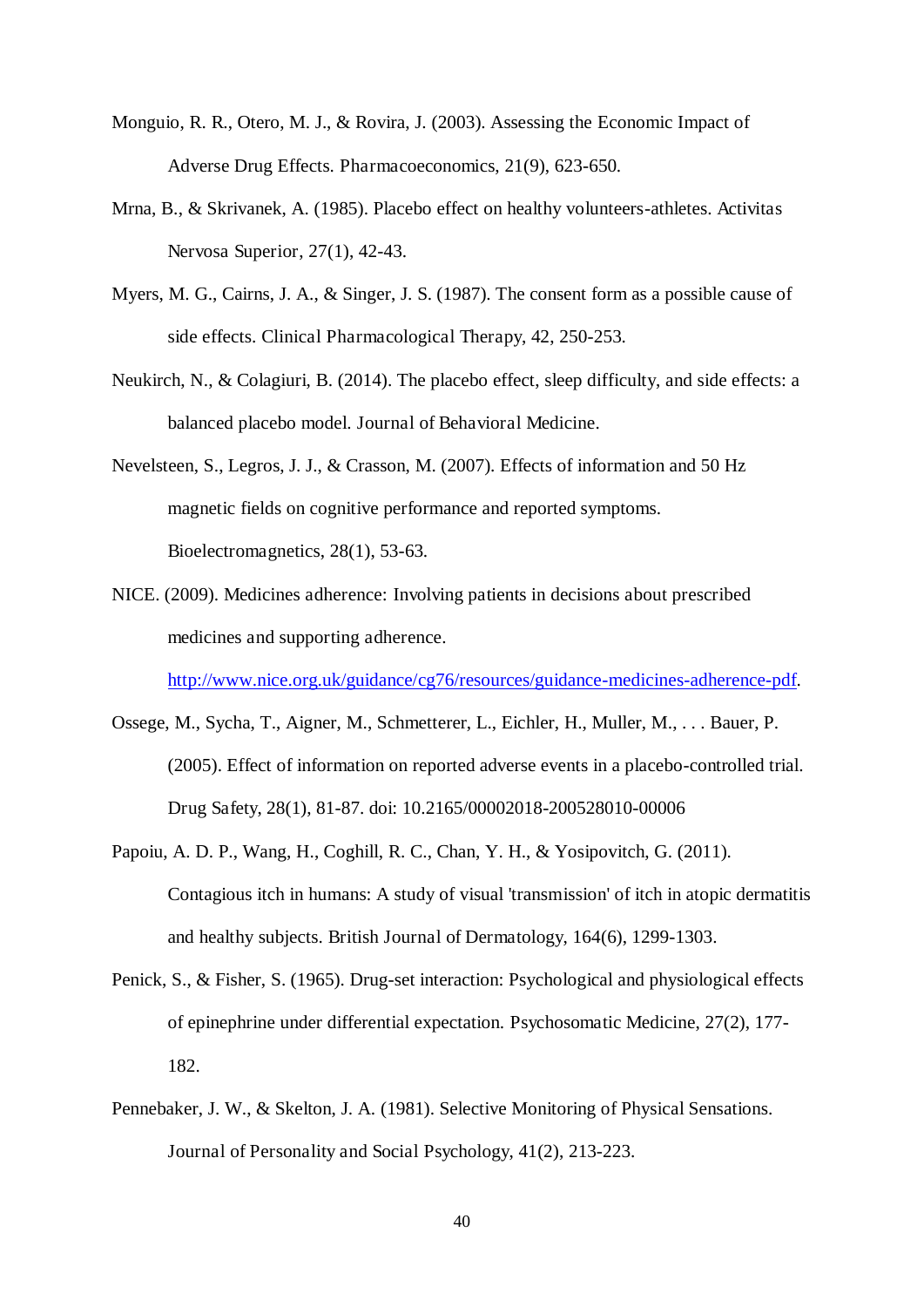- Petersen, G. J., Finnerup, N. B., Colloca, L., Amanzio, M., Price, D. P., Jensen, T. S., & Vase, L. (2014). The magnitude of nocebo effects in pain: A meta-analysis. Pain, 155, 1426-1434.
- Petrie, K. J., Broadbent, E., Kley, N., Moss-Morris, R., Horne, R., & Rief, W. (2005). Worries about modernity predict symptom complaints after environmental pesticide spraying. Psychosomatic Medicine, 67, 778-782.
- Petrie, K. J., Faasse, K., Critchon, F., & Grey, A. (2014). How common are symptoms? Evidence from a New Zealand national telephone survey. BMJ Open, 4. doi: 10.1136/bmjopen-2014-005374
- Petrie, K. J., Moss-Morris, R., Grey, C., & Shaw, M. (2004). The relationship of negative affect and perceived sensitivity to symptom reporting following vaccination. British Journal of Health Psychology, 9, 101-111.
- Popay, J., Roberts, H., Sowden, A., Petticrew, M., Arai, L., Britten, N., … Duffy., S. (2006). Guidance on the Conduct of Narrative Synthesis in Systematic Reviews: Final Report. Swindon: ESRC Methods Programme.
- Price, D. D., Milling, L. S., Kirsch, I., Duff, A., Montgomery, G. H., & Nicholls, S. S. (1999). An analysis of factors that contribute to the magnitude of placebo analgesia in an experimental paradigm. Pain, 83(2), 147-156.
- Put, C., Van den Bergh, O., Van Ongeval, E., De Peuter, S., Demedts, M., & Verleden, G. (2004). Negative affectivity and the influence of suggestion on asthma symptoms. Journal of Psychosomatic Research, 57(3), 249-255.
- Read, J. C. A., & Bohr, I. (2014). User experience while viewing stereoscopic 3D television. Ergonomics, 57(8), 1140-1153. doi: 10.1080/00140139.2014.914581
- Rubin, G. J., Cleare, A. J., & Wessely, S. (2008). Psychological factors associated with selfreported sensitivity to mobile phones. Journal of Psychosomatic Research, 64(1), 1-9.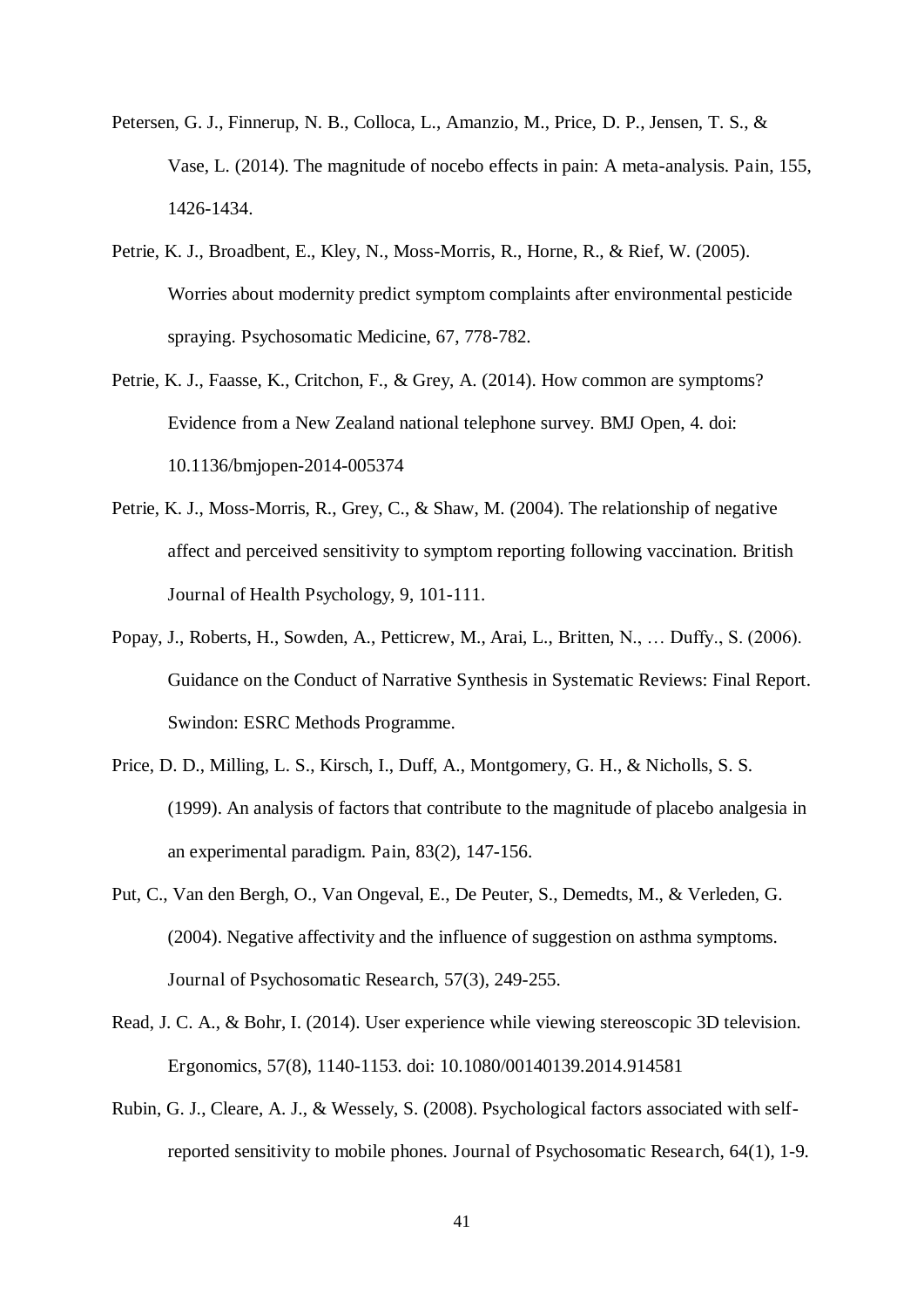Schneider, R., Gruner, M., Heiland, A., Keller, M., Kujanova, Z., Peper, M., . . . Walach, H. (2006). Effects of expectation and caffeine on arousal, well-being, and reaction time. International Journal of Behavioral Medicine, 13(4), 330-339. doi: 10.1207/s15327558ijbm1304\_8

- Schweiger, A., & Parducci, A. (1981). Nocebo: The psychologic induction of pain. The Pavlovian journal of biological science : official journal of the Pavlovian, 16(3), 140- 143.
- Slanska, J., Tikal, K., Hvizdosova, J., & Benesova, O. (1974). Placebo effect related to the type of indoctrination and some personality traits. Ceskoslovenska Psychiatrie, 70(3), 174-179.
- Stegen, K., Neujens, A., Crombez, G., Hermans, D., Van de Woestijne, K., & Van den Bergh, O. (1998). Negative affect, respiratory reactivity, and somatic complaints in a CO2-enriched air inhalation paradigm. Biological Psychology, 49, 109-122.
- Stegen, K., Van Diest, I., Van de Woestijne, K., & Van den Bergh, O. (2000). Negative affectivity and bodily sensations induced by 5.5% CO2 enriched air inhalation: Is there a bias to interpret bodily sensations negatively in persons with negative affect? Psychology & Health, 15(4), 513-525.
- Stewart-Williams, S. (2004). The placebo puzzle: Putting together the pieces. Health Psychology, 23, 198-206. doi: 10.1037/0278-6133.23.2.198
- Strohle, A. (2000). Increased response to a putative panicogenic nocebo administration in female patients with panic disorder. Journal of Psychiatric Research, 34(6), 439-442. doi: 10.1016/s0022-3956(00)00039-x
- Suchman, A. L., & Ader, R. (1992). Classic conditioning and placebo effects in crossover studies. Clinical Pharmacology and Therapeutics, 52(4), 372-377.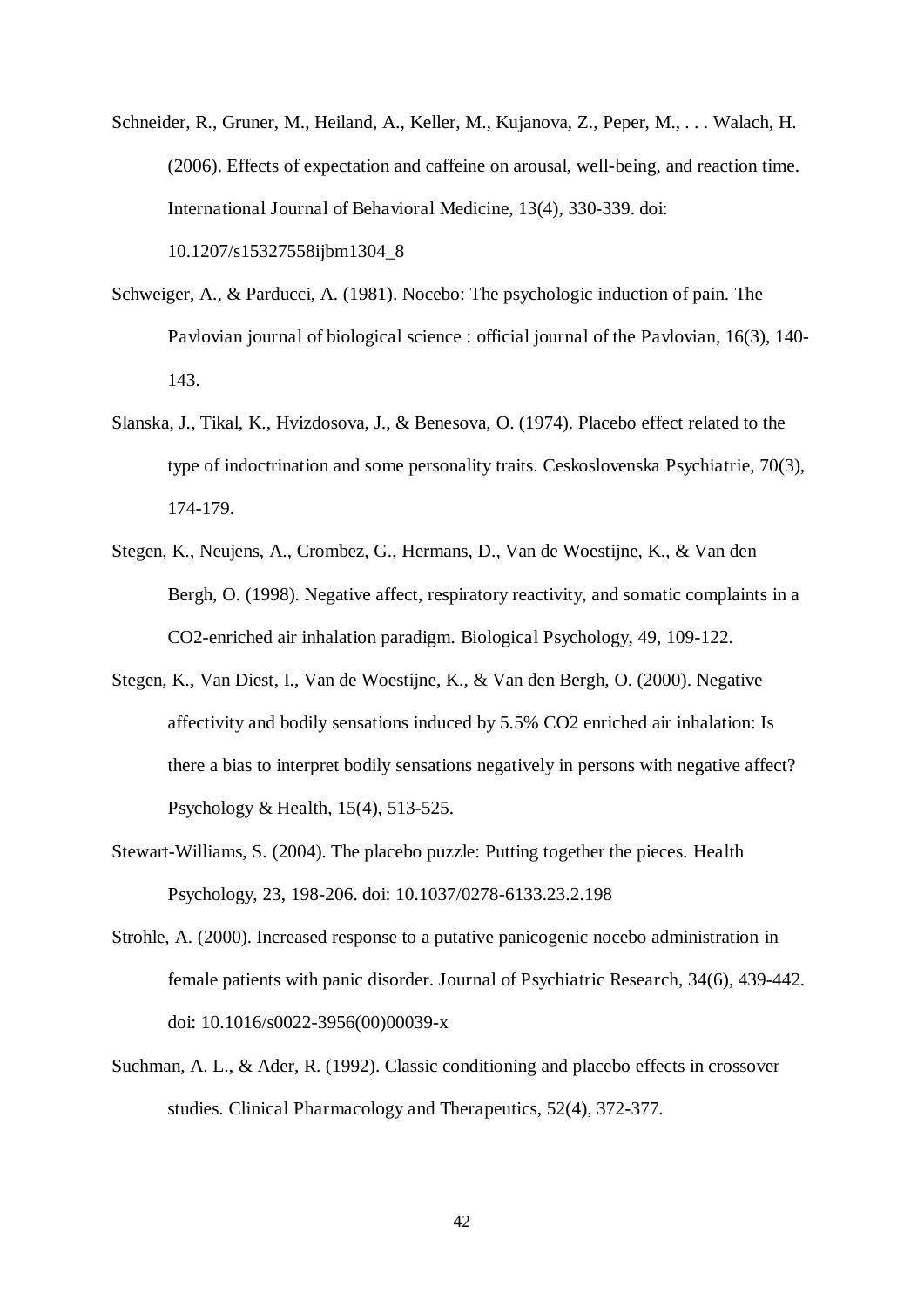- Sullivan, M. J. L., Lynch, M. E., Clark, A. J., Mankovsky, T., & Sawynok, J. (2008). Catastrophizing and treatment outcome: Differential impact on response to placebo and active treatment outcome. Contemporary Hypnosis, 25(3-4), 129-140.
- Symon, A., Williams, B., Adelasoye, Q. A., & Cheyne, H. (2015). Nocebo and the potential harm of 'high risk' labelling: a scoping review. Journal of Advanced Nursing. doi: 10.1111/jan.12637
- Szemerszky, R., Dömötör , Z., Berkes, T., & Koteles, F. (2016). Attribution-Based Nocebo Effects. Perceived Effects of a Placebo Pill and a Sham Magnetic Field on Cognitive Performance and Somatic Symptoms. International Journal of Behavioural Medicine, 23, 204-213. doi: 10.1007/s12529-015-9511-1
- Szemerszky, R., Koteles, F., Lihi, R., & Bardos, G. (2010). Polluted places or polluted minds? An experimental sham-exposure study on background psychological factors of symptom formation in 'Idiophatic Environmental Intolerance attributed to electromagnetic fields'. International Journal of Hygiene and Environmental Health, 213(5), 387-394. doi: 10.1016/j.ijheh.2010.05.001
- Tippens, K. M., Purnell, J. Q., Gregory, W. L., Connelly, E., Hanes, D., Oken, B., & Calabrese, C. (2014). Expectancy, Self-Efficacy, and Placebo Effect of a Sham Supplement for Weight Loss in Obese Adults. Journal of Evidence-Based Complementary and Alternative Medicine, 19(3), 181-188.
- Van den Bergh, O., Kempynck, P. J., van de Woestijne, K. P., Baeyens, F., & Eelen, P. (1995). Respiratory learning and somatic complaints: a conditioning approach using CO2-enriched air inhalation. Behaviour Research & Therapy, 33(5), 517-527.
- Van den Bergh, O., Stegen, K., & Van de Woestijne, K. P. (1997). Learning to have psychosomatic complaints: conditioning of respiratory behavior and somatic complaints in psychosomatic patients. Psychosomatic Medicine, 59(1), 13-23.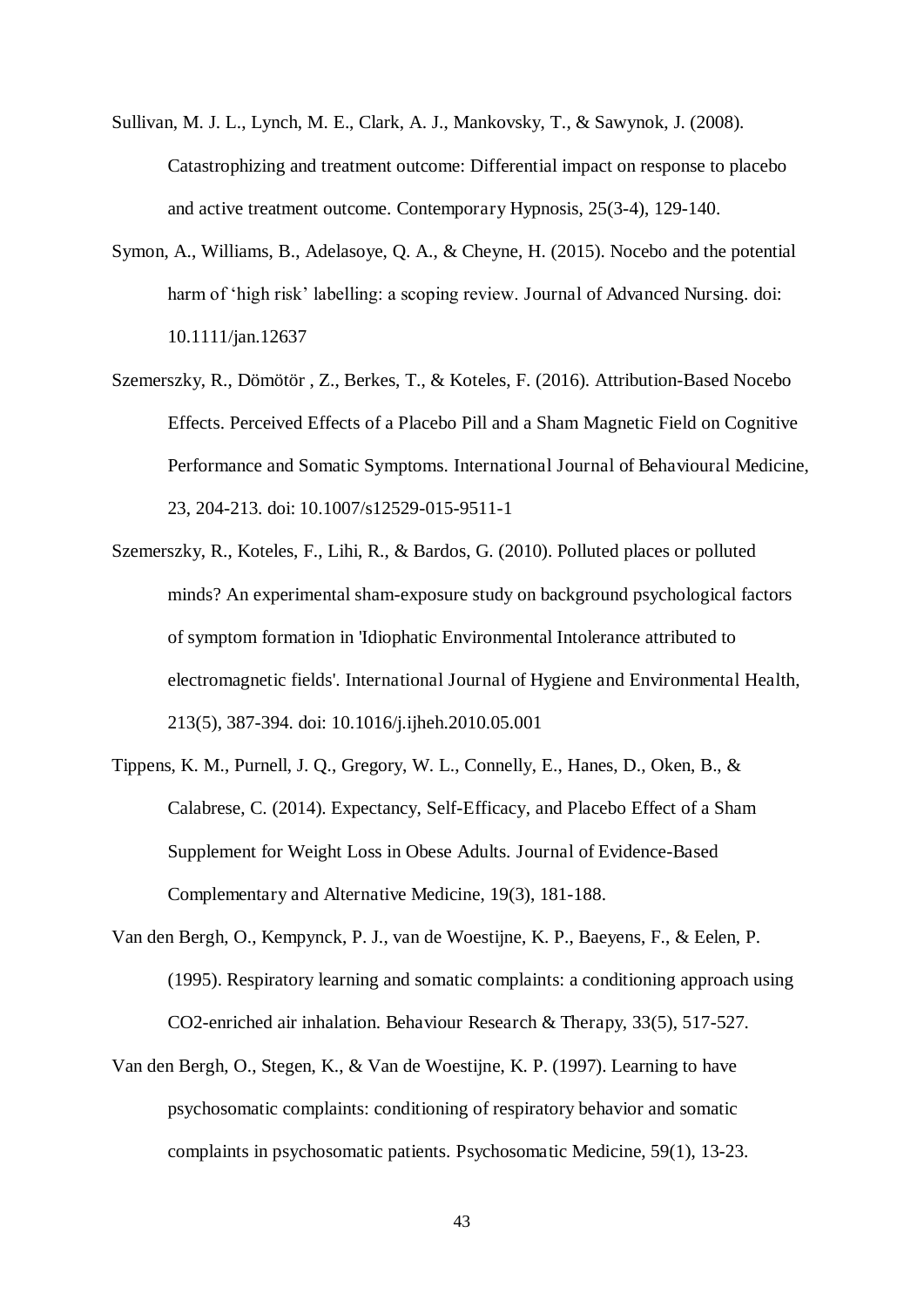- Van den Bergh, O., Stegen, K., & Van de Woestijne, K. P. (1998). Memory effects on symptom reporting in a respiratory learning paradigm. Health Psychology, 17(3), 241- 248.
- Van den Bergh, O., Stegen, K., Van Diest, I., Raes, C., Stulens, P., Eelen, P., . . . Nemery, B. (1999). Acquisition and extinction of somatic symptoms in response to odours: a Pavlovian paradigm relevant to multiple chemical sensitivity. Occupational & Environmental Medicine, 56(5), 295-301.
- Van Diest, I., De Peuter, S., Piedfort, K., Bresseleers, J., Devriese, S., Van de Woestijne, K. P., & Van den Bergh, O. (2006). Acquired lightheadedness in response to odors after hyperventilation. Psychosomatic Medicine, 68(2), 340-347.
- Vase, L. a. b., Baram, S. c. d., Takakura, N. e., Yajima, H. e., Takayama, M. e., Kaptchuk, T. J. f., . . . Svensson, P. c. (2013). Specifying the nonspecific components of acupuncture analgesia. Pain, 154(9), 1659-1667.
- Vits, S., Cesko, E., Benson, S., Rueckert, A., Hillen, U., Schadendorf, D., & Schedlowski, M. (2013). Cognitive Factors Mediate Placebo Responses in Patients with House Dust Mite Allergy. Plos One, 8(11). doi: 10.1371/journal.pone.0079576
- Vogtle, E., Barke, A., & Kroner-Herwig, B. (2013). Nocebo hyperalgesia induced by social observational learning. Pain, 154, 1427-1433.
- Walach, H., Schmidt, S., Bihr, Y. M., & Wiesch, S. (2001). The Effects of a Caffeine Placebo and Experimenter Expectation on Blood Pressure, Heart Rate, Well-Being, and Cognitive Performance. European Psychologist, 6(1), 15-25. doi: 10.1027//1016- 9040.6.1.15
- Walach, H., Schmidt, S., Dirhold, T., & Nosch, S. (2002). The effects of a caffeine placebo and suggestion on blood pressure, heart rate, well-being and cognitive performance.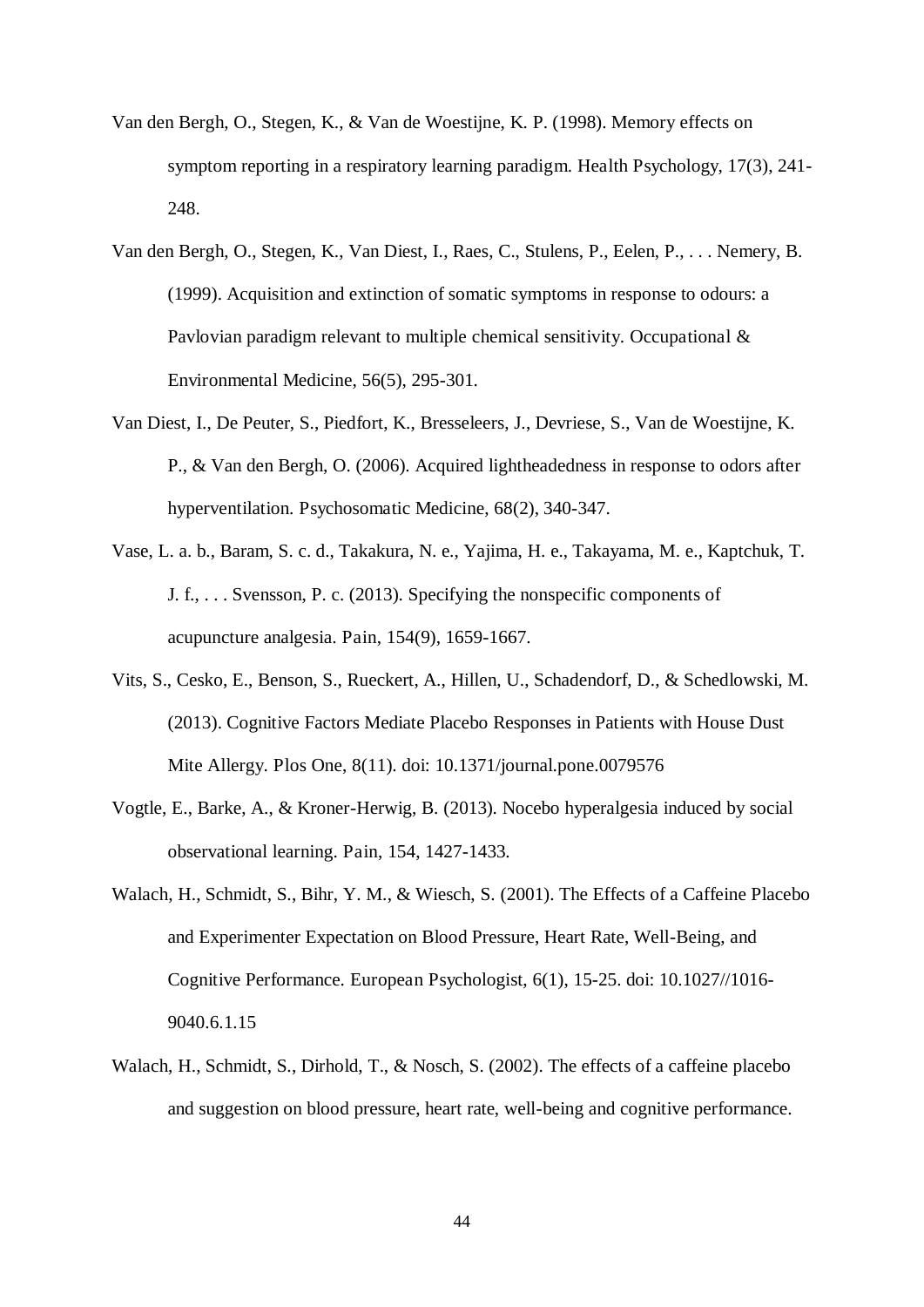International Journal of Psychophysiology, 43(3), 247-260. doi: 10.1016/s0167- 8760(01)00188-x

- Walach, H., & Schneider, R. (2009). Does the presence of a pharmacological substance alter the placebo effect?-results of two experimental studies using the placebo-caffeine paradigm. Human Psychopharmacology-Clinical and Experimental, 24(7), 549-558. doi: 10.1002/hup.1054
- Wells, R. E., & Kaptchuk, T. J. (2012). To Tell the Truth, the Whole Truth, May Do Patients Harm: The Problem of the Nocebo Effect for Informed Consent. The American Journal of Bioethics, 12(3), 22-29.
- Wendt, L., Albring, A., Benson, S., Engler, H., Engler, A., Hinney, A., . . . Schedlowski, M. (2014). Catechol-O-Methyltransferase Val158Met Polymorphism Is Associated with Somatosensory Amplification and Nocebo Responses. Plos One, 9(9). doi: 10.1371/journal.pone.0107665
- Winters, W., Devriese, S., Eelen, P., Veulemans, H., Nemery, B., & Van den Bergh, O. (2001). Symptom Learning in Response to Odors in a Single Odor Respiratory Learning Paradigm. Annals of the New York Academy of Sciences, 933(1), 315-318. doi: 10.1111/j.1749-6632.2001.tb05834.x
- Winters, W., Devriese, S., Van Diest, I., Nemery, B., Veulemans, H., Eelen, P., . . . Van den Bergh, O. (2003). Media warnings about environmental pollution facilitate the acquisition of symptoms in response to chemical substances. Psychosomatic Medicine, 65(3), 332-338.
- Wise, R. A., Bartlett, S. J., Brown, E. D., Castro, M., Cohen, R., Holbrook, J. T., ... American Lung Association Asthma Clinical Research, C. (2009). Randomized trial of the effect of drug presentation on asthma outcomes: the American Lung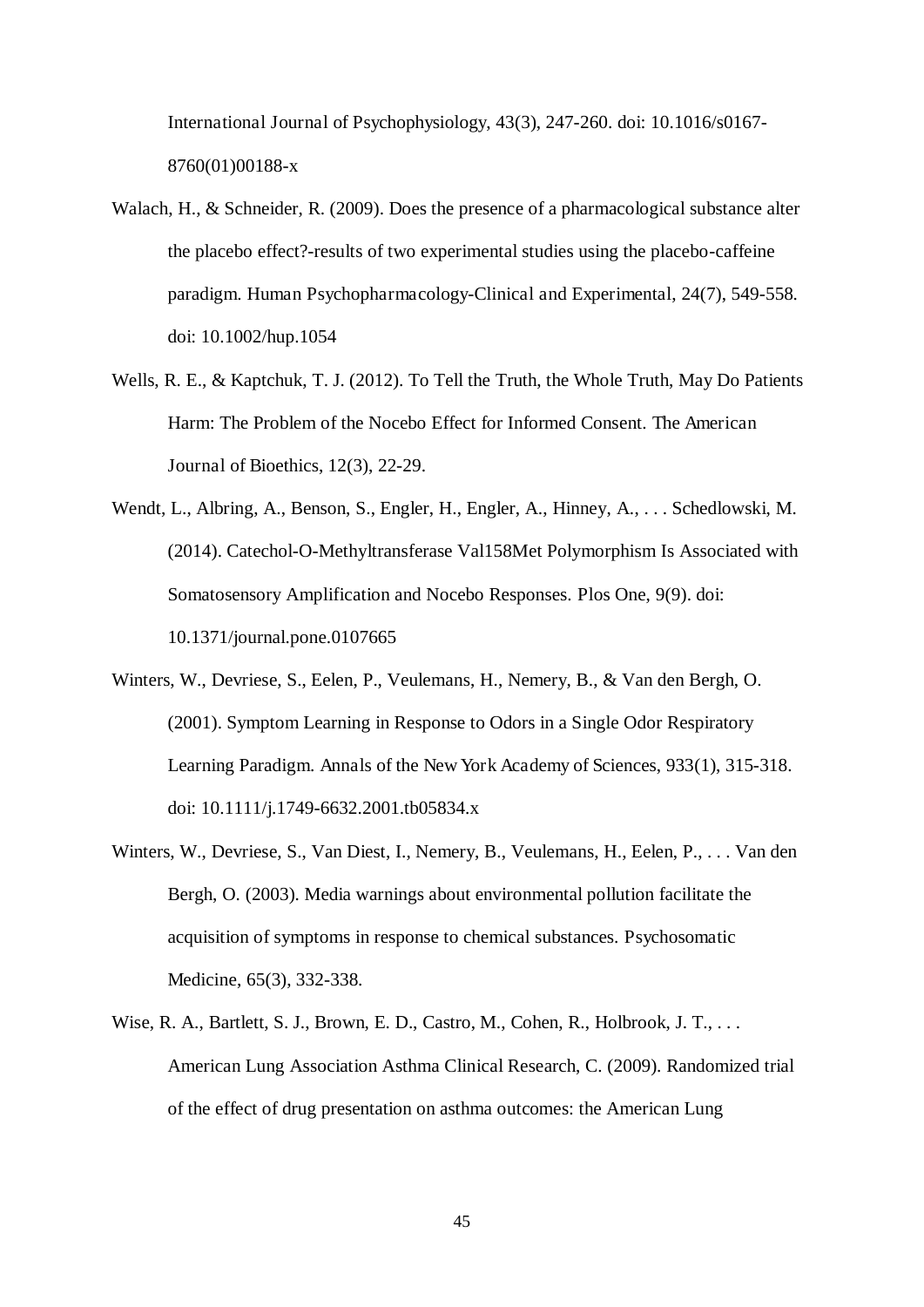Association Asthma Clinical Research Centers. Journal of Allergy & Clinical Immunology, 124(3), 436-444.

- Witthöft, M., & Rubin, G. J. (2013). Are media warnings about the adverse health effects of modern life self-fulfilling? An experimental study on idiopathic environmental intolerance attributed to electromagnetic fields (IEI-EMF). Journal of Psychosomatic Research, 74(3), 206-212.
- Zimmermann-Viehoff, F., Meissner, K., Koch, J., Weber, C. S., Richter, S., & Deter, H. C. (2013). Autonomic effects of suggestive placebo interventions to increase or decrease blood pressure: A randomized controlled trial in healthy subjects. Journal of Psychosomatic Research, 75(1), 32-35. doi: 10.1016/j.jpsychores.2013.03.011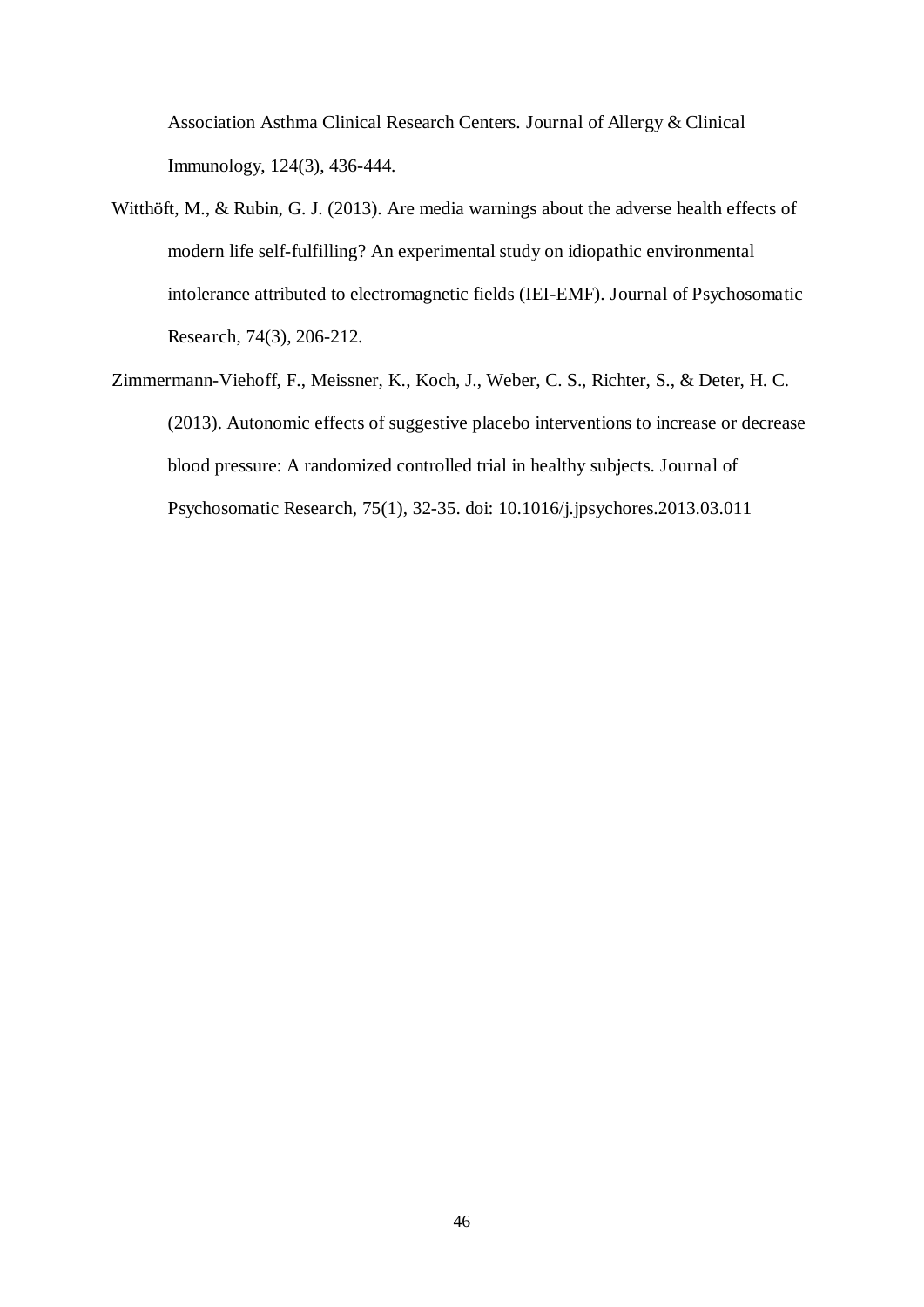

Figure 1. Flow diagram of the selection process of studies including the number of events and

reasons for exclusion.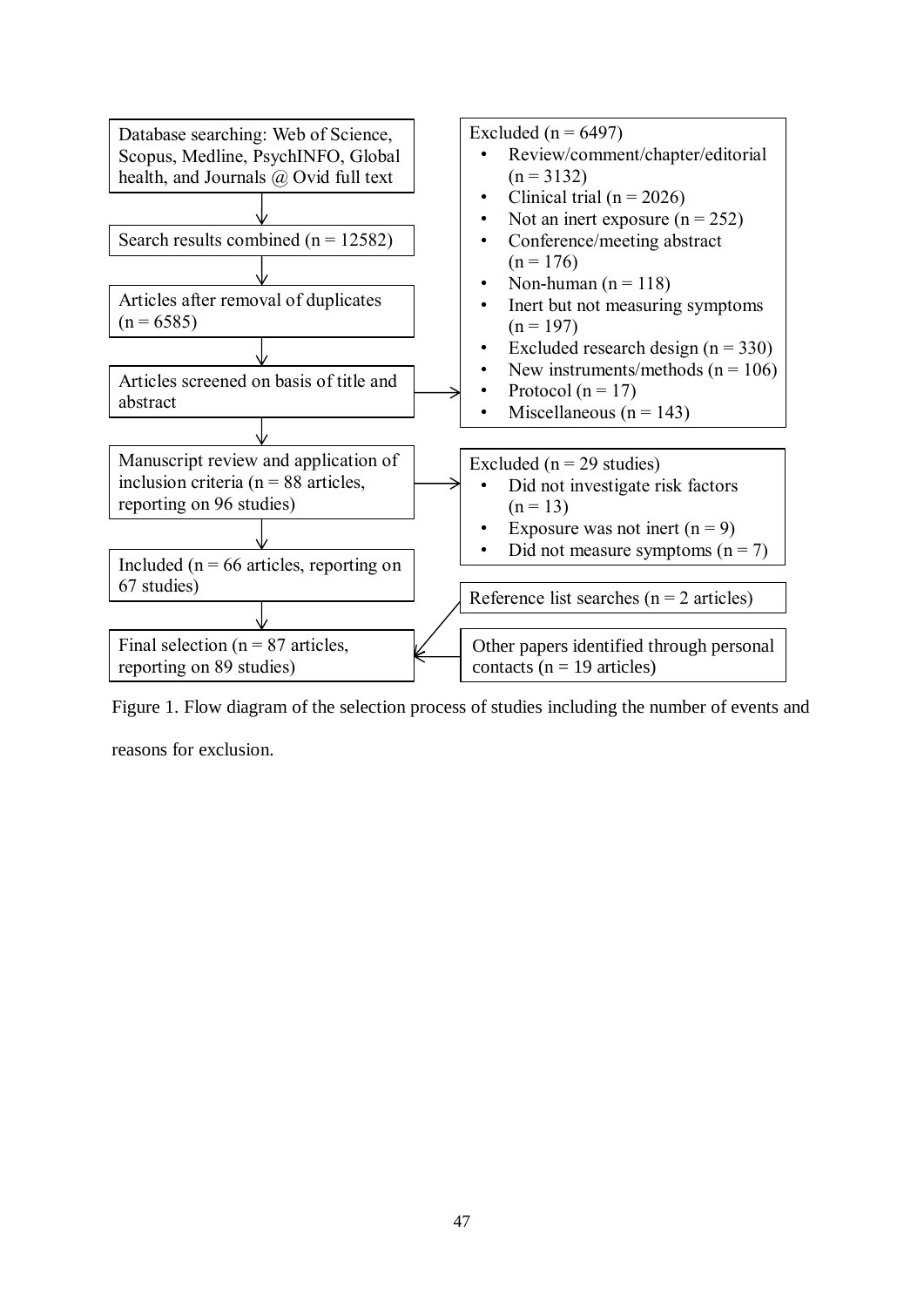



Figure 2. Quality assessment of experimental and prospective studies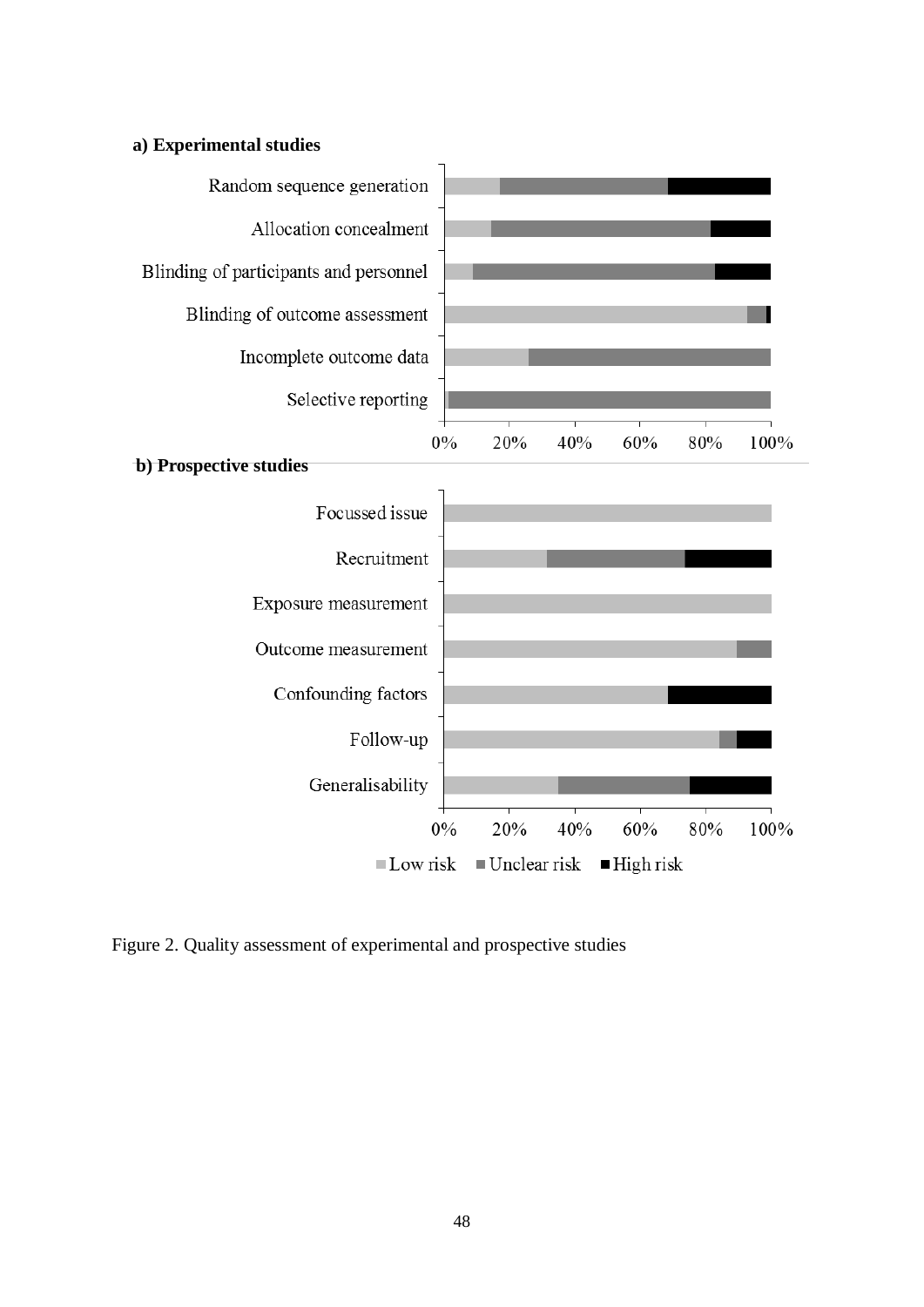| Reference and<br>quality               | Study<br>design       | Population<br>(N, Mean age,<br>%Male)                          | Inert<br>exposure           | Experimental risk factor(s) and conditions                                                                                                                                                                                                                                                                                                                     | Baseline risk factors                                                       |
|----------------------------------------|-----------------------|----------------------------------------------------------------|-----------------------------|----------------------------------------------------------------------------------------------------------------------------------------------------------------------------------------------------------------------------------------------------------------------------------------------------------------------------------------------------------------|-----------------------------------------------------------------------------|
| Andre-Obadia<br>et al. $(2011)$<br>b,e | <b>RCT</b><br>(B)     | Chronic<br>neuropathic pain<br>patients<br>(45, 55.0, 37.8)    | Sham rTMS                   | 1. Prior experience: a. Sham rTMS before active rTMS<br>$(20)$ ; b. Sham rTMS after successful active rTMS $(12)$ ;<br>c. Sham rTMS after ineffective active rTMS (13)                                                                                                                                                                                         | Pain                                                                        |
| Angelucci and<br>Pena (1997)<br>e      | <b>RCT</b><br>(B)     | Student caffeine<br>consumers<br>(148, U/K, 23.0)              | Sham coffee                 | 1. Arousal suggestions: a. Given coffee with no<br>expectations (37); b. Given coffee with low arousal<br>expectations (37); c. Given coffee with high arousal<br>expectations (37); d. no coffee and no expectations (37)                                                                                                                                     | State and trait anxiety,<br>Suggestibility,<br><b>Expectations</b> , Gender |
| Bayer et al.<br>(1991)<br>e            | <b>RCT</b><br>$(B+W)$ | Unemployed<br>Men<br>(100, U/K,<br>100.0                       | Sham<br>electrical<br>shock | 1. Symptom suggestions: a. Told they would receive a<br>safe but often painful undetectable current (60); b. Were<br>assured there would be no shocks (40)<br>2. Perceived dose: a. Within each group the stimulator<br>setting increased from 0 to 80 mA                                                                                                      | None                                                                        |
| Bayer et al.<br>(1998)<br>a,e          | <b>RCT</b><br>$(B+W)$ | Job seekers<br>(62, U/K, 82.0)                                 | Sham<br>electrical<br>shock | 1. Prior experience: a. Exposed to two physical pain<br>induction procedures prior to sham stimulation (32); b.<br>Warned of pain and received sham stimulation. They<br>were not exposed to any prior pain induction (30)<br>2. Perceived dose: a. Within each group the stimulator<br>setting increased in steps of 10 every 5 minutes till it<br>reached 50 | Expectations                                                                |
| Benedetti et<br>al. (1997)<br>e        | <b>RCT</b><br>(B)     | Video assisted<br>thoracoscopy<br>patients<br>(36, 53.7, 66.1) | Sham<br>treatment           | 1. Symptom suggestions: a. Open injection that it would<br>increase pain $(18)$ ; b. Hidden injection $(18)$                                                                                                                                                                                                                                                   | None                                                                        |
| <b>Brodeur</b><br>(1965)               | <b>RCT</b><br>(B)     | Healthy senior<br>students                                     | Sham arousal<br>capsule     | 1. Arousal suggestions: a. Told it was a stimulant (15); b.<br>Told it was a tranquilizer $(15)$ ; c. No suggestion $(15)$                                                                                                                                                                                                                                     | None                                                                        |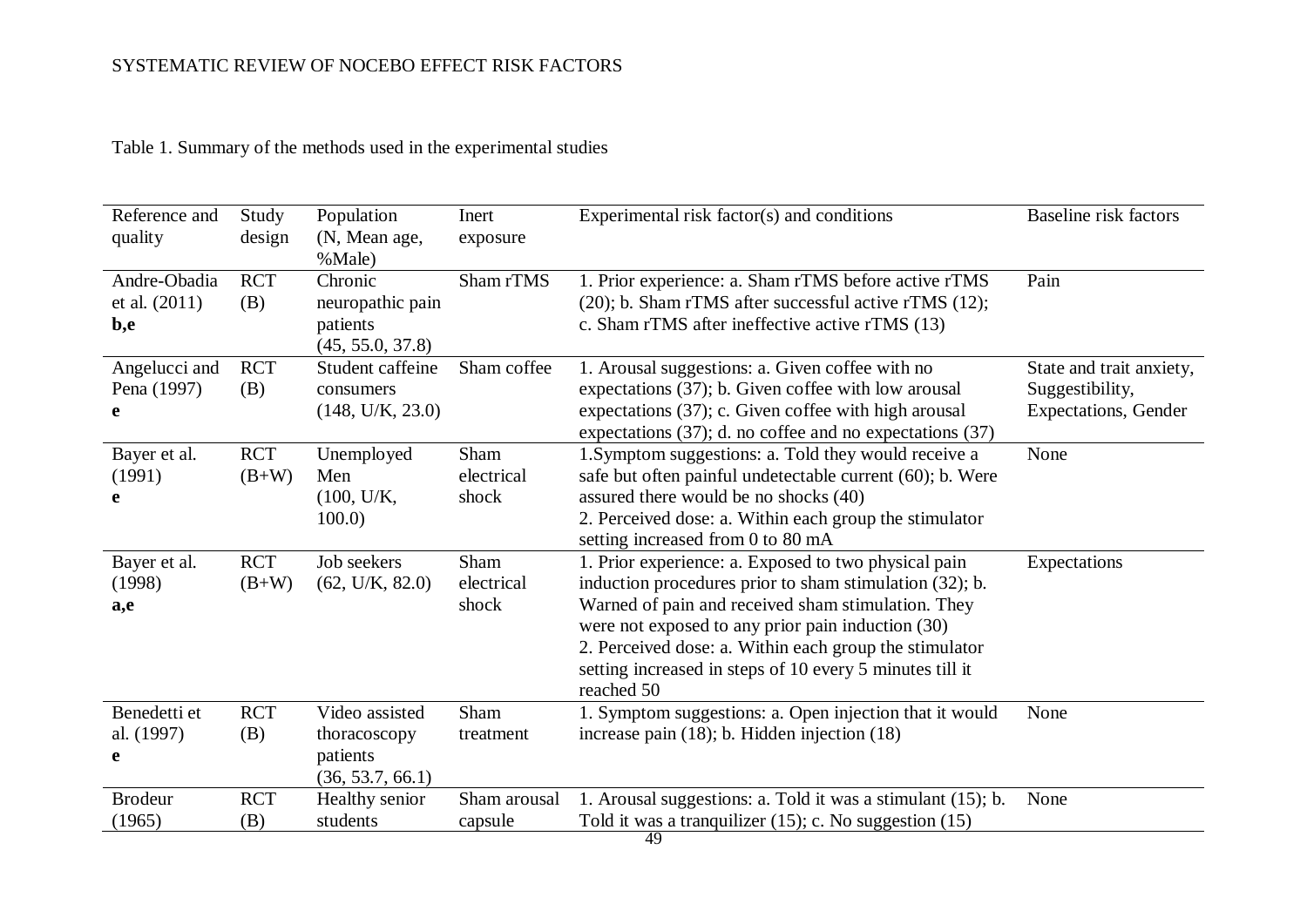| e                                |                              | (45, U/K, 91.1)                                                         |                       |                                                                                                                                                                                                                                                                                                                                                                                                                                                                                                                                                  |                                                         |
|----------------------------------|------------------------------|-------------------------------------------------------------------------|-----------------------|--------------------------------------------------------------------------------------------------------------------------------------------------------------------------------------------------------------------------------------------------------------------------------------------------------------------------------------------------------------------------------------------------------------------------------------------------------------------------------------------------------------------------------------------------|---------------------------------------------------------|
| Colagiuri et al.<br>(2012)<br>e  | <b>RCT</b><br>(B)            | <b>Students</b><br>experiencing<br>sleep difficulty<br>(82, 20.2, 22.0) | Sham<br>sleeping pill | 1. Symptom suggestions: a. Treatment might cause one<br>side effect (29); b. Treatment might cause four side<br>effects $(23)$ ; c. No warning about side effects $(30)$                                                                                                                                                                                                                                                                                                                                                                         | None                                                    |
| Crichton et al.<br>(2014)<br>e   | <b>RCT</b><br>(B)            | <b>Students</b><br>(54, U/K, 37.0)                                      | Sham<br>infrasound    | 1. Symptom suggestions: a. TV footage detailing<br>symptomatic experiences attributed to wind farms (27);<br>b. TV footage with experts stating wind farms would not<br>cause symptoms (27)                                                                                                                                                                                                                                                                                                                                                      | None                                                    |
| Dalton (1999)<br>e               | <b>RCT</b><br>(B)            | Healthy<br>volunteers<br>(180, 31.7, 49.4)                              | Odours                | 1. Odours: a. Pleasant smelling methyl salicylate (60); b.<br>neutral smelling isobornyl acetate (60); c. Foul smelling<br>butanol $(60)$<br>2. Symptom suggestions: a. Told they would have<br>relaxing effects $(60)$ ; b. Told they were industrial<br>solvents (60); c. Told they were approved for olfactory<br>research $(60)$                                                                                                                                                                                                             | Odour reactivity,<br>Olfactory sensitivity              |
| De Peuter et<br>al. (2005)<br>e  | <b>RCT</b><br>(W)            | Asthma patients<br>and healthy<br>controls<br>(40, 23.9, 52.5)          | Sham inhaler          | 1. Conditioning: a. one sham inhaler paired with CO2<br>challenge; b. one sham inhaler paired with O2                                                                                                                                                                                                                                                                                                                                                                                                                                            | Expectations,<br>Negative affect,<br>Clinical condition |
| Devriese et al.<br>(2000)<br>a,e | Non<br><b>RCT</b><br>$(B+W)$ | Healthy students<br>(56, U/K, 41.1)                                     | Odours                | 1. Odour: a. Foul smelling ammonia; b. Pleasant smelling<br>niaouli<br>2. Conditioning: a. Ammonia paired with CO2 breathing<br>task, Niaouli paired with room air breathing task (28); b.<br>Ammonia paired with room air breathing task, Niaouli<br>paired with CO2 breathing task (28)<br>3. Timing: a. Test phase immediately after conditioning<br>trials (28); b. Test phase one week after conditioning<br>trials $(28)$<br>4. Generalisation: a. New foul smelling odour butyric<br>acid; b. New foul smelling odour acetic acid; c. New | Negative affect                                         |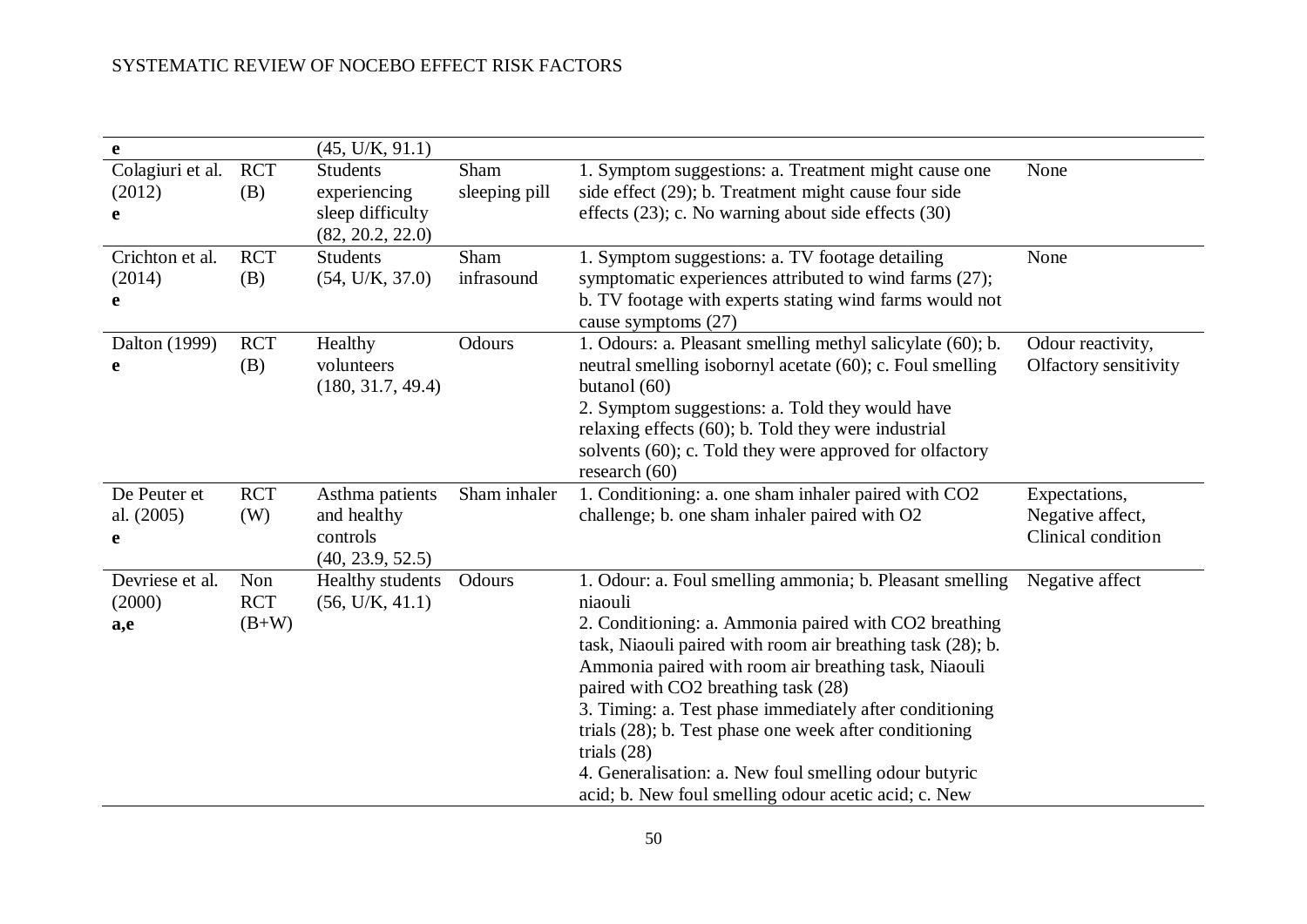|                                                                       |                              |                                          |                              | pleasant smelling odour citric aroma                                                                                                                                                                                                                                                                                                                                                                                                                         |                                         |
|-----------------------------------------------------------------------|------------------------------|------------------------------------------|------------------------------|--------------------------------------------------------------------------------------------------------------------------------------------------------------------------------------------------------------------------------------------------------------------------------------------------------------------------------------------------------------------------------------------------------------------------------------------------------------|-----------------------------------------|
| Devriese et al.<br>(2004)<br>a,e                                      | Non<br><b>RCT</b><br>$(B+W)$ | Healthy students<br>(53, U/K, U/K)       | Odours                       | 1. Odour: a. Foul smelling ammonia; b. Foul smelling<br>but yric acid<br>2. Conditioning: a. Ammonia paired with CO2 breathing<br>task, butyric acid paired with room air breathing task<br>(28); b. Ammonia paired with room air breathing task,<br>butyric acid paired with CO2 breathing task (25)<br>3. Symptom suggestions: a. Given information about<br>possible health damaging effects of chemical pollution<br>$(U/K)$ ; b. No information $(U/K)$ | Negative affect,<br>Perceived cue odour |
| Devriese et al.<br>(2006)                                             | <b>RCT</b><br>$(B+W)$        | Psychology<br>students<br>(40, U/K, 0.0) | Odours                       | 1. Odour: a. Foul smelling ammonia; b. Foul smelling<br>acetic acid<br>2. Conditioning : a. Ammonia paired with CO2 breathing<br>task, acetic acid paired with room air breathing task (20);<br>b. Ammonia paired with room air breathing task, acetic<br>acid paired with CO2 breathing task (20)<br>3. Symptom suggestions: a. Given information about<br>possible health damaging effects of chemical pollution<br>$(20)$ ; b. No information $(20)$      | None                                    |
| Dinnerstein<br>and Halm<br>(1970)<br>c,e                              | <b>RCT</b><br>(B)            | Male students<br>(80, U/K, 100.0)        | Sham arousal<br>liquid       | 1. Arousal suggestions: a. Told it was an energizer (40);<br>b. Told it was a tranquilizer (40)<br>2. Prior experience: a. Received aspirin prior to sham<br>(40); b. Received lactose prior to sham (40)                                                                                                                                                                                                                                                    | None                                    |
| Faasse et al.<br>(2013)<br>$\mathbf{b}$ , $\mathbf{c}$ , $\mathbf{e}$ | <b>RCT</b><br>(B)            | Healthy students<br>(60, 19.4, 43.5)     | Sham anti-<br>anxiety tablet | 1. Brand suggestions: a. Branded reformulation change<br>$(20)$ ; b. Generic reformulation change $(20)$ ; c. No change<br>(20)                                                                                                                                                                                                                                                                                                                              | None                                    |
| Flaten (1998)<br>e                                                    | <b>RCT</b><br>(B)            | Healthy students<br>(48, U/K, 35.4)      | Sham arousal<br>drink        | 1. Arousal suggestions: a. Told you will feel relaxed and<br>sleepy (16); b. Told you will feel alert and a little stress<br>$(16)$ ; c. Told you will take an inactive drug $(16)$                                                                                                                                                                                                                                                                          | None                                    |
| Flaten and<br>Blumenthal                                              | <b>RCT</b><br>(W)            | Healthy coffee<br>drinkers               | Decaffeinate<br>d solution   | 1. Association: a. Orange juice; b. Decaffeinated coffee                                                                                                                                                                                                                                                                                                                                                                                                     | None                                    |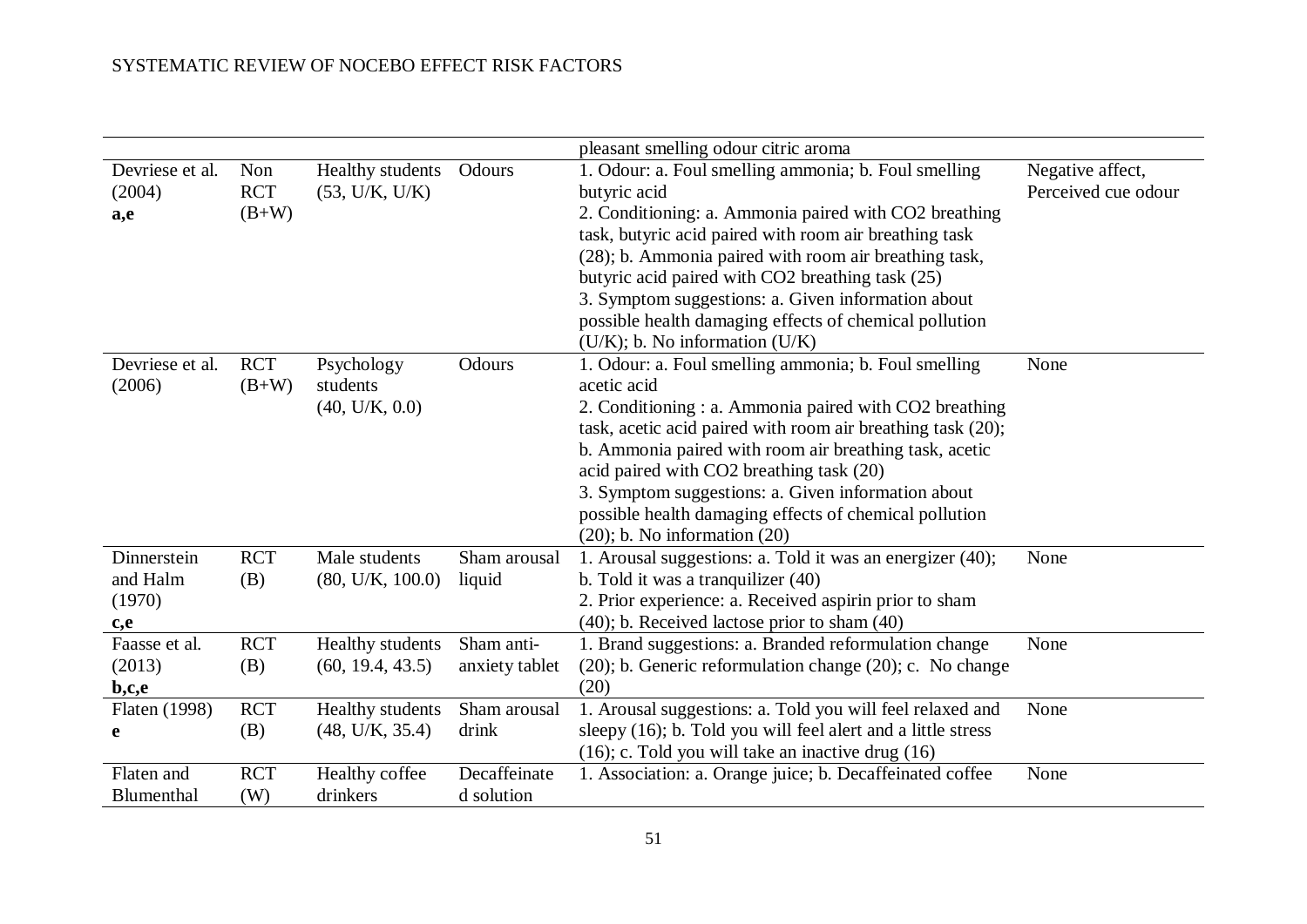| (1999)                               |                   | (21, 24.8, 61.9)                                                         |                                   |                                                                                                                                                                                                                                                                                                                                                             |                                          |
|--------------------------------------|-------------------|--------------------------------------------------------------------------|-----------------------------------|-------------------------------------------------------------------------------------------------------------------------------------------------------------------------------------------------------------------------------------------------------------------------------------------------------------------------------------------------------------|------------------------------------------|
| e                                    |                   |                                                                          |                                   |                                                                                                                                                                                                                                                                                                                                                             |                                          |
| Flaten et al.<br>(1999)<br>e         | <b>RCT</b><br>(B) | Healthy<br>volunteers in<br>non-health<br>professions<br>(34, U/K, 54.5) | Sham arousal<br>capsule           | 1. Arousal suggestions: a. The drug will make you feel<br>relaxed $(11)$ ; b. The drug will make you feel alert $(12)$ ; c.<br>You will receive capsules that contain a prescription drug<br>(11)                                                                                                                                                           | None                                     |
| Flaten et al.<br>(2003)<br>a,b,e     | W                 | Coffee drinkers<br>(20, U/K, 50.0)                                       | Sham<br>coffee                    | 1. Perceived dose: a. Participants were first given one cup<br>and then a second                                                                                                                                                                                                                                                                            | Symptoms,<br>Expectations                |
| Gavrylyuk et<br>al. (2010)<br>e      | <b>RCT</b><br>(B) | Healthy<br>volunteers<br>(30, 24.9, 32.0)                                | Saline eye<br>drops               | 1. Symptom suggestions: a. Informed of pupil dilation<br>effects (10); b. Informed of pupil constriction effects<br>$(10)$ ; c. Informed of saline eye drops $(10)$                                                                                                                                                                                         | None                                     |
| Geers et al.<br>(2006)<br>e          | <b>RCT</b><br>(B) | Healthy students<br>(54, U/K, 31.5)                                      | Sham over-<br>the-counter<br>pill | 1. Likelihood suggestions: a. Told the pill had unpleasant<br>side effects (18); b. Told they may or may not receive the<br>active drug (19); c. Told they would ingest an inactive<br>drug (17)<br>2. Self-awareness: a. Told to closely monitor<br>feelings/bodily sensations (27); b. Not given any such<br>instructions $(27)$                          | None                                     |
| Geers et al.<br>(2011)<br>e          | <b>RCT</b><br>(B) | Healthy students<br>(102, 20.5, 21.6)                                    | Sham<br>caffeine<br>capsule       | 1. Likelihood suggestions: a. Told it contained 250mg of<br>caffeine (34); b. Told they may or may not be ingesting<br>$250mg$ of caffeine (34); c. Not given the capsule and<br>received no caffeine expectation (34)                                                                                                                                      | Gender, Age,<br>Caffeine<br>consumptions |
| Geers, Helfer,<br>et al. (2005)<br>e | <b>RCT</b><br>(B) | Healthy<br>students<br>(54, 21.0, 29.6)                                  | Sham over-<br>the-counter<br>pill | 1. Likelihood suggestions: a. Told the pill had unpleasant<br>side effects (18); b. Told the pill would make them feel<br>either unpleasant or was an inactive substance (18); c.<br>Told they would ingest an inactive pill (18)<br>2. Self-awareness: a. Told to attend to any symptoms<br>experienced $(27)$ ; b. Not given any such instructions $(27)$ | Age, Gender,<br>Optimism                 |
| Geers,                               | <b>RCT</b>        | Healthy students                                                         | Sham                              | 1. Arousal suggestions: a. Told they were given caffeine                                                                                                                                                                                                                                                                                                    | Caffeine consumption                     |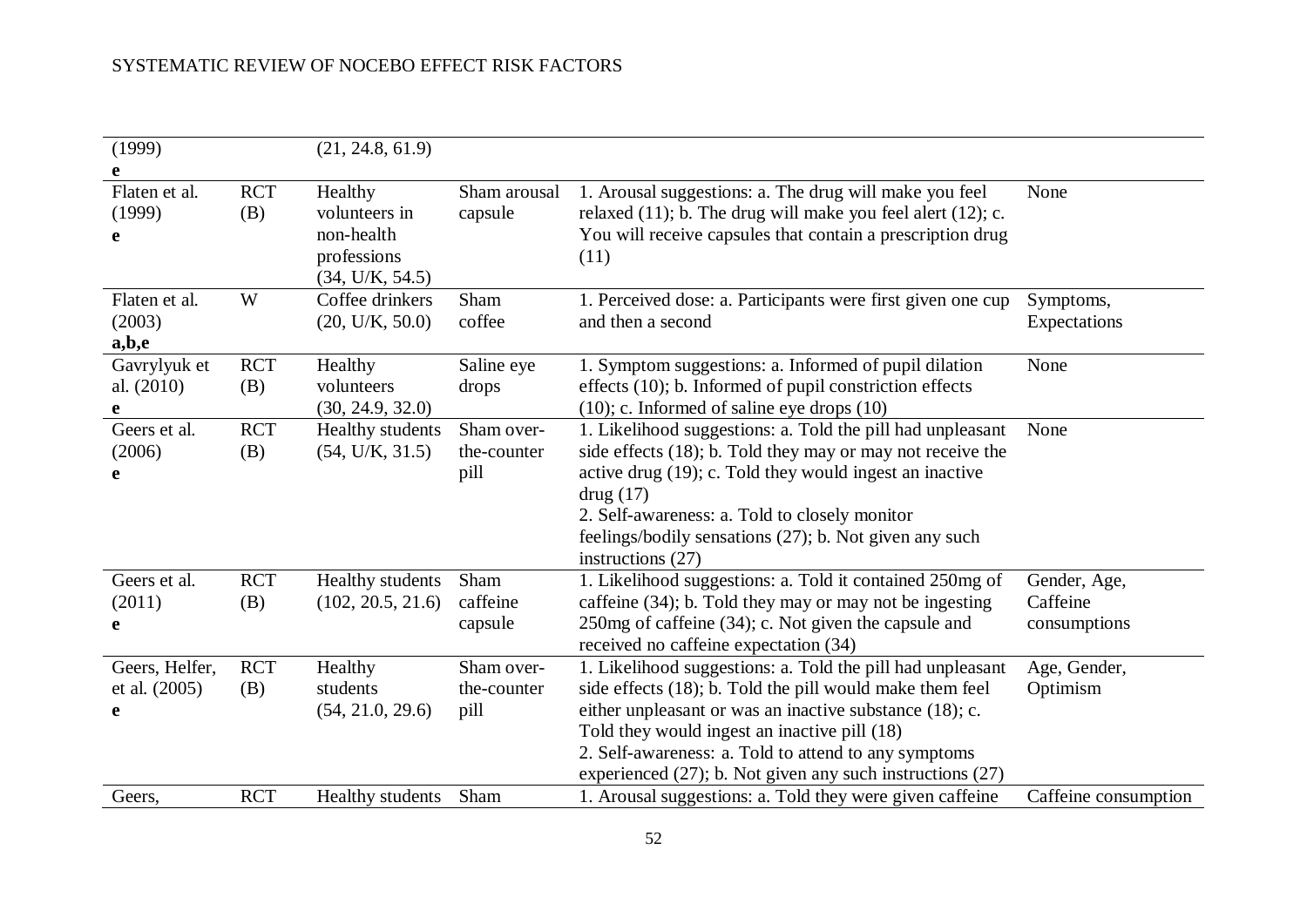| Weiland, et al.  | (B)        | (57, U/K, 35.1)   | caffeine pill | $(U/K)$ ; b. No mention of caffeine $(U/K)$                    |                       |
|------------------|------------|-------------------|---------------|----------------------------------------------------------------|-----------------------|
| (2005)           |            |                   |               | 2. Cooperation prime: a. Given a scrambled sentence test       |                       |
| e                |            |                   |               | with a cooperation prime $(U/K)$ ; b. Given a scrambled        |                       |
|                  |            |                   |               | sentence test with a neutral prime (U/K)                       |                       |
| Gibbons et al.   | <b>RCT</b> | Female students   | Sham drug     | 1. Symptom suggestions: a. Told they were taking               | None                  |
| (1979)           | (B)        | (38, U/K, 0.0)    |               | Cavanol which would produce some noticeable side               |                       |
| a,e              |            |                   |               | effects (19); b. Told they were taking baking soda (19)        |                       |
|                  |            |                   |               | 2. Self-awareness: a. Mirror was facing participants (19);     |                       |
|                  |            |                   |               | b. Mirror was not facing participants (19)                     |                       |
| Goldman et al.   | Non        | Male veterans     | Sham arousal  | 1. Type of administration: a. Received sugar pill (32); b.     | Attitudes towards     |
| (1965)           | <b>RCT</b> | with              | treatment     | Received saline injection (32)                                 | medication            |
| a,b,e            | (B)        | schizophrenia     |               | 2. Arousal suggestoins: a. Told it would heighten their        |                       |
|                  |            | (64, 44.0, 100.0) |               | ward activity (32); b. Told it would lower their ward          |                       |
|                  |            |                   |               | activity $(32)$                                                |                       |
| Harrell and      | <b>RCT</b> | Adult non-        | Sham coffee   | 1. Performance suggestions: a. Told caffeine enhances          | None                  |
| Juliano (2009)   | (B)        | smoking coffee    |               | performance (15); b. Told caffeine impairs performance         |                       |
| $\mathbf c$      |            | consumers         |               | (15)                                                           |                       |
|                  |            | (30, 22.6, 22.0)  |               |                                                                |                       |
| Harrell and      | <b>RCT</b> | Adult smokers     | Sham          | 1. Performance suggestions: a. Told cigarette enhances         | Gender                |
| Juliano $(2012)$ | (B)        | (43, 28.7, 67.4)  | cigarette     | performance (20); b. Told cigarette impairs performance        |                       |
| c,e              |            |                   |               | (23)                                                           |                       |
| Heatherton et    | <b>RCT</b> | Female students   | Sham          | 1. Symptom suggestions: a. Told vitamin has been               | Participant restraint |
| al. (1989)       | (B)        | (59, U/K, 0.0)    | vitamin pill  | reported to make people feel hungry (19); b. Told              |                       |
| e                |            |                   |               | vitamin has been reported to make people feel full (20);       |                       |
|                  |            |                   |               | c. Told no further information (20)                            |                       |
| Higuchi et al.   | <b>RCT</b> | Healthy           | Fragrance     | 1. Arousal suggestions: a. Told it was relaxing (10); b.       | None                  |
| (2002)           | (B)        | volunteers        | (Jasmine or   | Told it was stimulating $(10)$ ; c. No information given       |                       |
| e                |            | (30, 21.2, 40.0)  | Lavendar)     | (10)                                                           |                       |
| Jaen and         | Non        | <b>Asthmatics</b> | Sham active   | 1. Symptom suggestions: a. Labelled the odour as               | None                  |
| Dalton (2014)    | <b>RCT</b> | (17, 38.5, 52.9)  | odour         | therapeutic $(9)$ ; b. Labelled the odour as asthmogenic $(8)$ |                       |
| a,b,e            | (B)        |                   |               |                                                                |                       |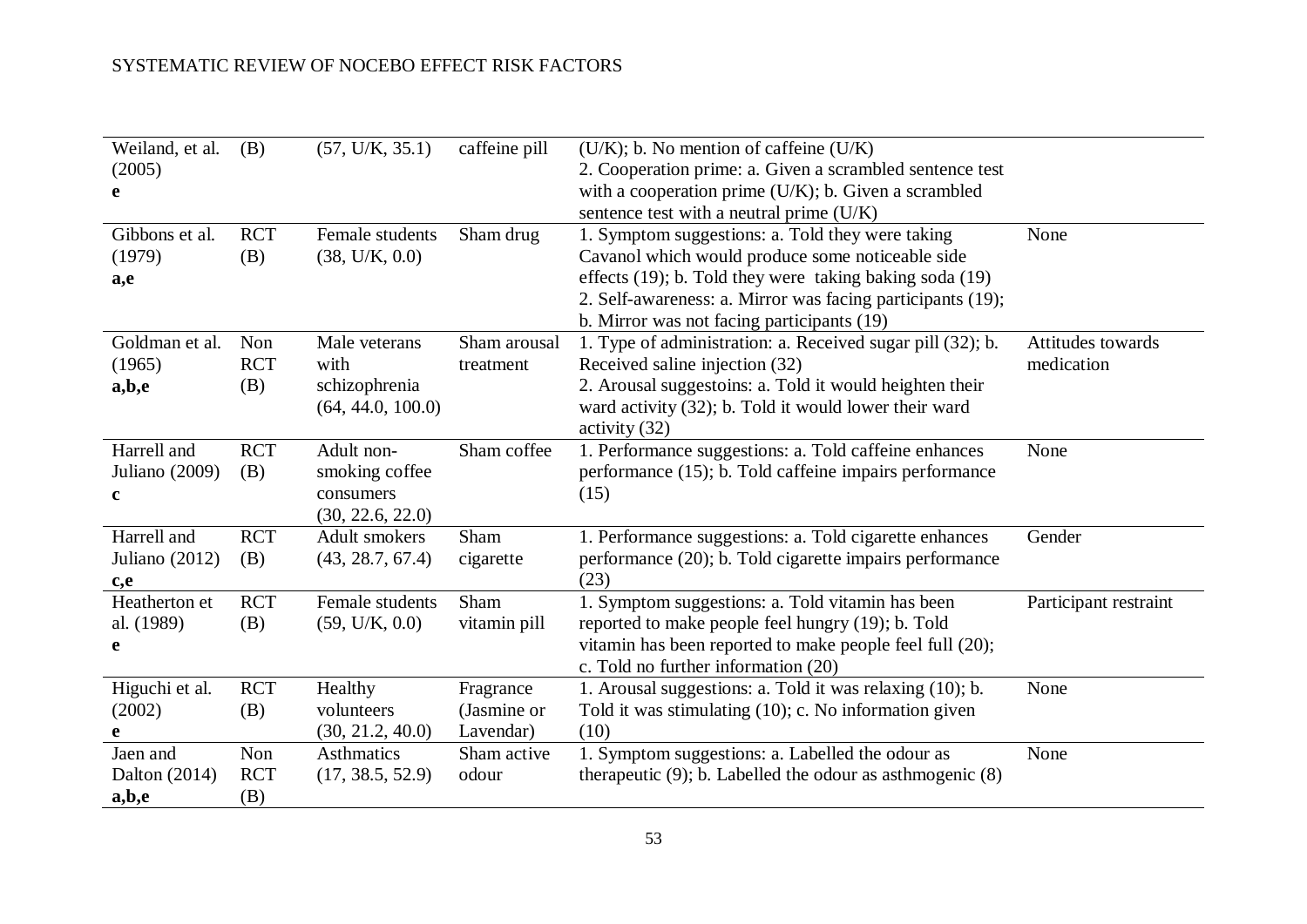| Jensen and<br><b>Karoly</b> (1991)<br>e | <b>RCT</b><br>$(B+W)$ | <b>Students</b><br>(86, U/K, 45.3)                                               | Sham<br>sedative pill           | 1. Social desirability: a. Type B personality is more<br>positive then type A. Type B have been shown to respond<br>more to pills (43): b. Relationship between type A and B<br>personality and response to pills is very weak (43)<br>2. Perceived dose: a. Suggestions of a high dose or low<br>dose were counterbalanced across each group                                                  | Gender               |
|-----------------------------------------|-----------------------|----------------------------------------------------------------------------------|---------------------------------|------------------------------------------------------------------------------------------------------------------------------------------------------------------------------------------------------------------------------------------------------------------------------------------------------------------------------------------------------------------------------------------------|----------------------|
| Kaptchuk et<br>al. (2006)               | <b>RCT</b><br>(B)     | Adults with<br>distal pain in the<br>arms<br>(266, 36.7, 45.9)                   | Sham<br>treatment               | 1. Type of administration: a. Received sham acupuncture<br>$(133)$ ; b. Received placebo pill $(133)$                                                                                                                                                                                                                                                                                          | None                 |
| Kirsch and<br>Weixel (1988)<br>e        | <b>RCT</b><br>(B)     | Student coffee<br>drinkers<br>(U/K, 19.3,<br>31.0)                               | Sham coffee                     | 1. Likelihood suggestions: a. Told they would receive<br>coffee $(U/K)$ ; b. Told they may or may not receive<br>caffeinated coffee ( $U/K$ ); c. No beverage, waited for 20<br>minutes $(U/K)$<br>2. Perceived dose: a. 1 tsp ( $U/K$ ); b. 2 tsps ( $U/K$ ); c. 3<br>tsps $(U/K)$ ; d. 5 tsps $(U/K)$ ; e. 8 tsps $(U/K)$                                                                    | None                 |
| Kuenzel et al.<br>(2012)<br>e           | <b>RCT</b><br>(B)     | English<br>speaking<br>students<br>(148, 21.7, 18.2)                             | Herbal<br>infusion tea          | 1. Arousal suggestions: a. Told it would make them feel<br>relaxed $(45)$ ; b. Told it would make them feel active $(53)$ ;<br>c. No information given (50)                                                                                                                                                                                                                                    | None                 |
| Lorber et al.<br>(2007)<br>e            | <b>RCT</b><br>(B)     | <b>Students</b><br>without upper<br>respiratory<br>conditions<br>(86, U/K, 40.7) | Sham<br>environmenta<br>1 toxin | 1. Social observation: a. Told inhaled substance has been<br>reported to produce symptoms and observed a female<br>confederate inhale and display symptoms $(U/K)$ ; b. As<br>above but no observation of confederate (U/K); c. Did<br>not inhale the substance and observed a female<br>confederate inhale and display symptoms (U/K); d. As<br>above but no observation of confederate (U/K) | Gender               |
| Lotshaw et al.<br>(1996)                | <b>RCT</b><br>(B)     | Male student<br>coffee drinkers<br>(50, U/K, 100.0)                              | Sham<br>coffee                  | 1. Arousal suggestions: a. Told coffee received<br>decaffeinated (25); b. Told decaffeinated received<br>decaffeinated (25)                                                                                                                                                                                                                                                                    | None                 |
| Mazzoni et al.                          | <b>RCT</b>            | Healthy students                                                                 | Sham                            | 1. Social observation: a. Observed a male/female                                                                                                                                                                                                                                                                                                                                               | Personality, Gender, |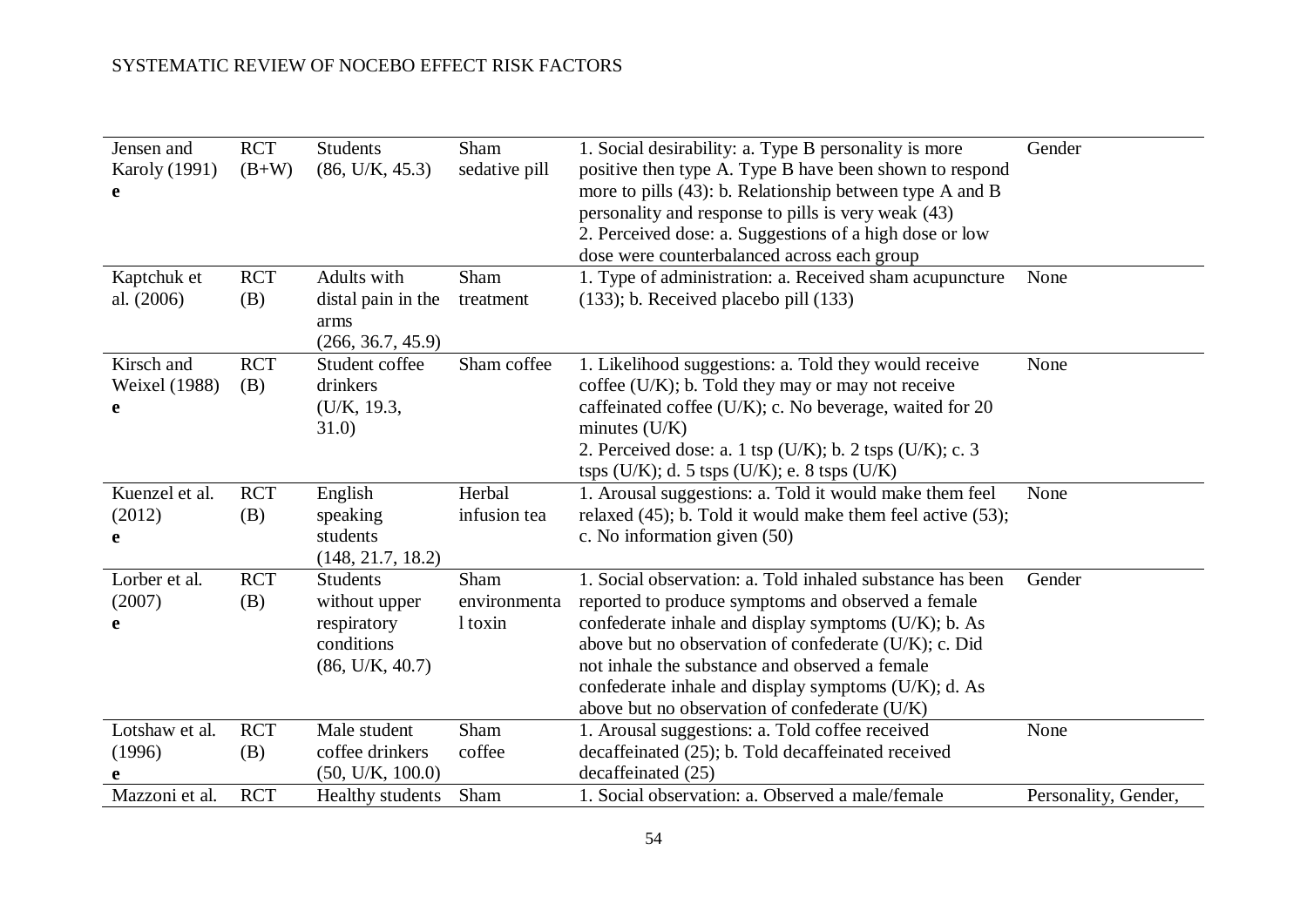| (2010)<br>e                                | (B)                          | (120, 20.7, 50.0)                                     | environmenta<br>1 toxin   | confederate inhale the substance and display symptoms<br>$(60)$ ; b. Did not observe a male or female confederate<br>inhale the substance and display symptoms (60)                                                                                                                                                                                 | Gender of model                                                                                                                       |
|--------------------------------------------|------------------------------|-------------------------------------------------------|---------------------------|-----------------------------------------------------------------------------------------------------------------------------------------------------------------------------------------------------------------------------------------------------------------------------------------------------------------------------------------------------|---------------------------------------------------------------------------------------------------------------------------------------|
| Meulders et al.<br>(2010)<br>a,e           | Non<br><b>RCT</b><br>$(B+W)$ | Healthy adults<br>(58, 22.0, 48.3)                    | Odours                    | 1. Odour: a. Foul smelling ammonia; b. Foul smelling<br>butyric acid<br>2. Conditioning: a. Ammonia paired with CO2 breathing<br>task, butyric acid paired with room air breathing task<br>(29); b. Ammonia paired with room air breathing task,<br>but yric acid paired with CO2 breathing task (29)                                               | Ability to predict<br>which odour produced<br>the most symptoms                                                                       |
| Mikalsen et al.<br>(2001)<br>e             | <b>RCT</b><br>(W)            | Student coffee<br>drinkers<br>(21, 25.9, 66.7)        | Sham coffee               | 1. Arousal suggestions: a. Told it was caffeine; b. Told it<br>was not caffeine<br>2. Association: a. Given in a juice solution; b. Given in a<br>coffee solution                                                                                                                                                                                   | None                                                                                                                                  |
| Mrna and<br>Skrivanek<br>(1985)<br>a,b,e   | W                            | Healthy<br>volunteers<br>(21, 17.0, 47.6)             | Sham arousal<br>drug      | 1. Arousal suggestions: a. Told it was a new doping drug<br>undetectable by anti-doping tests; b. Told it was to relax<br>pre-restart states                                                                                                                                                                                                        | Prior placebo<br>response                                                                                                             |
| Neukirch and<br>Colagiuri<br>(2014)<br>a,e | <b>RCT</b><br>(B)            | Students with<br>sleep difficulty<br>(91, 21.3, 33.0) | Sham sleep<br>medication  | 1. Symptom suggestions: a. Warned about an<br>increase/decrease in appetite and received placebo<br>treatment $(24)$ ; b. Warned about the side effect but<br>received no treatment $(23)$ ; c. Not warned about the side<br>effects and received placebo treatment (22); d. Not<br>warned about the side effects and received no treatment<br>(22) | None                                                                                                                                  |
| Nevelsteen et<br>al. (2007)<br>e           | <b>RCT</b><br>(B)            | Healthy males<br>(59, 48.4, 100.0)                    | Sham<br>magnetic<br>field | 1. Peformance suggestions: a. Told magnetic fields<br>enhance cognitive performance (15); b. Told magnetic<br>fields impair cognitive performance (15); c. Told<br>magnetic fields have no effect on cognitive performance<br>(14); d. Not exposed to sham magnetic field and received<br>no information $(15)$                                     | State-trait anxiety,<br>Depression, Positive<br>and Negative affect,<br>Sensitivity to anxiety,<br>Vigilance, Comfort<br>under helmet |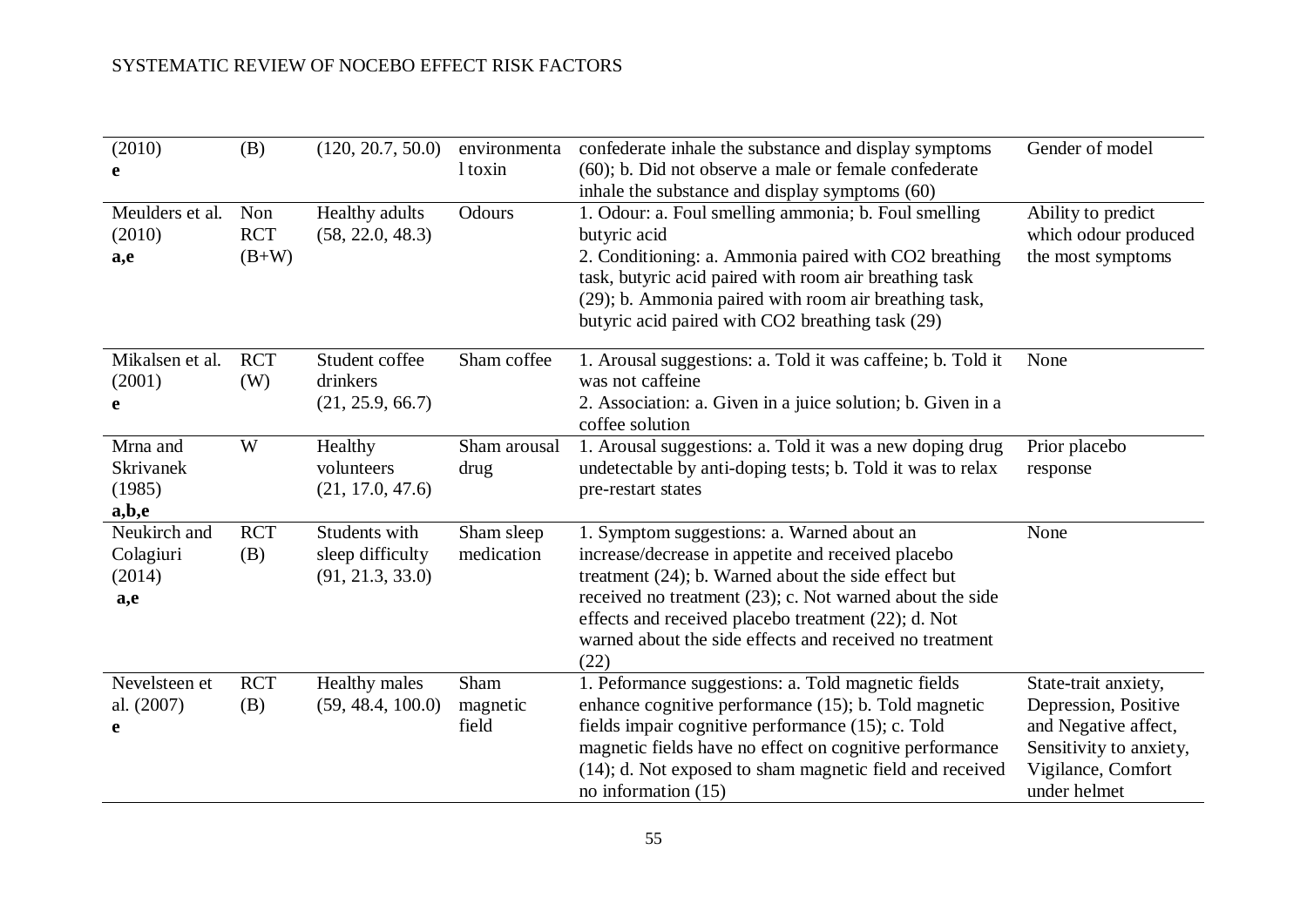| Ossege et al.<br>(2005)                  | <b>RCT</b><br>(B)        | Healthy<br>volunteers<br>(60, 27.6, 40.0)                                          | Placebo drug             | 1. Likelihood suggestions: a. Misleading information that<br>is was an active medication $(30)$ ; b. 50% chance that it<br>was a placebo or active medication (30)                                                                       | None                                    |
|------------------------------------------|--------------------------|------------------------------------------------------------------------------------|--------------------------|------------------------------------------------------------------------------------------------------------------------------------------------------------------------------------------------------------------------------------------|-----------------------------------------|
| Papoiu et al.<br>(2011)<br>e             | <b>RCT</b><br>(W)        | Healthy<br>volunteers and<br>patients with<br>atopic dermatitis<br>(25, U/K, 44.0) | Sham<br>histamine        | 1. Social observation: a. Watched a 5 minute video of<br>people scratching their left forearm; b. Watched a 5<br>minute video of the same persons in the scratching video<br>but sitting idle.                                           | Gender                                  |
| Penick and<br>Fisher (1965)<br>a,b,c,e   | W                        | Healthy medical<br>students<br>(14, U/K, U/K)                                      | Sham arousal<br>drug     | 1. Arousal suggestions: a. Told they would receive a<br>stimulant drug; b. Told they would receive a sedative<br>drug                                                                                                                    | None                                    |
| Pennebaker<br>and Skelton<br>(1981)<br>e | <b>RCT</b><br>(B)        | <b>Students</b><br>(38, U/K, 31.6)                                                 | Ultrasonic<br>noise      | 1. Symptom suggestions: a. Told it would increase skin<br>temperature (13); b. Told it would decrease skin<br>temperature $(12)$ ; c. Told it would have no effect on skin<br>temperature $(13)$                                         | None                                    |
| Put et al.<br>(2004)<br>a,b,c,e          | W                        | Asthma patients<br>(32, 40.0, 50.0)                                                | Sham inhaler             | 1. Symptom suggestions: a. Told it would have no effect<br>on breathing; b. Told it was a bronchoconstrictor; c. Told<br>it was a bronchodilator                                                                                         | Negative affect,<br>Social desirability |
| Read and<br>Bohr (2014)<br>a,b,c,e       | Non<br><b>RCT</b><br>(B) | Volunteers<br>without<br>photosensitive<br>epilepsy<br>(177, 25.3, U/K)            | Sham 3D TV               | 1. Symptom suggestions: a. Told it was 3D and wore<br>passive 3D glasses (22); b. Told it was 3D and wore<br>active no shuttering 3D glasses (33); c. Told it was 2D<br>and did not wear glasses (122)                                   | Gender                                  |
| Schneider et<br>al. (2006)<br>c,e        | <b>RCT</b><br>(B)        | <b>Healthy Adults</b><br>(45, 31.0, 22.2)                                          | Sham<br>coffee           | 1. Arousal suggestions: a. Told they were to consume<br>decaffeinated coffee (15); b. Told they were to consume<br>regular coffee (15); c. Informed they would receive no<br>beverage and no instructions (15)                           | None                                    |
| Schweiger and<br>Parducci<br>(1981)<br>e | <b>RCT</b><br>(B)        | <b>Students</b><br>(34, U/K, 52.9)                                                 | Sham electric<br>current | 1. Symptom suggestions: a. Told a low current would be<br>delivered, too mild to be felt but had produced mild<br>headaches in the past $(17)$ ; b. Told current would be too<br>weak to be felt, but some people develop mild headaches | None                                    |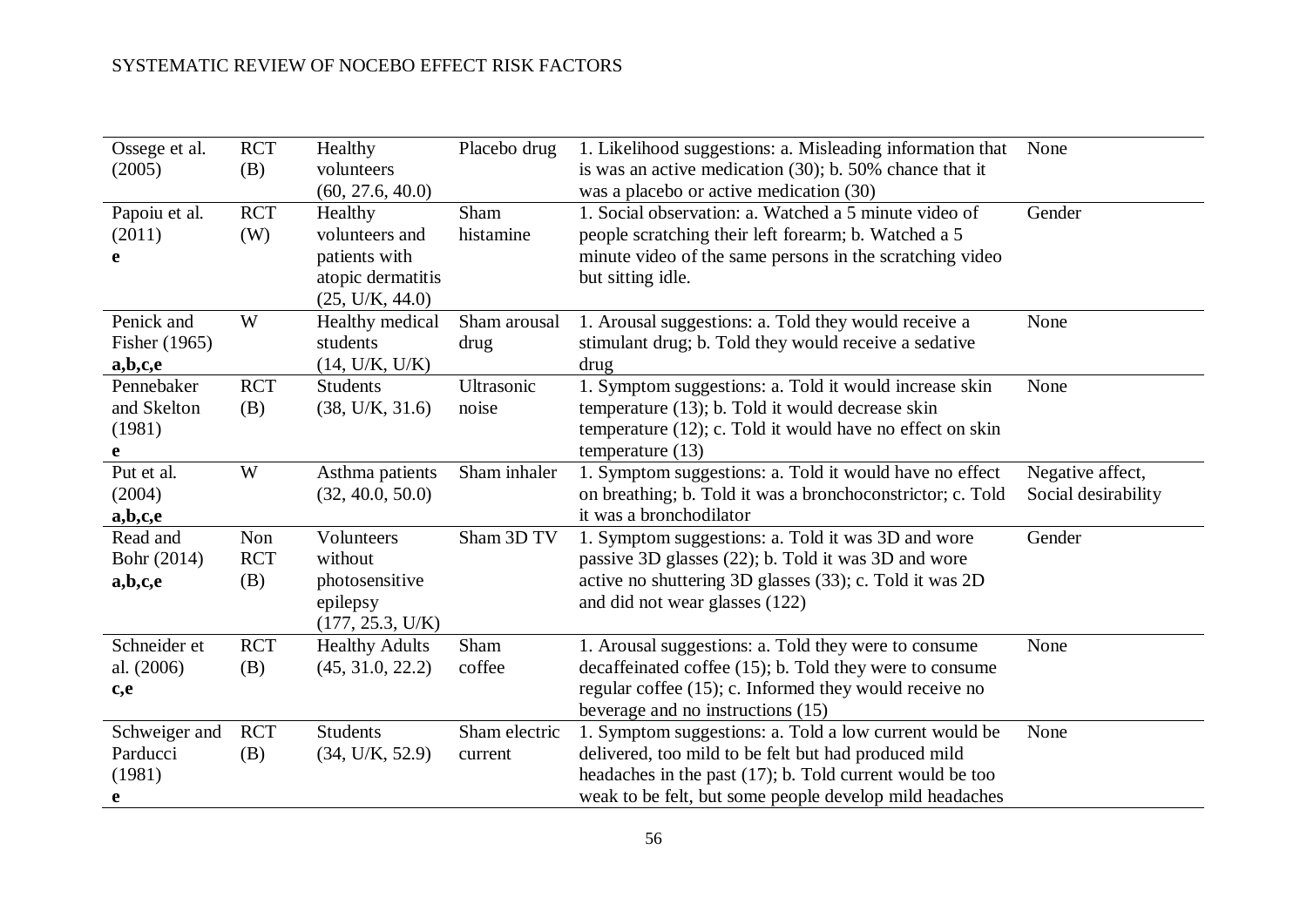|                                          |                              |                                                      |                                            | as a side effect $(17)$                                                                                                                                                                                                                           |                                                                                                                                                         |
|------------------------------------------|------------------------------|------------------------------------------------------|--------------------------------------------|---------------------------------------------------------------------------------------------------------------------------------------------------------------------------------------------------------------------------------------------------|---------------------------------------------------------------------------------------------------------------------------------------------------------|
| Slanska et al.<br>(1974)<br>a,e          | Non<br><b>RCT</b><br>(B)     | Medical<br>students<br>(33, U/K, U/K)                | Salt solution                              | 1. Arousal suggestions: a. Told it was a stimulant (17); b.<br>Told it was a sedative (16)                                                                                                                                                        | Stability – instability,<br>$Activity - passivity,$<br>Submissive-<br>dominance,<br>Rationality-<br>sensuousness,<br>Introversion-<br>extraversion      |
| Stegen et al.<br>(1998)<br>e             | <b>RCT</b><br>(W)            | Healthy<br>psychology<br>students<br>(72, U/K, 48.6) | <b>Breathing</b><br>trial with<br>room air | 1. Conditioning: a. Room air breathing trial before 7.5%<br>CO2 challenge; b. Room air breathing trial after 7.5%<br>CO <sub>2</sub> challenge                                                                                                    | Negative affect                                                                                                                                         |
| Szemerszky et<br>al. (2010)<br>a,b,c,e   | W                            | Healthy students<br>(40, 22.8, 27.5)                 | Sham EMF                                   | 1. Perceived dose: a. Told it would be weak; b. Told it<br>would be strong                                                                                                                                                                        | Gender, Expectations,<br>IEI-EMF scores, State<br>anxiety, Dispositional<br>optimism,<br>Somatisation,<br>Somatosensory<br>amplification,<br>Motivation |
| Tippens et al.<br>(2014)<br>e            | <b>RCT</b><br>(B)            | Obese adults<br>(79, 49.4, 10.4)                     | Sham weight<br>loss supple-<br>ment        | 1. Likelihood suggestions: a. Told they would be given<br>an active weight loss supplement $(27)$ ; b. Told they<br>would be randomly assigned to either the active or<br>placebo supplement (28); c. Only received lifestyle<br>education $(24)$ | None                                                                                                                                                    |
| Van den<br>Bergh et al.<br>(1999)<br>a,e | Non<br><b>RCT</b><br>$(B+W)$ | Healthy students<br>(64, U/K, 25.0)                  | Odours                                     | 1. Odour: a. Foul smelling ammonia; b. Foul smelling<br>butyric acid<br>2. Conditioning: a. Ammonia paired with CO2 breathing<br>task, butyric acid paired with room air breathing task<br>(32); b. Ammonia paired with room air breathing task,  | None                                                                                                                                                    |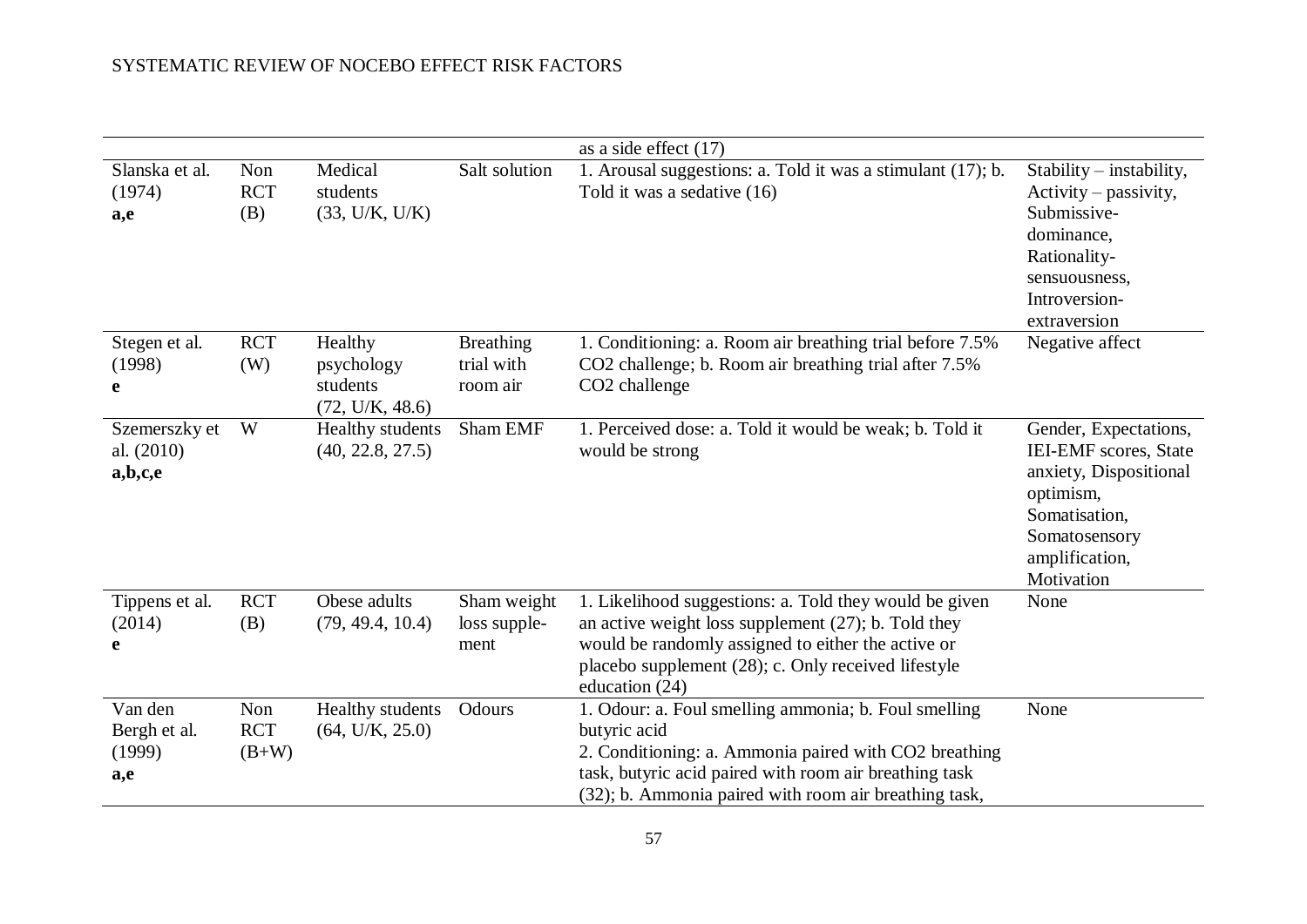|                                          |                              |                                               |        | butyric acid paired with CO2 breathing task (32)                                                                                                                                                                                                                                                                                                                                                                                                                                                                    |                                                           |
|------------------------------------------|------------------------------|-----------------------------------------------|--------|---------------------------------------------------------------------------------------------------------------------------------------------------------------------------------------------------------------------------------------------------------------------------------------------------------------------------------------------------------------------------------------------------------------------------------------------------------------------------------------------------------------------|-----------------------------------------------------------|
| Van den<br>Bergh et al.<br>(1995)<br>a,e | Non<br><b>RCT</b><br>$(B+W)$ | Healthy students<br>(28, U/K, 50.0)           | Odours | 1. Odour: a. Foul smelling ammonia; b. Pleasant smelling<br>niaouli<br>2. Conditioning : a. Ammonia paired with CO2 breathing<br>task, Niaouli paired with room air breathing task (14); b.<br>Ammonia paired with room air breathing task, Niaouli<br>paired with CO2 breathing task (14)                                                                                                                                                                                                                          | Negative affect                                           |
| Van den<br>Bergh et al.<br>(1997)<br>a,e | Non<br><b>RCT</b><br>$(B+W)$ | Psychosomatic<br>patients<br>(28, 36.0, 50.0) | Odours | 1. Odour: a. Foul smelling ammonia; b. Pleasant smelling<br>niaouli<br>2. Conditioning : a. Ammonia paired with CO2 breathing<br>task, Niaouli paired with room air breathing task (14); b.<br>Ammonia paired with room air breathing task, Niaouli<br>paired with CO2 breathing task (14)<br>3. Generalisation: a. New foul smelling odour Ichytol; b.<br>New pleasant smelling odour Rose                                                                                                                         | Gender, State and trait<br>anxiety, Blunting<br>behaviour |
| Van den<br>Bergh et al.<br>(1998)<br>e   | <b>RCT</b><br>$(B+W)$        | Healthy adults<br>(56, 42.5, 50.0)            | Odours | 1. Odour: a. Foul smelling ammonia; b. Pleasant smelling<br>niaouli<br>2. Self-awareness: a. Told to count lower tones and<br>disregard higher tones $(28)$ ; b. Told to ignore tones $(28)$<br>3. Conditioning: a. Ammonia paired with CO2 breathing<br>task, Niaouli paired with room air breathing task (28); b.<br>Ammonia paired with room air breathing task, Niaouli<br>paired with CO2 breathing task (28)<br>4. Generalisation: a. New foul smelling odour Ichytol; b.<br>New pleasant smelling odour Rose | Gender                                                    |
| Van Diest et<br>al. (2006)<br>e          | <b>RCT</b><br>$(B+W)$        | <b>Students</b><br>(28, U/K, 21.4)            | Odours | 1. Odour: a. Foul smelling ammonia; b. Foul smelling<br>acetic acid<br>2. Conditioning : a. Ammonia paired with hypocapnic<br>over breathing trial, acetic acid paired with normocapnic<br>over breathing trial (13); b. Ammonia paired with<br>normocapnic over breathing tria, acetic acid paired with                                                                                                                                                                                                            | None                                                      |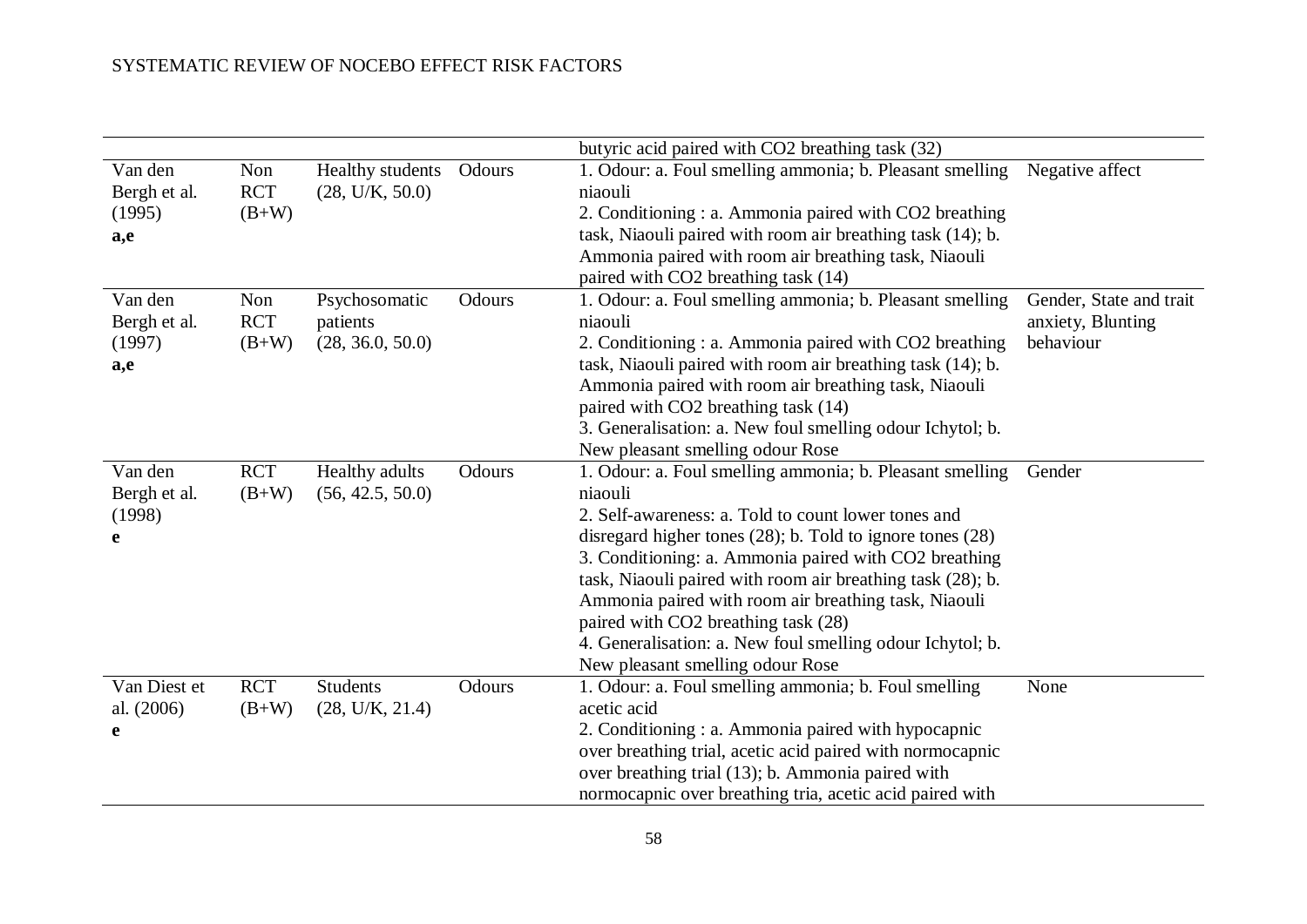| Walach and<br>Schneider<br>$(2009)$ Exp 1 | <b>RCT</b><br>(B)        | Healthy adult<br>coffee drinkers<br>(60, 32.3, 23.3)  | Sham coffee    | hypocapnic over breathing trial (15)<br>3. Type of breathing: a. Test odours given with<br>normocapnic breathing trial (U/K); b. Test odours given<br>with spontaneous breathing (U/K)<br>1. Likelihood suggestions: a. Told it was caffeine (15); b.<br>Told it could be placebo or caffeine (15); c. Told it could<br>be placebo or caffeine $(15)$ ; d. Received no beverage $(15)$                                                                                                         | Expectations |
|-------------------------------------------|--------------------------|-------------------------------------------------------|----------------|------------------------------------------------------------------------------------------------------------------------------------------------------------------------------------------------------------------------------------------------------------------------------------------------------------------------------------------------------------------------------------------------------------------------------------------------------------------------------------------------|--------------|
| Walach and<br>Schneider<br>$(2009)$ Exp 2 | <b>RCT</b><br>(B)        | Healthy adults<br>coffee drinkers<br>(30, 29.9, 33.3) | Sham coffee    | 1. Arousal suggestions: a. Told it was caffeine (15); b.<br>Received no beverage (15)                                                                                                                                                                                                                                                                                                                                                                                                          | Expectations |
| Walach et al.<br>(2001)                   | <b>RCT</b><br>(B)        | Coffee drinkers<br>(157, 28.1, 34.0)                  | Sham<br>coffee | 1. Likelihood suggestions: a. Told they would receive a<br>placebo $(41)$ ; b. Told they would receive coffee $(39)$ ; c.<br>Told they may receive real coffee or decaffeinated coffee<br>(39); d. No substance or instruction given (38)<br>2. Experimenter expectations: a. Experimenter told the<br>physiological effects from a caffeine placebo are real<br>(proplacebo) (U/K); b. Experimenter told the effects of<br>caffeine placebos are just due to artefacts (antiplacebo)<br>(U/K) | Expectations |
| Walach et al.<br>(2002)                   | <b>RCT</b><br>(B)        | Coffee drinkers<br>(159, 25.5, 58.0)                  | Sham<br>coffee | 1. Symptom suggestions: a. Received an information<br>leaflet describing the pharmacological effects of caffeine<br>$(U/K)$ ; b. Received no further information $(U/K)$<br>2. Likelihood suggestions: a. Told they would receive a<br>placebo (39); b. Told they would receive coffee (40); c.<br>Told they may receive real coffee or decaffeinated coffee<br>(40); d. No substance or instruction given (40)                                                                                | None         |
| Winters et al.<br>$(2001)$ Exp 1<br>a,e   | Non<br><b>RCT</b><br>(B) | Psychology<br>students<br>(50, U/K, U/K)              | Ammonia        | 1. Conditioning : a. Odour + $CO2$ trials and room air<br>trials $(10)$ ; b. Odour trials and CO2 trials $(10)$ ; c. Odour<br>trials, CO2 trials, odour + CO2 trials, room air trials $(10)$ ;<br>d. odour trials, room air trials (10); e. CO2 trials, room<br>air trials $(10)$                                                                                                                                                                                                              | None         |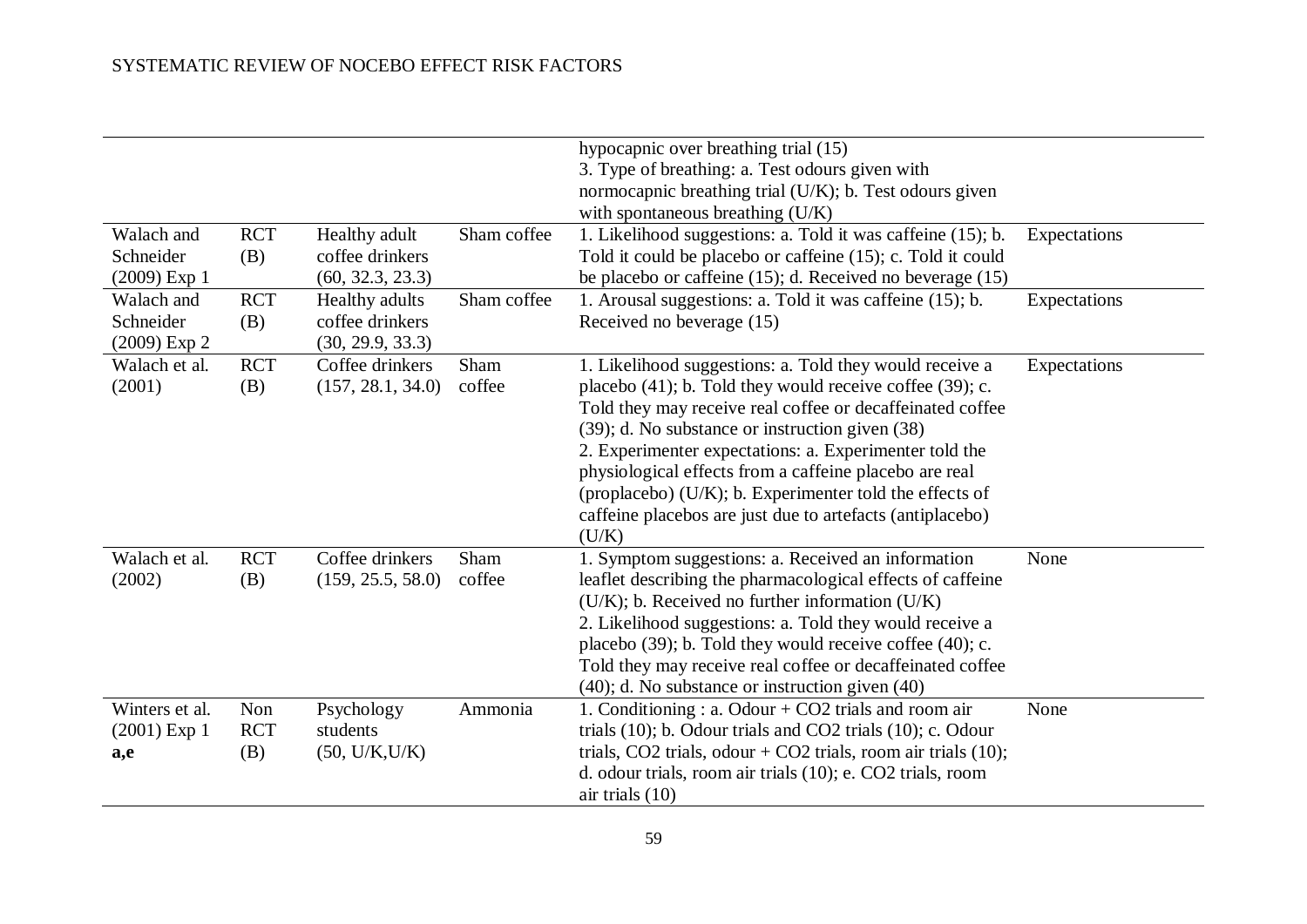| Winters et al.      | Non        | 18-30 year olds      | Odours       | 1. Odour: a. Foul smelling ammonia (20); b. Pleasant                                                                                                                                                     | None                   |
|---------------------|------------|----------------------|--------------|----------------------------------------------------------------------------------------------------------------------------------------------------------------------------------------------------------|------------------------|
| $(2001)$ Exp 2      | <b>RCT</b> | (40, U/K, U/K)       |              | smelling niaouli (20)                                                                                                                                                                                    |                        |
| a,e                 | (B)        |                      |              | 2. Conditioning : a. Odour $+$ CO2 trials and room air                                                                                                                                                   |                        |
|                     |            |                      |              | trials $(20)$ ; b. Odour trials and CO2 trials $(20)$                                                                                                                                                    |                        |
| Winters et al.      | Non        | 18-30 year olds      | Odours       | 1. Odour: a. Foul smelling ammonia; b. Pleasant smelling                                                                                                                                                 | None                   |
| (2003)              | <b>RCT</b> | (32, U/K, 15.6)      |              | niaouli                                                                                                                                                                                                  |                        |
| e                   | $(B+W)$    |                      |              | 2. Conditioning : a. Ammonia paired with CO2 breathing                                                                                                                                                   |                        |
|                     |            |                      |              | task, Niaouli paired with room air breathing task (16); b.                                                                                                                                               |                        |
|                     |            |                      |              | Ammonia paired with room air breathing task, Niaouli                                                                                                                                                     |                        |
|                     |            |                      |              | paired with CO2 breathing task (16)                                                                                                                                                                      |                        |
|                     |            |                      |              | 3. Verbal suggestions of symptoms: a. Given leaflet                                                                                                                                                      |                        |
|                     |            |                      |              | describing widespread chemical pollution of the                                                                                                                                                          |                        |
|                     |            |                      |              | environment is a potential cause of multiple chemical                                                                                                                                                    |                        |
|                     |            |                      |              | sensitivity $(16)$ ; b. No information given $(16)$                                                                                                                                                      |                        |
| Wise et al.         | <b>RCT</b> | Patients with        | Sham asthma  | a. Emphasized benefit of treatment and described                                                                                                                                                         | None                   |
| (2009)              | (B)        | poor asthma          | drug         | potential side effects (121)                                                                                                                                                                             |                        |
| $\mathbf{c}$        |            | control              |              | b. Expressed uncertainty about improvement following                                                                                                                                                     |                        |
|                     |            | (241, 39.0, 29.5)    |              | treatment and did not describe potential side effects (120)                                                                                                                                              |                        |
| Witthöft and        | <b>RCT</b> | <b>Adult English</b> | Sham EMF     | 1. Symptom suggestions: a. Watched a documentary                                                                                                                                                         | State anxiety, Age,    |
| <b>Rubin</b> (2013) | (B)        | speakers             |              | concerning the potential adverse health effects of Wi-Fi                                                                                                                                                 | Gender, Level of       |
|                     |            | (147, 29.8, 32.7)    |              | (76); b. Watched a BBC News report concerning the                                                                                                                                                        | education, Personality |
|                     |            |                      |              | security of the internet and mobile phone data (71)                                                                                                                                                      |                        |
| Zimmermann-         | <b>RCT</b> | Healthy              | Sham arousal | 1. Symptom suggestions: a. Told it contained a drug to                                                                                                                                                   | None                   |
| Viehoff et al.      | (B)        | caucasians           | oral spray   | increase BP (33); b. Told it contained a drug to decrease                                                                                                                                                |                        |
| (2013)              |            | (92, 24.5, 41.3)     |              | BP $(29)$ ; c. Told it was a placebo $(30)$                                                                                                                                                              |                        |
| b,e                 |            |                      |              |                                                                                                                                                                                                          |                        |
| $\mathbf{r}$        |            |                      |              | $\mathbf{1}$ $\mathbf{1}$ $\mathbf{1}$ $\mathbf{1}$ $\mathbf{1}$ $\mathbf{1}$ $\mathbf{1}$ $\mathbf{1}$ $\mathbf{1}$ $\mathbf{1}$ $\mathbf{1}$ $\mathbf{1}$<br>$1!$ , $1!$ $1!$ $1!$ $1!$ $1!$ $1!$ $1!$ | $\sim$ 1.1 $\sim$      |

Note:  $RCT = Randomised Controled Trial, Non RCT = Non randomized controlled trial, B = Between subjects design, W = Within subjects$ design, U/K= Unknown, italicised = not directly given but has been extrapolated from the available data, rTMS = Repetitive Transcranial Magnetic Stimulation, EMF = Electromagnetic Field, tsp = Teaspoon, IEI-EMF = Idiopathic environmental intolerance attributed to electromagnetic fields,  $CO2 =$  Carbon dioxide,  $O2 =$  Oxygen,  $ns =$  non-significant,  $a =$  high risk random sequence generation bias,  $b =$  high risk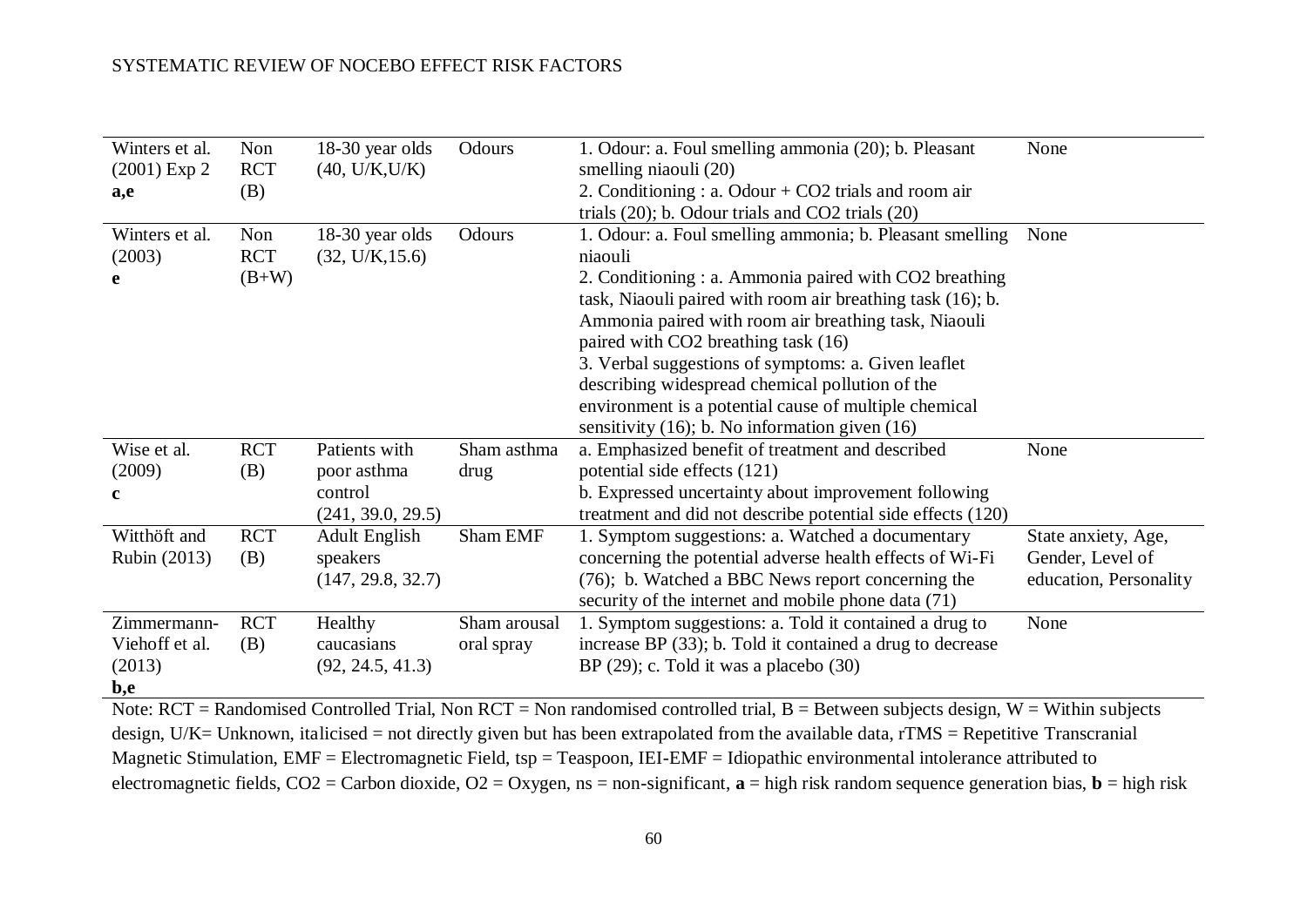allocation concealment bias, **c** = high risk blinding of participants and personnel bias, **e** = did not mention an a priori sample size calculation, Not assessed = did not assess interactions with another risk factor,  $N/A$  = no other risk factors assessed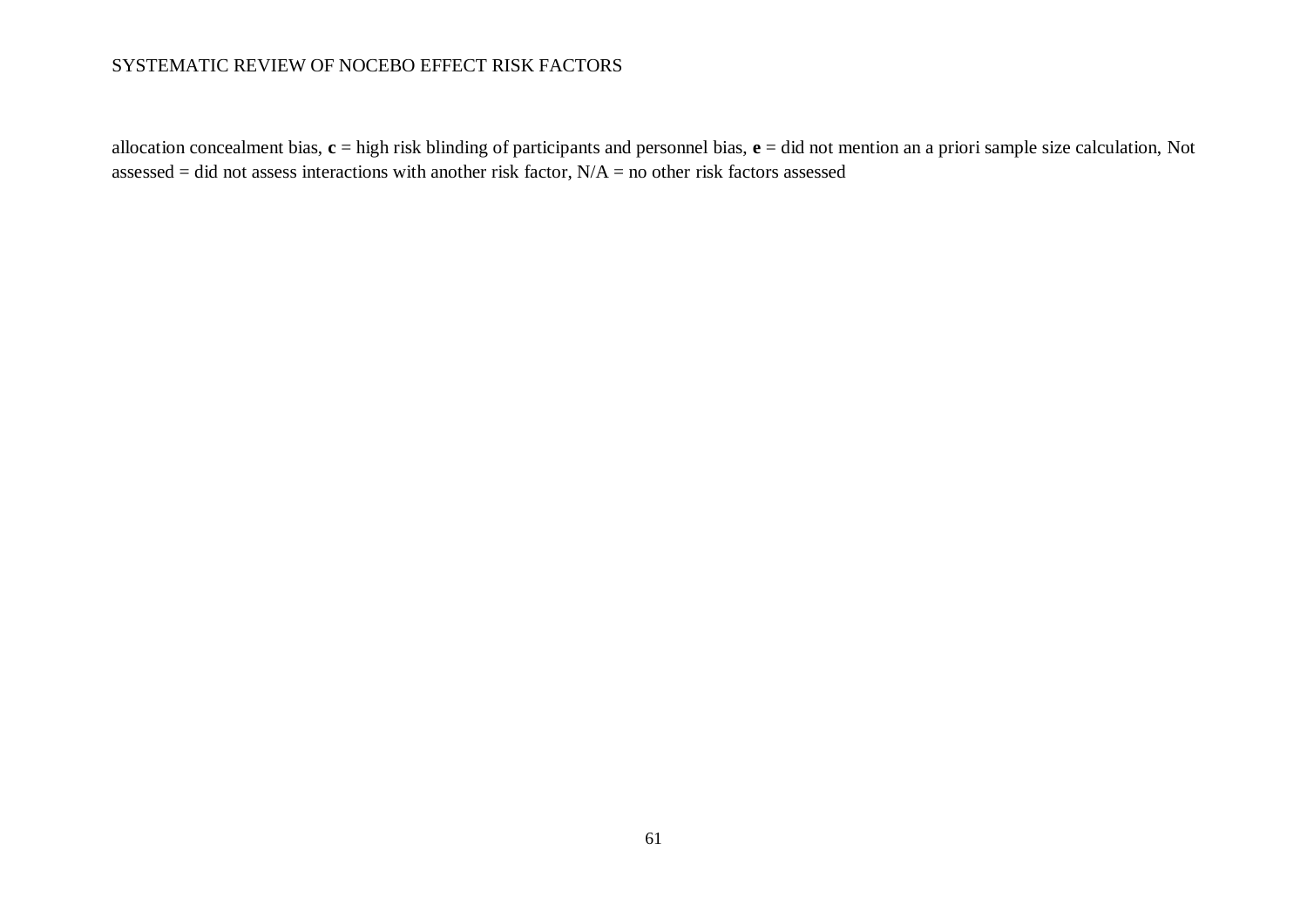Table 2. Summary of the methods used in prospective studies

| Reference and quality  | Study        | Population                   | Inert exposure       | Baseline risk factor(s)                                  |
|------------------------|--------------|------------------------------|----------------------|----------------------------------------------------------|
|                        | design       | (N, Mean age, %Male)         |                      |                                                          |
| Bogaerts et al. (2010) | $\mathbf{P}$ | Female patients with         | Breathing trial with | State anxiety, Negative affect, Clinical condition       |
| e                      |              | medically unexplained        | room air             |                                                          |
|                        |              | dyspnea and healthy controls |                      |                                                          |
|                        |              | (58, U/K, 0.0)               |                      |                                                          |
| Casper et al. (2001)   | $\, {\bf P}$ | Nonpsychotic major           | Sham fluoxetine      | Gender, Depression severity                              |
| e                      |              | depressive patients          | treatment            |                                                          |
|                        |              | (876, U/K, 42.8)             |                      |                                                          |
| Danker-Hopfe et al.    | $\, {\bf P}$ | Villages in Germany with     | Sham EMF             | Bad sleep quality, General fear/anxiety towards risks of |
| (2010)                 |              | weak RF-EMF sources          |                      | RF-EMF, Fear/anxiety towards base station,               |
|                        |              | (397, U/K, 49.1)             |                      | Preoccupation with EMF, Visibility of the base station   |
| Davis et al. (1995)    | $\mathbf P$  | <b>Healthy Adults</b>        | Sham anti-           | Neuroticism, Somatosensory amplification                 |
| a,d,e                  |              | (27, U/K, 55.6)              | depressant pill      |                                                          |
| de la Cruz et al.      | ${\bf P}$    | Patients with cancer related | Sham treatment       | Anxiety, Nausea, Sleep, General health, Well-being,      |
| (2010)                 |              | fatigue                      |                      | Cognitive status, Age, Education level                   |
| e                      |              | (105, U/K, 40.0)             |                      |                                                          |
| De Peuter et al.       | ${\bf P}$    | Asthma patients              | Sham histamine       | Negative affect                                          |
| (2007)                 |              | (30, 38.0, 26.7)             | inhalation           |                                                          |
| e                      |              |                              |                      |                                                          |
| Drici et al. (1995)    | ${\bf P}$    | Healthy volunteers           | Sham paracetamol     | Employment, Type A Personality, Type B Personality       |
| b,e                    |              | (52, 23.5, 50.0)             | eye drop             |                                                          |
| Fillmore and Vogel-    | ${\bf P}$    | Male students                | Sham coffee          | Symptom expectations                                     |
| Sprott (1992)          |              | (56, U/K, 100.0)             |                      |                                                          |
| e                      |              |                              |                      |                                                          |
| Goetz et al. (2008)    | $\, {\bf P}$ | Parkinson's patients with    | Sham medication      | Age, Gender, Dyskinesia severity, UPDRS motor            |
| e                      |              | dyskinesia                   |                      | score, Daily L-dopa dose, Dyskinesia duration,           |
|                        |              | (484, U/K, U/K)              |                      | Adverse events, Severity of adverse events,              |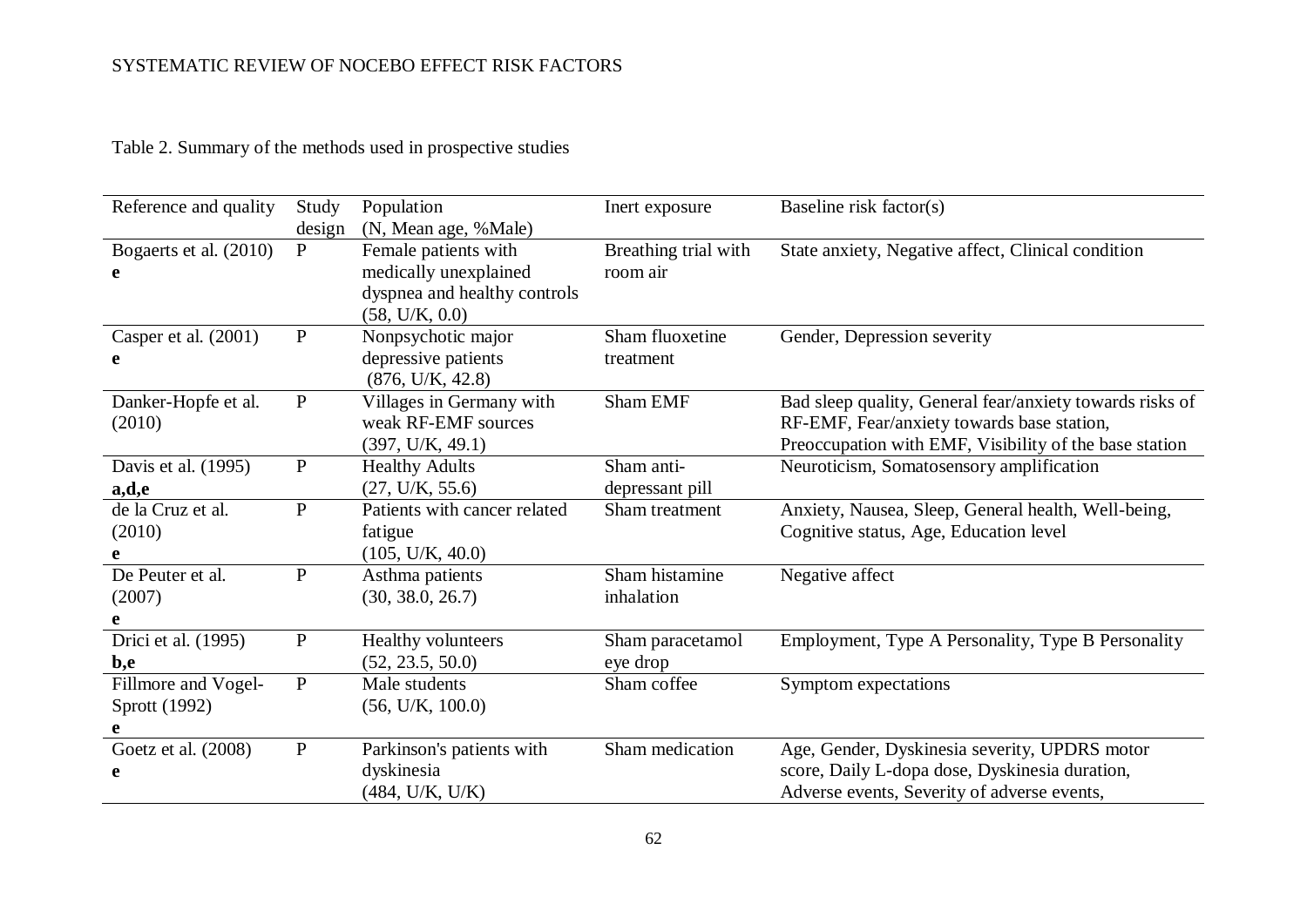|                        |              |                                |                      | Geographical site of enrolment, Study (1 or 2)   |
|------------------------|--------------|--------------------------------|----------------------|--------------------------------------------------|
| Köteles and Babulka    | P            | <b>Adult volunteers</b>        | 3 types of Essential | Expectations, Pleasantness of odour              |
| (2014)                 |              | (33, 37.7, 15.2)               | oils (Randomised to  |                                                  |
| a,d,e                  |              |                                | 1)                   |                                                  |
| Liccardi et al. (2004) | $\mathbf{P}$ | <b>Patients with ADRs</b>      | Sham allergen pill   | Gender, Hospital centre                          |
| b,e                    |              | (600, 42.0, 30.3)              |                      |                                                  |
| Link et al. (2006)     | ${\bf P}$    | <b>Students</b>                | Sham herbal          | Expectations, State anxiety, Social desirability |
| a,b,c,d,e              |              | (36, 22.7, 44.0)               | supplement           |                                                  |
| Lombardi et al.        | $\mathbf{P}$ | <b>Patients with ADRs</b>      | Sham allergen pill   | Gender, Age, Atopic status, Severity of previous |
| (2008)                 |              | (435, 39.7, 32.0)              |                      | reaction, Type of previous reaction              |
| a,d,e                  |              |                                |                      |                                                  |
| Molcan et al. (1982)   | $\mathbf{P}$ | Medical students               | Sham arousal pill    | Expectations, State anxiety, Trait anxiety       |
| b,e                    |              | (48, U/K, 52.1)                |                      |                                                  |
| Stegen et al. (2000)   | ${\bf P}$    | Healthy psychology students    | Breathing trial with | Negative affect, Social desirability             |
| a,b,d,e                |              | (44, U/K, 27.3)                | room air             |                                                  |
| Strohle (2000)         | $\mathbf{P}$ | Healthy adults and patients    | Sham panic disorder  | Gender, Clinical condition                       |
| e                      |              | with panic disorder            | trigger              |                                                  |
|                        |              | (U/K, 33.5, 56.6)              |                      |                                                  |
| Sullivan et al. (2008) | $\mathbf{P}$ | Patients with neuropathic      | Sham cream           | Pain catastrophising                             |
| c,e                    |              | pain                           | treatment            |                                                  |
|                        |              | (24, 54.7, 62.5)               |                      |                                                  |
| Vase et al. (2013)     | $\mathbf P$  | Patient with pain due to tooth | Sham acupuncture     | Expectations                                     |
| e                      |              | removal                        |                      |                                                  |
|                        |              | (U/K, 25.5, 47.5)              |                      |                                                  |
| Wendt et al. $(2014)$  | $\mathbf{P}$ | <b>Healthy males</b>           | Sham immuno-         | Genes                                            |
| e                      |              | (24, 25.0, 100.0)              | suppressive capsule  |                                                  |

Note: RCT = Randomised Controlled Trial, Non RCT = Non randomised controlled trial, P = Prospective design, B = Between subjects design, W = Within subjects design, U/K= Unknown, italicised = not directly given but has been extrapolated from the available data, F = Female, M = Male, ns = non-significant, UPDRS = Unified Parkinson's disease rating scale, RF-EMF = Radio frequency electromagnetic fields, EMF = Electromagnetic fields,  $\mathbf{a} = \text{high risk}$  for selection bias,  $\mathbf{b} = \text{high risk}$  for confounding factors,  $\mathbf{c} = \text{high risk}$  for insufficient follow-up,  $\mathbf{d} = \text{high}$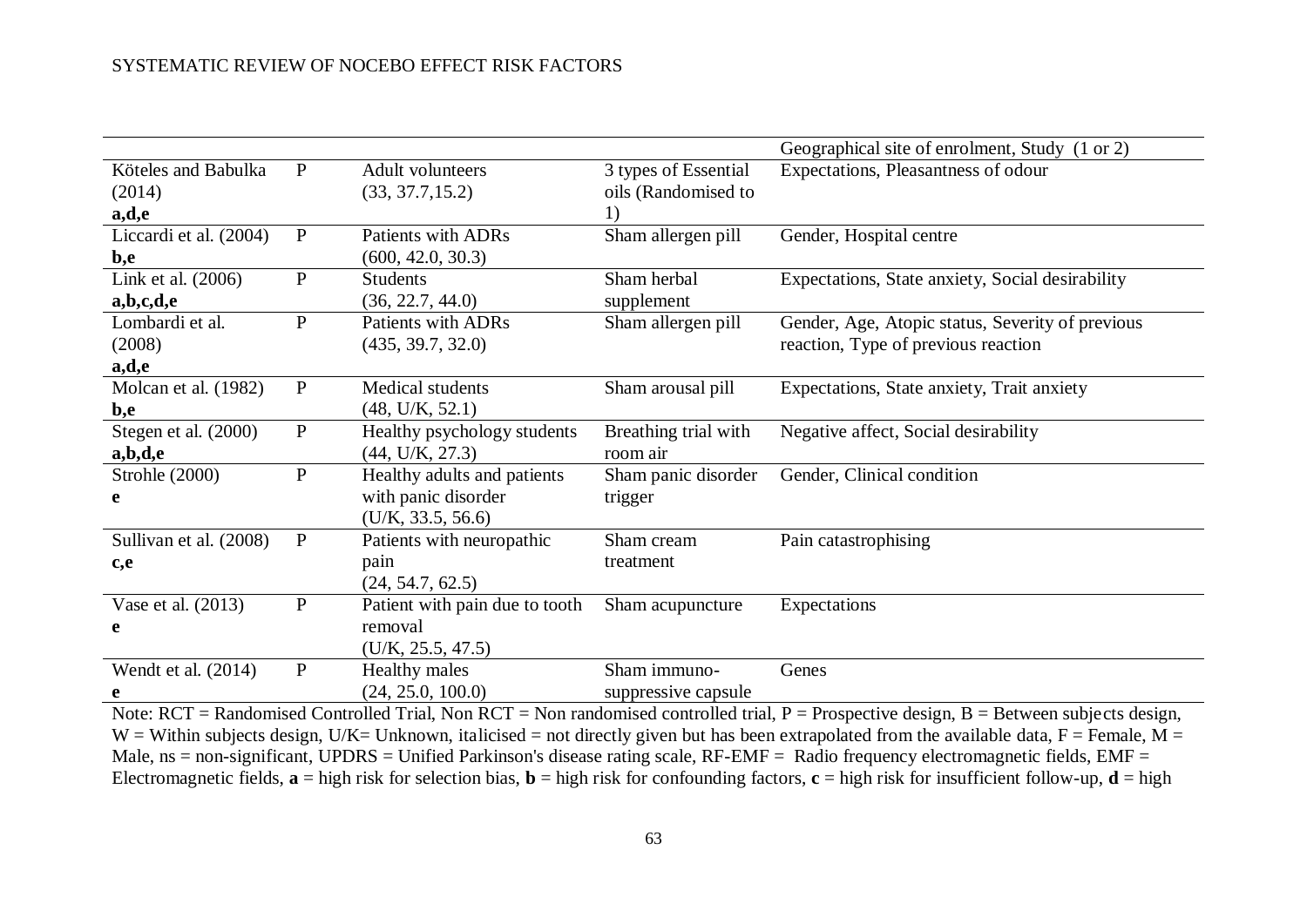risk for low generalisability, **e** = did not mention an a priori sample size calculation, Not assessed = did not assess interactions with another risk factor,  $N/A$  = no other risk factors assessed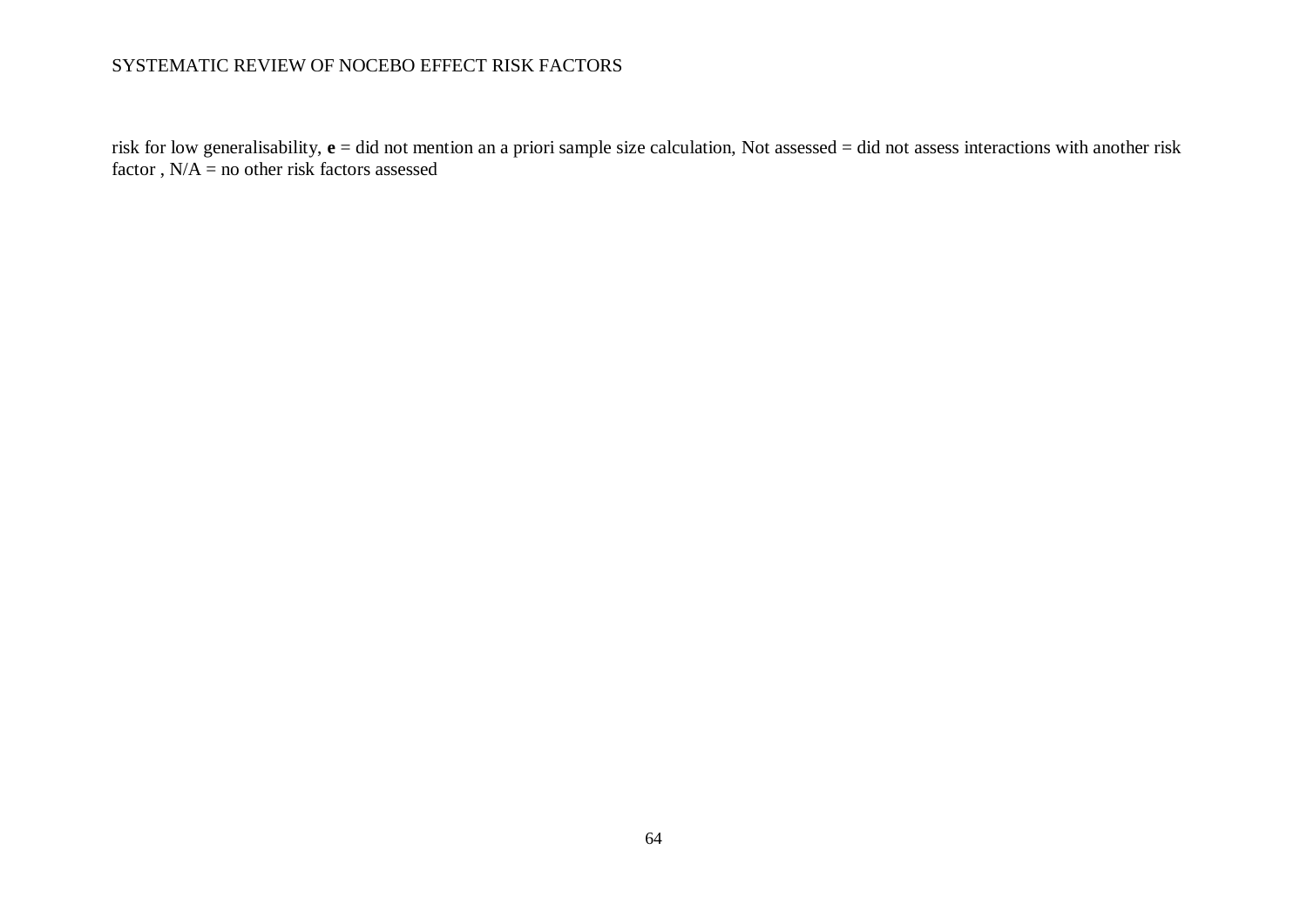| Reference<br>and quality                 | Study<br>design   | Population<br>(N, Mean age,<br>%Male)                          | Inert<br>exposure           | Experimental conditions (n)                                                                                                                                                                                                               | Main effect on symptoms measured                                                                                                                                                                                                          | Interaction(s) with other risk factors                                                                                                                                                                                                   |
|------------------------------------------|-------------------|----------------------------------------------------------------|-----------------------------|-------------------------------------------------------------------------------------------------------------------------------------------------------------------------------------------------------------------------------------------|-------------------------------------------------------------------------------------------------------------------------------------------------------------------------------------------------------------------------------------------|------------------------------------------------------------------------------------------------------------------------------------------------------------------------------------------------------------------------------------------|
| Andre-<br>Obadia et al.<br>(2011)<br>b,e | <b>RCT</b><br>(W) | Chronic<br>neuropathic pain<br>patients<br>(45, 55.0, 37.8)    | Sham<br>rTMS                | 1. Prior experience: a. Sham<br>rTMS before active rTMS<br>$(20)$ ; b. Sham rTMS after<br>successful active rTMS (12);<br>c. Sham rTMS after<br>ineffective active rTMS (13)                                                              | i. Mean pain intensity $(c>a>b)$<br>"placebo sessions tended to worsen<br>pain when following an unsuccessful<br>$rTMS''$ – no statistics given<br>ii. Combined pain assessment<br>"Comparable results obtained" - no<br>statistics given | No significant interactions with<br>baseline pain ratings                                                                                                                                                                                |
| Bayer et al.<br>(1998)<br>a,e            | <b>RCT</b><br>(B) | Job seekers<br>(62, U/K, 82.0)                                 | Sham<br>electrical<br>shock | 1. Prior experience: a.<br>Exposed to two physical pain<br>induction procedures prior to<br>sham stimulation $(32)$ ; b.<br>Warned of pain and received<br>sham stimulation. They were<br>not exposed to any prior pain<br>induction (30) | i. Subjects reporting pain (ns)<br>ii. Mean maximal pain rating (ns)<br>iii. Subjects reporting pain over<br>analgesic threshold (ns)<br>iv. Pain intensity over time (ns)                                                                | Prior experience x Dose<br>i-iii. Not assessed<br>iv. Increased with increasing stimulator<br>settings for those in condition a $(p<.01)$ ,<br>ns for those in condition b                                                               |
| Dalton<br>(1999)<br>e                    | <b>RCT</b><br>(B) | Healthy<br>volunteers<br>(180, 31.7, 49.4)                     | Odours                      | 1. Odours: a. Pleasant<br>smelling methyl salicylate<br>$(60)$ ; b. neutral smelling<br>isobornyl acetate (60); c. Foul<br>smelling butanol (60)                                                                                          | i. Symptom reports (ns)                                                                                                                                                                                                                   | Odours x Verbal symptom suggestions<br>i. "Highest for those exposed to butanol<br>following negative suggestions, lowest<br>for those exposed to methyl salicylate<br>following positive suggestions"<br>No other interactions assessed |
| De Peuter et<br>al. (2005)<br>e          | <b>RCT</b><br>(W) | Asthma patients<br>and healthy<br>controls<br>(40, 23.9, 52.5) | Sham<br>inhaler             | 1. Conditioning: a. One sham<br>inhaler previously paired with<br>CO2 challenge; b. One sham<br>inhaler previously paired with<br>O2                                                                                                      | i. Total symptom score $(a>b, p<.01)$<br>ii. Obstruction (ns)<br>iii. Dyspnea (a>b, p<.01)<br>iv. Fatigue (ns)<br>v. Hyperventilation (ns)<br>vi. Anxiety (ns)<br>vii. Irritation (ns)                                                    | No significant interaction with clinical<br>condition<br>No other interactions assessed                                                                                                                                                  |

Supplementary Table 3. The effect of learning on symptom reporting in response to an inert exposure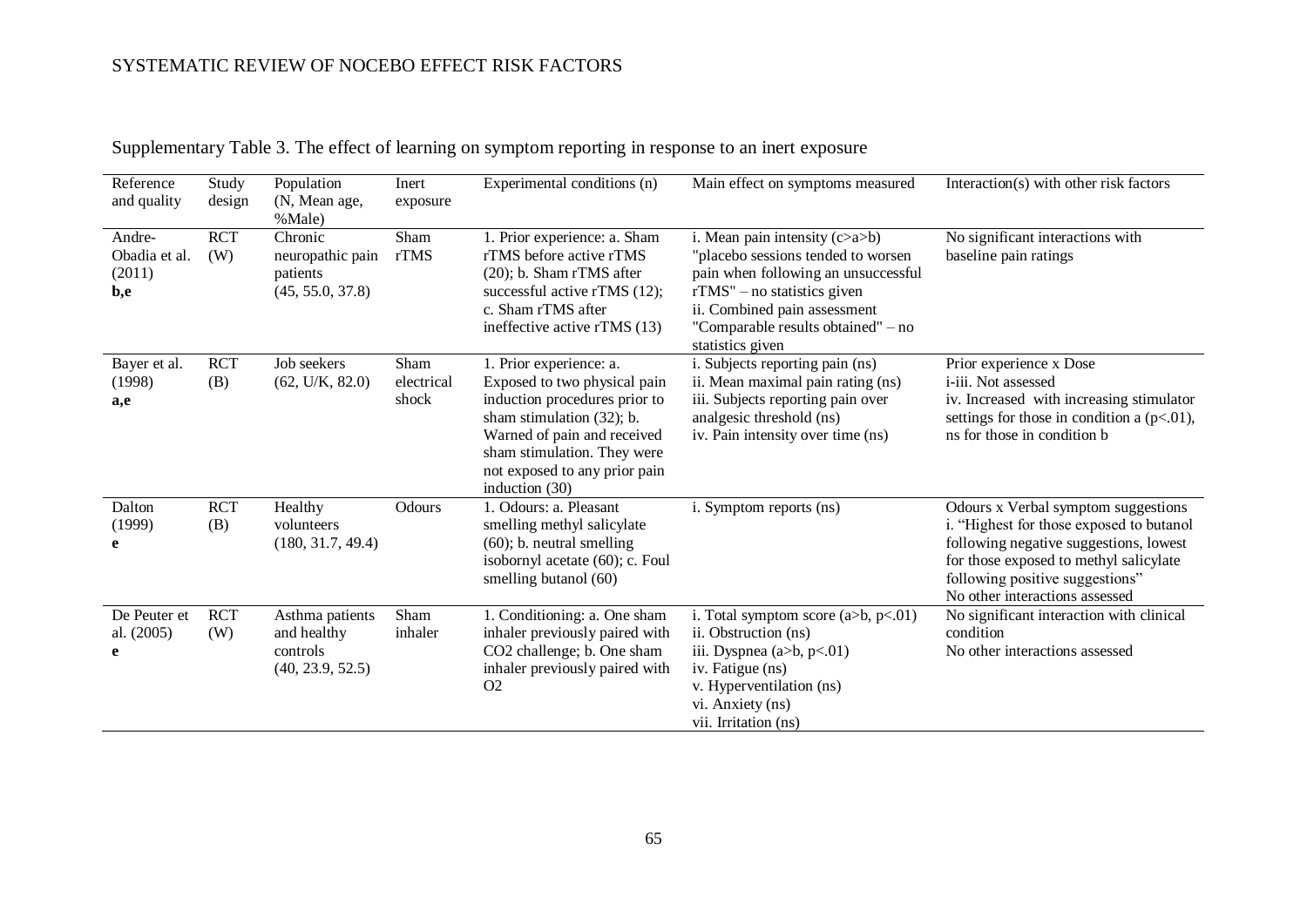| Devriese et<br>al. (2000)<br>a,e | Non<br><b>RCT</b><br>$(B+W)$ | Healthy students<br>(56, U/K, 41.1) | Odours | 1. Odour: Within each group<br>participants were exposed to<br>foul smelling ammonia and<br>pleasant smelling niaouli<br>2. Conditioning: a. Ammonia<br>paired with CO2 breathing<br>task, Niaouli paired with room<br>air breathing task (28); b.<br>Ammonia paired with room<br>air breathing task, Niaouli<br>paired with CO2 breathing<br>task(28)<br>3. Generalisation: Within each<br>group participants were<br>exposed to a. a new foul<br>smelling odour butyric acid; b.<br>a new foul smelling odour<br>acetic acid; and c. a new<br>pleasant smelling odour citric<br>aroma | i. Total symptom score $(1 \text{ ns}; 2 \text{ ns}; 3)$<br>$a>b+c, p<.001$ , b vs c ns)<br>ii. Arousal $(1 \text{ ns}; 2 \text{ ns}; 3 \text{ ns})$<br>iii. Respiratory (1 ns; 2 ns; 3 ns)<br>iv. Cardiac $(1 \text{ ns}; 2 \text{ ns}; 3 \text{ ns})$<br>v. Tingling $(1 \text{ ns}; 2 \text{ ns}; 3 \text{ ns})$<br>vi. Unclassified $(1 \text{ ns}; 2 \text{ ns}; 3 \text{ ns})$<br>vii. Dummy $(1 \text{ ns}; 2 \text{ ns}; 3 \text{ ns})$ | Conditioning x Odour<br>i+iii. Higher in response to odour paired<br>with CO2 but only when the odour was<br>ammonia $(p<.05)$<br>ii, iv-vii. ns<br>Conditioning x Odour x Negative affect<br>i+iii. Higher in response to odour paired<br>with CO2 but only when the odour was<br>ammonia and participants had high<br>negative affect $(p<.05)$<br>ii, iv-vii. ns<br>Odour x Negative affect x<br>Generalisation<br>i+iii. Higher in response to butyric and<br>acetic acid than citric aroma when<br>ammonia was paired with CO2 and<br>participants had high negative affect<br>(p<.05)<br>iv. Higher in response to butyric acid<br>than acetic acid or citric aroma when<br>ammonia was paired with CO2 and<br>participants had high negative affect<br>(p<.05)<br>$ii+ v-vii$ . Ns<br>No other interactions assessed |
|----------------------------------|------------------------------|-------------------------------------|--------|-----------------------------------------------------------------------------------------------------------------------------------------------------------------------------------------------------------------------------------------------------------------------------------------------------------------------------------------------------------------------------------------------------------------------------------------------------------------------------------------------------------------------------------------------------------------------------------------|-------------------------------------------------------------------------------------------------------------------------------------------------------------------------------------------------------------------------------------------------------------------------------------------------------------------------------------------------------------------------------------------------------------------------------------------------|-----------------------------------------------------------------------------------------------------------------------------------------------------------------------------------------------------------------------------------------------------------------------------------------------------------------------------------------------------------------------------------------------------------------------------------------------------------------------------------------------------------------------------------------------------------------------------------------------------------------------------------------------------------------------------------------------------------------------------------------------------------------------------------------------------------------------------|
| Devriese et<br>al. (2004)<br>a,e | Non<br><b>RCT</b><br>$(B+W)$ | Healthy students<br>(53, U/K, U/K)  | Odours | 1. Odour: Within each group<br>participants were exposed to<br>foul smelling ammonia and<br>foul smelling butyric acid<br>2. Conditioning: a. Ammonia<br>paired with CO2 breathing<br>task, butyric acid paired with<br>room air breathing task (28);<br>b. Ammonia paired with room<br>air breathing task, butyric acid<br>paired with CO2 breathing<br>task (25)                                                                                                                                                                                                                      | i. Total symptom score (1 ns; 2 ns)<br>ii. Arousal $(1 \text{ ns}; 2 \text{ ns})$<br>iii. Respiratory (1 ns; 2 ns)<br>iv. Cardiac $(1 \text{ ns}; 2 \text{ ns})$<br>v. Tingling $(1 \text{ ns}; 2 \text{ ns})$<br>vi. Unclassified $(1 \text{ ns}; 2 \text{ ns})$<br>vii. Dummy $(1 \text{ ns}; 2 \text{ ns})$                                                                                                                                  | Odour x Conditioning<br>i. Higher in response to butyric acid<br>than ammonia when butyric acid paired<br>with room air $(p<.01)$<br>ii-vii. ns<br>Perceived cue odour x Odour<br>i. Higher to butyric acid than ammonia<br>when butyric acid was thought to have<br>been paired with $CO2 (p<.05)$<br>ii-vii. ns<br>No other interactions assessed                                                                                                                                                                                                                                                                                                                                                                                                                                                                         |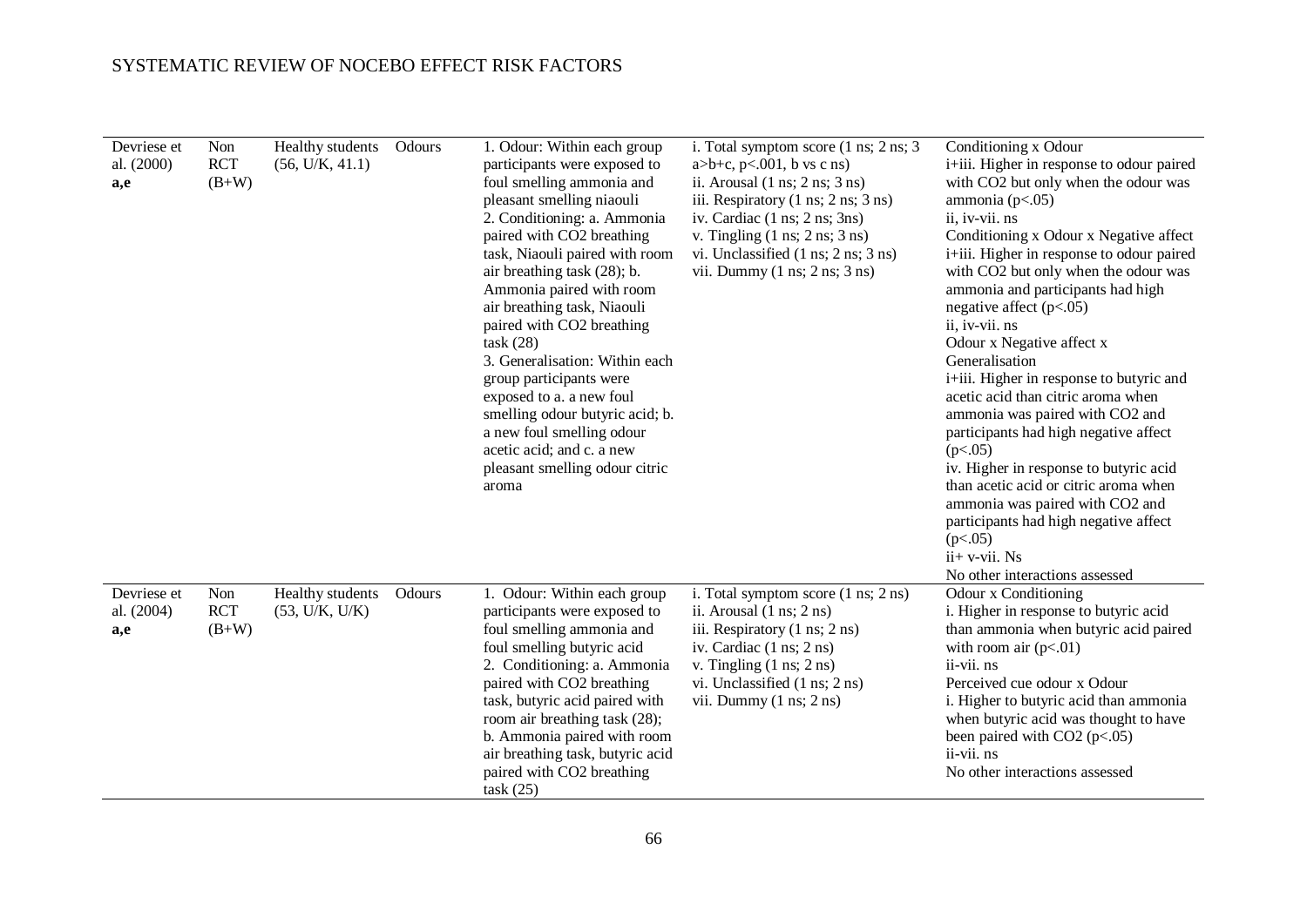| Devriese et<br>al. (2006)                | <b>RCT</b><br>$(B+W)$ | Psychology<br>students<br>(40, U/K, 0.0)                                         | Odour                           | 1. Odour: Within each group<br>participants were exposed to<br>foul smelling ammonia and<br>foul smelling acetic acid<br>2. Conditioning: a. Ammonia<br>paired with CO2 breathing<br>task, acetic acid paired with<br>room air breathing task (20);<br>b. Ammonia paired with room<br>air breathing task, acetic acid<br>paired with CO2 breathing<br>task(20) | i. Total symptom score (1 ns; 2)<br>higher for the odour paired with CO2<br>than the odour paired with room air,<br>$p<.05$ )<br>ii. Arousal $(1 \text{ ns}; 2 \text{ ns})$<br>iii. Respiratory (1 ns; 2 ns)<br>iv. Cardiac (1 ns; 2 ns)<br>v. Tingling $(1 \text{ ns}; 2 \text{ ns})$<br>vi. Unclassified (1 ns; 2 ns)<br>vii. Dummy $(1 \text{ ns}; 2 \text{ ns})$ | Not assessed                                                                                                                                                                                                                                                                                                                |
|------------------------------------------|-----------------------|----------------------------------------------------------------------------------|---------------------------------|----------------------------------------------------------------------------------------------------------------------------------------------------------------------------------------------------------------------------------------------------------------------------------------------------------------------------------------------------------------|----------------------------------------------------------------------------------------------------------------------------------------------------------------------------------------------------------------------------------------------------------------------------------------------------------------------------------------------------------------------|-----------------------------------------------------------------------------------------------------------------------------------------------------------------------------------------------------------------------------------------------------------------------------------------------------------------------------|
| Dinnerstein<br>and Halm<br>(1970)<br>c,e | <b>RCT</b><br>(B)     | Male students<br>(80, U/K, 100.0)                                                | Sham<br>arousal<br>liquid       | 1. Prior experience: a.<br>Received aspirin prior to sham<br>(40); b. Received lactose prior<br>to sham $(40)$                                                                                                                                                                                                                                                 | i. Friendly (ns)<br>ii. Aggressive (ns)<br>iii. Sleepy (ns)<br>iv. Dizzy (ns)<br>v. Unhappy (ns)<br>vi. Clear thinking (ns)                                                                                                                                                                                                                                          | Prior experience x Arousal suggestion<br>i. Lower in condition a than condition b<br>under energiser suggestion, reverse<br>under tranquiliser suggestion $(p<.05)$<br>$ii - iv$ . $ns$<br>v+vi. Higher in condition a than<br>condition b under energiser suggestion,<br>reverse under tranquiliser suggestion<br>(ps<.05) |
| Flaten and<br>Blumenthal<br>(1999)<br>e  | <b>RCT</b><br>(W)     | Healthy coffee<br>drinkers<br>(21, 24.8, 61.9)                                   | Decaffeina<br>ted<br>solution   | 1. Association: a. Given in an<br>orange juice solution; b. Given<br>in a coffee solution                                                                                                                                                                                                                                                                      | i. Stress score (ns)<br>ii. Arousal score ( $b>a$ , $p<.05$ )<br>iii. Alertness score ( $b>a$ , $p<.05$ )                                                                                                                                                                                                                                                            | N/A                                                                                                                                                                                                                                                                                                                         |
| Lorber et al.<br>(2007)<br>e             | <b>RCT</b><br>(B)     | <b>Students</b><br>without upper<br>respiratory<br>conditions<br>(86, U/K, 40.7) | Sham<br>environme<br>ntal toxin | 1. Social observation: a. Told<br>inhaled substance has been<br>reported to produce symptoms<br>and observed a female<br>confederate inhale and display<br>symptoms $(U/K)$<br>b. As above but no<br>observation of confederate<br>(U/K)<br>c. Did not inhale the substance<br>and observed a female<br>confederate inhale and display                         | i. Specified verbal symptom ratings:<br>headache, nausea, itchy skin,<br>drowsiness (ns)<br>ii. Other verbal symptom ratings:<br>watery eyes, scratchy throat, chest<br>tightness, and breathing difficulty<br>(ns)                                                                                                                                                  | <b>Observation x Gender</b><br>i. Higher in observation compared to no<br>observation conditions when<br>participants are female $(p<.05)$<br>ii. ns                                                                                                                                                                        |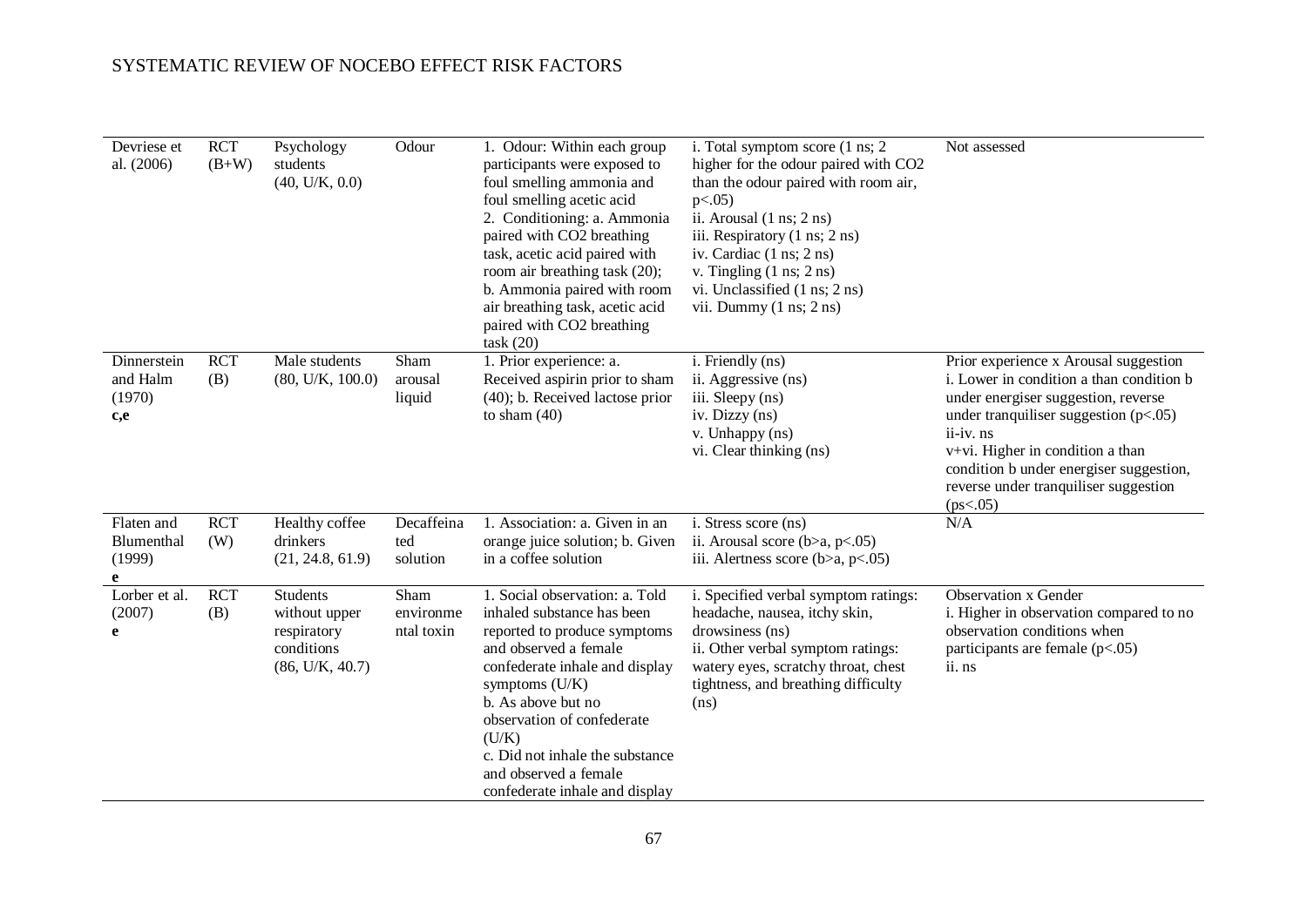| Mazzoni et<br>al. (2010)<br>e      | <b>RCT</b><br>(B)            | Healthy students<br>(120, 20.7, 50.0)          | Sham<br>environme<br>ntal toxin | symptoms (U/K)<br>d. As above but no<br>observation of confederate<br>(U/K)<br>1. Social observation: a.<br>Observed a male/female<br>confederate inhale the<br>substance and display<br>symptoms $(60)$<br>b. Did not observe a<br>male/female confederate<br>inhale the substance and<br>display symptoms (60)                                                  | i. Specified verbal symptom ratings:<br>headache, nausea, itchy skin,<br>drowsiness (a>b, $p<.001$ )<br>ii. Other verbal symptom ratings:<br>watery eyes, scratchy throat, chest<br>tightness, and breathing difficulty<br>(ns)                                                              | Not assessed                                                                                                                                                                                                                                                                                                                                                                                                                                                                                                                                                                     |
|------------------------------------|------------------------------|------------------------------------------------|---------------------------------|-------------------------------------------------------------------------------------------------------------------------------------------------------------------------------------------------------------------------------------------------------------------------------------------------------------------------------------------------------------------|----------------------------------------------------------------------------------------------------------------------------------------------------------------------------------------------------------------------------------------------------------------------------------------------|----------------------------------------------------------------------------------------------------------------------------------------------------------------------------------------------------------------------------------------------------------------------------------------------------------------------------------------------------------------------------------------------------------------------------------------------------------------------------------------------------------------------------------------------------------------------------------|
| Meulders et<br>al. (2010)<br>a,e   | Non<br><b>RCT</b><br>$(B+W)$ | Healthy adults<br>(58, 22.0, 48.3)             | Odours                          | 1. Odour: Within each group<br>participants were exposed to<br>foul smelling ammonia and<br>foul smelling butyric acid<br>2. Conditioning: a. Ammonia<br>paired with CO2 breathing<br>task, butyric acid paired with<br>room air breathing task (29);<br>b. Ammonia paired with room<br>air breathing task, butyric acid<br>paired with CO2 breathing<br>task(29) | i. Total symptom score $(1 \text{ ns}; 2 \text{ ns})$<br>ii. Arousal $(1 \text{ ns}; 2 \text{ ns})$<br>iii. Respiratory (1 ns; 2 ns)<br>iv. Cardiac $(1 \text{ ns}; 2 \text{ ns})$<br>v. Tingling (1 ns; 2 ns)<br>vi. Unclassified (1 ns; 2 ns)<br>vii. Dummy $(1 \text{ ns}; 2 \text{ ns})$ | Conditioning x Ability to predict<br>i. Higher in response to odours which<br>had been paired with CO2 compared to<br>room air when participants were able to<br>predict which odour had caused the<br>most symptoms $(p<.05)$<br>ii-vii. ns<br>Conditioning x Ability to predict x<br>Odour<br>i-iv+vii. Higher in response to butyric<br>acid which had been paired with CO2<br>compared to room air when participants<br>were able to predict which odour had<br>caused the most symptoms (i-iv, $p<.01$ ;<br>vii, $p<.05$ )<br>$v+vi$ . ns<br>No other interactions assessed |
| Mikalsen et<br>al. (2001)<br>a,b,e | <b>RCT</b><br>(W)            | Student coffee<br>drinkers<br>(21, 25.9, 66.7) | Sham<br>coffee                  | 1. Association: a. Given in a<br>juice solution (U/K); b. Given<br>in a coffee solution $(U/K)$                                                                                                                                                                                                                                                                   | i. Alertness VAS score ( $b>a$ , $p<.05$ )<br>ii. Contentedness VAS score (b>a,<br>$p=.02)$<br>iii. Calmness VAS score (ns)                                                                                                                                                                  | Not assessed                                                                                                                                                                                                                                                                                                                                                                                                                                                                                                                                                                     |
| Papoiu et al.<br>(2011)<br>e       | <b>RCT</b><br>(W)            | Healthy<br>volunteers and<br>patients with     | Sham<br>histamine               | 1. Social Observation: a.<br>Watched a 5 minute video of<br>people scratching their left                                                                                                                                                                                                                                                                          | i. Average itch intensity rating $(a>b$<br>for patients $p=.027$ ; ns for healthy<br>volunteers)                                                                                                                                                                                             | No significant interactions with gender                                                                                                                                                                                                                                                                                                                                                                                                                                                                                                                                          |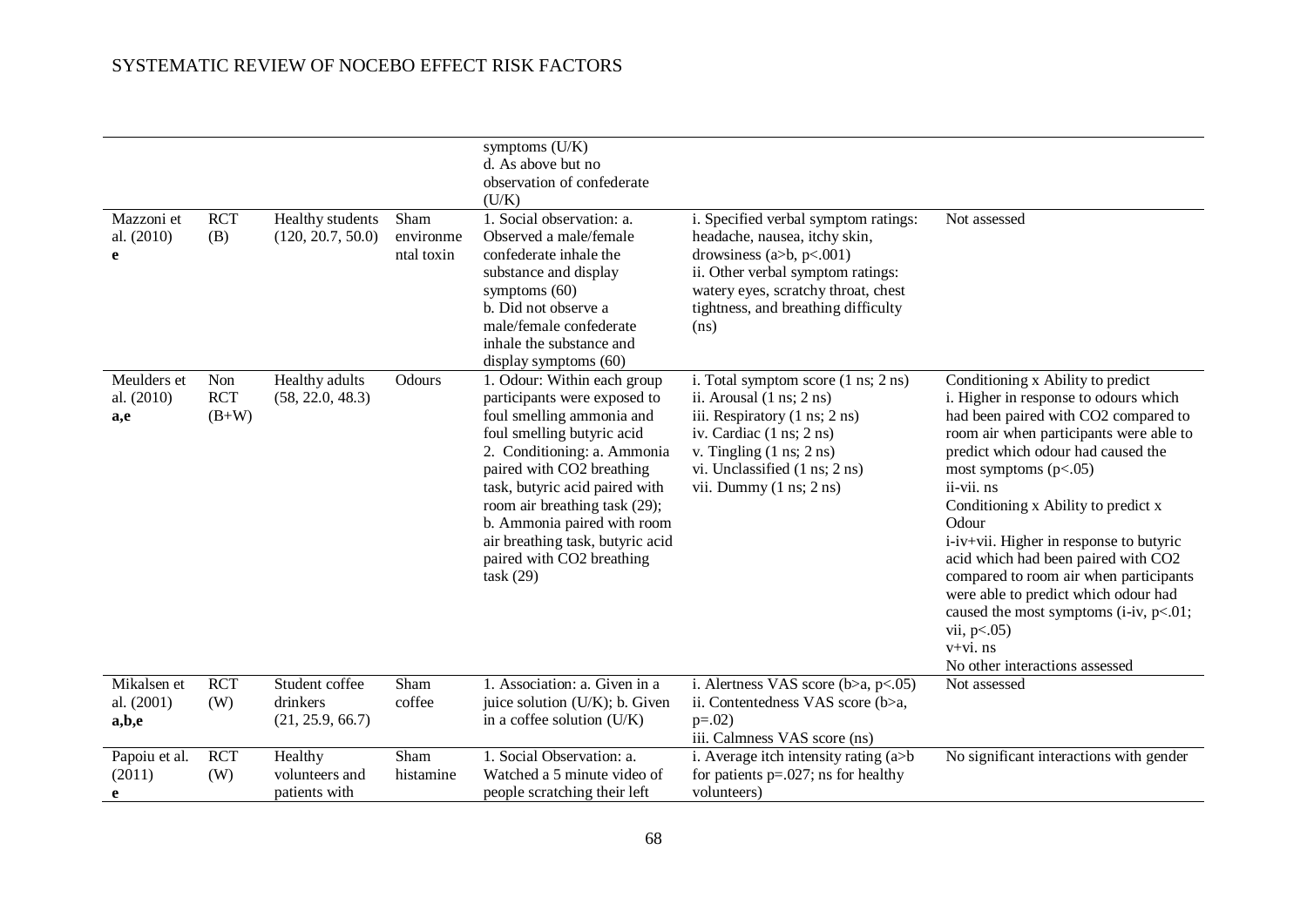|                                          |                              | atopic dermatitis<br>(25, U/K, 44.0)                 |                                            | forearm<br>b. Watched a 5 minute video<br>of the same persons in the<br>scratching video but sitting<br>idle.                                                                                                                                                                                                                                          | ii. Scratching behaviour (a>b for<br>patients $p=.002$ ; ns for healthy<br>volunteers)                                                                                                                                                                                                                                                                                                                                                                                      |                                                                                                                                                                                                                                       |
|------------------------------------------|------------------------------|------------------------------------------------------|--------------------------------------------|--------------------------------------------------------------------------------------------------------------------------------------------------------------------------------------------------------------------------------------------------------------------------------------------------------------------------------------------------------|-----------------------------------------------------------------------------------------------------------------------------------------------------------------------------------------------------------------------------------------------------------------------------------------------------------------------------------------------------------------------------------------------------------------------------------------------------------------------------|---------------------------------------------------------------------------------------------------------------------------------------------------------------------------------------------------------------------------------------|
| Stegen et al.<br>(1998)<br>e             | <b>RCT</b><br>(W)            | Healthy<br>psychology<br>students<br>(72, U/K, 48.6) | <b>Breathing</b><br>trial with<br>room air | 1. Prior experience: a. Room<br>air breathing trial before 7.5%<br>CO2 challenge; b. Room air<br>breathing trial after 7.5% CO2<br>challenge                                                                                                                                                                                                           | i. Total symptom score (ns)<br>ii. General arousal (a>b, p<.001)<br>iii. Respiration (a>b, $p<001$ )<br>iv. Cardiac (ns)<br>v. Tingling (ns)<br>vi. Unclassified (ns)<br>vii. Gastrointestinal (ns)<br>viii. Dizziness (ns)                                                                                                                                                                                                                                                 | Prior experience x Negative affect<br>i+ii. Participants scoring high on<br>negative affect reported more<br>complaints than participants with low<br>negative affect in condition a (i,<br>p<.001; ii, p<.005)<br>iii-viii. ns       |
| Van den<br>Bergh et al.<br>(1995)<br>a,e | Non<br><b>RCT</b><br>$(B+W)$ | Healthy students<br>(28, U/K, 50.0)                  | Odours                                     | 1. Odour: Within each group<br>participants were exposed to<br>foul smelling ammonia and<br>pleasant smelling niaouli<br>2. Conditioning: a. Ammonia<br>paired with CO2 breathing<br>task, Niaouli paired with room<br>air breathing task (14); b.<br>Ammonia paired with room<br>air breathing task, Niaouli<br>paired with CO2 breathing<br>task(14) | i. Total symptom score $(1 \text{ ns}; 2 \text{ ns})$<br>ii. Arousal $(1 \text{ ns}; 2 \text{ ns})$<br>iii. Respiratory (1 ns; 2 ns)<br>iv. Cardiac (1 ns; 2 ns)<br>v. Tingling $(1 \text{ ns}; 2 \text{ ns})$<br>vi. Unclassified (1 ns; 2 ns)                                                                                                                                                                                                                             | Conditioning x Odour<br>i-iii+vi. Higher in response to odour<br>paired with CO2 but only when that<br>odour was ammonia (i, p<.05; ii,<br>$p<.001$ ; iii, $p<.02$ ; vi, $p<.05$ )<br>$iv+v$ . $ns$<br>No other interactions assessed |
| Van den<br>Bergh et al.<br>(1997)<br>a,e | Non<br><b>RCT</b><br>$(B+W)$ | Psychosomatic<br>patients<br>(28, 36.0, 50.0)        | Odours                                     | 1. Odour: Within each group<br>participants were exposed to<br>foul smelling ammonia and<br>pleasant smelling niaouli<br>2. Conditioning: a. Ammonia<br>paired with CO2 breathing<br>task, Niaouli paired with room<br>air breathing task (14); b.<br>Ammonia paired with room<br>air breathing task, Niaouli<br>paired with CO2 breathing<br>task(14) | i. Total symptom score (1 ns; 2<br>higher for odours that had been<br>paired with CO2 compared to room<br>air; 3 ns)<br>ii. Arousal $(1 \text{ ns}; 2 \text{ ns}; 3 \text{ ns})$<br>iii. Respiratory (1 ns; 2 ns; 3 ns)<br>iv. Cardiac $(1 \text{ ns}; 2 \text{ ns}; 3 \text{ ns})$<br>v. Tingling $(1 \text{ ns}; 2 \text{ ns}; 3 \text{ ns})$<br>vi. Unclassified $(1 \text{ ns}; 2 \text{ ns}; 3 \text{ ns})$<br>vii. Dummy $(1 \text{ ns}; 2 \text{ ns}; 3 \text{ ns})$ | Conditioning x Odour<br>i+iii+vi. Higher for odour paired with<br>CO2 but only when that odour was<br>ammonia (i+iii, p<.001; vi, p<.005)<br>ii+iv+v+vii. Ns<br>No other interactions assessed                                        |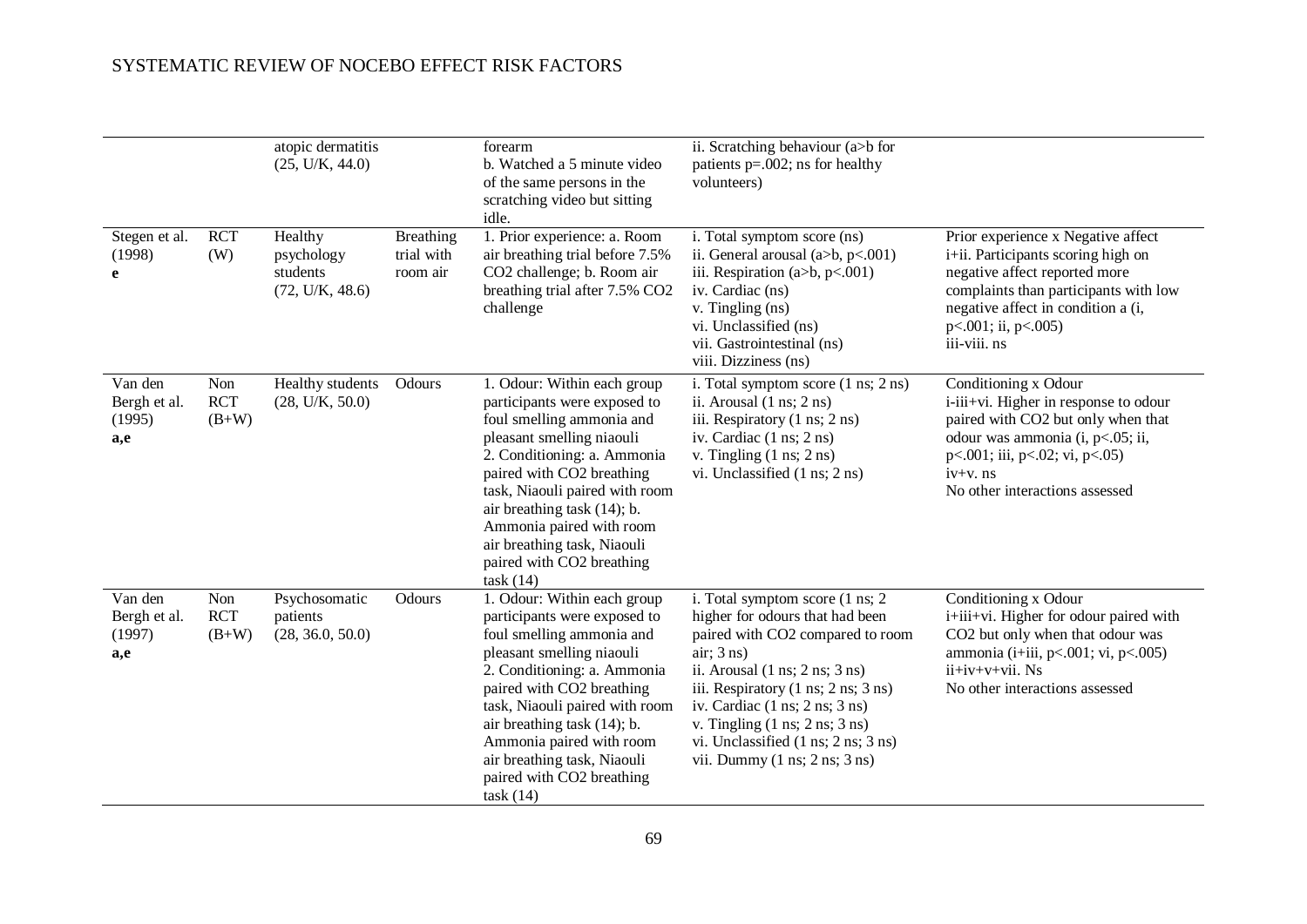|                                          |                              |                                     |        | 3. Generalisation: Within each<br>group participants were<br>exposed to a new foul<br>smelling odour Ichytol and<br>new pleasant smelling odour<br>Rose                                                                                                                                                                                                                                                                                                                                                           |                                                                                                                                                                                                                                                                                                                                                                                                                                                                         |                                                                                                                                                                                                                                                                                            |
|------------------------------------------|------------------------------|-------------------------------------|--------|-------------------------------------------------------------------------------------------------------------------------------------------------------------------------------------------------------------------------------------------------------------------------------------------------------------------------------------------------------------------------------------------------------------------------------------------------------------------------------------------------------------------|-------------------------------------------------------------------------------------------------------------------------------------------------------------------------------------------------------------------------------------------------------------------------------------------------------------------------------------------------------------------------------------------------------------------------------------------------------------------------|--------------------------------------------------------------------------------------------------------------------------------------------------------------------------------------------------------------------------------------------------------------------------------------------|
| Van den<br>Bergh et al.<br>(1998)<br>e   | <b>RCT</b><br>$(B+W)$        | Healthy adults<br>(56, 42.5, 50.0)  | Odours | 1. Odour: Within each group<br>participants were exposed to<br>foul smelling ammonia and<br>pleasant smelling niaouli<br>2. Conditioning: a. Ammonia<br>paired with CO2 breathing<br>task, Niaouli paired with room<br>air breathing task (28); b.<br>Ammonia paired with room<br>air breathing task, Niaouli<br>paired with CO2 breathing<br>task(28)<br>3. Generalisation: Within each<br>group participants were<br>exposed to a new foul<br>smelling odour Ichytol and<br>new pleasant smelling odour<br>Rose | i. Total symptom score (1 ns; 2 ns; 3<br>higher in response to ichytol than<br>rose odour, $p<.005$ )<br>ii. Arousal $(1 \text{ ns}; 2 \text{ ns}; 3 \text{ ns})$<br>iii. Respiratory (1 ns; 2 ns; 3 ns)<br>iv. Cardiac $(1 \text{ ns}; 2 \text{ ns}; 3 \text{ ns})$<br>v. Tingling $(1 \text{ ns}; 2 \text{ ns}; 3 \text{ ns})$<br>vi. Unclassified $(1 \text{ ns}; 2 \text{ ns}; 3 \text{ ns})$<br>vii. Dummy $(1 \text{ ns}; 2 \text{ ns}; 3 \text{ ns})$            | Conditioning x Odour x Self-awareness<br>$i+i$ $i+i$ $v+v$ $i+vi$ $i$ . Higher in response to<br>the odour paired with CO2 when this<br>was ammonia and participants had not<br>been distracted (i+ii, p<.001, iv+vi+vii,<br>$p<.002$ )<br>$ii+v$ . $ns$<br>No other interactions assessed |
| Van den<br>Bergh et al.<br>(1999)<br>a,e | Non<br><b>RCT</b><br>$(B+W)$ | Healthy students<br>(64, U/K, 25.0) | Odours | 1. Odour: Within each group<br>participants were exposed to<br>foul smelling ammonia and<br>foul smelling butyric acid<br>2. Conditioning: a. Ammonia<br>paired with CO2 breathing<br>task, butyric acid paired with<br>room air breathing task (32);<br>b. Ammonia paired with room<br>air breathing task, butyric acid<br>paired with CO2 breathing<br>task (32)                                                                                                                                                | i. Total symptom score (1 ns; 2<br>higher in response to odour paired<br>with CO2 compared to room air,<br>$p<.001$ )<br>ii. Arousal $(1 \text{ ns}; 2 \text{ ns})$<br>iii. Respiratory (1 ns; 2 higher in<br>response to odour paired with CO2<br>compared to room air, p<.001)<br>iv. Cardiac (1 ns; 2 ns)<br>v. Tingling $(1 \text{ ns}; 2 \text{ ns})$<br>vi. Unclassified (1 ns; 2 higher in<br>response to odour paired with CO2<br>compared to room air, p<.001) | Not assessed                                                                                                                                                                                                                                                                               |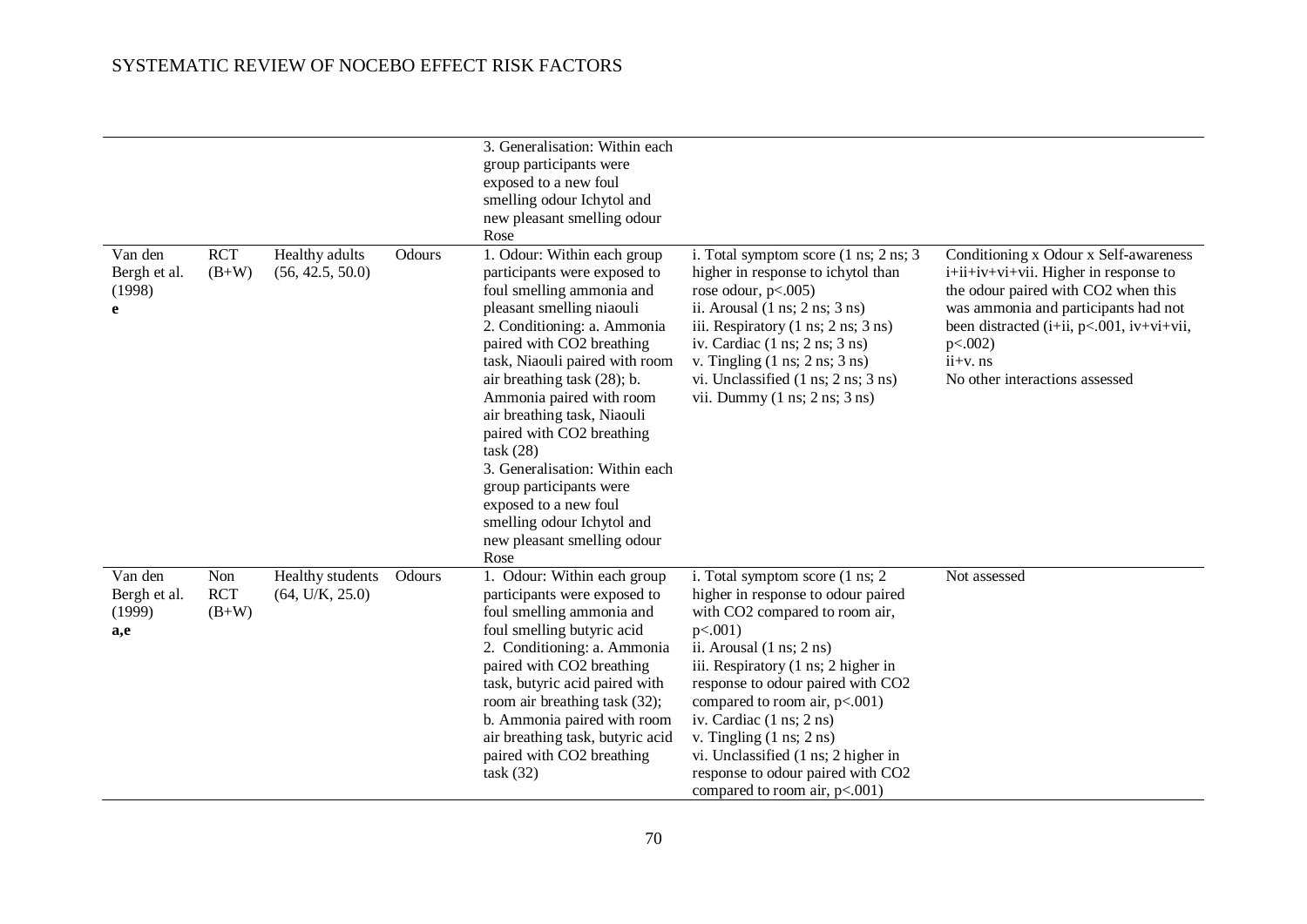|                                          |                              |                                          |         |                                                                                                                                                                                                                                                                                                                                                                                                                    | vii. Dummy $(1 \text{ ns}; 2 \text{ ns})$                                                                                                                                                                                                                                                                                                                                                                                                                               |                                                                                                                                                                   |
|------------------------------------------|------------------------------|------------------------------------------|---------|--------------------------------------------------------------------------------------------------------------------------------------------------------------------------------------------------------------------------------------------------------------------------------------------------------------------------------------------------------------------------------------------------------------------|-------------------------------------------------------------------------------------------------------------------------------------------------------------------------------------------------------------------------------------------------------------------------------------------------------------------------------------------------------------------------------------------------------------------------------------------------------------------------|-------------------------------------------------------------------------------------------------------------------------------------------------------------------|
| Van Diest et<br>al. (2006)<br>e          | <b>RCT</b><br>$(B+W)$        | Students<br>(28, U/K, 21.4)              | Odours  | 1. Odour: Within each group<br>participants were exposed to<br>foul smelling ammonia and<br>foul smelling acetic acid<br>2. Conditioning: a. Ammonia<br>paired with hypocapnic over<br>breathing trial, acetic acid<br>paired with normocapnic over<br>breathing trial (13); b.<br>Ammonia paired with<br>normocapnic over breathing<br>tria, acetic acid paired with<br>hypocapnic over breathing<br>trial $(15)$ | i. Paresthesia (1 ns; 2 ns)<br>ii. Cerebral $(1 \text{ ns}; 2 \text{ ns})$<br>iii. Cardiac (1 ns; 2 ns)<br>iv. Gastrointestinal (1 ns; 2 ns)<br>v. Respiratory (1 ns; 2 ns)<br>vi. Anxiety $(1 \text{ ns}; 2 \text{ ns})$<br>vii. Neuropsychological (1 ns; 2 ns)<br>viii. Unclassified (1 ns; 2 ns)<br>ix. Dummy $(1 \text{ ns}; 2 \text{ ns})$<br>x. Feeling unreal (1 ns; 2 higher for<br>odour paired with hypocapnic<br>compared to normocapnic over<br>breathing) | Not assessed                                                                                                                                                      |
| Winters et<br>al. (2001)<br>Exp 1<br>a,e | Non<br><b>RCT</b><br>(B)     | Psychology<br>students<br>(50, U/K, U/K) | Ammonia | 1. Conditioning: a. Odour +<br>CO2 trials and room air trials<br>(10); b. Odour trials and CO2<br>trials (10); c. Odour trials,<br>$CO2$ trials, odour + $CO2$<br>trials, room air trials (10); d.<br>odour trials, room air trials<br>$(10)$ ; e. CO2 trials, room air<br>trials $(10)$                                                                                                                           | i. Symptom reports (ns)                                                                                                                                                                                                                                                                                                                                                                                                                                                 | N/A                                                                                                                                                               |
| Winters et<br>al. (2001)<br>Exp 2<br>a,e | Non<br><b>RCT</b><br>(B)     | 18-30 year olds<br>(40, U/K, U/K)        | Odour   | 1. Odour: a. Foul smelling<br>ammonia (20); b. Pleasant<br>smelling niaouli (20)<br>2. Conditioning: a. Odour +<br>CO2 trials and room air trials<br>(20); b. Odour trials and CO2<br>trials $(20)$                                                                                                                                                                                                                | i. Symptom reports $(1 \text{ ns}; 2 \text{ ns})$                                                                                                                                                                                                                                                                                                                                                                                                                       | Not assessed                                                                                                                                                      |
| Winters et<br>al. (2003)<br>a,e          | Non<br><b>RCT</b><br>$(B+W)$ | 18-30 year olds<br>(32, U/K, 15.6)       | Odour   | 1. Odour: Within each group<br>participants were exposed to<br>foul smelling ammonia and<br>pleasant smelling niaouli<br>2. Conditioning: a. Ammonia<br>paired with CO2 breathing                                                                                                                                                                                                                                  | i. Total symptom score (1 ns; 2)<br>higher in response to odour paired<br>with CO2 compared to room air,<br>$p<.05$ )<br>ii. Arousal $(1 \text{ ns}; 2 \text{ ns})$<br>iii. Respiratory (1 ns; 2 ns)                                                                                                                                                                                                                                                                    | Conditioning x Odour<br>i. Higher in response to the odour<br>paired with CO2 when this was<br>ammonia ( $p<.05$ )<br>ii-vii. ns<br>Conditioning x Verbal symptom |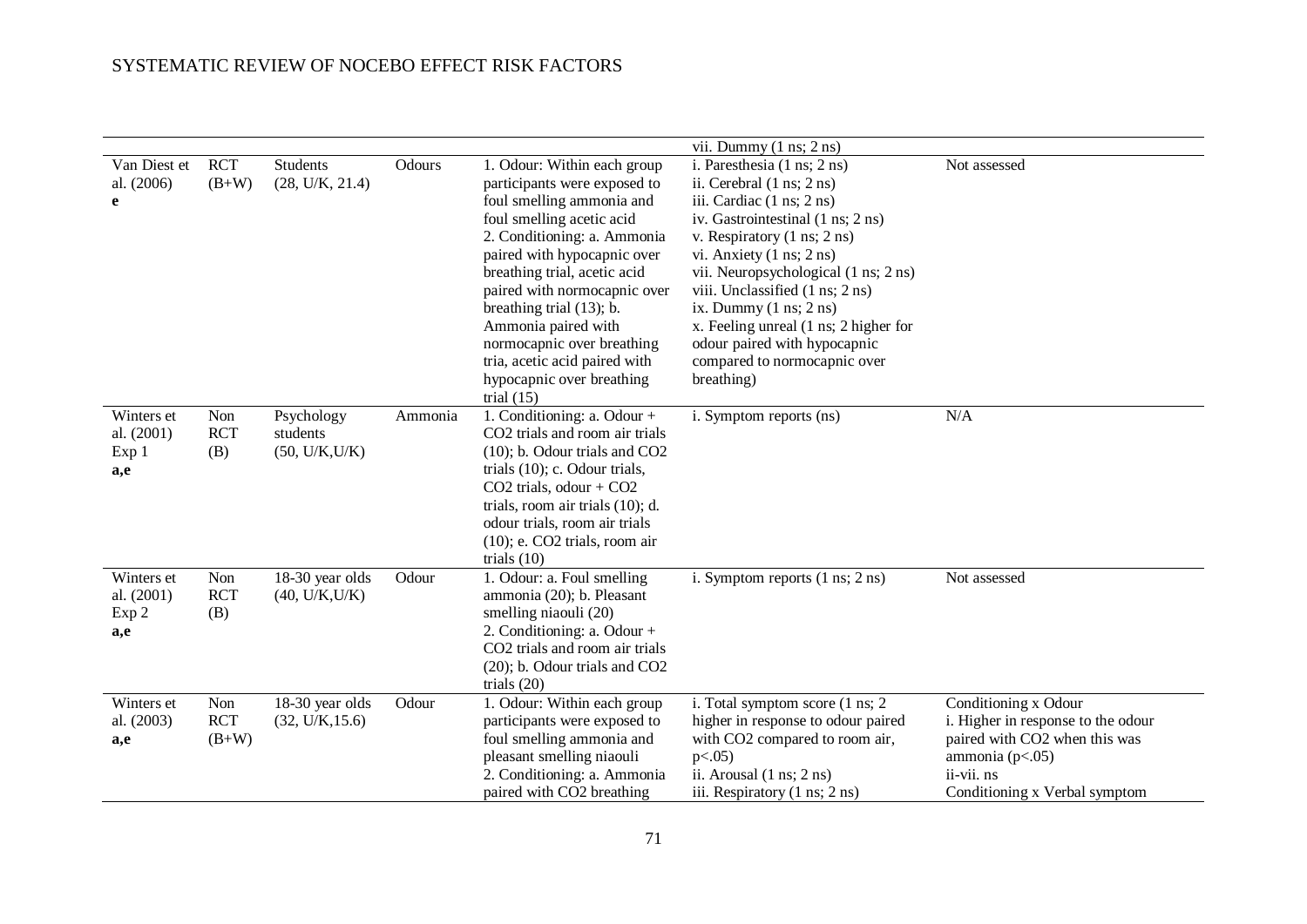| task, Niaouli paired with room<br>air breathing task $(16)$ ; b.<br>Ammonia paired with room<br>air breathing task, Niaouli<br>paired with CO2 breathing<br>task(16) | iv. Cardiac $(1 \text{ ns}; 2 \text{ ns})$<br>v. Tingling $(1 \text{ ns}; 2 \text{ ns})$<br>vi. Unclassified $(1 \text{ ns}; 2 \text{ ns})$<br>vii. Dummy $(1 \text{ ns}; 2 \text{ ns})$ | suggestions<br>$i+iii+iv+vi$ . Higher following odour<br>which was paired with CO2 when given<br>symptom suggestions $(i, p<.01)$ ;<br>iii+iv+vi, $p<0.05$ )<br>$ii+v+vi$ <i>i</i> . $ns$ |
|----------------------------------------------------------------------------------------------------------------------------------------------------------------------|------------------------------------------------------------------------------------------------------------------------------------------------------------------------------------------|-------------------------------------------------------------------------------------------------------------------------------------------------------------------------------------------|
|                                                                                                                                                                      |                                                                                                                                                                                          | No other interactions assessed                                                                                                                                                            |
|                                                                                                                                                                      |                                                                                                                                                                                          |                                                                                                                                                                                           |

Note:  $RCT = Randomised Controled Trial, B = Between subjects design, W = Within subjects design, U/K = Unknown, ns = non-significant, italicised = not directly given$ but has been extrapolated from the available data, rTMS = Repetitive Transcranial Magnetic Stimulation, CO2 = Carbon dioxed, O2 = Oxygen, **a** = high risk random sequence generation bias, **b** = high risk allocation concealment bias, **c** = high risk blinding of participants and personnel bias, **e** = did not mention an a priori sample size  $calculation$ , Not assessed = did not assess interactions with another risk factor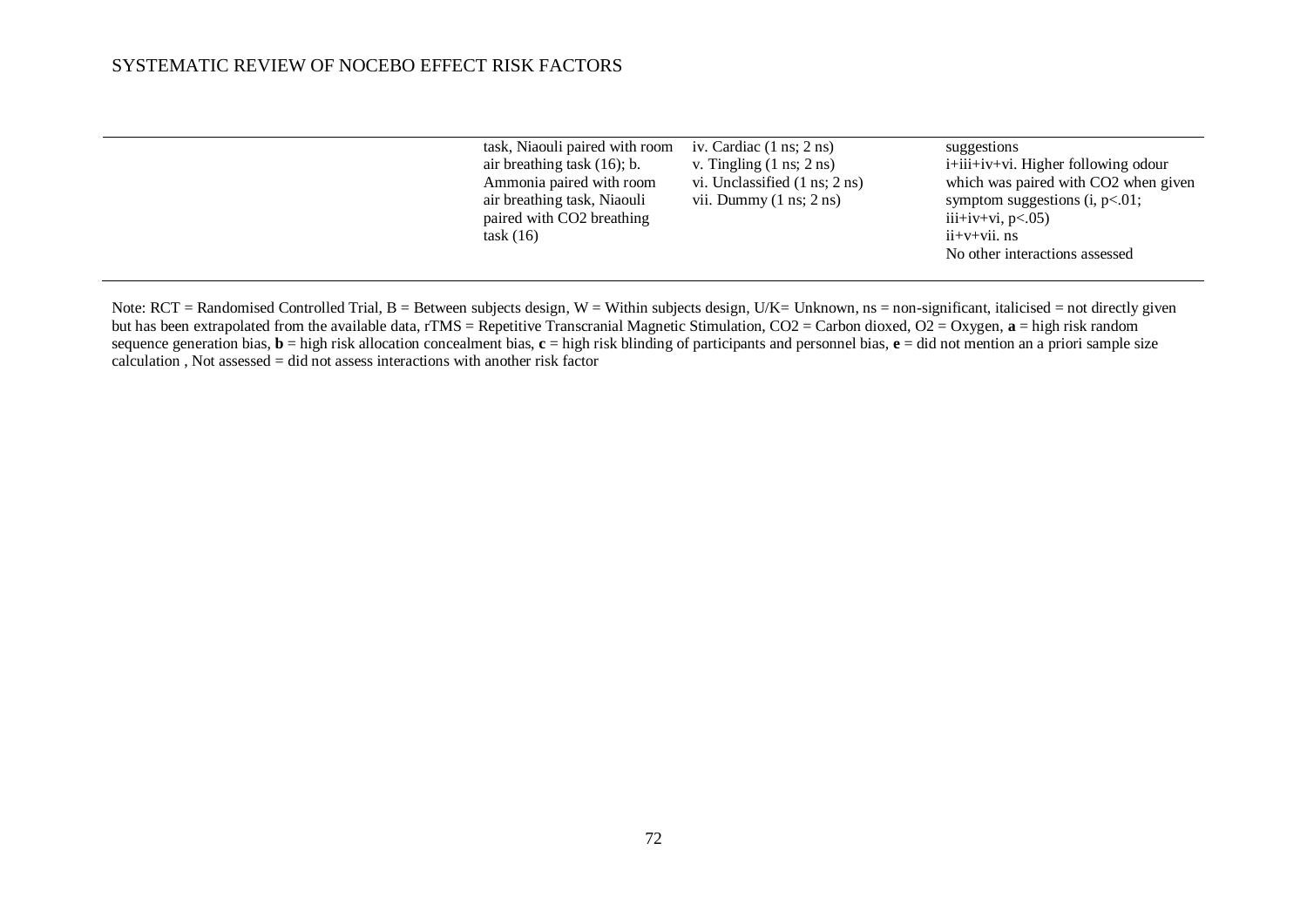| Reference<br>and quality               | Study<br>design       | Population<br>(N, Mean age,<br>%Male)           | Inert<br>exposure           | Experimental conditions<br>(n)                                                                                        | Main effect on symptoms measured                                                                                                                                                                                                                              | Interaction(s) with other risk factors                                                                                                                                                              |
|----------------------------------------|-----------------------|-------------------------------------------------|-----------------------------|-----------------------------------------------------------------------------------------------------------------------|---------------------------------------------------------------------------------------------------------------------------------------------------------------------------------------------------------------------------------------------------------------|-----------------------------------------------------------------------------------------------------------------------------------------------------------------------------------------------------|
| Bayer et al.<br>(1991)<br>e            | <b>RCT</b><br>$(B+W)$ | Unemployed Men<br>(100, U/K, 100.0)             | Sham<br>electrical<br>shock | a. Within each group the<br>stimulator setting<br>increased from 0 to 80 mA                                           | i. Mean pain ratings (increased with<br>greater sham stimulation, $p<.001$ )                                                                                                                                                                                  | No significant interactions with symptom<br>suggestion                                                                                                                                              |
| Bayer et al.<br>(1998)<br>a,e          | <b>RCT</b><br>$(B+W)$ | Job seekers<br>(62, U/K, 82.0)                  | Sham<br>electrical<br>shock | a. Within each group the<br>stimulator setting<br>increased in steps of 10<br>every 5 minutes till it<br>reached 50   | i. Number of subjects reporting pain<br>(ns)<br>ii. Mean maximal pain rating (ns)<br>iii. Subjects reporting pain over<br>analgesic threshold (ns)<br>iv. Pain intensity rating over time<br>(Increased, difference between<br>stimulator settings, $p<.01$ ) | Perceived dose x Prior experience<br>i-iii.Not assessed<br>iv. Increased with increasing stimulator<br>settings for those who experienced prior<br>pain $(p<.01)$ , ns for those with no prior pain |
| Flaten et al.<br>(2003)<br>a,b,e       | W                     | Coffee drinkers<br>(20, U/K, 50.0)              | Sham<br>coffee              | a. Participants were first<br>given one cup and then a<br>second                                                      | i. Alertness, contentedness,<br>calmness, arousal, and stress VAS<br>scores (ns)                                                                                                                                                                              | Not assessed                                                                                                                                                                                        |
| Jensen and<br>Karoly<br>(1991)         | <b>RCT</b><br>$(B+W)$ | <b>Students</b><br>(86, U/K, 45.3)              | Sham<br>sedative<br>pill    | a. Suggestions of a high<br>dose or low dose were<br>counterbalanced across<br>each group                             | i. General placebo response rating<br>(ns)<br>ii. Adjective symptom checklist<br>score (ns)                                                                                                                                                                   | No significant interactions with social<br>desirability or gender                                                                                                                                   |
| Kirsch and<br>Weixel<br>(1988)<br>e    | <b>RCT</b><br>(B)     | Student coffee<br>drinkers<br>(U/K, 19.3, 31.0) | Sham<br>coffee              | a. $1 \text{ tsp } (U/K)$<br>b. $2$ tsps $(U/K)$<br>c. $3$ tsps $(U/K)$<br>d. $5$ tsps $(U/K)$<br>e. $8$ tsps $(U/K)$ | i. Mean change in alertness (ns)<br>ii. Mean change in relaxation (ns)<br>iii. Mean change in tension<br>("significant linear increase in<br>tension as a function of dose", $p<0.03$ )                                                                       | Perceived dose x Likelihood suggestion<br>i+iii. Increased with increasing dose in the<br>deceptive group, decreased in the double-<br>blind group $(i, p<.02; ii, p<.04)$<br>ii. ns                |
| Szemerszky<br>et al. (2010)<br>a,b,c,e | W                     | Healthy students<br>(40, 22.8, 27.5)            | Sham<br><b>EMF</b>          | a. Told it would be weak<br>b. Told it would be strong                                                                | i. Overall symptom score (b>a,<br>$p<.001$ )                                                                                                                                                                                                                  | Not assessed                                                                                                                                                                                        |

Supplementary Table 4. The effect of perceived dose manipulation on symptom reporting in response to an inert exposure

Note:  $RCT = Randomised Controled Trial, B = Between subjects design, W = Within subjects design, U/K = Unknown, ns = non-significant, EMF = Electronic Field,$ tsp = teaspoon, italicised = not directly given but has been extrapolated from the available data, **a** = high risk random sequence generation bias, **b** = high risk allocation concealment bias,  $c =$  high risk blinding of participants and personnel bias,  $e =$  did not mention an a priori sample size calculation, Not assessed = did not assess interactions with another risk factor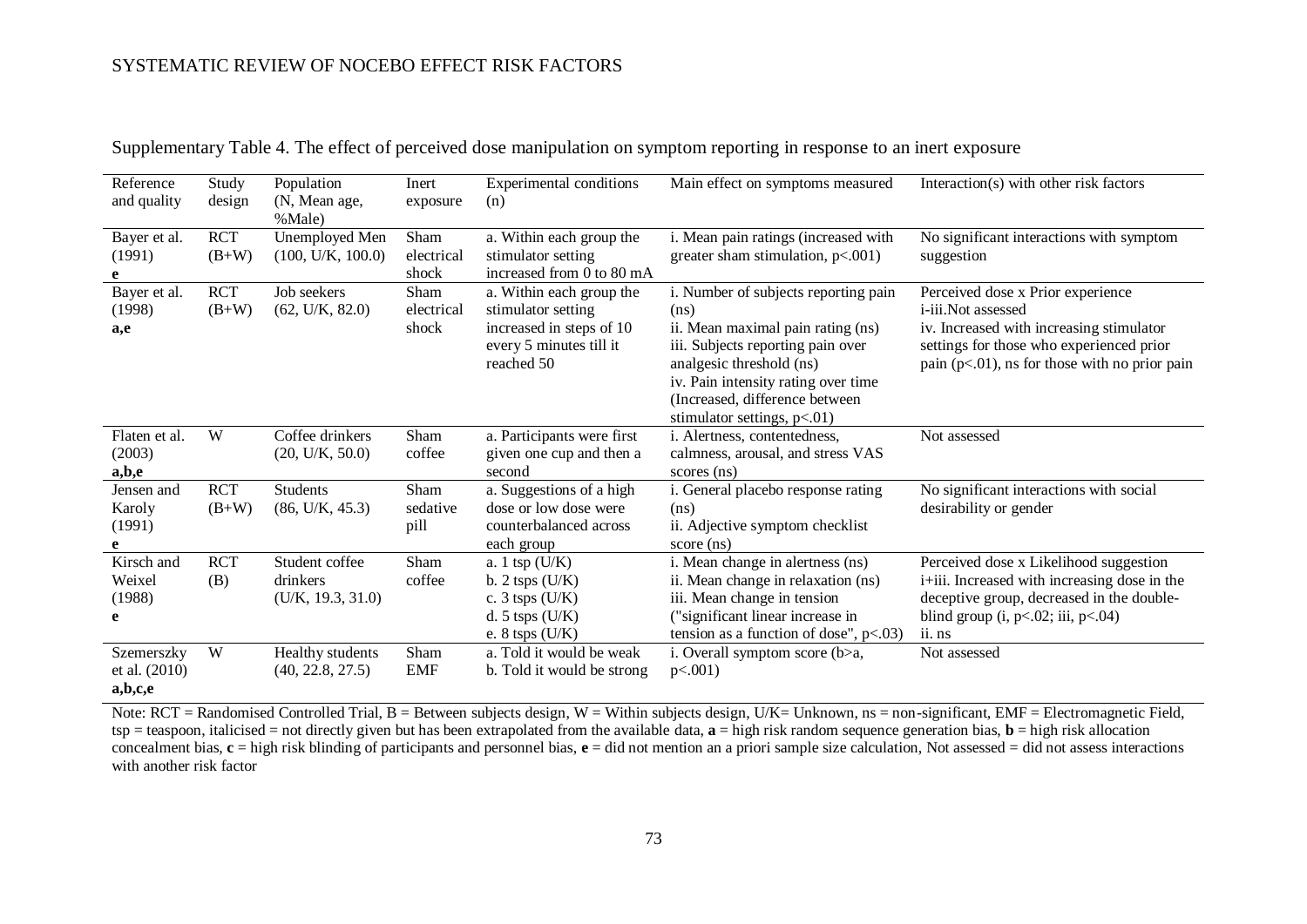| Reference<br>and quality                | Study<br>design       | Population<br>(N, Mean age,<br>%Male) | Inert<br>exposure                 | Experimental conditions (n)                                                                                   | Main effect on symptoms<br>measured                                                                                                                          | Interaction(s) with other risk factors                                                                                                                                                                                                                                                                                                                                                                                        |
|-----------------------------------------|-----------------------|---------------------------------------|-----------------------------------|---------------------------------------------------------------------------------------------------------------|--------------------------------------------------------------------------------------------------------------------------------------------------------------|-------------------------------------------------------------------------------------------------------------------------------------------------------------------------------------------------------------------------------------------------------------------------------------------------------------------------------------------------------------------------------------------------------------------------------|
| Geers,<br>Helfer, et<br>al. (2005)<br>e | <b>RCT</b><br>(B)     | Healthy students<br>(54, 21.0, 29.6)  | Sham<br>over-the-<br>counter pill | a. Told to attend to any<br>symptoms experienced (27)<br>b. Not given any such<br>instructions $(27)$         | i. Affect questionnaire -<br>Anxiety, restlessness, relaxed,<br>irritable, and perspiration (ns)                                                             | No significant interactions with age, gender,<br>likelihood suggestion or optimism                                                                                                                                                                                                                                                                                                                                            |
| Geers et al.<br>(2006)<br>e             | <b>RCT</b><br>(B)     | Healthy students<br>(54, U/K, 31.5)   | Sham<br>over-the-<br>counter pill | a. Told to closely monitor<br>feelings/bodily sensations (27)<br>b. Not given any such<br>instructions $(27)$ | i. Overall placebo symptom<br>index: anxiety, nausea, pleasant<br>feelings, perspiration, and<br>perceived pill effect (ns)                                  | Self-awareness x Likelihood suggestion<br>i. Higher in condition a participants with<br>deceptive suggestions than condition a<br>participants with control suggestions (p<.01)<br>and condition a participants with double-<br>blind suggestions ( $p=.02$ ). In addition it is<br>higher in condition a participants with<br>deceptive suggestions than condition b<br>participants with deceptive suggestions<br>$(p=.02)$ |
| Gibbons et<br>al. (1979)<br>a,e         | <b>RCT</b><br>(B)     | Female students<br>(38, U/K, 0.0)     | Sham drug                         | a. Mirror was facing<br>participants (19)<br>b. Mirror was not facing<br>participants (19)                    | i. Perceived arousal (b>a,<br>$p<.01$ )<br>ii. Salient symptom checklist<br>(n <sub>s</sub> )<br>iii. Non salient symptom<br>checklist (ns)                  | Self-awareness x Symptom suggestion<br>$i + iii$ . ns<br>ii. Lower in condition a than condition b<br>when participants were misinformed $(p<.03)$                                                                                                                                                                                                                                                                            |
| Van den<br>Bergh et al.<br>(1998)       | <b>RCT</b><br>$(B+W)$ | Healthy adults<br>(56, 42.5, 50.0)    | Odours                            | a. Told to count lower tones<br>and disregard higher tones<br>(28)<br>b. Told to ignore tones (28)            | i. Total symptom score (ns)<br>ii. Arousal (ns)<br>iii. Respiratory (ns)<br>iv. Cardiac (ns)<br>v. Tingling (ns)<br>vi. Unclassified (ns)<br>vii. Dummy (ns) | Self-awareness x Conditioning<br>i+ii+iv+vi+vii. Higher in response to the<br>odour paired with CO2 when this was<br>ammonia and participants were in condition<br>b (i+ii, $p<.001$ , iv+vi+vii, $p<.002$ )<br>$ii+v$ . ns<br>No other interactions assessed                                                                                                                                                                 |

Supplementary Table 5. The effect of self-awareness manipulation on symptom reporting in response to an inert exposure

Note: RCT = Randomised Controlled Trial, B = Between subjects design, U/K= Unknown, ns = non-significant, CO2 = Carbon dioxide, a = high risk random sequence generation bias,  $\mathbf{e} = \text{did}$  not mention an a priori sample size calculation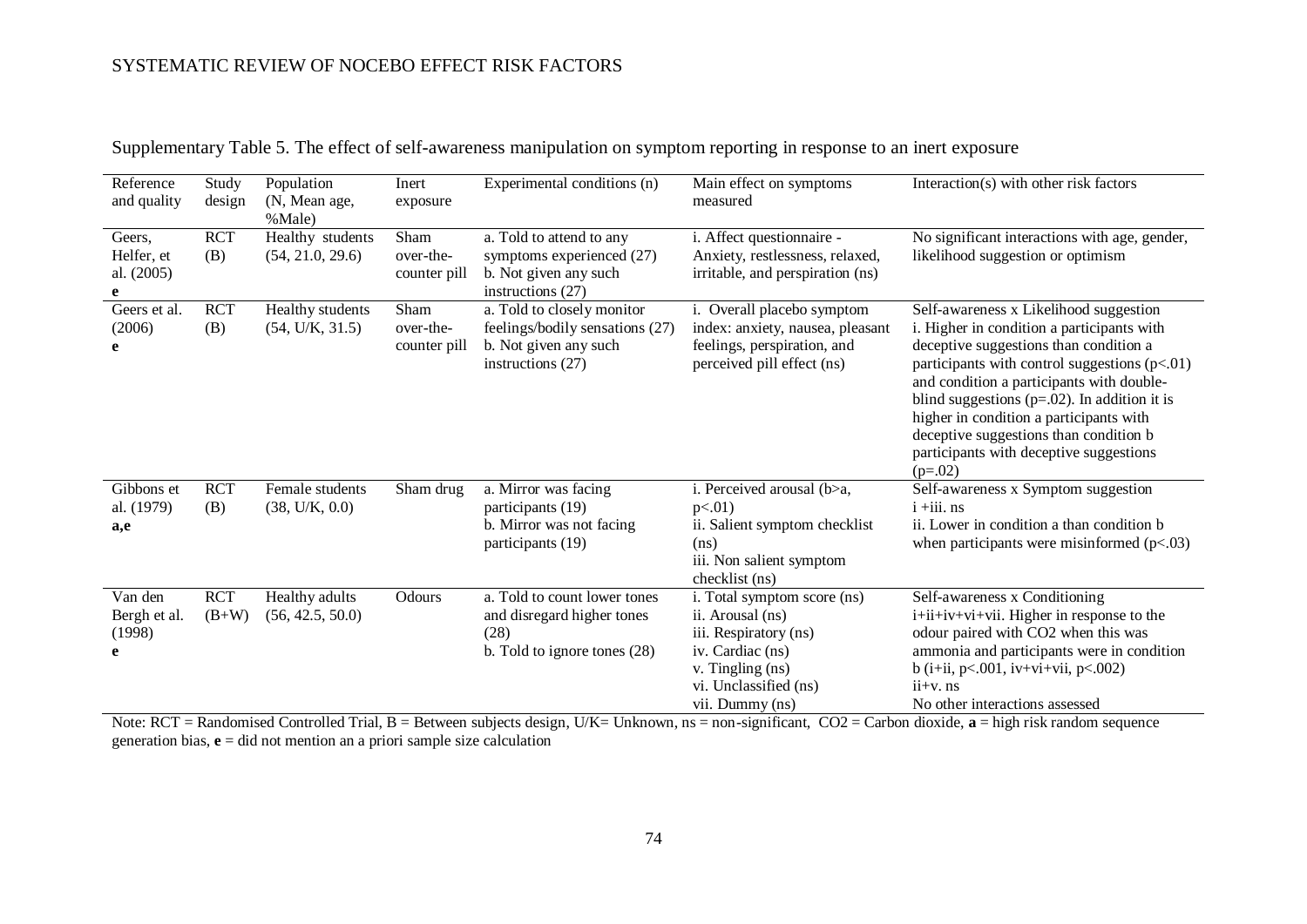| Reference<br>and quality | Study<br>design | Population<br>(N, Mean age, %Male) | Inert exposure | Experimental conditions (n)        | Main effect on symptoms measured    | Interaction(s) with<br>other risk factors |
|--------------------------|-----------------|------------------------------------|----------------|------------------------------------|-------------------------------------|-------------------------------------------|
| Goldman et               | Non             | Male veterans with                 | Sham arousal   | a. Received sugar pill (32)        | i. Reported symptoms identified     | Not assessed                              |
| al. (1965)               | <b>RCT</b>      | schizophrenia                      | treatment      | b. Received saline injection (32)  | through interviews (ns)             |                                           |
| a,b,e                    | (B)             | (64, 44.0, 100.0)                  |                |                                    | ii. Reported drug effect identified |                                           |
|                          |                 |                                    |                |                                    | through interviews (ns)             |                                           |
|                          |                 |                                    |                |                                    | iii. Ward activity (ns)             |                                           |
| Kaptchuk et              | <b>RCT</b>      | Adults with distal pain            | Sham treatment | a. Received sham acupuncture (133) | i. Frequency of one or more side    | N/A                                       |
| al. (2006)               | (B)             | in the arms                        |                | b. Received placebo pill (133)     | effects reported (ns)               |                                           |
|                          |                 | (266, 36.7, 45.9)                  |                |                                    |                                     |                                           |

Supplementary Table 6. The effect of type of administration manipulation on symptom reporting in response to an inert exposure

Note: RCT = Randomised Controlled Trial, Non RCT = Non-randomised controlled trial B = Between subjects design, ns = non-significant, **a** = high risk random sequence generation bias, **b** = high risk allocation concealment bias, **e** = did not mention an a priori sample size calculation, Not assessed = did not assess interactions with another risk factor,  $N/A$  = no other risk factors assessed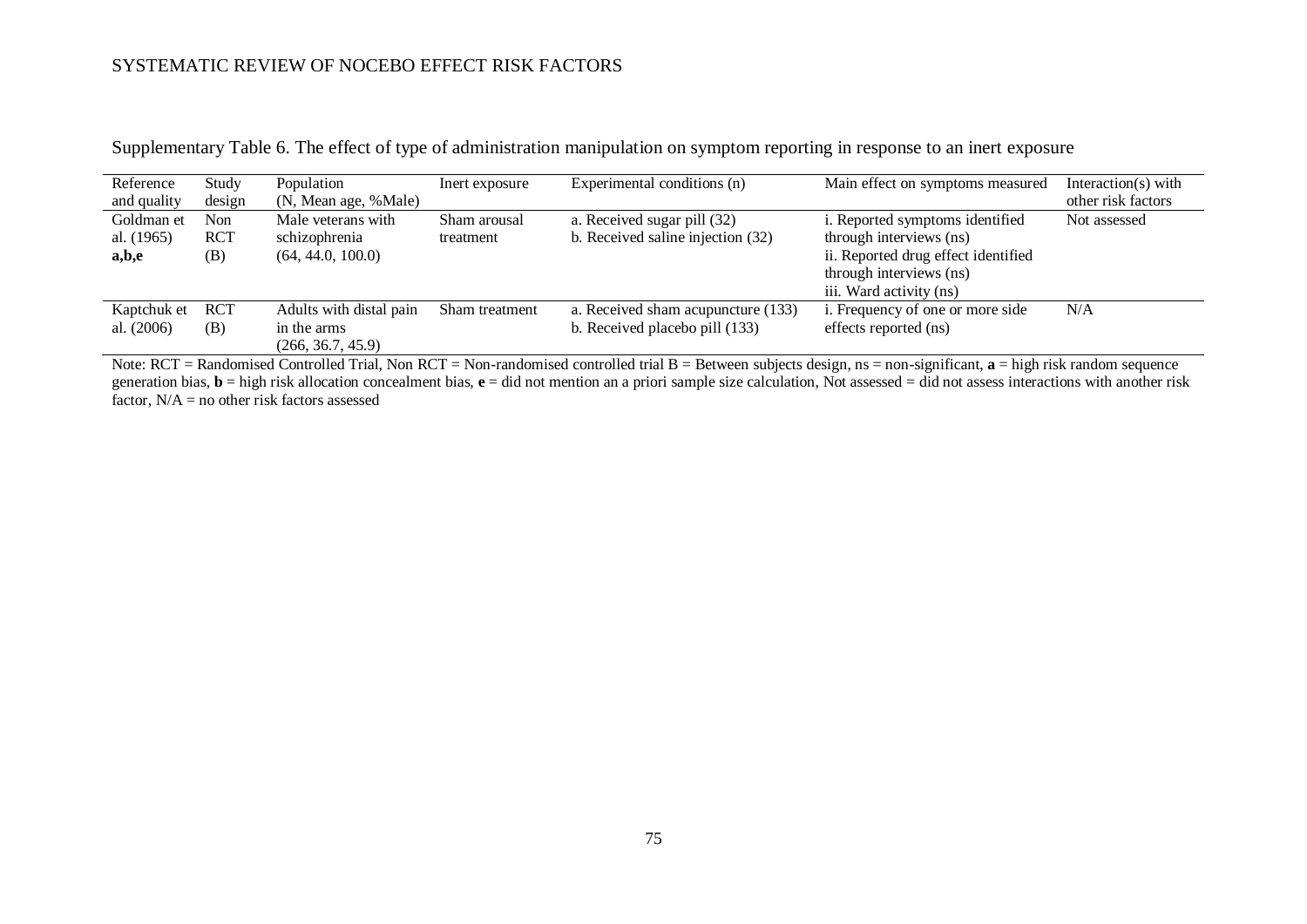| Reference<br>and quality                | Study<br>design   | Population<br>(N, Mean age, %Male)                        | Inert<br>exposure         | Experimental conditions (n)                                                                                                                                                                                                                                                           | Main effect on symptoms measured                                                                                               | Interaction(s) with<br>other risk factors    |
|-----------------------------------------|-------------------|-----------------------------------------------------------|---------------------------|---------------------------------------------------------------------------------------------------------------------------------------------------------------------------------------------------------------------------------------------------------------------------------------|--------------------------------------------------------------------------------------------------------------------------------|----------------------------------------------|
| Harrell and<br>Juliano<br>(2009)        | <b>RCT</b><br>(B) | Adult non-smoking<br>coffee consumers<br>(30, 22.6, 22.0) | Sham<br>coffee            | a. Told caffeine enhances performance (15)<br>b. Told caffeine impairs performance (15)                                                                                                                                                                                               | i. Sum of ten self-reported symptoms<br>(n <sub>s</sub> )<br>ii. Profile of mood states score (ns)                             | N/A                                          |
| Harrell and<br>Juliano<br>(2012)<br>c,e | <b>RCT</b><br>(B) | Adult smokers<br>(43, 28.7, 67.4)                         | Sham<br>cigarette         | a. Told cigarette enhances performance (20)<br>b. Told cigarette impairs performance (23)                                                                                                                                                                                             | i. Cigarette evaluation scale - cravings<br>score ( $b>a$ , $p=.02$ )                                                          | No significant<br>interaction with<br>gender |
| Nevelsteen<br>et al. (2007)<br>e        | <b>RCT</b><br>(B) | Healthy males<br>(59, 48.4, 100.0)                        | Sham<br>magnetic<br>field | a. Told magnetic fields enhance cognitive<br>performance (15)<br>b. Told magnetic fields impair cognitive<br>performance (15)<br>c. Told magnetic fields have no effect on<br>cognitive performance (14)<br>d. Not exposed to sham magnetic field and<br>received no information (15) | <i>i</i> . Subjective vigilance feelings (ns)<br>ii. Profile of mood states score (ns)<br>iii. 24 Physical symptoms scale (ns) | Not assessed                                 |

Supplementary Table 7. The effect of verbal suggestions on performance on symptom reporting in response to an inert exposure

Note: RCT = Randomised Controlled Trial, B = Between subjects design, ns = non-significant, italicised = not directly given but has been extrapolated from the available data, **c** = high risk blinding of participants and personnel bias, **e** = did not mention an a priori sample size calculation, Not assessed = did not assess interactions with another risk factor,  $N/A$  = no other risk factors assessed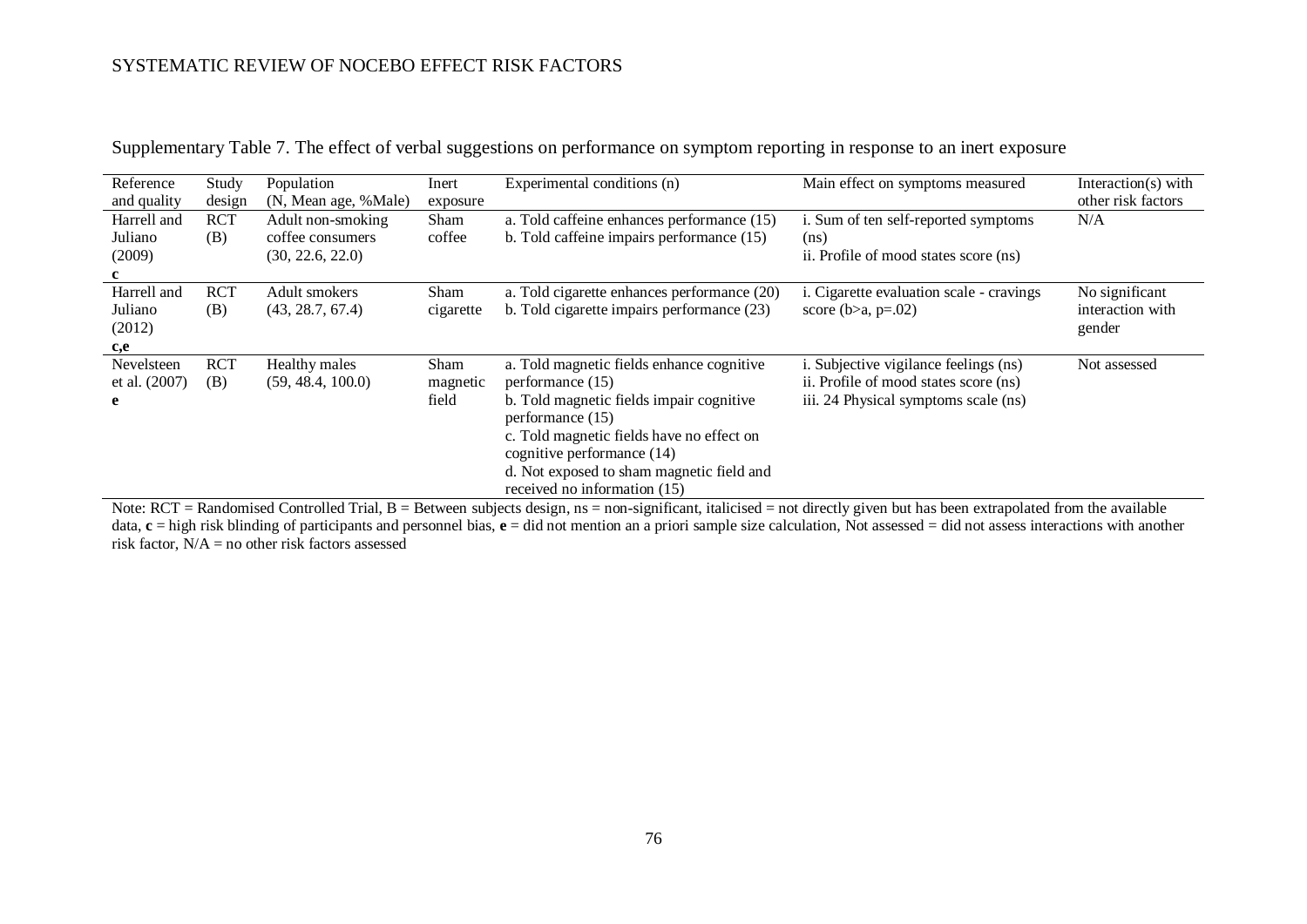| Reference<br>and quality                | Study<br>design   | Population<br>(N, Mean age,<br>%Male)           | Inert<br>exposure                 | Experimental conditions (n)                                                                                                                                                                                     | Main effect on symptoms<br>measured                                                                                                                      | Interaction(s) with other risk factors                                                                                                                                                                                                                                                                                         |
|-----------------------------------------|-------------------|-------------------------------------------------|-----------------------------------|-----------------------------------------------------------------------------------------------------------------------------------------------------------------------------------------------------------------|----------------------------------------------------------------------------------------------------------------------------------------------------------|--------------------------------------------------------------------------------------------------------------------------------------------------------------------------------------------------------------------------------------------------------------------------------------------------------------------------------|
| Geers et al.<br>(2006)<br>e             | <b>RCT</b><br>(B) | Healthy students<br>(54, U/K, 31.5)             | Sham over-<br>the-counter<br>pill | a. Told the pill had unpleasant side<br>effects $(18)$<br>b. Told they may or may not receive<br>the active drug $(19)$<br>c. Told they would ingest an inactive<br>drug(17)                                    | i. Overall placebo symptom<br>index: anxiety, nausea,<br>pleasant feelings, perspiration,<br>and perceived pill effect (ns)                              | Likelihood suggestion x Self-awareness<br>i. Higher in condition a than condition c<br>$(p<.01)$ or condition b participants<br>$(p=.02)$ when participants told to attend<br>to sensations. Higher in participants<br>told to attend to sensations than those<br>not given such instructions when in<br>condition a $(p=.02)$ |
| Geers et al.<br>(2011)<br>e             | <b>RCT</b><br>(B) | Healthy students<br>(102, 20.5, 21.6)           | Sham<br>caffeine<br>capsule       | a. Told it contained 250mg of<br>caffeine (34)<br>b. Told they may or may not be<br>ingesting 250mg of caffeine (34)<br>c. Not given the capsule and received<br>no caffeine expectation (34)                   | i. Placebo response index-<br>anxious, sluggish, energized,<br>calm, irritated, lazy, relaxed,<br>and excited (a>b, p<.05; a>c,<br>$p<.01$ ; b vs c, ns) | No significant interactions with gender                                                                                                                                                                                                                                                                                        |
| Geers,<br>Helfer, et<br>al. (2005)<br>e | <b>RCT</b><br>(B) | Healthy<br>students<br>(54, 21.0, 29.6)         | Sham over-<br>the-counter<br>pill | a. Told the pill had unpleasant side<br>effects $(18)$<br>b. Told the pill would make them feel<br>either unpleasant or was an inactive<br>substance (18)<br>c. Told they would ingest an inactive<br>pill (18) | i. Affect questionnaire -<br>Anxiety, restlessness, relaxed,<br>irritable, and perspiration (ns)                                                         | Likelihood suggestion x Optimism<br>i. Higher in pessimists than optimists<br>when in condition a than condition c<br>$(p<.05)$ , condition a vs b, b vs c (ns)<br>No significant interaction with age,<br>gender or self-awareness                                                                                            |
| Kirsch and<br>Weixel<br>(1988)<br>e     | <b>RCT</b><br>(B) | Student coffee<br>drinkers<br>(100, 19.3, 31.0) | Sham coffee                       | a. Told they would receive coffee<br>(U/K)<br>b. Told they may or may not receive<br>caffeinated coffee (U/K)<br>c. No beverage, waited for 20<br>minutes $(U/K)$                                               | i. Mean change in alertness<br>$(a+b>c, p<.003; a>b, U/K)$<br>ii. Mean change in relaxation<br>(ns)<br>iii. Mean change in tension<br>(ns)               | Likelihood suggestion x Perceived dose<br>i+iii. Increased with increasing dose in<br>condition a, decreased in condition b (i,<br>$p<.02$ ; iii, $p<.04$ )<br>ii. ns                                                                                                                                                          |
| Ossege et<br>al. (2005)                 | <b>RCT</b><br>(B) | Healthy<br>volunteers<br>(60, 27.6, 40.0)       | Placebo drug                      | a. Told it was an active medication<br>(30)<br>b. Told there was a 50% chance that<br>it was a placebo or active medication<br>(30)                                                                             | i. Number of adverse events<br>(ns)<br>ii. Severity of adverse events<br>(ns)                                                                            | N/A                                                                                                                                                                                                                                                                                                                            |

Supplementary Table 8. The effect of verbal suggestions of likelihood on symptom reporting in response to an inert exposure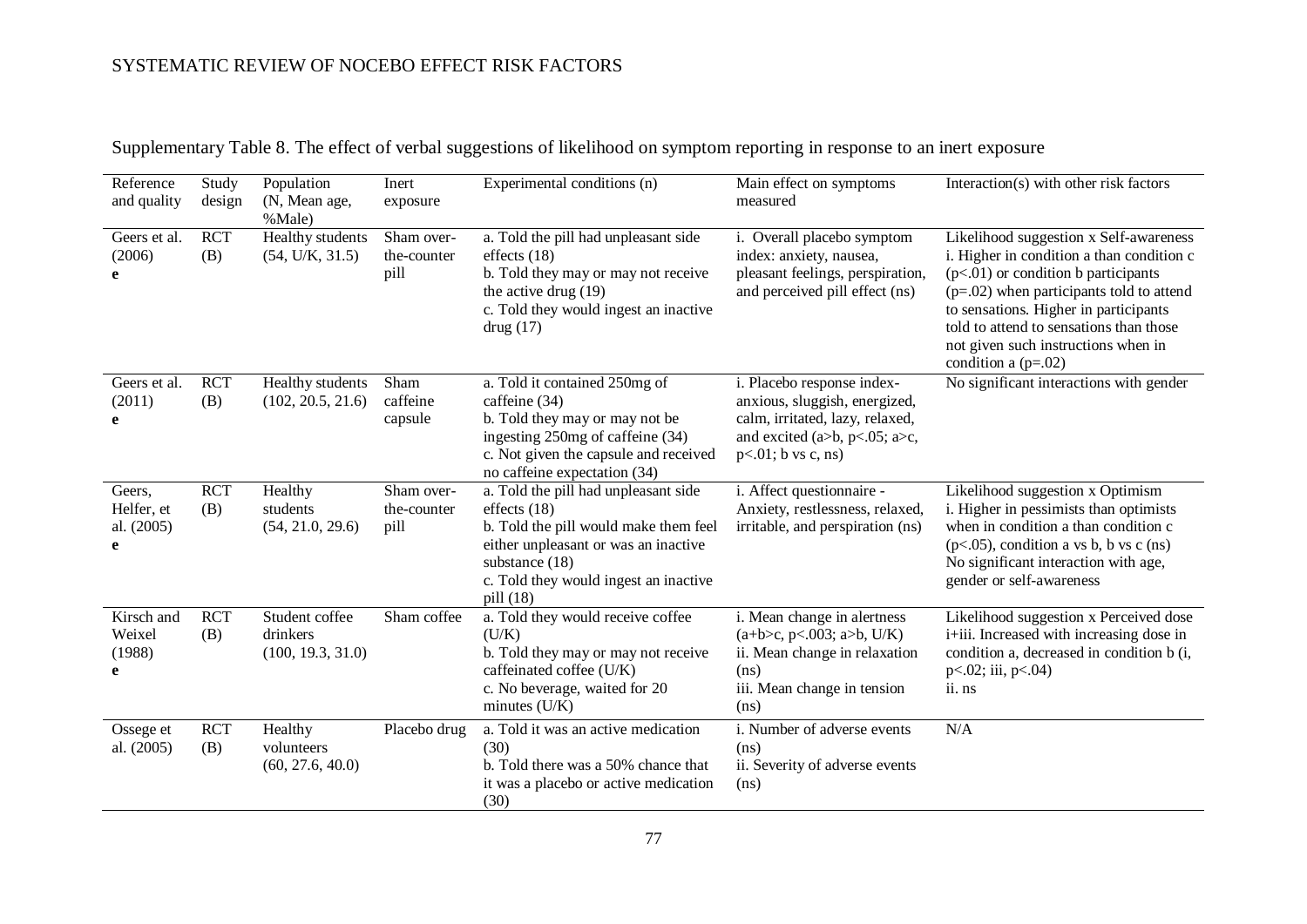| Tippens et<br>al. (2014)<br>e                 | <b>RCT</b><br>(B) | Obese adults<br>(79, 49.4, 10.4)                     | Sham weight<br>loss<br>supplement | a. Told they would be given an active<br>weight loss supplement (27)<br>b. Told they would be randomly<br>assigned to either the active or<br>placebo supplement (28)<br>c. Only received lifestyle education<br>(24) | <i>i.</i> Number of recorded adverse<br>events (a+b>c, $p < .001$ ; a vs b,<br>ns)                          | N/A                                                          |
|-----------------------------------------------|-------------------|------------------------------------------------------|-----------------------------------|-----------------------------------------------------------------------------------------------------------------------------------------------------------------------------------------------------------------------|-------------------------------------------------------------------------------------------------------------|--------------------------------------------------------------|
| Walach<br>and<br>Schneider<br>(2009)<br>Exp 1 | <b>RCT</b><br>(B) | Healthy adult<br>coffee drinkers<br>(60, 32.3, 23.3) | Sham coffee                       | a. Told it was caffeine (15)<br>b. Told it could be placebo or<br>caffeine (15)<br>c. Told it could be placebo or caffeine<br>(15)<br>d. Received no beverage (15)                                                    | i. Mean change in mood (ns)<br>ii. Mean change in calmness<br>(ns)<br>iii. Mean change in alertness<br>(ns) | Not assessed                                                 |
| Walach et<br>al. (2001)                       | <b>RCT</b><br>(B) | Coffee drinkers<br>(157, 28.1, 34.0)                 | Sham<br>coffee                    | a. Told they would receive a placebo<br>(41)                                                                                                                                                                          | i. General wellbeing score<br>$(a>d, p<.0004;$ all other                                                    | No significant interaction with<br>experimenter expectations |
|                                               |                   |                                                      |                                   | b. Told they would receive coffee<br>(39)<br>c. Told they may receive real coffee<br>or decaffeinated coffee (39)<br>d. No substance or instruction given<br>(38)                                                     | comparisons, ns)                                                                                            |                                                              |
| Walach et                                     | <b>RCT</b>        | Coffee drinkers                                      | Sham                              | a. Told they would receive a placebo                                                                                                                                                                                  | i. General wellbeing score (ns)                                                                             | No significant interaction with                              |
| al. (2002)                                    | (B)               | (159, 25.5, 58.0)                                    | coffee                            | (39)<br>b. Told they would receive coffee<br>(40)<br>c. Told they may receive real coffee<br>or decaffeinated coffee (40)<br>d. No substance or instruction given<br>(40)                                             |                                                                                                             | Symptom suggestion                                           |

Note: RCT = Randomised Controlled Trial, B = Between subjects design, U/K= Unknown, ns = non-significant, italicised = not directly given but has been extrapolated from the available data,  $\mathbf{e} = \text{did}$  not mention an a priori sample size calculation,  $N/A =$  no other risk factors assessed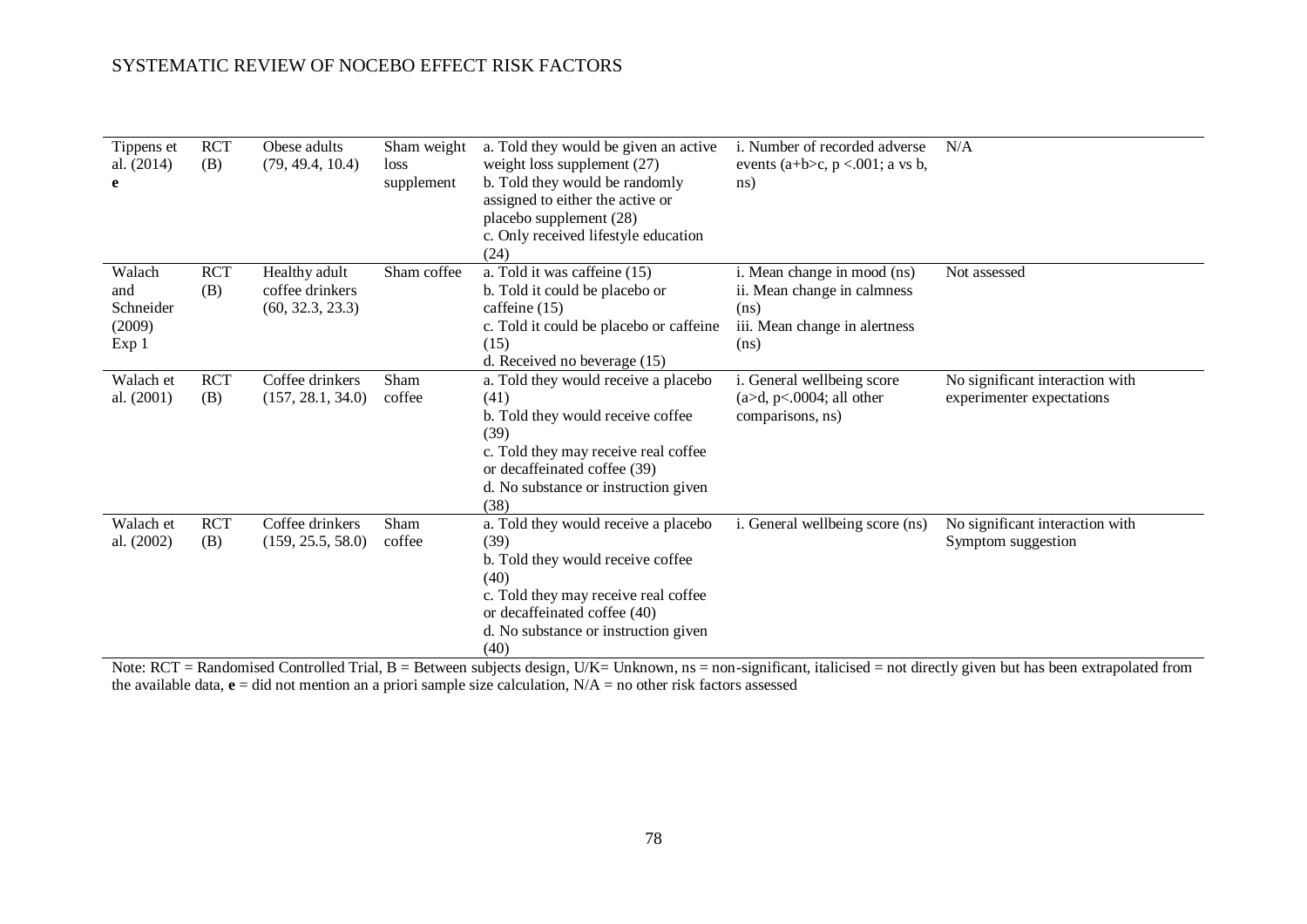| Reference<br>and quality               | Study<br>design   | Population<br>(N, Mean Age,<br>%Male)                                    | Inert<br>exposure          | Experimental conditions (n)                                                                                                                                                                           | Main effect on symptoms<br>measured                                                                                                                                             | Interaction(s) with other risk<br>factors                                                                                                                                                                                                                               |
|----------------------------------------|-------------------|--------------------------------------------------------------------------|----------------------------|-------------------------------------------------------------------------------------------------------------------------------------------------------------------------------------------------------|---------------------------------------------------------------------------------------------------------------------------------------------------------------------------------|-------------------------------------------------------------------------------------------------------------------------------------------------------------------------------------------------------------------------------------------------------------------------|
| Angelucci<br>and Pena<br>(1997)<br>e   | <b>RCT</b><br>(B) | Student caffeine<br>consumers<br>(148, U/K, 23.0)                        | Sham<br>coffee             | a. Given coffee with no expectations (37)<br>b. Given coffee with low arousal<br>expectations (37)<br>c. Given coffee with high arousal<br>expectations (37)<br>d. no coffee and no expectations (37) | I. Stimulation/alertness (b <a+c+d,<br>p&lt;.001; all other comparisons, ns)<br/>ii. Anxiety/irritability (ns)<br/>iii. Subjective symptoms (ns)</a+c+d,<br>                    | Not assessed                                                                                                                                                                                                                                                            |
| <b>Brodeur</b><br>(1965)               | <b>RCT</b><br>(B) | Healthy senior<br>students<br>(45, U/K, 91.1)                            | Sham<br>arousal<br>capsule | a. Told it was a stimulant (15)<br>b. Told it was a tranquilizer $(15)$<br>c. No suggestion (15)                                                                                                      | i. Arousal score (ns)                                                                                                                                                           | N/A                                                                                                                                                                                                                                                                     |
| Dinnerstein<br>and Halm<br>(1970)<br>e | <b>RCT</b><br>(B) | Male students<br>(80, U/K, 100.0)                                        | Sham<br>arousal<br>liquid  | a. Told it was an energizer (40)<br>b. Told it was a tranquilizer (40)                                                                                                                                | i. Friendly ( $b < a$ , $p < .025$ )<br>ii. Aggressive $(b < a, p < .025)$<br>iii. Sleepy ( $b>a$ , $p<.001$ )<br>iv. Dizzy (ns)<br>v. Unhappy (ns)<br>vi. Clear thinking (ns)  | Arousal suggestion x Prior<br>experience<br>i. Lower after aspirin than<br>lactose under condition a,<br>reverse under condition b<br>(p<.05)<br>ii-iv. ns<br>$v+vi$ . Higher after aspirin<br>than lactose under condition<br>a, reverse under condition b<br>(ps<.05) |
| Flaten<br>(1998)<br>e                  | <b>RCT</b><br>(B) | Healthy students<br>(48, U/K, 35.4)                                      | Sham<br>arousal<br>drink   | a. Told you will feel relaxed and sleepy (16)<br>b. Told you will feel alert and a little stress<br>(16)<br>c. Told you will take an inactive drug (16)                                               | i. Subjective stress score $(a < b,$<br>$p<.05$ ; a <c, <math="">p&lt;.05; b vs c, ns)<br/>ii. Subjective arousal score (a<br/>b,<br/>p&lt;.05; all other comparisons, ns)</c,> | N/A                                                                                                                                                                                                                                                                     |
| Flaten et al.<br>(1999)<br>e           | <b>RCT</b><br>(B) | Healthy<br>volunteers in<br>non-health<br>professions<br>(34, U/K, 54.5) | Sham<br>arousal<br>capsule | a. The drug will make you feel relaxed (11)<br>b. The drug will make you feel alert (12)<br>c. You will receive capsules that contain a<br>prescription drug $(11)$                                   | i. Sleep-wake dimension score<br>(ns)<br>ii. Relaxed-tense dimension score<br>(tense score b>a, $p=.041$ ; all other<br>comparisons, ns)                                        | N/A                                                                                                                                                                                                                                                                     |

Supplementary Table 9. The effect of verbal suggestions of arousal on symptom reporting in response to an inert exposure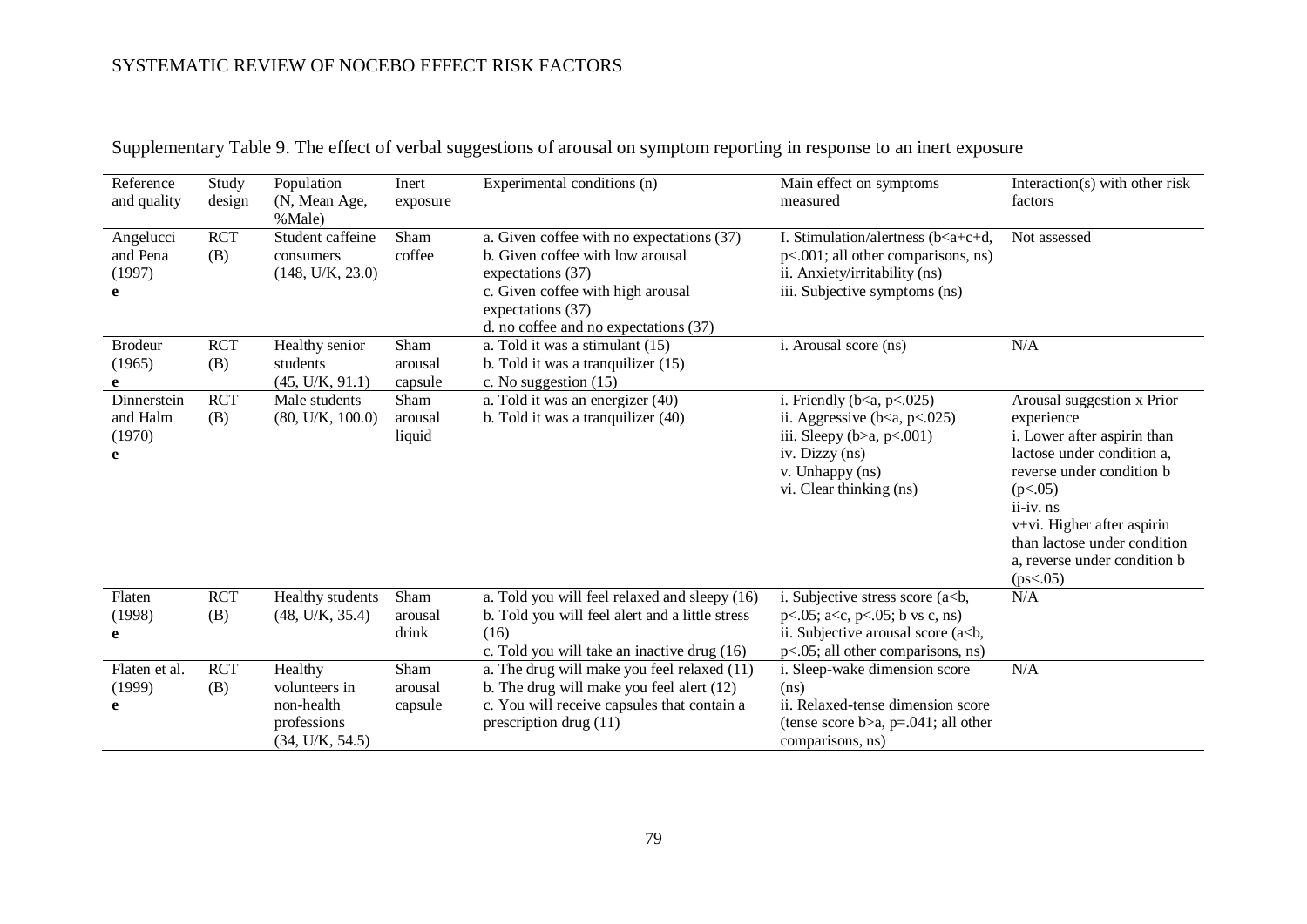| Geers,<br>Weiland, et<br>al. (2005)<br>e | <b>RCT</b><br>(B)        | Healthy student<br>(57, U/K, 35.1)                          | Sham<br>caffeine<br>pill                        | a. Told they were given caffeine (U/K)<br>b. No mention of caffeine (U/K)                                                   | i. Number of caffeine symptoms<br>reported (a>b, $p = .03$ )                                                                                                                                                                                                            | Arousal suggestion x<br>Cooperation prime<br>i. Higher in condition a than<br>b when primed for<br>cooperation ( $p=.02$ ), when<br>not primed for cooperation<br>there is no significant<br>difference between condition<br>$a+b$<br>No significant interaction<br>with caffeine consumption |
|------------------------------------------|--------------------------|-------------------------------------------------------------|-------------------------------------------------|-----------------------------------------------------------------------------------------------------------------------------|-------------------------------------------------------------------------------------------------------------------------------------------------------------------------------------------------------------------------------------------------------------------------|-----------------------------------------------------------------------------------------------------------------------------------------------------------------------------------------------------------------------------------------------------------------------------------------------|
| Goldman et<br>al. (1965)<br>e            | Non<br><b>RCT</b><br>(B) | Male veterans<br>with<br>Schizophrenia<br>(64, 44.0, 100.0) | Sham<br>arousal<br>treatment                    | a. Told it would heighten their ward activity<br>(32)<br>b. Told it would lower their ward activity<br>(32)                 | i. Reported symptoms identified<br>through interviews (U/K)<br>ii. Reported drug effect identified<br>through interviews ( $b>a$ , $p<.001$ )<br>ii. Ward activity (ns)                                                                                                 | Not assessed                                                                                                                                                                                                                                                                                  |
| Higuchi et<br>al. (2002)<br>e            | <b>RCT</b><br>(B)        | Healthy<br>volunteers<br>(30, 21.2, 40.0)                   | Fragrance<br>(Lavender<br><b>or</b><br>Jasmine) | a. Told it was relaxing (10)<br>b. Told it was stimulating (10)<br>c. No information given (10)                             | i. Relaxed scores (ns)<br>ii. Stimulant scores (Lavender, ns;<br>Jasmine, $c > a$ , $p < .05$ ; other<br>comparisons U/K)<br>iii. Stress reduced scores<br>(Lavender, $a > c$ , $p < .05$ , a vs b, ns,<br>b vs c, U/K; Jasmine, ns)                                    | N/A                                                                                                                                                                                                                                                                                           |
| Kuenzel et<br>al. (2012)<br>e            | <b>RCT</b><br>(B)        | English<br>speaking<br>students<br>(148, 21.7, 18.2)        | Herbal<br>infusion<br>tea                       | a. Told it would make them feel relaxed (45)<br>b. Told it would make them feel active (53)<br>c. No information given (50) | i. Symptom ratings (ns)                                                                                                                                                                                                                                                 | N/A                                                                                                                                                                                                                                                                                           |
| Lotshaw et<br>al. (1996)<br>e            | <b>RCT</b><br>(B)        | Male student<br>coffee drinkers<br>(50, U/K, 100.0)         | Sham<br>coffee                                  | a. Told coffee received decaffeinated (25)<br>b. Told decaffeinated received decaffeinated<br>(25)                          | i. Profile of mood states score (ns)<br>ii. Effects of coffee received score<br>(a>b, "subjects who were told<br>they were receiving caffeine rated<br>the effects to be significantly<br>greater than subjects who were<br>told they were receiving<br>decaffeinated") | N/A                                                                                                                                                                                                                                                                                           |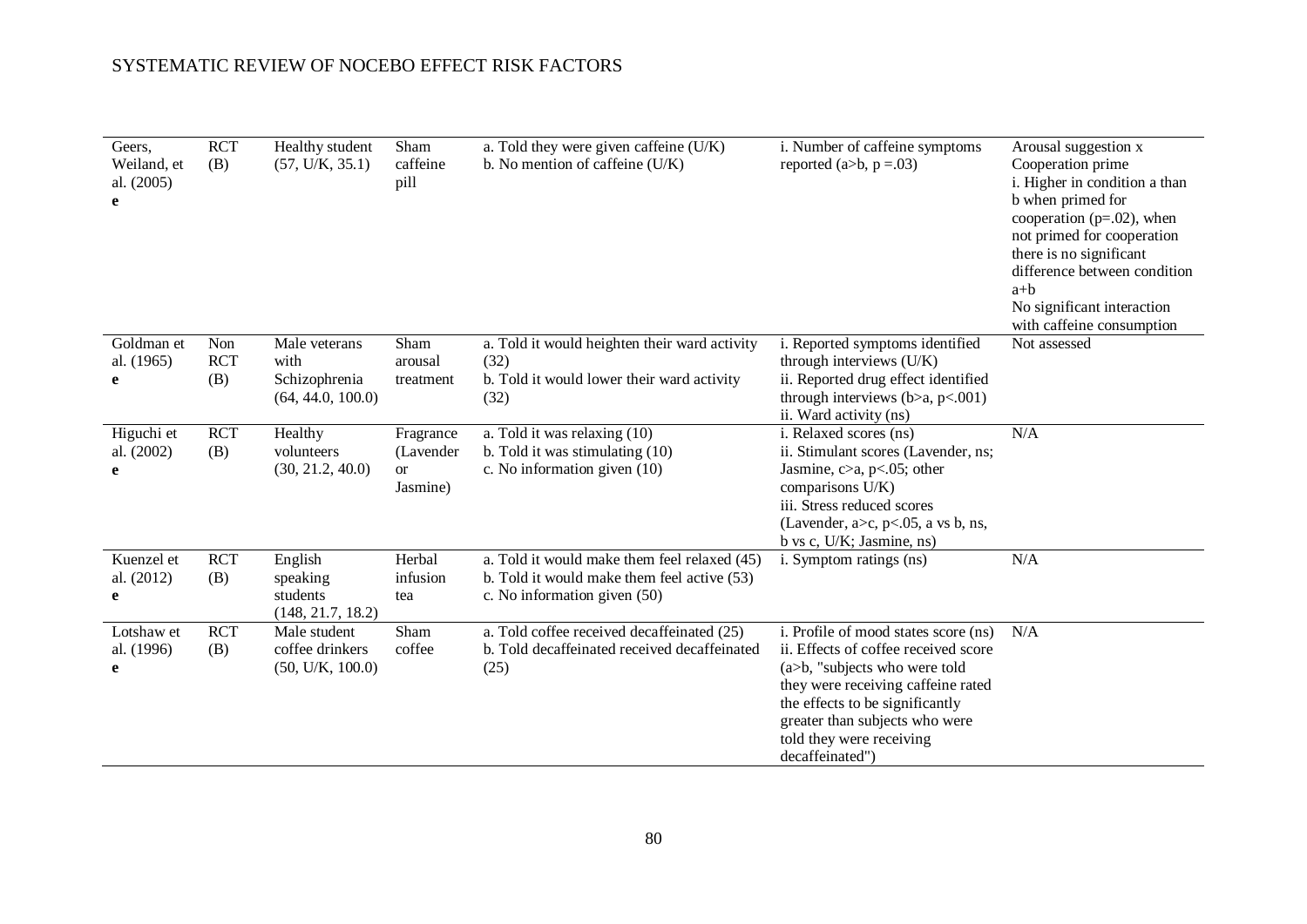| Mikalsen et<br>al. (2001)<br>e                  | <b>RCT</b><br>(W)        | Student coffee<br>drinkers<br>(21, 25.9, 66.7)        | Sham<br>coffee          | a. Told it was caffeine<br>b. Told it was not caffeine                                                                                                                                     | i. Alertness VAS score (ns)<br>ii. Contentedness VAS score (ns)<br>iii. Calmness VAS score (a<br>b,<br>$p<.05$ )                                                                                                                                                                                                     | Not assessed |
|-------------------------------------------------|--------------------------|-------------------------------------------------------|-------------------------|--------------------------------------------------------------------------------------------------------------------------------------------------------------------------------------------|----------------------------------------------------------------------------------------------------------------------------------------------------------------------------------------------------------------------------------------------------------------------------------------------------------------------|--------------|
| Mrna and<br><b>Skrivanek</b><br>(1985)<br>a,b,e | W                        | Healthy<br>volunteers<br>(21, 17.0, 47.6)             | Sham<br>arousal<br>drug | a. Told it was a new doping drug<br>undetectable by anti-doping tests<br>b. Told it was to relax pre-restart states                                                                        | i. Observed behaviour ("after the<br>doping drug students were lively<br>and talkative whereas after the<br>sedative they sat quietly and some<br>fell asleep")                                                                                                                                                      | Not assessed |
| Penick and<br>Fisher<br>(1965)<br>a,b,c,e       | W                        | Healthy medical<br>students<br>(14, U/K, U/K)         | Sham<br>arousal<br>drug | a. Told they would receive a stimulant drug<br>b. Told they would receive a sedative drug                                                                                                  | i. Overall arousal score (ns)                                                                                                                                                                                                                                                                                        | N/A          |
| Schneider et<br>al. (2006)<br>c,e               | <b>RCT</b><br>(B)        | <b>Healthy Adults</b><br>(45, 31.0, 22.2)             | Sham<br>coffee          | a. Told they were to consume decaffeinated<br>cofree(15)<br>b. Told they were to consume regular coffee<br>(15).<br>c. Informed they would receive no beverage<br>and no instructions (15) | $i.$ Mood $(ns)$<br>ii. Alertness ( $b > c$ , $p = 0.04$ ; all other<br>comparisons, ns)<br>iii. Calmness (ns)                                                                                                                                                                                                       | N/A          |
| Slanska et<br>al. (1974)<br>a,e                 | Non<br><b>RCT</b><br>(B) | Medical<br>students<br>(33, U/K, U/K)                 | Salt<br>solution        | a. Told it was a stimulant (17)<br>b. Told it was a sedative (16)                                                                                                                          | i. Perceived effect ("stimulation<br>suggestion was effective in 12%<br>of placebo reactors, sedation<br>suggestion was effective in 25%")<br>ii. Vigilance ("Sedative<br>suggestion decreased alertness")<br>iii. Fatigue ("b>a, statistically<br>significant increase in fatigue")<br>iv. Tension<br>v. Relaxation | Not assessed |
| Walach and<br>Schneider<br>$(2009)$ - Exp<br>2  | <b>RCT</b><br>(B)        | Healthy adults<br>coffee drinkers<br>(30, 29.9, 33.3) | Sham<br>coffee          | a. Told it was caffeine (15)<br>b. Received no beverage (15)                                                                                                                               | i. Mean change in mood (ns)<br>ii. Mean change in calmness (ns)<br>iii. Mean change in alertness<br>$(a>b, d=0.64)$                                                                                                                                                                                                  | Not assessed |

Note:  $RCT = Randomised Controled Trial, Non RCT = Non randomized controlled trial, B = Between subjects design, W = Within subjects design, U/K = Unknown, ns = 1.5$ non-significant, italicised = not directly given but has been extrapolated from the available data,  $\mathbf{a} = \text{high risk}$  random sequence generation bias,  $\mathbf{b} = \text{high risk}$  allocation concealment bias **c** = high risk blinding of participants and personnel bias, **e** = did not mention an a priori sample size calculation, Not assessed = did not assess interactions with another risk factor,  $N/A$  = no other risk factors assessed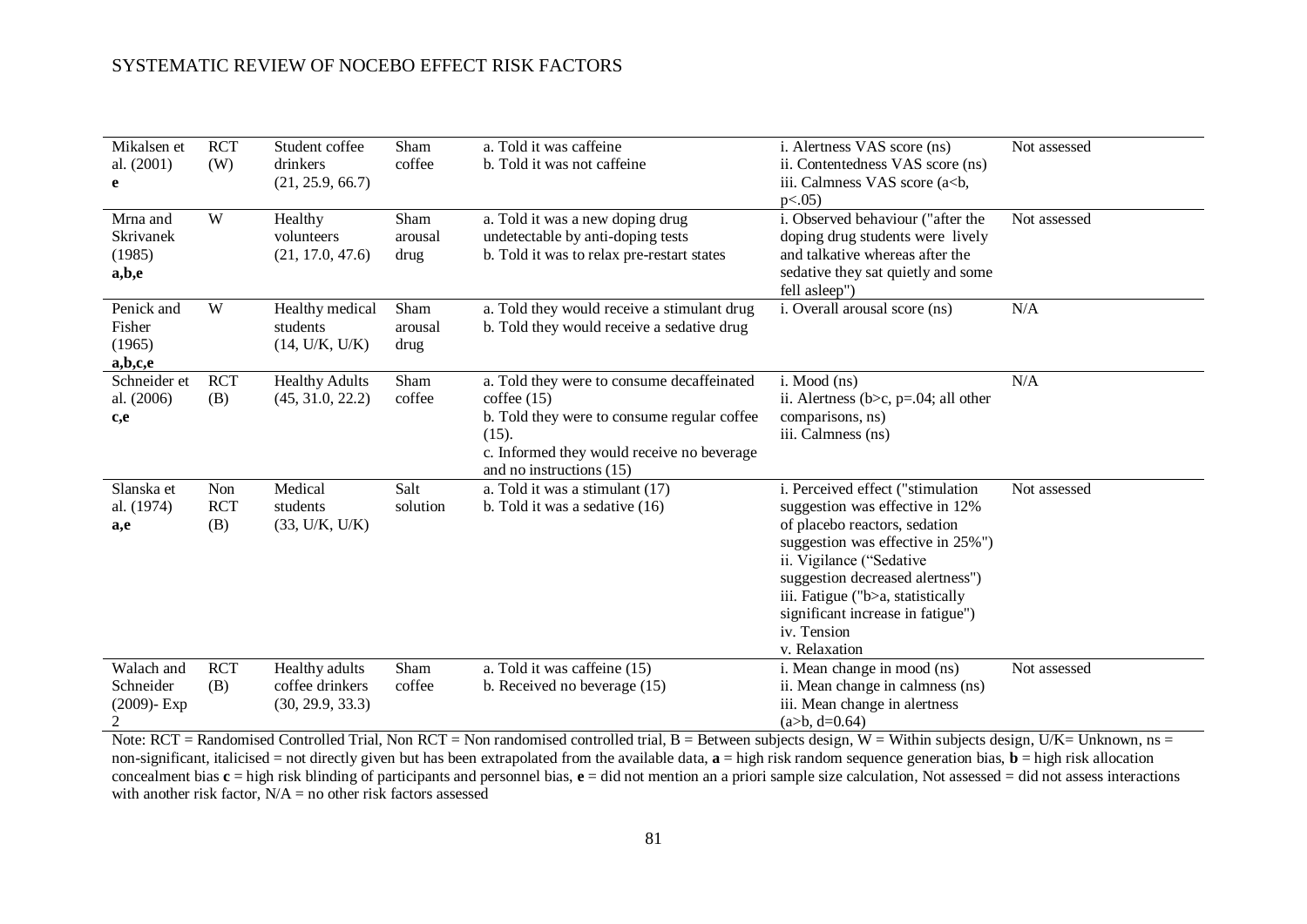| Reference<br>and quality        | Study<br>design   | Population<br>(N, Mean age,<br>%Male)                            | Inert<br>exposure           | Experimental conditions (n)                                                                                                                                           | Main effect on symptoms measured                                                                                                                                                                                                                                                                              | Interaction(s) with<br>other risk factors                                                                                                                                                                                              |
|---------------------------------|-------------------|------------------------------------------------------------------|-----------------------------|-----------------------------------------------------------------------------------------------------------------------------------------------------------------------|---------------------------------------------------------------------------------------------------------------------------------------------------------------------------------------------------------------------------------------------------------------------------------------------------------------|----------------------------------------------------------------------------------------------------------------------------------------------------------------------------------------------------------------------------------------|
| Bayer et al.<br>(1991)<br>e     | <b>RCT</b><br>(B) | Unemployed Men<br>(100, U/K, 100.0)                              | Sham<br>electrical<br>shock | a. Told they would receive a safe but<br>often painful undetectable current (60)<br>b. Were assured there would be no<br>shocks (40)                                  | i. Mean pain rating $(a>b, p<.01)$<br>ii. Frequency of pain reports (a>b, $p<0.05$ )                                                                                                                                                                                                                          | No significant<br>interactions with dose                                                                                                                                                                                               |
| Benedetti et<br>al. (1997)<br>e | <b>RCT</b><br>(B) | Video assisted<br>thoracoscopy<br>patients<br>(36, 53.7, 66.1)   | Sham<br>treatment           | a. Open injection that it would increase<br>pain $(18)$<br>b. Hidden injection (18)                                                                                   | i. Pain intensity rating (a>b, $p<0.005$ )                                                                                                                                                                                                                                                                    | N/A                                                                                                                                                                                                                                    |
| Colagiuri et<br>al. (2012)<br>e | <b>RCT</b><br>(B) | Students<br>experiencing<br>sleep difficulty<br>(82, 20.2, 22.0) | Sham<br>sleeping<br>pill    | a. Treatment might cause one side<br>effect $(29)$<br>b. Treatment might cause four side<br>effects $(23)$<br>c. No warning about side effects (30)                   | i. Free side effect report (ns)<br>ii. Change in appetite report (ns)<br>iii. Severity of change in appetite (ns)<br>iv. Cued report side effect $(c>a+b,$<br>restlessness $p=.04$ , poor concentration,<br>$p=.001; a vs b, ns)$<br>v. Severity of cued side effects ("trend" for<br>$c > a+b$ ; a vs b, ns) | N/A                                                                                                                                                                                                                                    |
| Crichton et<br>al. (2014)<br>e  | <b>RCT</b><br>(B) | <b>Students</b><br>(54, U/K, 37.0)                               | Sham<br>infrasound          | a. TV footage detailing symptomatic<br>experiences attributed to wind farms<br>(27)<br>b. TV footage with experts stating wind<br>farms would not cause symptoms (27) | i. Total symptom change score $(a>b, p<.01)$<br>ii. Total symptom change severity score<br>(a>b, p<.001)                                                                                                                                                                                                      | N/A                                                                                                                                                                                                                                    |
| Dalton<br>(1999)<br>e           | <b>RCT</b><br>(B) | Healthy<br>volunteers<br>(180, 31.7, 49.4)                       | Odours                      | a. Told they would have relaxing<br>effects $(60)$<br>b. Told they were industrial solvents<br>(60)<br>c. Told they were approved for<br>olfactory research (60)      | i. Symptom reports $(b>a+c, p<.05)$                                                                                                                                                                                                                                                                           | Symptom suggestions<br>x Odour<br>i. "Highest for those<br>exposed to butanol<br>following negative<br>suggestions, lowest<br>for those exposed to<br>methyl salicylate<br>following positive<br>suggestions"<br>No other interactions |

Supplementary Table 10. The effect of verbal suggestions of symptoms on symptom reporting in response to an inert exposure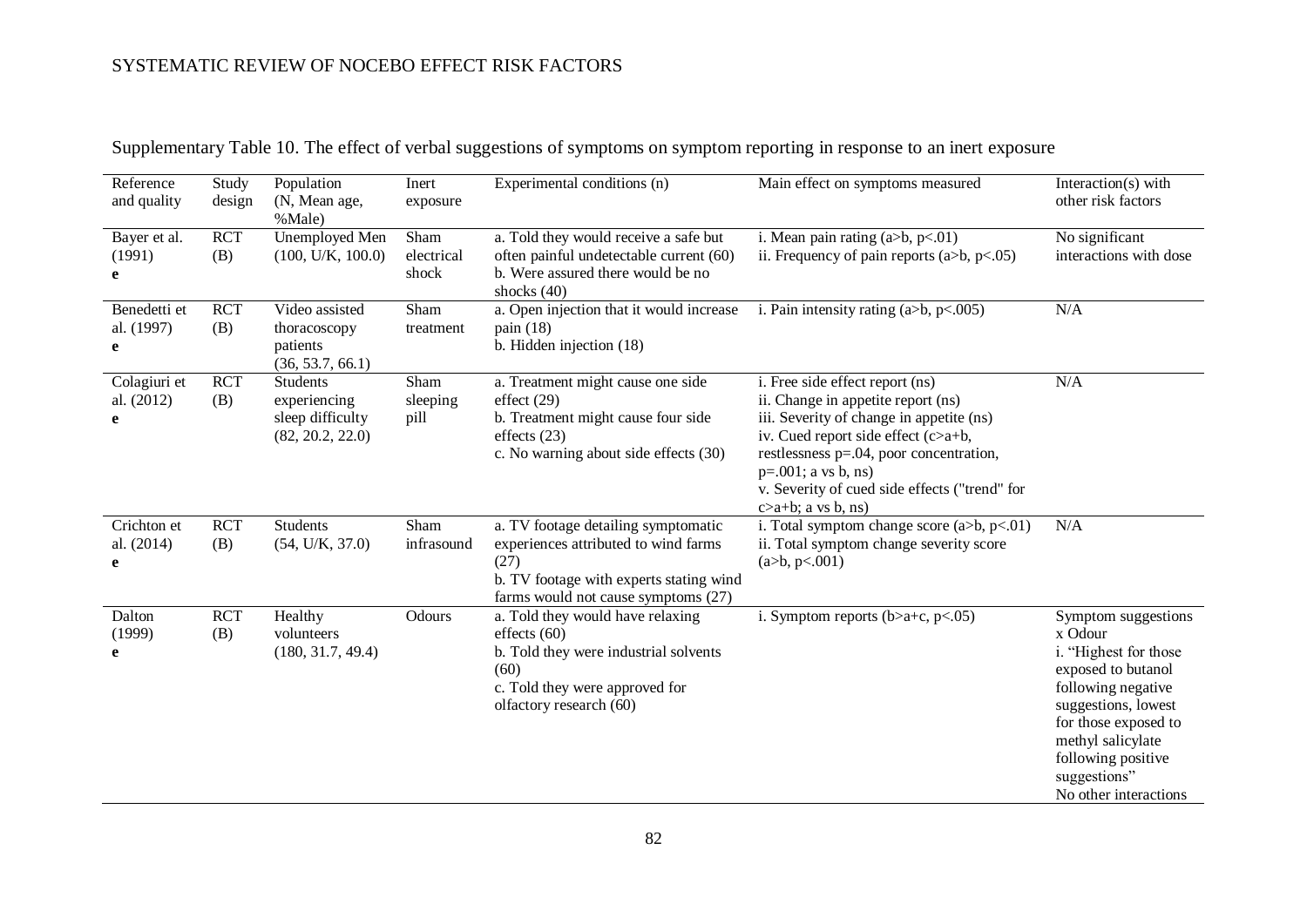|                                  |                              |                                           |                         |                                                                                                                                                                                   |                                                                                                                                                                                                                                                  | assessed                                                                                                                                                                    |
|----------------------------------|------------------------------|-------------------------------------------|-------------------------|-----------------------------------------------------------------------------------------------------------------------------------------------------------------------------------|--------------------------------------------------------------------------------------------------------------------------------------------------------------------------------------------------------------------------------------------------|-----------------------------------------------------------------------------------------------------------------------------------------------------------------------------|
| Devriese et<br>al. (2004)<br>a,e | Non<br><b>RCT</b><br>$(B+W)$ | Healthy students<br>(53, U/K, U/K)        | Odours                  | a. Given information about possible<br>health damaging effects of chemical<br>pollution (U/K)<br>b. No information (U/K)                                                          | i. Total symptom score (ns)<br>ii. Arousal symptom score (ns)<br>iii. Respiratory symptom score (ns)<br>iv. Cardiac symptom score (ns)<br>v. Tingling symptom score (ns)<br>vi. Unclassified symptom score (ns)<br>vii. Dummy symptom score (ns) | Non assessed                                                                                                                                                                |
| Devriese et<br>al. (2006)        | <b>RCT</b><br>$(B+W)$        | Psychology<br>students<br>(40, U/K, 0.0)  | Odour                   | a. Given information about possible<br>health damaging effects of chemical<br>pollution (20)<br>b. No information (20)                                                            | i. Total symptom score (ns)<br>ii. Arousal symptom score (ns)<br>iii. Respiratory symptom score (ns)<br>iv. Cardiac symptom score (ns)<br>v. Tingling symptom score (ns)<br>vi. Unclassified symptom score (ns)<br>vii. Dummy symptom score (ns) | Non assessed                                                                                                                                                                |
| Gavrylyuk et<br>al. (2010)<br>e  | <b>RCT</b><br>(B)            | Healthy<br>volunteers<br>(30, 24.9, 32.0) | Saline eye<br>drops     | a. Informed of pupil dilation effects<br>(10)<br>b. Informed of pupil constriction<br>effects $(10)$<br>c. Informed of saline eye drops (10)                                      | i. Frequency of symptoms $(a+b>c,$<br>"Subjective symptoms, were more<br>frequently reported by participants in the<br>experimental placebo groups than by<br>controls"; a vs b, ns)                                                             | N/A                                                                                                                                                                         |
| Gibbons et<br>al. (1979)<br>a,e  | <b>RCT</b><br>(B)            | Female students<br>(38, U/K, 0.0)         | Sham drug               | a. Told they were taking Cavanol<br>which would produce some noticeable<br>side effects (19)<br>b. Told they were taking baking soda<br>(19)                                      | i. Perceived arousal (ns)<br>ii. Salient Symptom score $(a>b, p<.001)$<br>iii. Non salient symptom score $(a>b, p<0.1)$                                                                                                                          | Symptom suggestion<br>x Self-awareness<br>i. ns<br>ii. Condition a<br>reported less<br>symptoms than<br>condition b when<br>mirror was facing<br>them, $(p<.03)$<br>iii. ns |
| Heatherton<br>et al. (1989)<br>e | <b>RCT</b><br>(B)            | Female students<br>(59, U/K, 0.0)         | Sham<br>vitamin<br>pill | a. Told vitamin has been reported to<br>make people feel hungry (19)<br>b. Told vitamin has been reported to<br>make people feel full (20)<br>c. Told no further information (20) | i. Hunger ratings (ns)                                                                                                                                                                                                                           | No significant<br>interactions with<br>participant restraint                                                                                                                |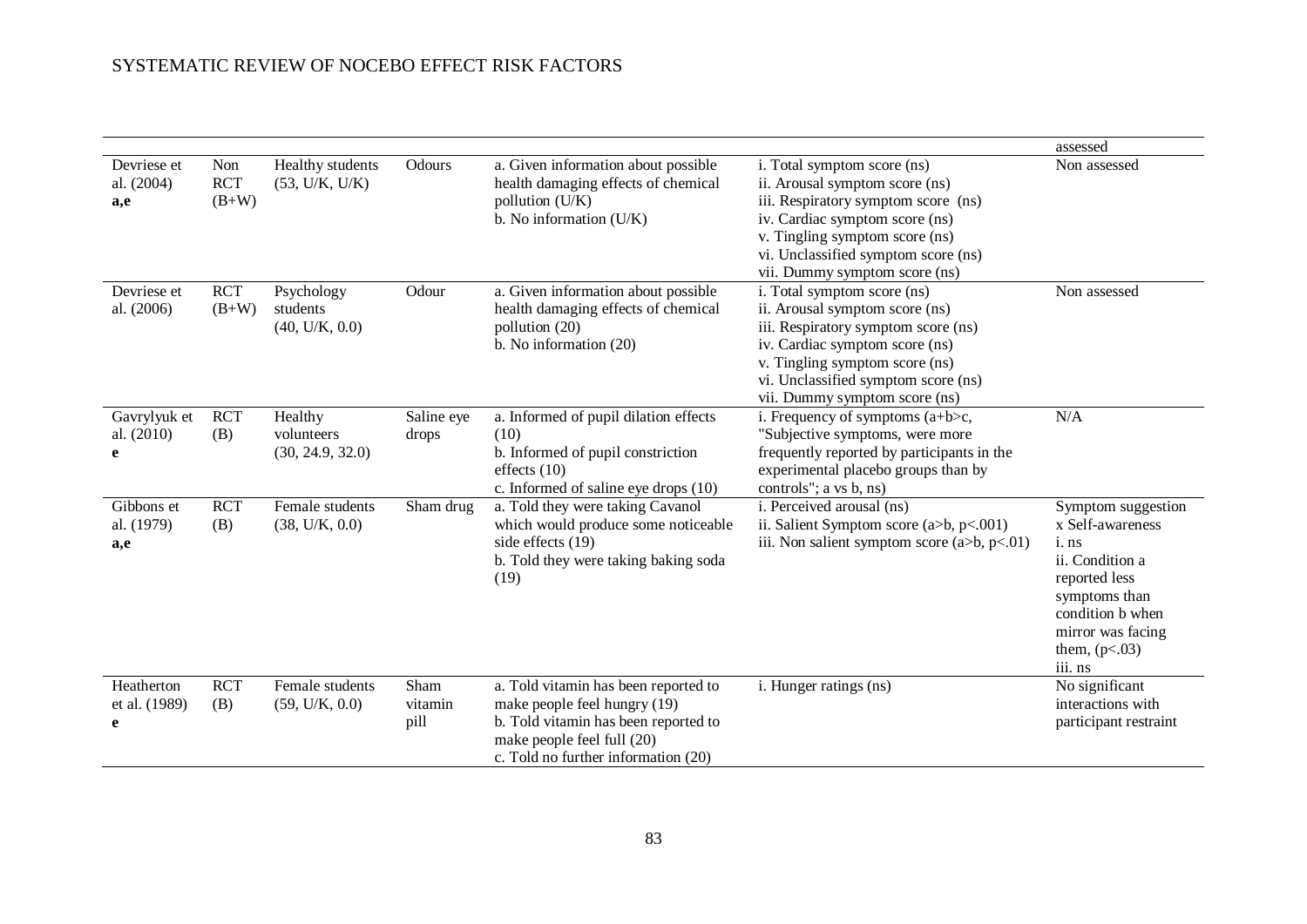| Jaen and<br>Dalton<br>(2014)<br>a,b,e         | Non<br><b>RCT</b><br>(B) | Asthmatics<br>(17, 38.5, 52.9)                                          | Sham<br>active<br>odour  | a. Labelled the odour as the rapeutic (9)<br>b. Labelled the odour as asthmogenic<br>(8)                                                                                                                                                                                                                                   | i. Asthma symptom checklist (ns)                                                                                                                                                                                                                                                                                                                                                                                | N/A                                                                                                                                                                                                                                             |
|-----------------------------------------------|--------------------------|-------------------------------------------------------------------------|--------------------------|----------------------------------------------------------------------------------------------------------------------------------------------------------------------------------------------------------------------------------------------------------------------------------------------------------------------------|-----------------------------------------------------------------------------------------------------------------------------------------------------------------------------------------------------------------------------------------------------------------------------------------------------------------------------------------------------------------------------------------------------------------|-------------------------------------------------------------------------------------------------------------------------------------------------------------------------------------------------------------------------------------------------|
| Neukirch<br>and<br>Colagiuri<br>(2014)<br>a,e | <b>RCT</b><br>(B)        | Students with<br>sleep difficulty<br>(91, 21.3, 33.0)                   | Sham sleep<br>medication | a. Warned about an increase/decrease<br>in appetite and received placebo<br>treatment $(24)$<br>b. Warned about the side effect but<br>received no treatment (23)<br>c. Not warned about the side effects<br>and received placebo treatment (22)<br>d. Not warned about the side effects<br>and received no treatment (22) | i. Free reporting of side effects (ns)<br>ii. Change in appetite (ns)<br>iii. Change in appetite consistent with<br>warning $(a, p=.008)$<br>iv. Severity of changes in appetite (lower for<br>those warned about a decrease compared to<br>those warned of an increase, $p=.02$ , or those<br>not warned, $p=.012$ )<br>v. c vs d (change in appetite, ns; direction of<br>change, ns; severity of change, ns) | N/A                                                                                                                                                                                                                                             |
| Pennebaker<br>and Skelton<br>(1981)<br>e      | <b>RCT</b><br>(B)        | <b>Students</b><br>(38, U/K, 31.6)                                      | Ultrasonic<br>noise      | a. Told it would increase skin<br>temperature $(13)$<br>b. Told it would decrease skin<br>temperature $(12)$<br>c. Told it would have no effect on skin<br>temperature (13)                                                                                                                                                | i. Perceptions of skin temperature $(a>b,$<br>$p<.001$ ; a>c, $p<.05$ ; b vs c, ns)                                                                                                                                                                                                                                                                                                                             | N/A                                                                                                                                                                                                                                             |
| Put et al.<br>(2004)<br>a,b,c,e               | W                        | Asthma patients<br>(32, 40.0, 50.0)                                     | Sham<br>inhaler          | a. Told it would have no effect on<br>breathing<br>b. Told it was a bronchoconstrictor<br>c. Told it was a bronchodilator                                                                                                                                                                                                  | i. Obstruction ( $b > c$ , $p < 01$ ; a vs b, a vs c, ns)<br>ii. Dyspnea (b>c, p<.01; a vs b, a vs c, ns)<br>iii. Fatigue (ns)<br>iv. Hyperventilation (ns)<br>v. Anxiety (ns)<br>vi. Irritation (ns)                                                                                                                                                                                                           | Symptom suggestion<br>x Negative affect<br>i+ii. Higher after<br>condition b than c for<br>participants with high<br>negative affect (i,<br>$p<.01$ ; ii, $p<.05$ )<br>iii-vi. ns<br>No significant<br>interactions with<br>social desirability |
| Read and<br>Bohr (2014)<br>a,b,c,e            | Non<br><b>RCT</b><br>(B) | Volunteers<br>without<br>photosensitive<br>epilepsy<br>(177, 25.3, U/K) | Sham 3D<br>TV            | a. Told it was 3D and wore passive 3D<br>glasses $(22)$<br>b. Told it was 3D and wore active no<br>shuttering 3D glasses (33)<br>c. Told it was 2D and did not wear<br>glasses $(122)$                                                                                                                                     | i. Symptom checklist score $(a+b>c, p=.03; a$<br>vs b, ns)                                                                                                                                                                                                                                                                                                                                                      | Not assessed                                                                                                                                                                                                                                    |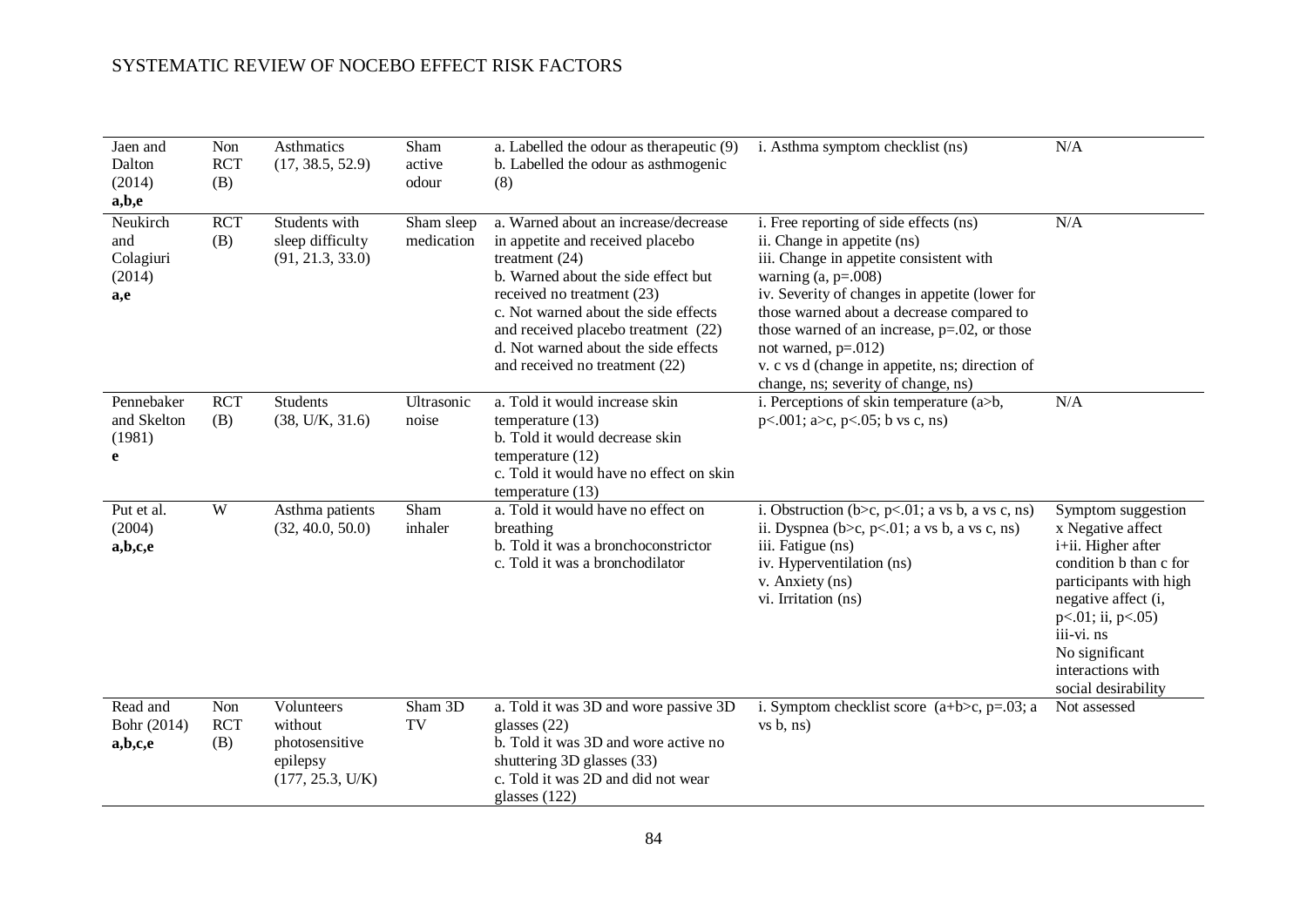| Schweiger<br>and Parducci<br>(1981)<br>e | <b>RCT</b><br>B)             | <b>Students</b><br>(34, U/K, 52.9)                        | Sham<br>electric<br>current | a. Told a low current would be<br>delivered, too mild to be felt but had<br>produced mild headaches in the past<br>(17)<br>b. Told current would be too weak to<br>be felt, but some people develop mild<br>headaches as a side effect (17) | i. Headache pain rating (ns)                                                                                                                                                                                                                     | N/A                                                                                                                                                                                                                                               |
|------------------------------------------|------------------------------|-----------------------------------------------------------|-----------------------------|---------------------------------------------------------------------------------------------------------------------------------------------------------------------------------------------------------------------------------------------|--------------------------------------------------------------------------------------------------------------------------------------------------------------------------------------------------------------------------------------------------|---------------------------------------------------------------------------------------------------------------------------------------------------------------------------------------------------------------------------------------------------|
| Walach et al.<br>(2002)                  | <b>RCT</b><br>(B)            | Coffee drinkers<br>(159, 25.5, 58.0)                      | Sham<br>coffee              | a. Received an information leaflet<br>describing the pharmacological effects<br>of caffeine (U/K)<br>b. Received no further information<br>(U/K)                                                                                            | i. General wellbeing score (ns)                                                                                                                                                                                                                  | No significant<br>interaction with<br>likelihood suggestion                                                                                                                                                                                       |
| Winters et al.<br>(2003)<br>e            | Non<br><b>RCT</b><br>$(B+W)$ | 18-30 year olds<br>(32, U/K, 15.6)                        | Odour                       | a. Given leaflet describing widespread<br>chemical pollution of the environment<br>is a potential cause of multiple<br>chemical sensitivity (16)<br>b. No information given $(16)$                                                          | i. Total symptom score (ns)<br>ii. Arousal symptom score (ns)<br>iii. Respiratory symptom score (ns)<br>iv. Cardiac symptom score (ns)<br>v. Tingling symptom score (ns)<br>vi. Unclassified symptom score (ns)<br>vii. Dummy symptom score (ns) | Symptom suggestions<br>x Conditioning<br>i+iii+iv+vi. Higher<br>following odour<br>which was paired<br>with CO2 when given<br>symptom suggestions<br>$(i, p<.01; iii+iv+vi,$<br>$p<.05$ )<br>$ii+v+vii$ . ns<br>No other interactions<br>assessed |
| Wise et al.<br>(2009)<br>c               | <b>RCT</b><br>(B)            | Patients with poor<br>asthma control<br>(241, 39.0, 29.5) | Sham<br>asthma<br>drug      | a. Emphasized benefit of treatment and<br>described potential side effects (121)<br>b. Expressed uncertainty about<br>improvement following treatment and<br>did not describe potential side effects<br>(120)                               | i. Headaches ( $a$ $>b$ , $p$ =.03)<br>ii. Lethargy (ns)<br>iii. Gastrointestinal distress (ns)<br>iv. Fever (ns)<br>v. Rhinitis (ns)<br>vi. Cough (ns)<br>vii. Flu (ns)<br>viii. Skin rash (ns)                                                 | N/A                                                                                                                                                                                                                                               |
| Witthöft and<br>Rubin (2013)             | <b>RCT</b><br>(B)            | <b>Adult</b> English<br>speakers<br>(147, 29.8, 32.7)     | Sham EMF                    | a. Watched a documentary concerning<br>the potential adverse health effects of<br>Wi-Fi (76)<br>b. Watched a BBC News report<br>concerning the security of the internet                                                                     | i. Total symptom score (ns)<br>ii. Anxiety (ns)<br>iii. Head and concentration (ns)<br>iv. Tingling sensations (ns)                                                                                                                              | Symptom suggestion<br>x Anxiety<br>i+iii. Increased in<br>people with high<br>anxiety who were in                                                                                                                                                 |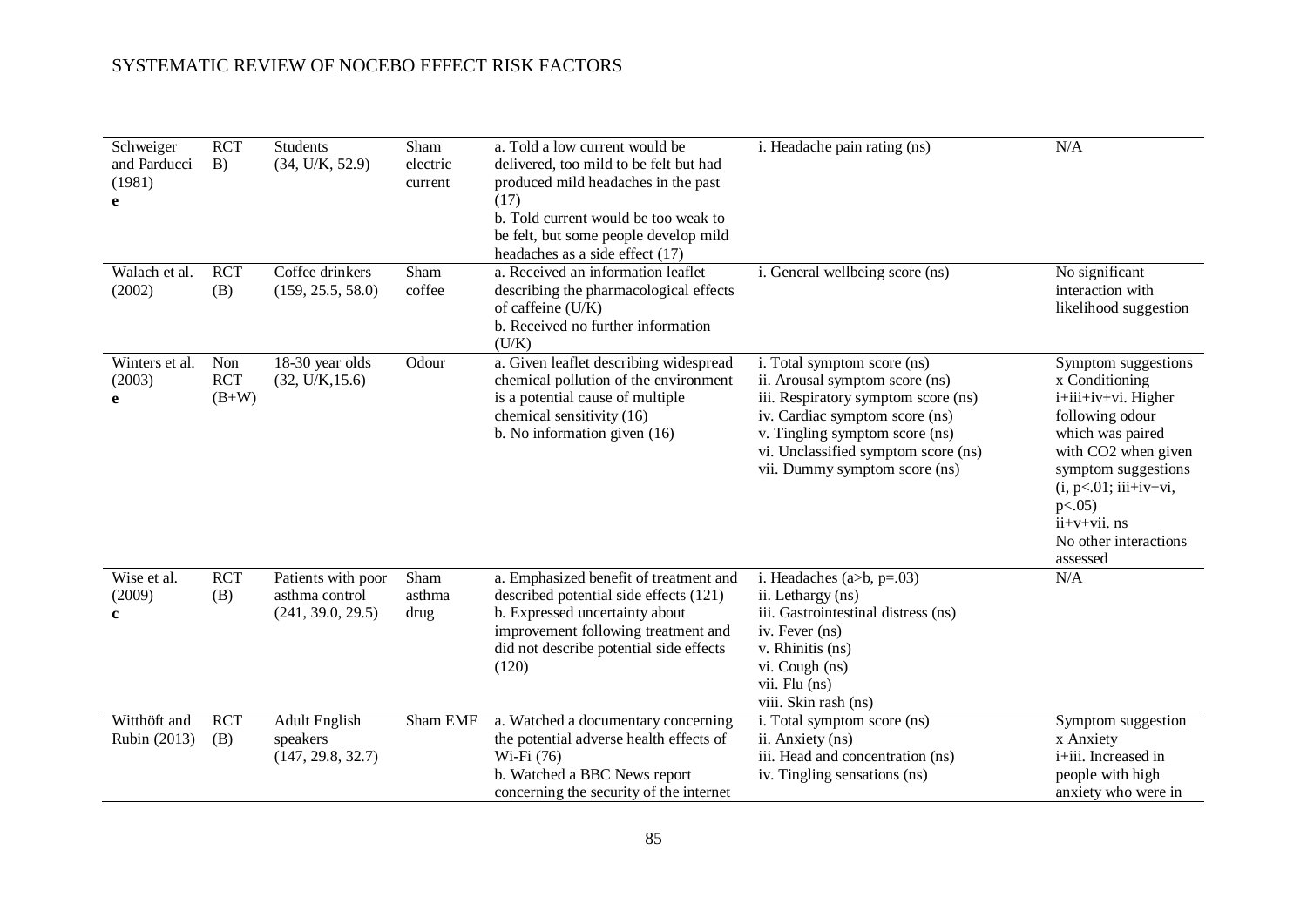|                                                                                                                                                                       |                 | and mobile phone data (71)                        |                                                                     | condition a $(i, p=.008;$<br>iii, $p<.001$ )<br>ii+iv. ns<br>No significant<br>interactions with age,<br>gender, level of<br>education or |
|-----------------------------------------------------------------------------------------------------------------------------------------------------------------------|-----------------|---------------------------------------------------|---------------------------------------------------------------------|-------------------------------------------------------------------------------------------------------------------------------------------|
|                                                                                                                                                                       |                 |                                                   |                                                                     | personality                                                                                                                               |
| <b>RCT</b><br>Zimmerman<br>Health<br>n-Viehoff et<br>(B)<br>Caucasians                                                                                                | Sham<br>arousal | a. Told it contained a drug to increase<br>BP(33) | i. Perceived drug effect (a>c, p=.04; b>c,<br>$p=.003; a vs b, ns)$ | N/A                                                                                                                                       |
| al. $(2013)$<br>(92, 24.5, 41.3)                                                                                                                                      | oral spray      | b. Told it contained a drug to decrease           |                                                                     |                                                                                                                                           |
| b,e                                                                                                                                                                   |                 | BP(29)                                            |                                                                     |                                                                                                                                           |
| Note: RCT = Randomised Controlled Trial Non RCT = Non randomised controlled trial $B =$ Retween subjects design $W =$ Within subjects design $I/K = I$ Inknown $nS =$ |                 | c. Told it was a placebo (30)                     |                                                                     |                                                                                                                                           |

Note:  $RCT = R$ andomised Controlled Trial, Non  $RCT =$  Non randomised controlled trial, B = Between subjects design, W = Within subjects design, U/K= Unknown, ns non-significant, italicised = not directly given but has been extrapolated from the available data, **a** = high risk random sequence generation bias, **b** = high risk allocation concealment bias, **c** = high risk blinding of participants and personnel bias, **e** = did not mention an a priori sample size calculation, N/A = no other risk factors assessed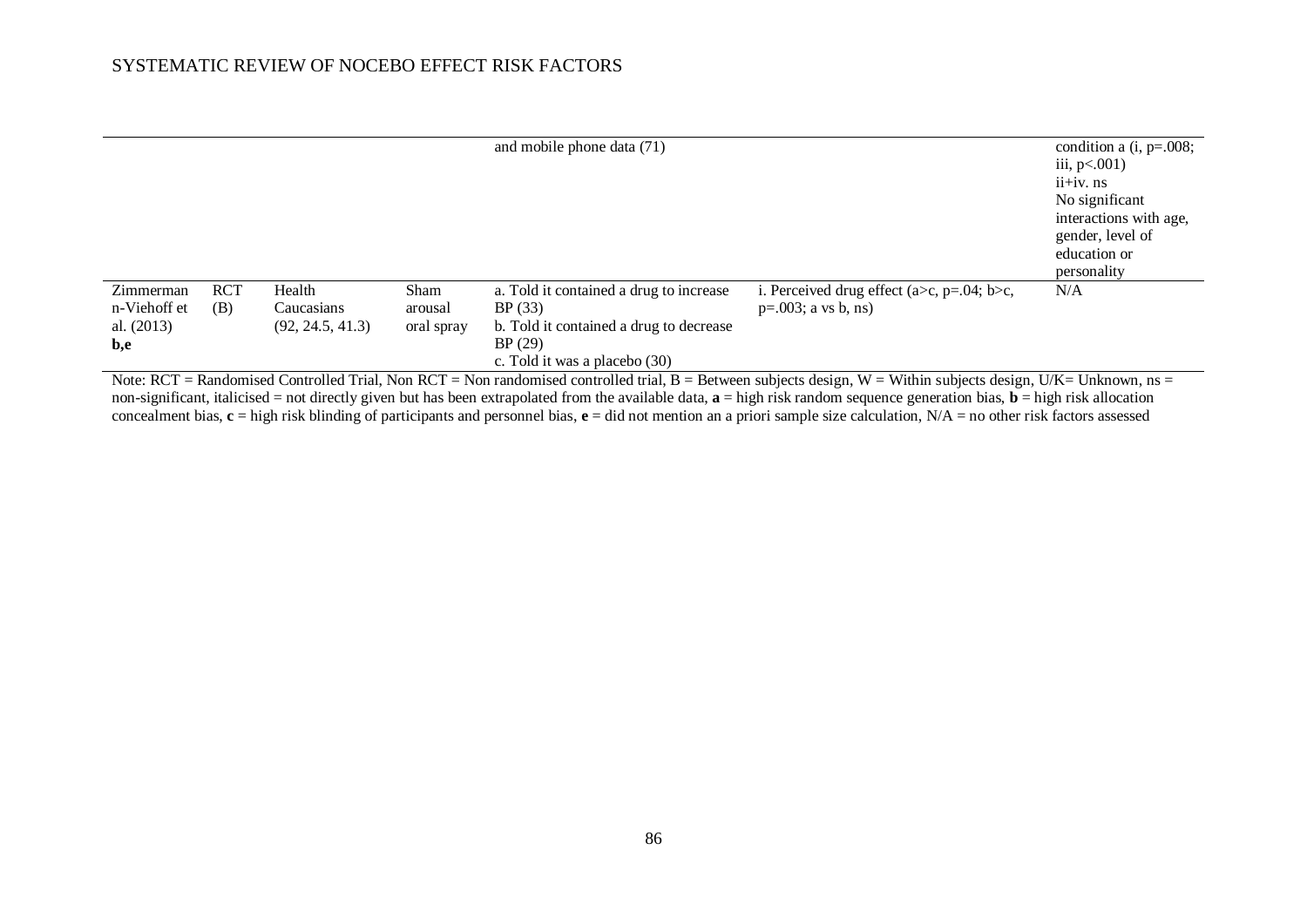| Reference<br>and quality                 | Study<br>design       | Population<br>(N, Mean age,<br>%Male) | Inert<br>exposure                  | Manipulation                                     | Experimental conditions (n)                                                                                                                                                                                           | Main effect on symptoms<br>measured                                                                                                                            | Interaction(s) with other<br>risk factors                                                                                                                                                 |
|------------------------------------------|-----------------------|---------------------------------------|------------------------------------|--------------------------------------------------|-----------------------------------------------------------------------------------------------------------------------------------------------------------------------------------------------------------------------|----------------------------------------------------------------------------------------------------------------------------------------------------------------|-------------------------------------------------------------------------------------------------------------------------------------------------------------------------------------------|
| Faasse et<br>al. (2013)<br>b,c,e         | <b>RCT</b><br>(B)     | Healthy students<br>(60, 19.4, 43.5)  | Sham<br>anti-<br>anxiety<br>tablet | Verbal<br>suggestion<br>(Brand)                  | a. Branded reformulation change (20)<br>b. Generic reformulation change (20)<br>c. No change (20)                                                                                                                     | i. Number of expected<br>symptoms ( $b > c$ , $p = .03$ ; a vs<br>b, ns; a vs c, ns)<br>ii. Number of unexpected<br>symptoms (ns)                              | N/A                                                                                                                                                                                       |
| Geers,<br>Weiland, et<br>al. (2005)<br>e | <b>RCT</b><br>(B)     | Healthy students<br>(57, U/K, 35.1)   | Sham<br>caffeine<br>pill           | Cooperation<br>prime                             | a. Given a scrambled sentence test<br>with a cooperation prime (U/K)<br>b. Given a scrambled sentence test<br>with a neutral prime $(U/K)$                                                                            | i. Caffeine symptom<br>questionnaire score (ns)                                                                                                                | Cooperation prime x<br>Arousal suggestion<br>i. Higher in condition a<br>than b when told they were<br>given coffee $(p=.02)$<br>No significant interactions<br>with caffeine consumption |
| Jensen and<br>Karoly<br>(1991)<br>e      | <b>RCT</b><br>$(B+W)$ | <b>Students</b><br>(86, U/K, 45.3)    | Sham<br>sedative<br>pill           | Verbal<br>suggestion<br>(social<br>desirability) | a. Type B personality is more<br>positive then type A. Type B have<br>been shown to respond more to pills<br>(43)<br>b. Relationship between type A and B<br>personality and response to pills is<br>very weak (43)   | i. General placebo response<br>rating $(a>b, p<.05)$<br>ii. Adjective symptom<br>checklist score $(a>b, p<.05)$                                                | No significant interactions<br>with dose or gender                                                                                                                                        |
| Walach et<br>al. (2001)                  | <b>RCT</b><br>(B)     | Coffee drinkers<br>(157, 28.1, 34.0)  | Sham<br>coffee                     | Experimenter<br>expectancy                       | a. Experimenter told the<br>physiological effects from a caffeine<br>placebo are real (proplacebo) (U/K)<br>b. Experimenter told the effects of<br>caffeine placebos are just due to<br>artefacts (antiplacebo) (U/K) | i. General wellbeing score<br>(ns)                                                                                                                             | No significant interactions<br>with likelihood suggestion                                                                                                                                 |
| Van Diest<br>et al.<br>(2006)<br>e       | <b>RCT</b><br>$(B+W)$ | <b>Students</b><br>(28, U/K, 21.4)    | Odours                             | Type of<br>breathing                             | a. Test odours given with<br>normocapnic breathing trial (U/K)<br>b. Test odours given with<br>spontaneous breathing (U/K)                                                                                            | i. Paresthesia (ns)<br>ii. Cerebral (ns)<br>iii. Cardiac (ns)<br>iv. Gastrointestinal (ns)<br>v. Respiratory (a>b, no<br>statistics given)<br>vi. Anxiety (ns) | Not assessed                                                                                                                                                                              |

Supplementary Table 11. Miscellaneous risk factors for symptom reporting in response to an inert exposure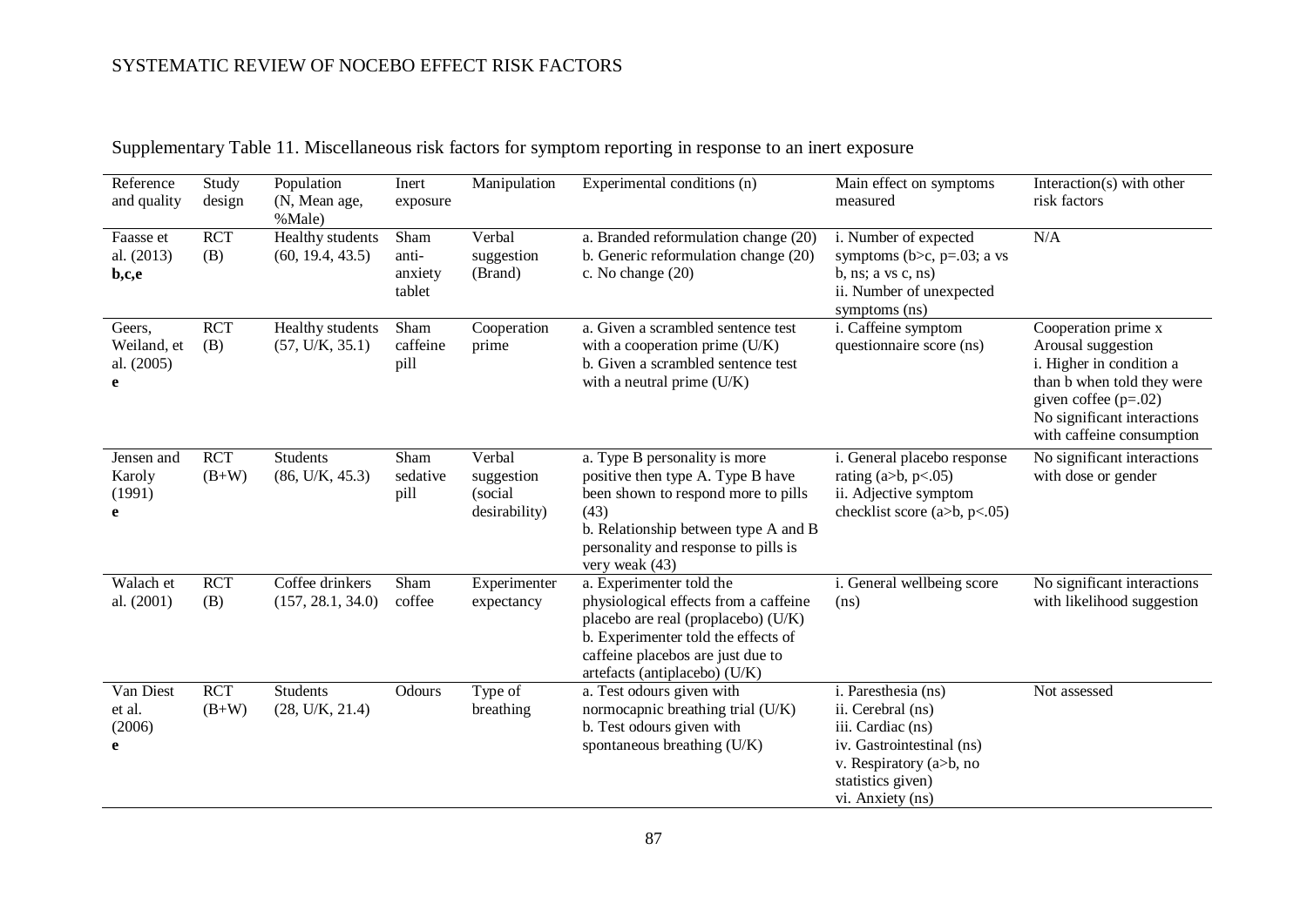|                                    |                              |                                     |        |        |                                                                                                                         | vii. Neuropsychological (ns)<br>viii. Unclassified (ns)<br>$ix.$ Dummy $(ns)$<br>x. Feeling unreal (ns)                                                                                 |              |
|------------------------------------|------------------------------|-------------------------------------|--------|--------|-------------------------------------------------------------------------------------------------------------------------|-----------------------------------------------------------------------------------------------------------------------------------------------------------------------------------------|--------------|
| Devriese et<br>al. $(2000)$<br>a,e | Non<br><b>RCT</b><br>$(B+W)$ | Healthy students<br>(56, U/K, 41.1) | Odours | Timing | a. Test phase immediately after<br>conditioning trials (28)<br>b. Test phase one week after<br>conditioning trials (28) | i. Total symptom score (ns)<br>ii. Arousal $(a>b, no$ statistics<br>given)<br>iii. Respiratory (ns)<br>iv. Cardiac (ns)<br>v. Tingling (ns)<br>vi. Unclassified (ns)<br>vii. Dummy (ns) | Not assessed |

Note: RCT = Randomised Controlled Trial, B = Between subjects design, W = Within subjects design, U/K= Unknown, ns = non-significant, italicised = not directly given but has been extrapolated from the available data, **a** = high risk random sequence generation bias, **b** = high risk allocation concealment bias **c** = high risk blinding of participants and personnel bias,  $\mathbf{e} = \text{did not mention an a priori sample size calculation}$ , Not assessed = did not assess interactions with another risk factor, N/A = no other risk factors assessed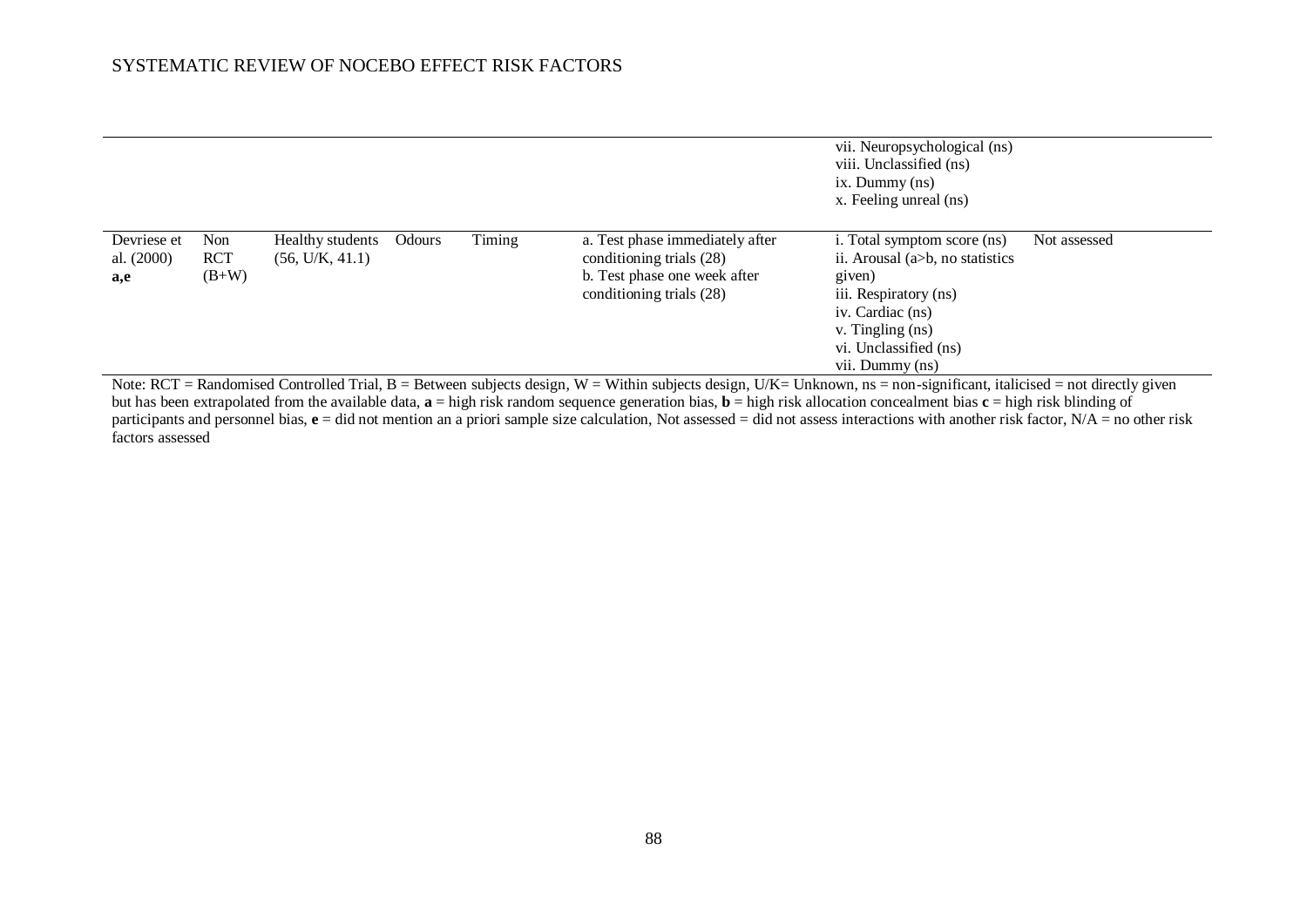| Reference<br>and quality                | Study<br>design   | Population<br>(N, Mean age, %Male)                            | Inert exposure                    | Risk factor $(s)$            | Symptoms measured                                                                                                                                                                                                                                                                                                                        | Interaction(s) with other risk<br>factors                                                   |
|-----------------------------------------|-------------------|---------------------------------------------------------------|-----------------------------------|------------------------------|------------------------------------------------------------------------------------------------------------------------------------------------------------------------------------------------------------------------------------------------------------------------------------------------------------------------------------------|---------------------------------------------------------------------------------------------|
| Angelucci<br>and Pena<br>(1997)<br>e    | <b>RCT</b><br>(B) | Student caffeine<br>consumers<br>(148, U/K, 23.0)             | Sham Coffee                       | 1. Gender (F,M)              | I. Stimulation/alertness (ns)<br>ii. Anxiety/irritability (ns)<br>iii. Subjective symptoms (ns)                                                                                                                                                                                                                                          | Not assessed                                                                                |
| Casper et al.<br>(2001)<br>e            | $\mathbf{P}$      | Nonpsychotic major<br>depressive patients<br>(876, U/K, 42.8) | Sham<br>fluoxetine<br>treatment   | 1. Gender (F,M)              | i. Number of people reporting one or more<br>symptoms $(F>M, p<.01)$<br>ii. Specific symptoms (F reported a higher<br>incidence of pain in general, chest pain,<br>infections, accidental injuries, nausea,<br>increased appetite, and nervousness, ps<.043.<br>M were more likely to report somnolence,<br>tremor, and asthma, ps<.048) | Not assessed                                                                                |
| de la Cruz et<br>al. (2010)<br>e        | $\mathbf{P}$      | Patients with cancer<br>related fatigue<br>(105, U/K, 40.0)   | Sham<br>treatment                 | 1. Age<br>2. Education level | i. Nausea (1 ns; higher 2 increases i, $p=.05$ )                                                                                                                                                                                                                                                                                         | Not assessed                                                                                |
| Drici et al.<br>(1995)<br>b,e           | ${\bf P}$         | Healthy volunteers<br>(52, 23.5, 50.0)                        | Sham<br>paracetamol<br>eye drop   | 1. Employment                | i. Subjective side effect rating scale (ns)                                                                                                                                                                                                                                                                                              | Not assessed                                                                                |
| Geers et al.<br>(2011)<br>e             | <b>RCT</b><br>(B) | Healthy students<br>(102, 20.5, 21.6)                         | Sham caffeine<br>capsule          | 1. Age<br>2. Gender          | i. Placebo response index- anxious, sluggish,<br>energized, calm, irritated, lazy, relaxed, and<br>excited $(1 \text{ ns}; 2 \text{ ns})$                                                                                                                                                                                                | No significant interactions<br>with likelihood suggestion                                   |
| Geers,<br>Helfer, et al.<br>(2005)<br>e | <b>RCT</b><br>(B) | Healthy students<br>(54, 21.0, 29.6)                          | Sham over-<br>the-counter<br>pill | $1. \text{Age}$<br>2. Gender | i. Affect questionnaire - Anxiety, restlessness,<br>relaxed, irritable, and perspiration (1 ns; 2 ns)                                                                                                                                                                                                                                    | No significant interactions<br>with self-awareness,<br>likelihood suggestion or<br>optimism |
| Goetz et al.<br>(2008)<br>e             | ${\bf P}$         | Parkinson's patients<br>with dyskinesia<br>(484, U/K, U/K)    | Sham<br>medication                | 1. Age<br>2. Gender          | i. UPDRS score worsening (1 ns; 2 ns)                                                                                                                                                                                                                                                                                                    | Not assessed                                                                                |
| Harrell and<br>Juliano<br>(2012)<br>e   | <b>RCT</b><br>(B) | Adult smokers<br>(43, 28.7, 67.4)                             | Sham cigarette                    | 1. Gender                    | i. Cigarette evaluation scale - cravings (ns)                                                                                                                                                                                                                                                                                            | No significant interaction<br>with performance suggestion                                   |

Supplementary Table 12. Demographic predictors of symptom reporting to an inert exposure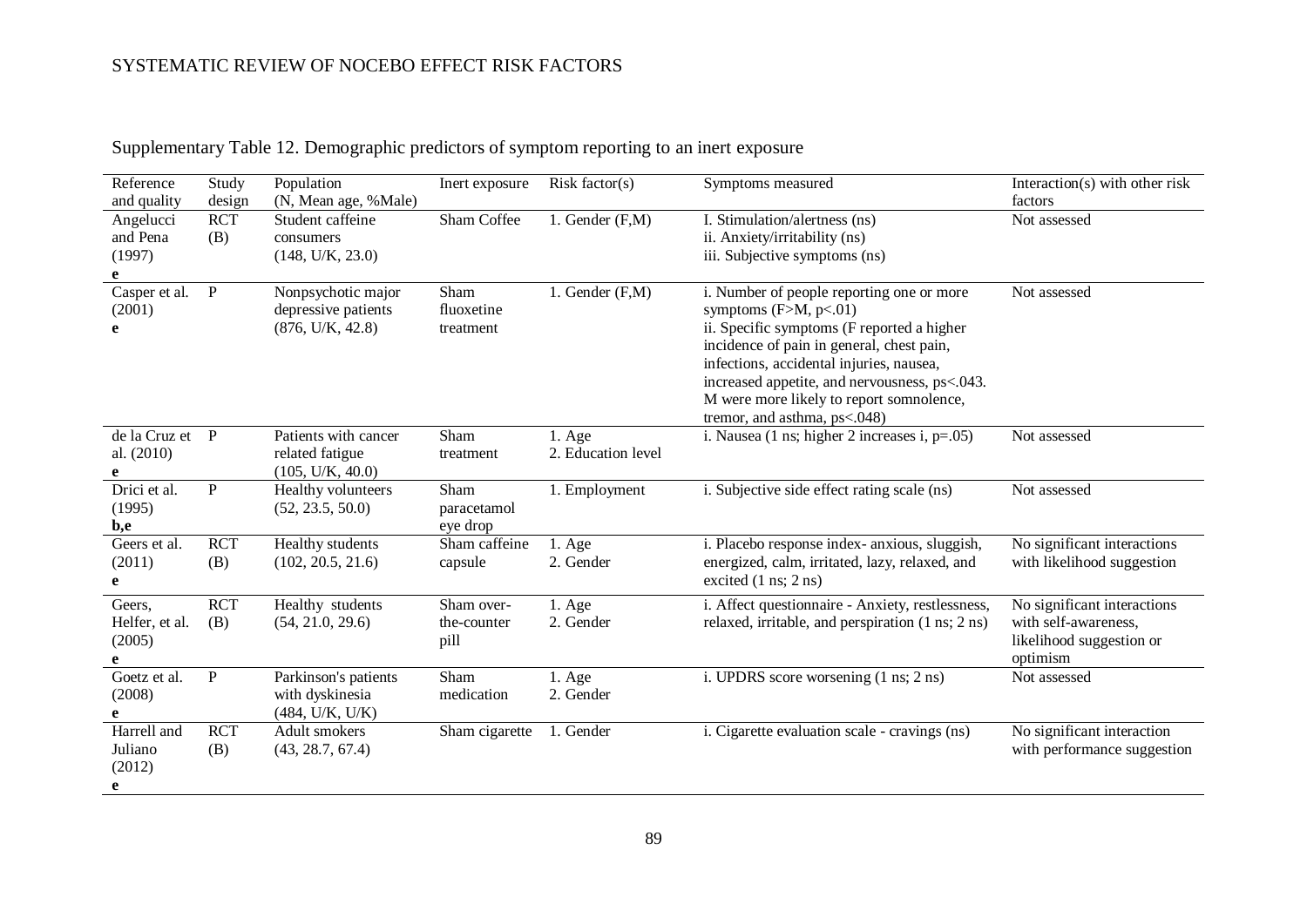| Jensen and<br>Karoly<br>(1991)<br>e      | <b>RCT</b><br>$(B+W)$        | <b>Students</b><br>(86, U/K, 45.3)                                              | Sham sedative<br>pill             | 1. Gender                    | i. General placebo response rating (ns)<br>ii. Adjective symptom checklist score (ns)                                                                                                 | No significant interaction<br>with dose or social<br>desirability                                                                      |
|------------------------------------------|------------------------------|---------------------------------------------------------------------------------|-----------------------------------|------------------------------|---------------------------------------------------------------------------------------------------------------------------------------------------------------------------------------|----------------------------------------------------------------------------------------------------------------------------------------|
| Liccardi et<br>al. (2004)<br>b,e         | $\mathbf{P}$                 | Patients with ADRs<br>(600, 42.0, 30.3)                                         | Sham allergen<br>pill             | 1. Gender                    | i. Number of people reporting reactions (F>M,<br>$p=.01)$                                                                                                                             | Not assessed                                                                                                                           |
| Lombardi et<br>al. (2008)<br>a,d,e       | $\mathbf P$                  | Patients with ADRs<br>(435, 39.7, 32.0)                                         | Sham allergen<br>pill             | $1. \text{Age}$<br>2. Gender | i. Number of recorded symptoms (1 ns; 2 ns)                                                                                                                                           | Not assessed                                                                                                                           |
| Lorber et al.<br>(2007)<br>e             | <b>RCT</b><br>(B)            | Students without upper<br>respiratory conditions<br>(86, U/K, 40.7)             | Sham<br>environmental<br>toxin    | 1. Gender                    | i. Verbal symptom ratings: specified-<br>headache, nausea, itchy skin, drowsiness and<br>additional - watery eyes, scratchy throat, chest<br>tightness, and breathing difficulty (ns) | Gender x Observation<br>i. Higher in observation<br>compared to no observation<br>conditions when participants<br>are female $(p<.05)$ |
| Mazzoni et<br>al. (2010)<br>e            | <b>RCT</b><br>(B)            | Healthy students<br>(120, 20.7, 50.0)                                           | Sham<br>environmental<br>toxin    | 1. Gender                    | i. Verbal symptom ratings: specified-<br>headache, nausea, itchy skin, drowsiness and<br>additional - watery eyes, scratchy throat, chest<br>tightness, and breathing difficulty (ns) | Not assessed                                                                                                                           |
| Papoiu et al.<br>(2011)<br>e             | <b>RCT</b><br>(W)            | Healthy volunteers and<br>patients with atopic<br>dermatitis<br>(25, U/K, 44.0) | Sham<br>histamine                 | 1. Gender                    | i. Average itch intensity rating (ns)<br>ii. Scratching behaviour (ns)                                                                                                                | No significant interactions<br>with social observation                                                                                 |
| Read and<br>Bohr (2014)<br>e             | Non<br><b>RCT</b><br>(B)     | Volunteers without<br>photosensitive epilepsy<br>(177, 25.3, U/K)               | Sham 3D TV                        | 1. Gender                    | i. Symptom checklist score (ns)                                                                                                                                                       | Not assessed                                                                                                                           |
| Strohle<br>(2000)<br>e                   | $\mathbf{P}$                 | Healthy adults and<br>patients with panic<br>disorder<br>(U/K, 33.5, 56.6)      | Sham panic<br>disorder<br>trigger | 1. Gender                    | i. Acute panic inventory rating scale (Healthy<br>adults, ns; patients $F>M$ , $p<.05$ )                                                                                              | Gender x Condition<br>i. Increases for females with<br>panic disorder $(p<.05)$                                                        |
| Szemerszky<br>et al. (2010)<br>e         | W                            | Healthy students<br>(40, 22.8, 27.5)                                            | Sham EMF                          | 1. Gender                    | i. Overall symptom score (weak suggestion,<br>$F>M$ , p<.05; strong suggestion, ns)                                                                                                   | Not assessed                                                                                                                           |
| Van den<br>Bergh et al.<br>(1997)<br>a,e | Non<br><b>RCT</b><br>$(B+W)$ | Psychosomatic patients<br>(28, 36.0, 50.0)                                      | Odours                            | 1. Gender                    | i. Total symptom score (ns)<br>ii. Arousal (ns)<br>iii. Respiratory (ns)<br>iv. Cardiac (ns)                                                                                          | Not assessed                                                                                                                           |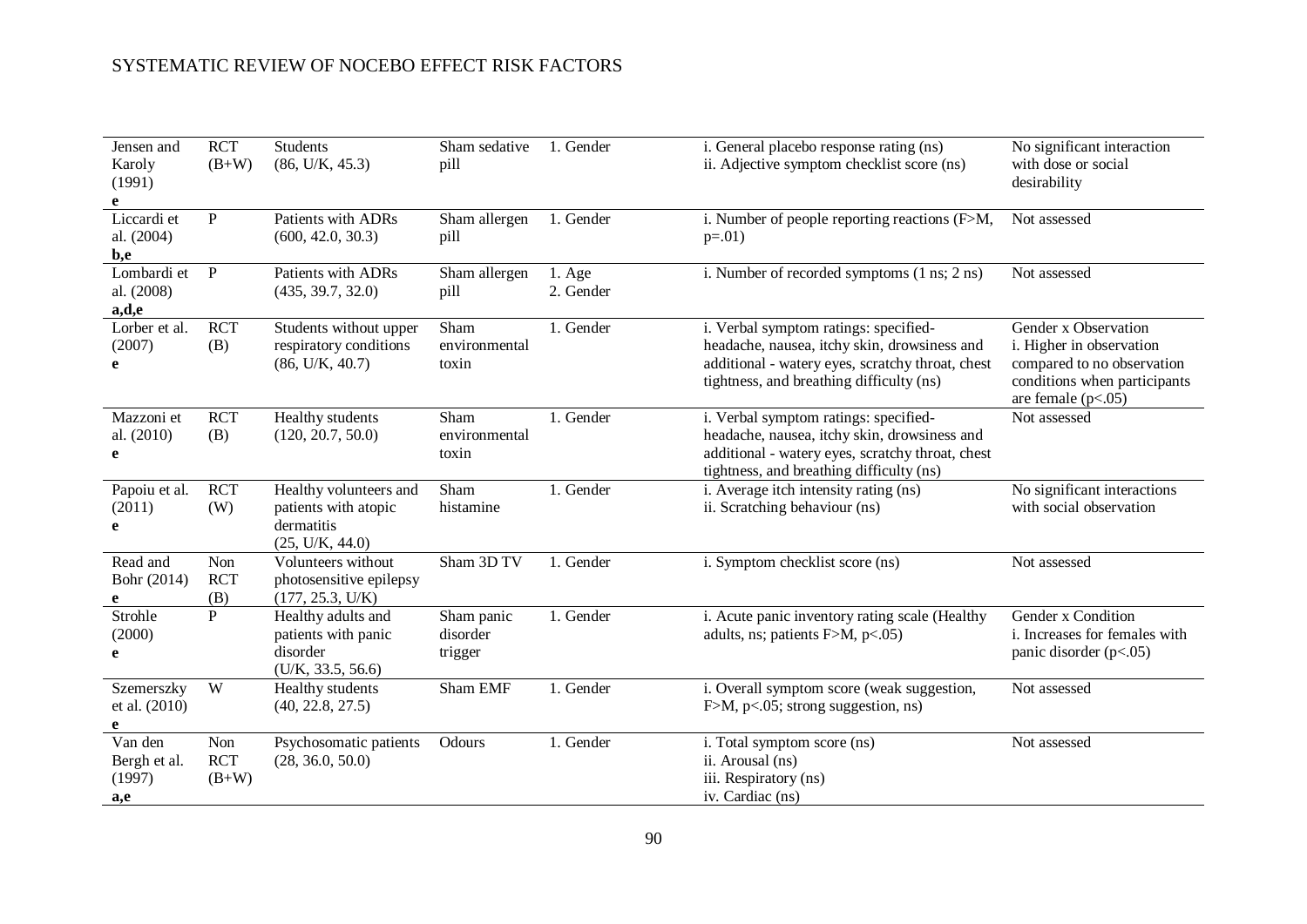|                                        |                       |                                             |          |                                                       | v. Tingling (ns)<br>vi. Unclassified (ns)<br>vii. Dummy (ns)                                                                                                                                                                                              |                                                                                   |
|----------------------------------------|-----------------------|---------------------------------------------|----------|-------------------------------------------------------|-----------------------------------------------------------------------------------------------------------------------------------------------------------------------------------------------------------------------------------------------------------|-----------------------------------------------------------------------------------|
| Van den<br>Bergh et al.<br>(1998)<br>e | <b>RCT</b><br>$(B+W)$ | Healthy adults<br>(56, 42.5, 50.0)          | Odours   | . Gender                                              | i. Total symptom score (ns)<br>ii. Arousal (ns)<br>iii. Respiratory (ns)<br>iv. Cardiac (ns)<br>v. Tingling (ns)<br>vi. Unclassified (ns)<br>vii. Dummy (ns)                                                                                              | Not assessed                                                                      |
| Witthöft and<br>Rubin<br>(2013)        | <b>RCT</b><br>(B)     | Adult English speakers<br>(147, 29.8, 32.7) | Sham EMF | $1. \text{Age}$<br>2. Gender<br>3. Level of education | i. Total symptom score $(1 \text{ ns}; 2 \text{ ns}; 3 \text{ ns})$<br>ii. Anxiety $(1 \text{ ns}; 2 \text{ ns}; 3 \text{ ns})$<br>iii. Head and concentration (1 ns; 2 ns; 3 ns)<br>iv. Tingling sensations $(1 \text{ ns}; 2 \text{ ns}; 3 \text{ ns})$ | No significant interactions<br>with personality, anxiety or<br>symptom suggestion |
|                                        |                       |                                             |          |                                                       | Note: RCT = Randomised Controlled Trial, Non RCT = Non randomised controlled trial, $P =$ Prospective design, $B =$ Between subjects design, $W =$ Within subjects design,                                                                                |                                                                                   |

U/K= Unknown, italicised = not directly given but has been extrapolated from the available data,  $\bar{F}$  = Female,  $\bar{M}$  = Male, ns = non-significant, Not assessed = did not assess interactions with another risk factor,  $\mathbf{a} = \text{high risk}$  for selection bias,  $\mathbf{b} = \text{high risk}$  for confounding factors,  $\mathbf{d} = \text{high risk}$  for low generalizability,  $\mathbf{e} = \text{did not mention an a}$ priori sample size calculation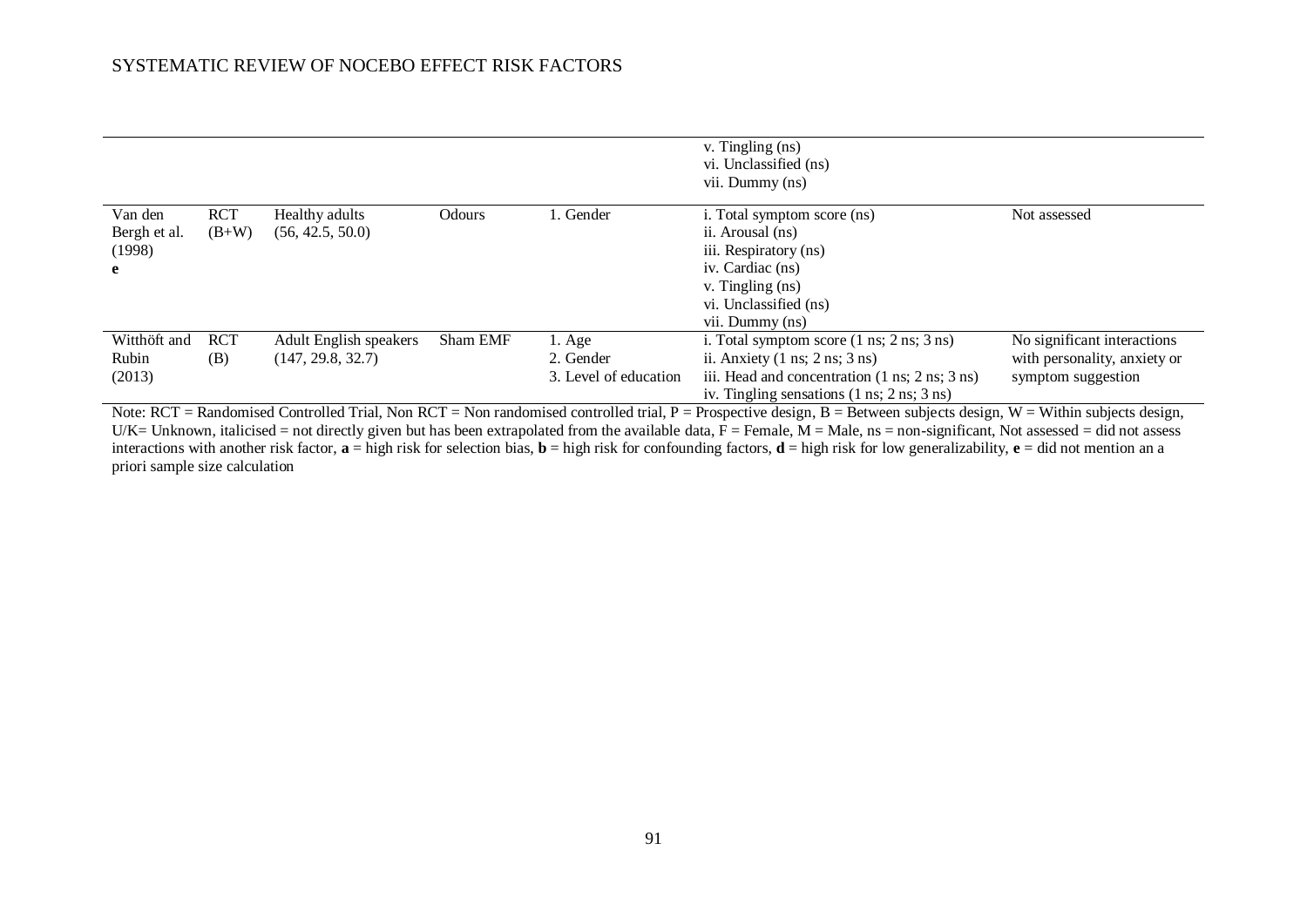| Reference and           | Study<br>design | Population                                       | Inert            | Risk factor( $s$ )            | Symptoms measured                                       | Interaction(s) with<br>other risk factors |
|-------------------------|-----------------|--------------------------------------------------|------------------|-------------------------------|---------------------------------------------------------|-------------------------------------------|
| quality<br>Andre-Obadia | <b>RCT</b>      | (N, Mean age, %Male)<br>Chronic neuropathic pain | exposure<br>Sham | $\overline{1}$ . Pain ratings | i. Pain rating (ns)                                     | No significant                            |
| et al. (2011)           | (W)             | patients                                         | rTMS             |                               |                                                         | interaction with                          |
| e                       |                 | (45, 55.0, 37.8)                                 |                  |                               |                                                         | prior experience                          |
| Bogaerts et al.         | $\mathbf{P}$    | Patients with medically                          | <b>Breathing</b> | 1. Clinical condition         | i. Dyspnea score (patients reported higher scores       | Not assessed                              |
| (2010)                  |                 | unexplained dyspnea and                          | trial with       |                               | than controls, $p<.05$ )                                |                                           |
| e                       |                 | healthy controls                                 | room air         |                               |                                                         |                                           |
|                         |                 | (58, U/K, 0.0)                                   |                  |                               |                                                         |                                           |
| Casper et al.           | $\mathbf{P}$    | Nonpsychotic major                               | Sham             | 1. Depression severity        | i. Number of people reporting one or more               | Not assessed                              |
| (2001)                  |                 | depressive patients                              | fluoxetine       |                               | symptoms (ns)                                           |                                           |
|                         |                 | (876, U/K, 42.8)                                 | treatment        |                               |                                                         |                                           |
| Danker-Hopfe            | $\mathbf{P}$    | German villages with                             | Sham EMF         | 1. Sleep quality              | i. Subjective sleep quality (lower 1 decreased i,       | Not assessed                              |
| et al. (2010)           |                 | weak RF-EMF sources                              |                  |                               | $p<.001$ )                                              |                                           |
|                         |                 | (397, U/K, 49.1)                                 |                  |                               |                                                         |                                           |
| de la Cruz et           | P               | Patients with cancer                             | Sham             | 1. Cancer performance status  | i. Dizziness (worse 1 increased i, $p=.03$ )            | Not assessed                              |
| al. (2010)              |                 | related fatigue                                  | treatment        | 2. Well being                 | ii. Insomnia (lower 2 increased ii, $p=01$ ; higher     |                                           |
| e                       |                 | (105, U/K, 40.0)                                 |                  | 3. Cognitive status           | 3 increased ii, $p=01$ ; higher 4 increased ii,         |                                           |
|                         |                 |                                                  |                  | 4. Nausea                     | $p=.04$ ; lower 5 increased ii, $p=.04$ )               |                                           |
|                         |                 |                                                  |                  | 5. Sleep quality              | iii. Nausea (higher 4 increased iii, p=.004)            |                                           |
|                         |                 |                                                  |                  | 6. Anxiety symptoms           | iv. Restlessness (higher 6 increased iv, $p=.002$ )     |                                           |
| De Peuter et            | <b>RCT</b>      | Asthma patients and                              | Sham             | 1. Clinical condition         | i. Total symptom score (ns)                             | No significant                            |
| al. (2005)              | (W)             | healthy controls                                 | inhaler          |                               | ii. Obstruction (ns)                                    | interaction with                          |
| e                       |                 | (40, 23.9, 52.5)                                 |                  |                               | iii. Dyspnea (ns)                                       | association.                              |
|                         |                 |                                                  |                  |                               | iv. Fatigue (ns)                                        | No other                                  |
|                         |                 |                                                  |                  |                               | v. Hyperventilation (Asthma patients scored             | interactions                              |
|                         |                 |                                                  |                  |                               | higher than healthy controls, $p<.05$ )                 | assessed.                                 |
|                         |                 |                                                  |                  |                               | vi. Anxiety (ns)                                        |                                           |
|                         |                 |                                                  |                  |                               | vii. Irritation (ns)                                    |                                           |
| Flaten et al.           | W               | Coffee drinkers                                  | Sham             | 1. Symptoms                   | i. Alertness (ns)                                       | Not assessed                              |
| (2003)                  |                 | (20, U/K, 50.0)                                  | coffee           |                               | ii. Contentedness (ns)                                  |                                           |
| e                       |                 |                                                  |                  |                               | iii. Calmness (for 1 cup r=-.69, $p<.01$ ; for 2        |                                           |
|                         |                 |                                                  |                  |                               | cups $r=-.71$ , $p<.01$ )                               |                                           |
|                         |                 |                                                  |                  |                               | iv. Arousal (for 1 cup r= $-76$ , p< $.01$ ; for 2 cups |                                           |
|                         |                 |                                                  |                  |                               | $r=-.6, p<.01$ )                                        |                                           |

## Supplementary Table 13. Clinical characteristics as predictors of symptom reporting to an inert exposure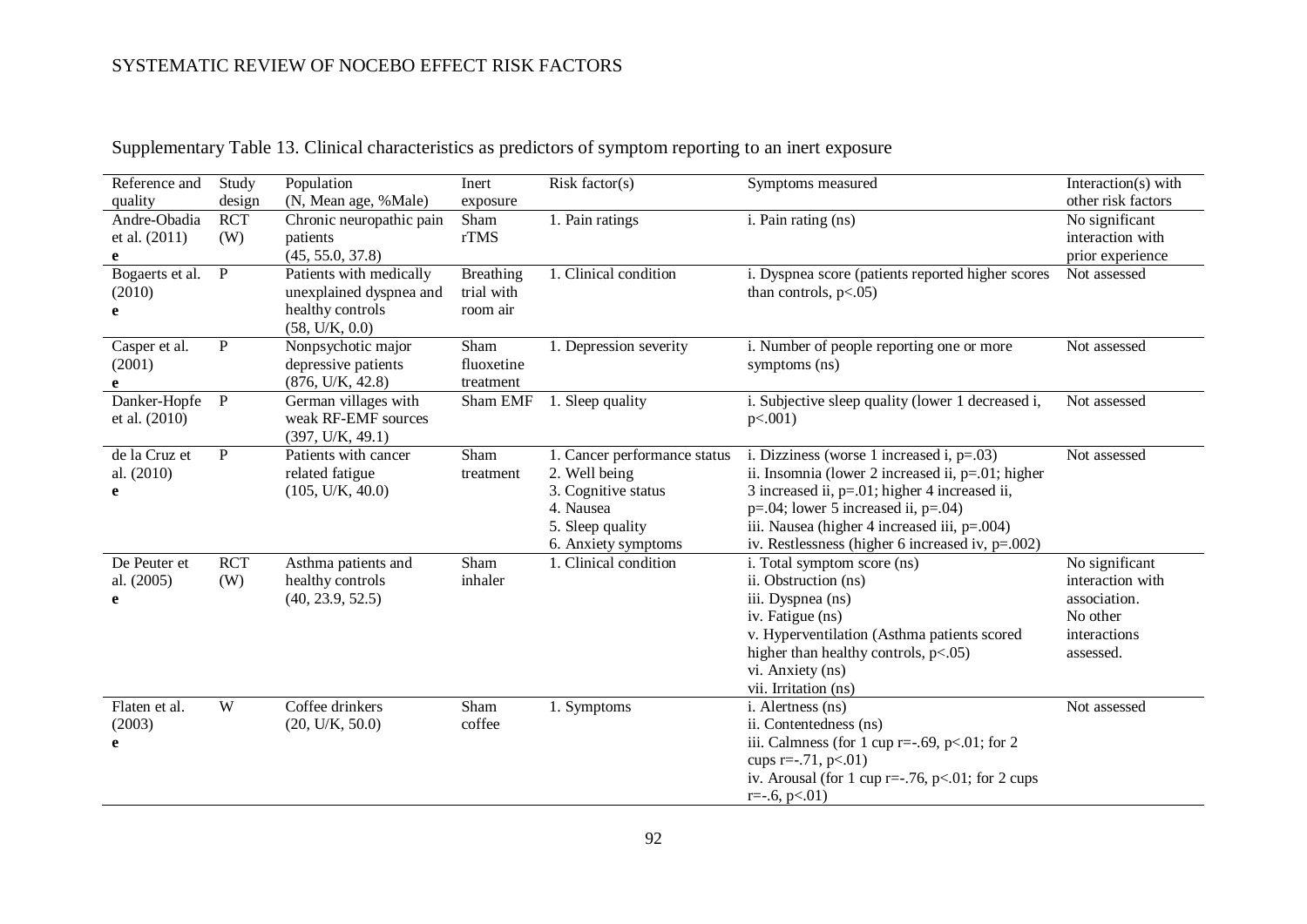|                                          |                   |                                                                                 |                                      |                                                                                                                                                    | v. Stress (for 1 cup r=-.67, p<.005; for 2 cups,<br>ns)                                                                                                                                                                                                                                                                                                                                                                                                                                               |                                                                                   |
|------------------------------------------|-------------------|---------------------------------------------------------------------------------|--------------------------------------|----------------------------------------------------------------------------------------------------------------------------------------------------|-------------------------------------------------------------------------------------------------------------------------------------------------------------------------------------------------------------------------------------------------------------------------------------------------------------------------------------------------------------------------------------------------------------------------------------------------------------------------------------------------------|-----------------------------------------------------------------------------------|
| Goetz et al.<br>(2008)<br>e              | $\mathbf{P}$      | Parkinson's patients with<br>dyskinesia<br>(484, U/K, U/K)                      | Sham<br>medication                   | 1. Dyskinesia severity<br>2. UPDRS motor score<br>3. Daily L-dopa dose<br>4. Dyskinesia duration<br>5. Adverse events<br>6. Adverse event severity | i. UPDRS score worsening (lower 1 increased i,<br>$p < .0001$ ; 2 ns; 3 ns; 4 ns; 5 ns and 6 ns)                                                                                                                                                                                                                                                                                                                                                                                                      | Not assessed                                                                      |
| Lombardi et<br>al. (2008)<br>a,d,e       | P                 | Patients with ADRs<br>(435, 39.7, 32.0)                                         | Sham<br>allergen<br>pill             | 1. Atopic status<br>2. Previous reaction severity<br>3. Type of previous reaction                                                                  | i. Recorded symptoms $(1 \text{ ns}; 2 \text{ ns}; 3 \text{ ns})$                                                                                                                                                                                                                                                                                                                                                                                                                                     | Not assessed                                                                      |
| Mrna and<br>Skrivanek<br>(1985)          | W                 | Healthy volunteers<br>(21, 17.0, 47.6)                                          | Sham<br>arousal<br>drug              | 1. Response to other placebo                                                                                                                       | i. Drug effect questionnaire score ( $K = .67$ )                                                                                                                                                                                                                                                                                                                                                                                                                                                      | Not assessed                                                                      |
| Nevelsteen et<br>al. (2007)              | <b>RCT</b><br>(B) | Healthy males<br>(59, 48.4, 100.0)                                              | Sham<br>magnetic<br>field            | 1. Depression                                                                                                                                      | i. Subjective vigilance feelings (ns)<br>ii. Profile of mood states (ns)<br>iii. 24 Physical symptoms scale (ns)                                                                                                                                                                                                                                                                                                                                                                                      | Not assessed                                                                      |
| Papoiu et al.<br>(2011)<br>e             | <b>RCT</b><br>(W) | Healthy volunteers and<br>patients with atopic<br>dermatitis<br>(25, U/K, 44.0) | Sham<br>histamine                    | 1. Clinical condition                                                                                                                              | i. Average itch intensity rating (higher in itch<br>video compared to neutral video for patients,<br>p=.027; healthy volunteers, ns)<br>ii. Itching behaviour (patients scratched more<br>frequently in areas beyond the itch site, $p = .001$ ,<br>compared to healthy volunteers when watching<br>the itch video)                                                                                                                                                                                   | Not assessed                                                                      |
| Strohle (2000)<br>e                      | $\mathbf{P}$      | Healthy adults and<br>patients with panic<br>disorder<br>(U/K, 33.5, 56.6)      | Sham<br>panic<br>disorder<br>trigger | 1. Clinical condition                                                                                                                              | i. Acute panic inventory rating scale (patients<br>scored higher than healthy volunteers, $p<0.05$ )                                                                                                                                                                                                                                                                                                                                                                                                  | Condition x Gender<br>i. Increased in<br>Females with panic<br>disorder $(p<.05)$ |
| Szemerszky et<br>al. (2010)<br>$DCT$ $D$ | W                 | Healthy students<br>(40, 22.8, 27.5)<br>$1 \cdot 10 \cdot 111T$                 | Sham EMF                             | 1. IEI EMF score<br>$\mathbf{D}$<br>$\mathbf{r}$<br>$\cdots$ $\cdots$                                                                              | i. Overall symptom score (for weak suggestion<br>r=.46, p<.01; for strong suggestion; r=.48,<br>$p<.01$ ; regression, ns)<br>$\mathbf{W}$ $\mathbf{W}$ $\mathbf{W}$ $\mathbf{H}$ $\mathbf{H}$ $\mathbf{H}$ $\mathbf{H}$ $\mathbf{H}$ $\mathbf{H}$ $\mathbf{H}$ $\mathbf{H}$ $\mathbf{H}$ $\mathbf{H}$ $\mathbf{H}$ $\mathbf{H}$ $\mathbf{H}$ $\mathbf{H}$ $\mathbf{H}$ $\mathbf{H}$ $\mathbf{H}$ $\mathbf{H}$ $\mathbf{H}$ $\mathbf{H}$ $\mathbf{H}$ $\mathbf{$<br>$\sim$ $\sim$ $\sim$ $\sim$ $\sim$ | Not assessed<br>$\mathbf{H}^* = \mathbf{H}$                                       |

Note:  $RCT = Randomised Controled Trial, P = Prospective design, B = Between subjects design, W = Within subjects design, U/K = Unknown, italicised = not directly given$ but has been extrapolated from the available data, UPDRS = Unified Parkinson's disease rating scale, IEI-EMF = idiopathic environmental intolerance attributed to electromagnetic fields, ns = non-significant, Not assessed = did not assess interactions with another risk factor, **a** = high risk for selection bias, **d** = high risk for low generalizability,  $\mathbf{e} = \text{did not mention an a priori sample size calculation}$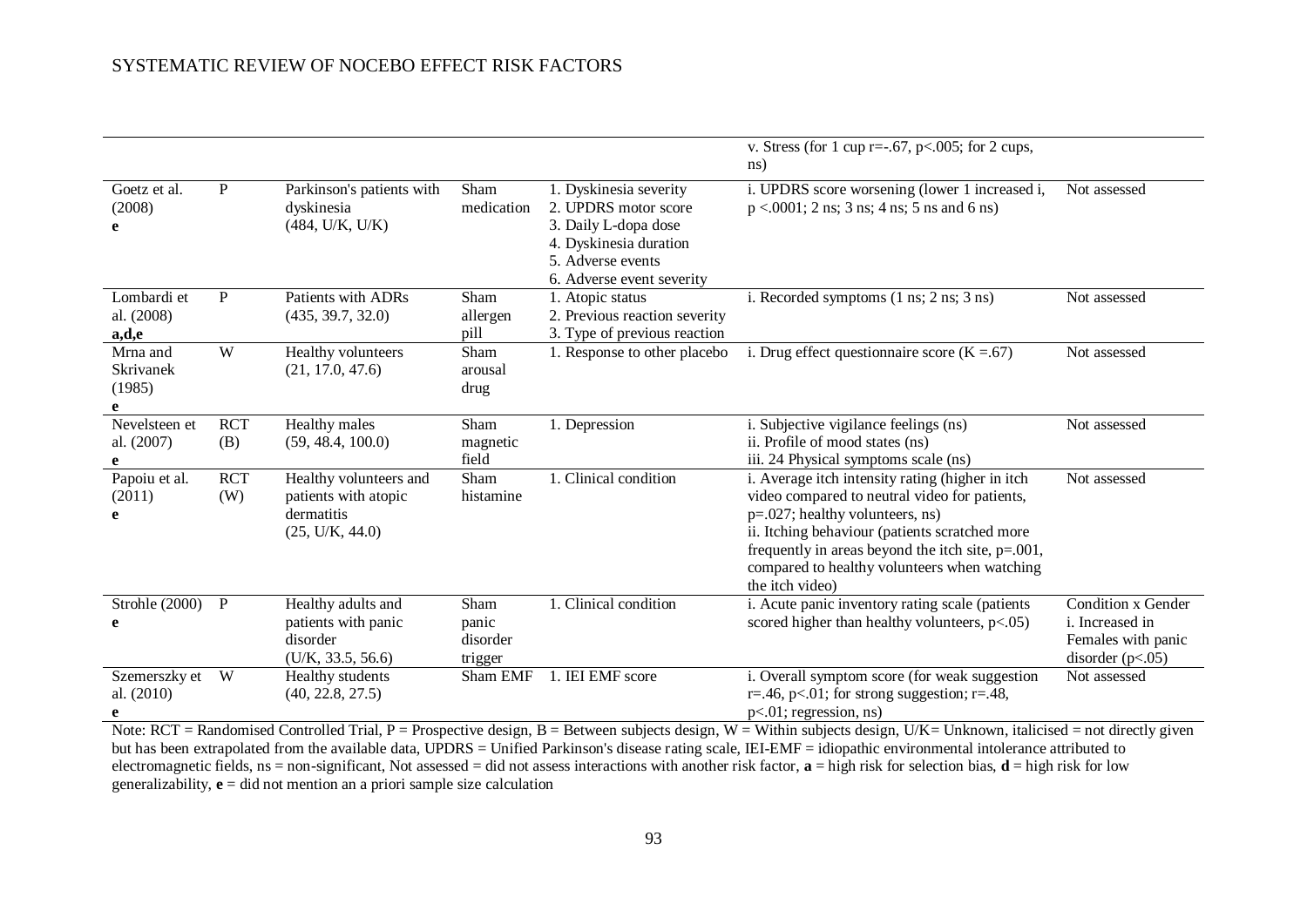| Reference and<br>quality                    | Study<br>design   | Population<br>(N, Mean age,<br>%Male)                       | Inert exposure                                    | Risk factor(s)                                   | Symptoms measured                                                                                                                                                                                                                                                                                                            | Interaction( $s$ )<br>with other risk<br>factors |
|---------------------------------------------|-------------------|-------------------------------------------------------------|---------------------------------------------------|--------------------------------------------------|------------------------------------------------------------------------------------------------------------------------------------------------------------------------------------------------------------------------------------------------------------------------------------------------------------------------------|--------------------------------------------------|
| Angelucci and<br>Pena (1997)<br>e           | <b>RCT</b><br>(B) | Student caffeine<br>consumers<br>(148, U/K, 23.0)           | Sham coffee                                       | 1. Expectations of<br>the effect of coffee       | I. Stimulation/alertness (ns)<br>ii. Anxiety/irritability (ns)<br>iii. Subjective symptoms (ns)                                                                                                                                                                                                                              | Not assessed                                     |
| Bayer et al.<br>(1998)<br>a,e               | <b>RCT</b><br>(B) | Job seekers<br>(62, U/K, 82.0)                              | Sham electrical<br>shock                          | 1. Believed what<br>they were told               | i. Subjects reporting pain (ns)                                                                                                                                                                                                                                                                                              | Not assessed                                     |
| De Peuter et<br>al. (2005)                  | <b>RCT</b><br>(W) | Asthma patients<br>and healthy controls<br>(40, 23.9, 52.5) | Sham inhaler                                      | 1. Symptom<br>expectations                       | i. Total symptom score (overall, $r=0.52$ , $p<.001$ ; control,<br>ns; asthma patients, $r=0.69$ , $p<.001$ )                                                                                                                                                                                                                | Not assessed                                     |
| Fillmore and<br>Vogel-Sprott<br>(1992)<br>e | P                 | Male students<br>(56, U/K, 100.0)                           | Sham coffee                                       | 1. Symptom<br>expectations                       | i. Alertness score (higher 1increased i, $p<0.001$ )<br>ii. Tension score (higher 1 increased ii, $p<0.001$ )                                                                                                                                                                                                                | N/A                                              |
| Flaten et al.<br>(2003)<br>e                | W                 | Coffee drinkers<br>(20, U/K, 50.0)                          | Sham coffee                                       | 1. Symptom<br>expectations                       | i. Alertness (for 1 cup r=.63, p <.005; for 2 cups r=.76,<br>$p<.001$ )<br>ii. Discontentedness (for 1 cup $r = .57$ , $p < .01$ ; for 2 cups, ns)<br>iii. Calmness (ns)<br>iv. Arousal (ns)<br>v. Stress (ns)                                                                                                               | Not assessed                                     |
| Köteles and<br>Babulka<br>(2014)<br>a,d,e   | P                 | Adult volunteers<br>(33, 37.7, 15.2)                        | 3 types of Essential<br>oils (Randomised to<br>1) | 1. Symptom<br>expectations                       | i. Perceived change in alertness: rosemary oil (ns),<br>lavender oil (higher 1 increased i, p<.001), eucalyptus oil<br>(ns)<br>ii. Perceived change in heart rate: rosemary oil (ns),<br>lavender oil (ns), eucalyptus oil (ns)<br>iii. Perceived change in BP: rosemary oil (ns), lavender oil<br>(ns), eucalyptus oil (ns) | Not assessed                                     |
| Link et al.<br>(2006)<br>a,b,c,d,e          | $\mathbf{P}$      | <b>Students</b><br>(36, 22.7, 44.0)                         | Sham herbal<br>supplement                         | 1. Belief they had<br>taken active<br>supplement | i. Number of symptoms reported (those who thought they<br>had taken the active supplement reported more symptoms<br>than those who thought they had taken the placebo,<br>$p=.003$                                                                                                                                           | Not assessed                                     |
| Molcan and et<br>al. (1982)                 | P                 | Medical students<br>(48, U/K, 52.1)                         | Sham arousal pill                                 | 1. Symptom<br>expectations                       | i. Symptom scale score (ns)                                                                                                                                                                                                                                                                                                  | Not assessed                                     |

Supplementary Table 14. Expectations as predictors of symptom reporting to an inert exposure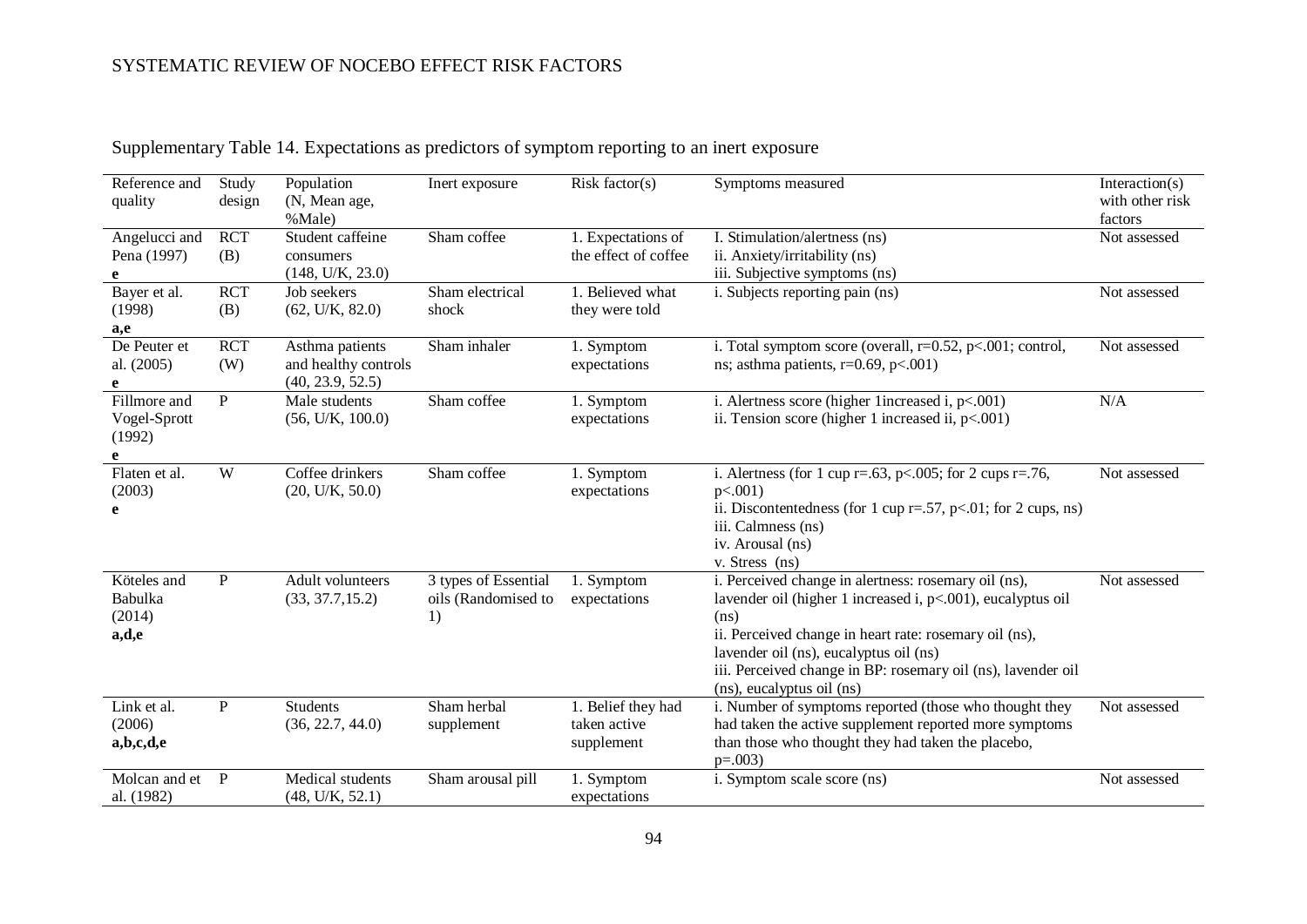| b,e |                                             |                   |                                                                   |                           |                                                                                                                |                                                                                                                         |              |
|-----|---------------------------------------------|-------------------|-------------------------------------------------------------------|---------------------------|----------------------------------------------------------------------------------------------------------------|-------------------------------------------------------------------------------------------------------------------------|--------------|
|     | Szemerszky et<br>al. (2010)                 | W                 | Healthy students<br>(40, 22.8, 27.5)                              | Sham EMF                  | 1. Symptom<br>expectations                                                                                     | i. Overall symptom score (for weak EMF $r = .49$ , $p < .01$ ; for<br>strong EMF $r = .42$ , $p < .01$ ; regression ns) | Not assessed |
|     |                                             |                   |                                                                   |                           |                                                                                                                |                                                                                                                         |              |
| e   | Vase et al.<br>(2013)                       | P                 | Patient with pain<br>due to tooth<br>removal<br>(U/K, 25.5, 47.5) | Sham acupuncture          | 1. Symptom<br>expectations                                                                                     | i. Pain intensity (higher 1 increased i, $p=.001$ )<br>ii. Pain unpleasantness (higher 1 increased ii, $p<.001$ )       | Not assessed |
|     | Walach et al.<br>(2001)                     | <b>RCT</b><br>(B) | Coffee drinkers<br>(157, 28.1, 34.0)                              | Sham coffee               | 1. General<br>expectations about<br>coffee on wellbeing<br>2. Subjective<br>probability of<br>receiving coffee | i. General wellbeing score (1 ns; 2 ns)                                                                                 | Not assessed |
|     | Walach and<br>Schneider<br>$(2009)$ - exp 1 | <b>RCT</b><br>(B) | Healthy adults<br>coffee drinkers<br>(60, 32.3, 23.3)             | Sham caffeine<br>beverage | 1. Symptom<br>expectations                                                                                     | i. Mean change in mood (ns)<br>ii. Mean change in calmness (ns)<br>iii. Mean change in alertness (ns)                   | Not assessed |
|     | Walach and<br>Schneider<br>$(2009)$ - exp 2 | <b>RCT</b><br>(B) | Healthy adults<br>coffee drinkers<br>(30, 29.9, 33.3)             | Sham caffeine<br>beverage | 1. Symptom<br>expectations                                                                                     | i. Mean change in mood (ns)<br>ii. Mean change in calmness (ns)<br>iii. Mean change in alertness (ns)                   | Not assessed |

Note: RCT = Randomised Controlled Trial, P = Prospective design, B = Between subjects design, W = Within subjects design, U/K= Unknown, italicised = not directly given but has been extrapolated from the available data,  $ns = non-significant$ , Not assessed = did not assess interactions with another risk factor,  $N/A = no$  other risk factors assessed,  $\mathbf{a} = \text{high risk}$  for selection bias,  $\mathbf{b} = \text{high risk}$  for confounding factors,  $\mathbf{c} = \text{high risk}$  for insufficient follow-up,  $\mathbf{d} = \text{high risk}$  for low generalizability,  $\mathbf{e} = \text{did not}$ mention an a priori sample size calculation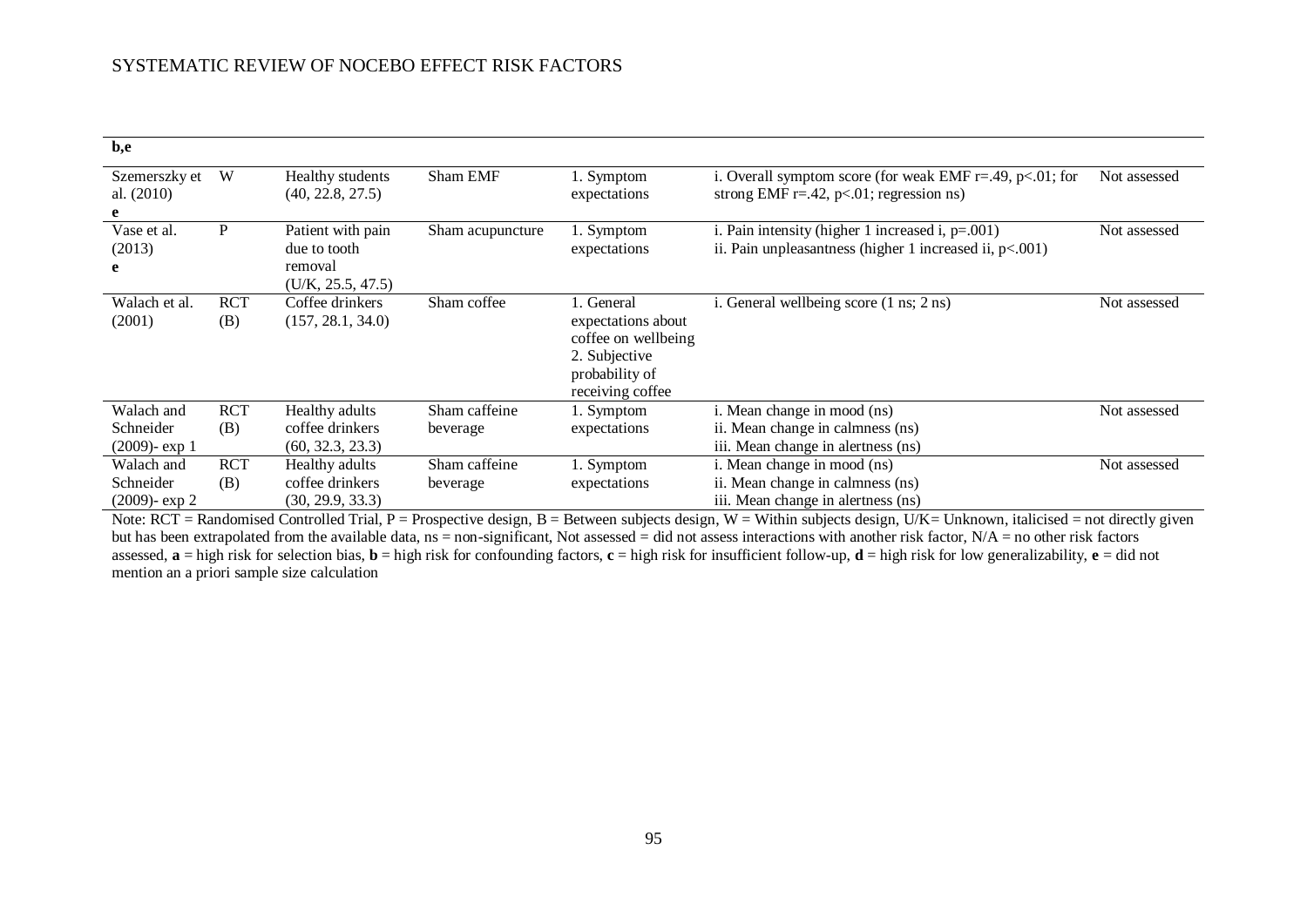| Reference<br>and quality           | Study<br>design   | Population<br>(N, Mean age, %Male)                                                       | Inert<br>exposure                   | Risk factor(s)                                                                                   | Symptoms measured                                                                                                                                                                                     | Interaction(s) with other risk factors |
|------------------------------------|-------------------|------------------------------------------------------------------------------------------|-------------------------------------|--------------------------------------------------------------------------------------------------|-------------------------------------------------------------------------------------------------------------------------------------------------------------------------------------------------------|----------------------------------------|
| Angelucci<br>and Pena<br>(1997)    | <b>RCT</b><br>(B) | Student caffeine<br>consumers<br>(148, U/K, 23.0)                                        | Sham coffee                         | 1. State and trait<br>anxiety                                                                    | I. Stimulation/alertness (ns)<br>ii. Anxiety/irritability (higher<br>1 increased ii, $p<.0001$ )<br>iii. Subjective symptoms (ns)                                                                     | Not assessed                           |
| Bogaerts et<br>al. (2010)<br>e     | ${\bf P}$         | Patients with medically<br>unexplained dyspnea and<br>healthy controls<br>(58, U/K, 0.0) | Breathing<br>trial with<br>room air | 1. State anxiety                                                                                 | i. Dyspnea score (ns)                                                                                                                                                                                 | Not assessed                           |
| Danker-<br>Hopfe et al.<br>(2010)  | ${\bf P}$         | Villages in Germany with<br>weak RF-EMF sources<br>(397, U/K, 49.1)                      | Sham EMF                            | 1. General<br>fear/anxiety towards<br>risks of RF-EMF<br>2. Fear/anxiety<br>towards base station | i. Subjective sleep quality (1)<br>ns; higher 2 decreased i,<br>p<0.05                                                                                                                                | Not assessed                           |
| Link et al.<br>(2006)<br>a,b,c,d,e | ${\bf P}$         | <b>Students</b><br>(36, 22.7, 44.0)                                                      | Sham herbal<br>supplement           | 1. State anxiety                                                                                 | i. Number of symptoms<br>reported (ns)                                                                                                                                                                | Not assessed                           |
| Molcan and<br>et al. (1982)<br>b,e | $\, {\bf P}$      | Medical students<br>(48, U/K, 52.1)                                                      | Sham arousal<br>pill                | 1. State anxiety<br>2. Trait anxiety                                                             | i. Symptom scale score (1 ns;<br>$2$ ns)                                                                                                                                                              | Not assessed                           |
| Nevelsteen<br>et al. (2007)<br>e   | <b>RCT</b><br>(B) | Healthy males<br>(59, 48.4, 100.0)                                                       | Sham<br>magnetic<br>field           | 1. State anxiety<br>2. Trait anxiety                                                             | i. Subjective vigilance feelings<br>$(1 \text{ ns}; 2 \text{ ns})$<br>ii. Profile of mood states (1 ns;<br>$2$ ns)<br>iii. 24 Physical symptoms<br>scale (higher 1 increased iii,<br>$p<.001$ ; 2 ns) | Not assessed                           |
| Szemerszky<br>et al. (2010)<br>e   | W                 | Healthy students<br>(40, 22.8, 27.5)                                                     | Sham EMF                            | 1. State anxiety                                                                                 | i. Overall symptom score (ns)                                                                                                                                                                         | Not assessed                           |

# Supplementary Table 15. Anxiety as a predictor of symptom reporting to an inert exposure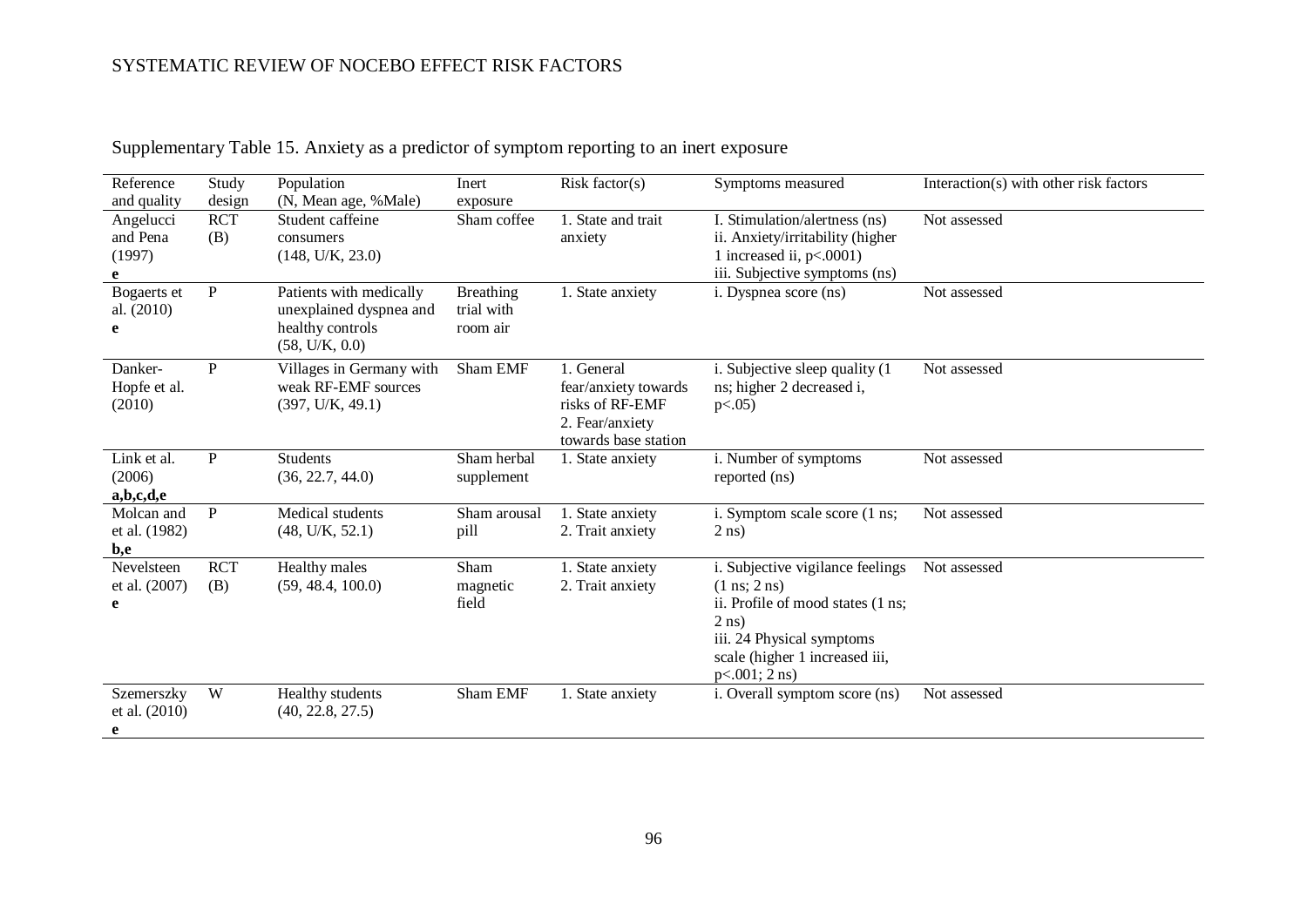| Van den<br>Bergh et al.<br>(1997)<br>a,e | Non<br><b>RCT</b><br>$(B+W)$ | Psychosomatic patients<br>(28, 36.0, 50.0)  | Odours          | 1. State and trait<br>anxiety | i. Total symptom score (ns)<br>ii. Arousal (ns)<br>iii. Respiratory (ns)<br>iv. Cardiac (ns)<br>v. Tingling (ns)<br>vi. Unclassified (ns)<br>vii. Dummy (ns) | Not assessed                                                                                                                                                                                                                                                                                            |
|------------------------------------------|------------------------------|---------------------------------------------|-----------------|-------------------------------|--------------------------------------------------------------------------------------------------------------------------------------------------------------|---------------------------------------------------------------------------------------------------------------------------------------------------------------------------------------------------------------------------------------------------------------------------------------------------------|
| Witthöft and<br>Rubin<br>(2013)          | <b>RCT</b><br>(B)            | Adult English speakers<br>(147, 29.8, 32.7) | <b>Sham EMF</b> | 1. State anxiety              | i. Total symptom score (ns)<br>ii. Anxiety (ns)<br>iii. Head and concentration<br>(ns)<br>iv. Tingling sensations (ns)                                       | Anxiety x Symptom suggestion<br><i>i</i> + <i>iii</i> . Increased in people with high levels<br>of anxiety who were in Wi-Fi group (i,<br>$p=.008$ ; iii, $p<.001$ ).<br>$ii+iv$ . $ns$<br>No significant interactions with age,<br>gender, level of education or personality<br>$\cdot$ $\cdot$ $\sim$ |

Note: RCT = Randomised Controlled Trial, P = Prospective design, B = Between subjects design, W = Within subjects design, U/K= Unknown, ns = non-significant, Not assessed = did not assess interactions with another risk factor, **a** = high risk for selection bias, **b** = high risk for confounding factors, **c** = high risk for insufficient follow-up, **d** = high risk for low generalizability, **e** = did not mention an a priori sample size calculation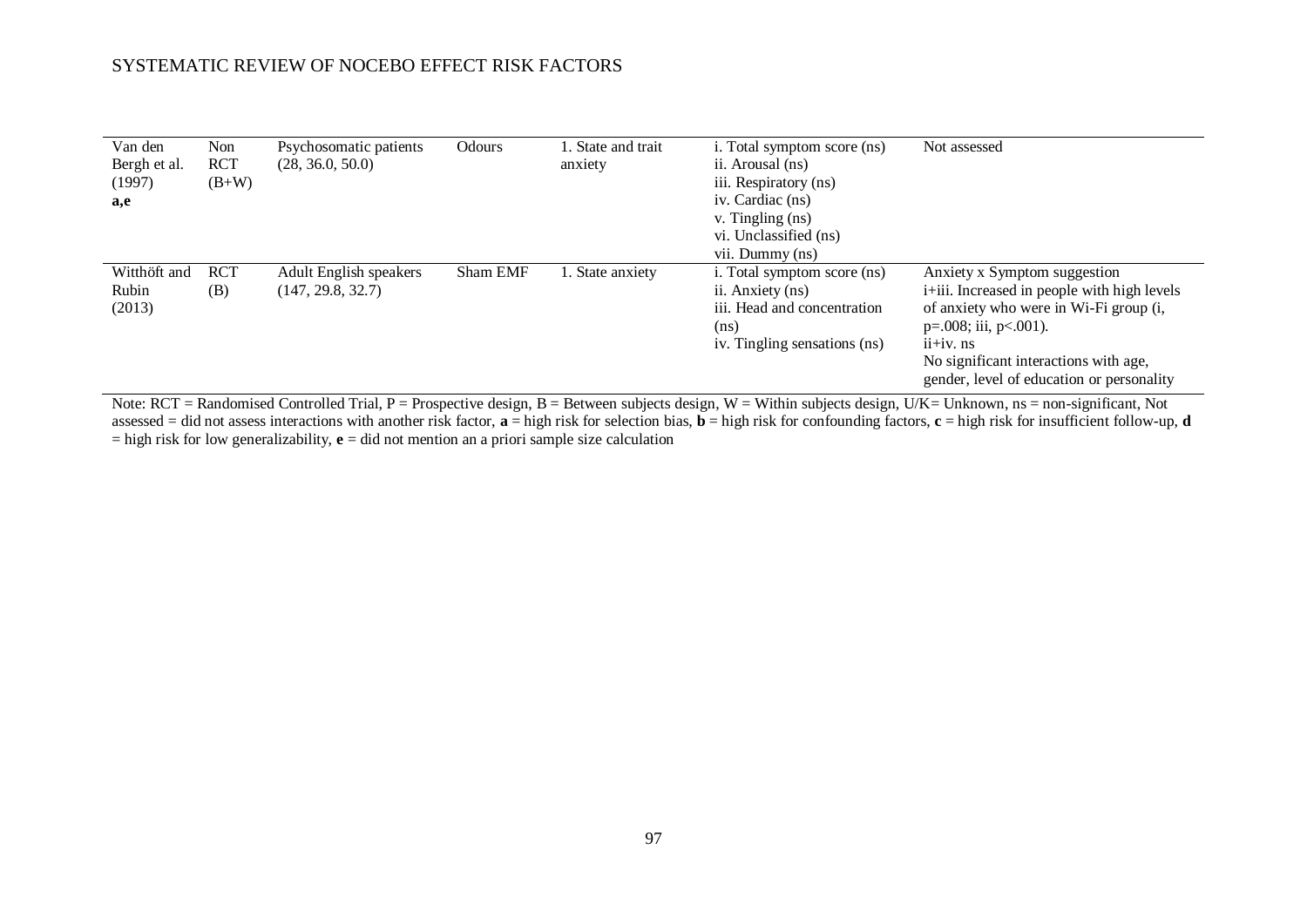| Reference and<br>quality          | Study<br>design              | Population<br>(N, Mean age,<br>%Male)                                                          | Inert<br>exposure                          | Risk factor $(s)$                                   | Symptoms measured                                                                                                                                                                                                               | Interaction(s) with other risk<br>factors                                                                                                     |
|-----------------------------------|------------------------------|------------------------------------------------------------------------------------------------|--------------------------------------------|-----------------------------------------------------|---------------------------------------------------------------------------------------------------------------------------------------------------------------------------------------------------------------------------------|-----------------------------------------------------------------------------------------------------------------------------------------------|
| Angelucci and<br>Pena (1997)<br>e | <b>RCT</b><br>(B)            | Student caffeine<br>consumers<br>(148, U/K, 23.0)                                              | Sham coffee                                | 1. Suggestibility                                   | I. Stimulation/alertness (ns)<br>ii. Anxiety/irritability (ns)<br>iii. Subjective symptoms (ns)                                                                                                                                 | Not assessed                                                                                                                                  |
| Bogaerts et al.<br>(2010)<br>e    | $\mathbf P$                  | Patients with<br>medically<br>unexplained<br>dyspnea and<br>healthy controls<br>(58, U/K, 0.0) | <b>Breathing</b><br>trial with<br>room air | 1. Negative affect                                  | i. Dyspnea score (ns)                                                                                                                                                                                                           | Not assessed                                                                                                                                  |
| Davis et al.<br>(1995)<br>a,d,e   | $\mathbf{P}$                 | <b>Healthy Adults</b><br>(27, U/K, 55.6)                                                       | Sham anti-<br>depressant<br>pill           | 1. Neuroticism<br>2. Somatosensory<br>amplification | i. Side effect checklist (1, "significant<br>positive correlation"; 2, ns)                                                                                                                                                      | Not assessed                                                                                                                                  |
| De Peuter et<br>al. (2005)<br>e   | <b>RCT</b><br>(W)            | Asthma patients<br>and healthy controls<br>(40, 23.9, 52.5)                                    | Sham<br>inhaler                            | 1. Negative affect                                  | i. Total symptom score (ns)<br>ii. Obstruction (ns)<br>iii. Dyspnea (ns)<br>iv. Fatigue (ns)<br>v. Hyperventilation (ns)<br>vi. Anxiety (ns)<br>vii. Irritability (higher 1 increased vii,<br>$p<.05$ )                         | Not assessed                                                                                                                                  |
| De Peuter et<br>al. (2007)<br>e   | P                            | Asthma patients<br>(30, 38.0, 26.7)                                                            | Sham<br>histamine<br>inhalation            | 1. Negative affect                                  | i. Obstruction (higher 1 increased i, $p<0.05$ )<br>ii. Dyspnea (ns)<br>iii. Fatigue (higher 1 increased iii, p<.001)<br>iv. Hyperventilation (ns)<br>v. Anxiety (ns)<br>vi. Irritability (higher 1 increased vi,<br>$p<.001$ ) | None                                                                                                                                          |
| Devriese et al.<br>(2000)<br>a,e  | Non<br><b>RCT</b><br>$(B+W)$ | Healthy students<br>(56, U/K, 41.1)                                                            | Odours                                     | 1. Negative affect                                  | i. Total symptom score (ns)<br>ii. Arousal (ns)<br>iii. Respiratory (ns)<br>iv. Cardiac (ns)<br>$v.$ Tingling $(ns)$                                                                                                            | Conditioning x Odour x Negative<br>affect<br>i+iii. Higher in response to odour<br>paired with CO2 but only when<br>the odour was ammonia and |

# Supplementary Table 16. Personality as a predictor of symptom reporting to an inert exposure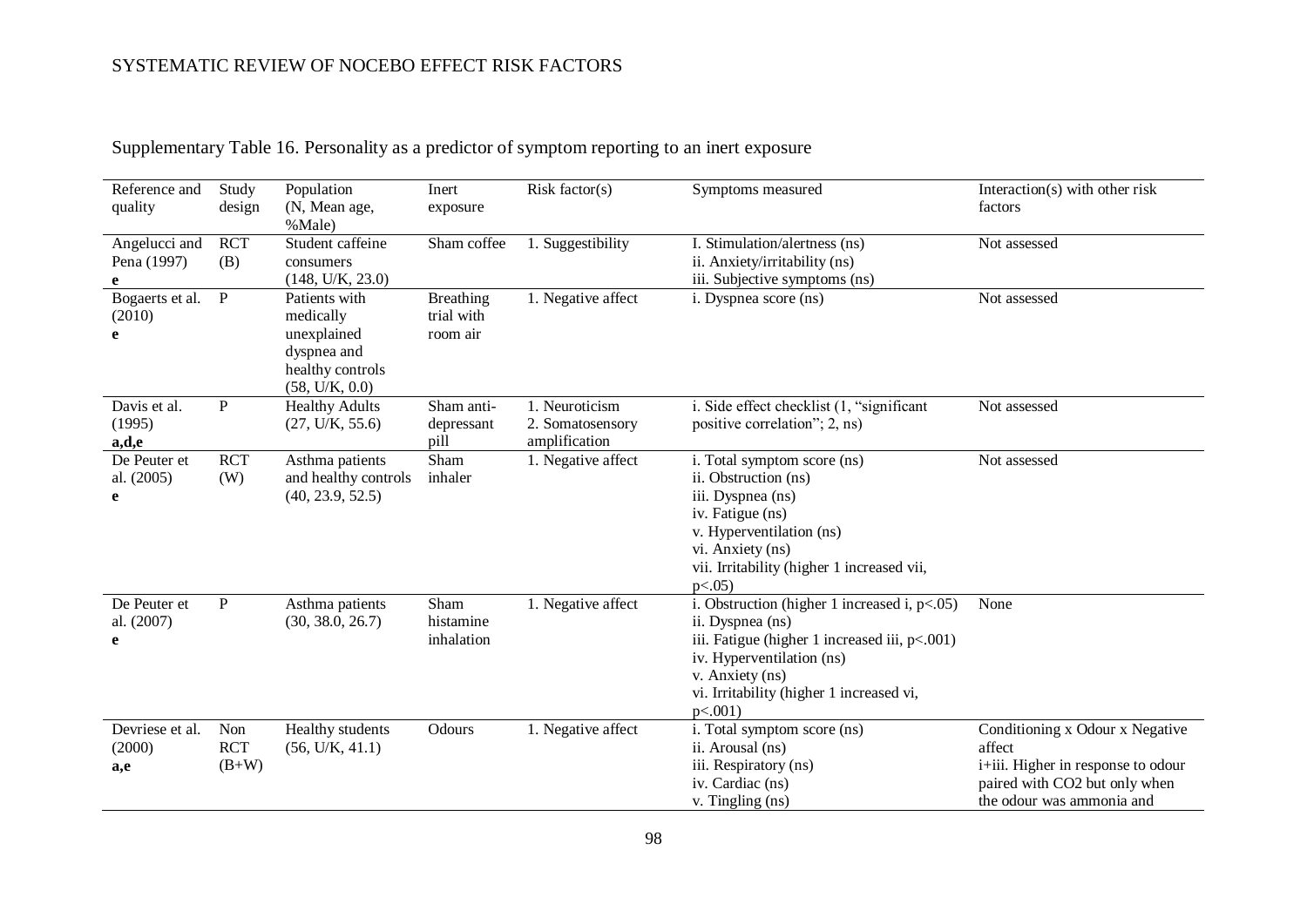|                                      |                              |                                        |                                   |                                                | vi. Unclassified (ns)<br>vii. Dummy (ns)                                                                                                                     | participants had high negative<br>affect $(p<.05)$<br>ii, iv-vii. ns<br>Odour x Negative affect x<br>Generalisation<br>i+iii. Higher in response to butyric<br>and acetic acid than citric aroma<br>when ammonia was paired with<br>CO2 and participants had high<br>negative affect $(p<.05)$<br>iv. Higher in response to butyric<br>acid than acetic acid or citric<br>aroma when ammonia was paired<br>with CO2 and participants had<br>high negative affect $(p<.05)$<br>$ii+ v-vii$ . Ns<br>No other interactions assessed |
|--------------------------------------|------------------------------|----------------------------------------|-----------------------------------|------------------------------------------------|--------------------------------------------------------------------------------------------------------------------------------------------------------------|----------------------------------------------------------------------------------------------------------------------------------------------------------------------------------------------------------------------------------------------------------------------------------------------------------------------------------------------------------------------------------------------------------------------------------------------------------------------------------------------------------------------------------|
| Devriese et al.<br>(2004)<br>a,e     | Non<br><b>RCT</b><br>$(B+W)$ | Healthy students<br>(53, U/K, U/K)     | Odours                            | 1. Negative affect                             | i. Total symptom score (ns)<br>ii. Arousal (ns)<br>iii. Respiratory (ns)<br>iv. Cardiac (ns)<br>v. Tingling (ns)<br>vi. Unclassified (ns)<br>vii. Dummy (ns) | Non assessed                                                                                                                                                                                                                                                                                                                                                                                                                                                                                                                     |
| Drici et al.<br>(1995)<br>b,e        | $\mathbf{P}$                 | Healthy volunteers<br>(52, 23.5, 50.0) | Sham<br>paracetamol<br>eye drop   | 1. Type A Personality<br>2. Type B Personality | i. Subjective side effect reports $(1>2,$<br>$p=.03)$                                                                                                        | Not assessed                                                                                                                                                                                                                                                                                                                                                                                                                                                                                                                     |
| Geers, Helfer,<br>et al. (2005)<br>e | <b>RCT</b><br>(B)            | Healthy students<br>(54, 21.0, 29.6)   | Sham over-<br>the-counter<br>pill | 1. Optimism-<br>pessimism                      | i. Affect questionnaire - Anxiety,<br>restlessness, relaxed, irritable, and<br>perspiration (ns)                                                             | Optimism x Likelihood suggestion<br>i. Increased score for pessimists<br>than optimists in deceptive group<br>than the control ( $p<.05$ ), no<br>significant difference between<br>conditional group and control.<br>No significant interaction with<br>age, gender or self-awareness                                                                                                                                                                                                                                           |
| Heatherton et<br>al. (1989)          | <b>RCT</b><br>(B)            | Female students<br>(59, U/K, 0.0)      | Sham<br>vitamin pill              | 1. Restraint                                   | i. Hunger ratings (ns)                                                                                                                                       | No significant interaction with<br>symptom suggestion                                                                                                                                                                                                                                                                                                                                                                                                                                                                            |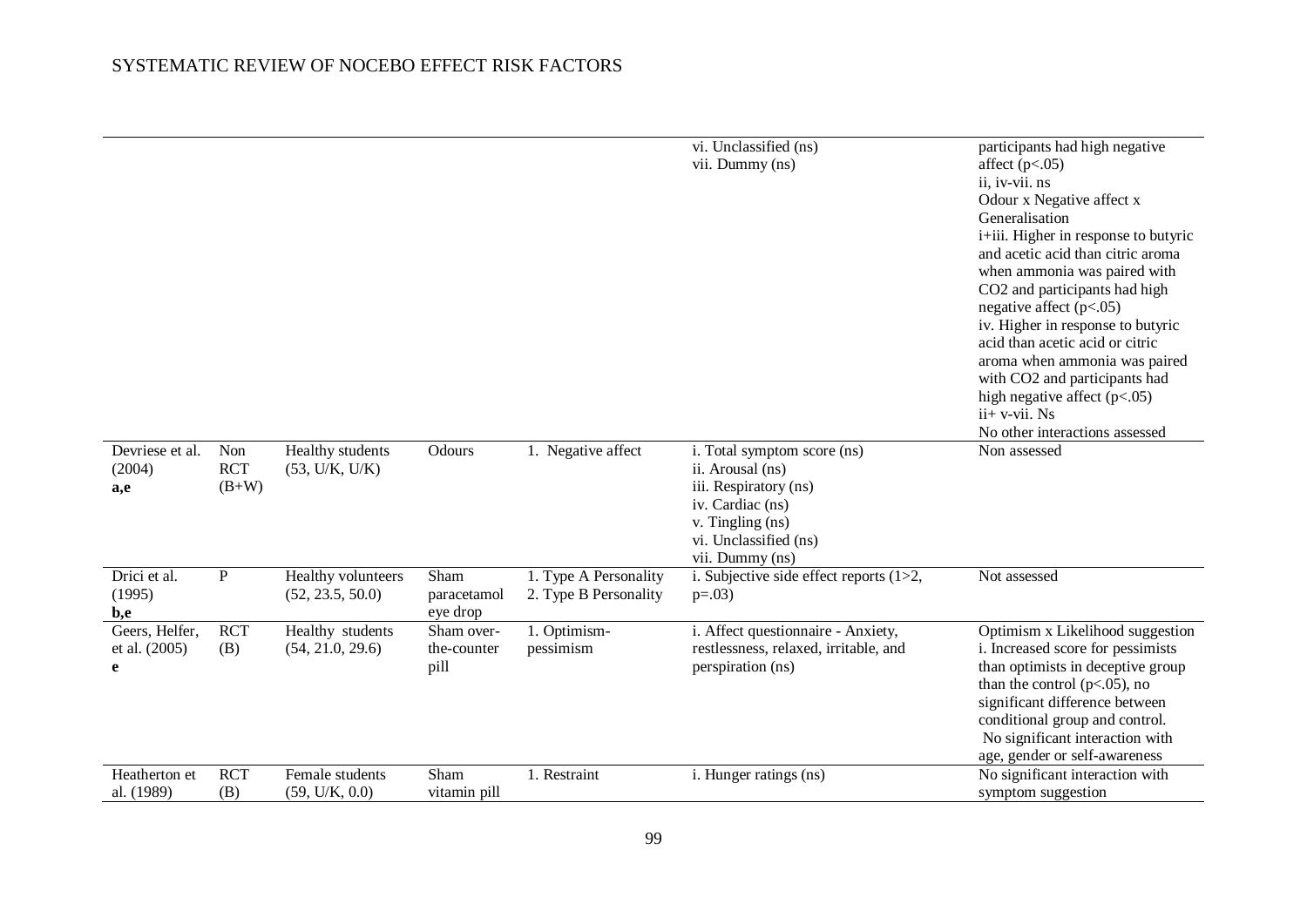| e                                  |                          |                                       |                                 |                                                                                                                                                                    |                                                                                                                                                                                                                                                                                                                                                                                                     |                                                                                                                                                                                                                                                                        |
|------------------------------------|--------------------------|---------------------------------------|---------------------------------|--------------------------------------------------------------------------------------------------------------------------------------------------------------------|-----------------------------------------------------------------------------------------------------------------------------------------------------------------------------------------------------------------------------------------------------------------------------------------------------------------------------------------------------------------------------------------------------|------------------------------------------------------------------------------------------------------------------------------------------------------------------------------------------------------------------------------------------------------------------------|
| Link et al.<br>(2006)<br>a,b,c,d,e | $\mathbf{P}$             | <b>Students</b><br>(36, 22.7, 44.0)   | Sham herbal<br>supplement       | 1. Social desirability                                                                                                                                             | i. Number of symptoms reported (ns)                                                                                                                                                                                                                                                                                                                                                                 | Not assessed                                                                                                                                                                                                                                                           |
| Mazzoni et al.<br>(2010)<br>e      | <b>RCT</b><br>(B)        | Healthy students<br>(120, 20.7, 50.0) | Sham<br>environment<br>al toxin | 1. Openness<br>2. Conscientiousness<br>3. Extraversion<br>4. Agreeableness<br>5. Neuroticism                                                                       | i. Verbal symptom reports (1 ns; 2 ns; 3 ns; Not assessed<br>$4$ ns; $5$ ns)                                                                                                                                                                                                                                                                                                                        |                                                                                                                                                                                                                                                                        |
| Nevelsteen et<br>al. (2007)<br>e   | <b>RCT</b><br>(B)        | Healthy males<br>(59, 48.4, 100.0)    | Sham<br>magnetic<br>field       | 1. Positive affect<br>2. Negative affect<br>3. Sensitivity to anxiety<br>4. Vigilance                                                                              | i. Subjective vigilance feelings (1 ns; 2 ns;<br>$3$ ns; $4$ ns)<br>ii. Profile of mood states $(1 \text{ ns}; 2 \text{ ns}; 3 \text{ ns};$<br>$4$ ns)<br>iii. 24 Physical symptoms score (higher 1<br>decreased ii, $p<.001$ ; $2+3$ ns; higher 4<br>increased iii, $p<.001$ )                                                                                                                     | Not assessed                                                                                                                                                                                                                                                           |
| Put et al.<br>(2004)<br>a,b,c,e    | W                        | Asthma patients<br>(32, 40.0, 50.0)   | Sham<br>inhaler                 | 1. Negative affect<br>2. Social desirability                                                                                                                       | i. Obstruction (higher 1 increased i, $p<01$ ;<br>$2$ ns)<br>ii. Dyspnea (higher 1 increased ii, p<.01; 2<br>$\ln s$ )<br>iii. Fatigue (higher 1 increased iii, $p<.05$ ; 2<br>$\text{ns}$ )<br>iv. Hyperventilation (higher 1 increased iv,<br>$p<0.05$ ; 2 ns)<br>v. Anxiety (higher 1 increased v, $p<0.05$ ; 2<br>$\text{ns}$ )<br>vi. Irritation (higher 1 increased vi, $p<0.05$ ;<br>$2$ ns) | Symptom suggestion x negative<br>affect<br>i+ii. Higher after<br>bronchoconstriction than<br>bronchodilator suggestions for<br>those with high negative affect (i,<br>$p<.01$ ; ii, $p<.05$ )<br>iii-vi. ns<br>No significant interactions with<br>social desirability |
| Slanska et al.<br>(1974)<br>a,e    | Non<br><b>RCT</b><br>(B) | Medical students<br>(33, U/K, U/K)    | Indifferent<br>salt solution    | 1. Stability - instability<br>2. Activity – passivity<br>3. Submissive $-$<br>dominance<br>4. Rationality $-$<br>sensuousness<br>5. Introversion -<br>extraversion | i. Perceived effect ("correlated with $1+3$<br>personality characteristics. Whereby<br>significant changes in the direction of<br>suggestion mainly affecting individuals<br>unstable and submissive")                                                                                                                                                                                              | Not assessed                                                                                                                                                                                                                                                           |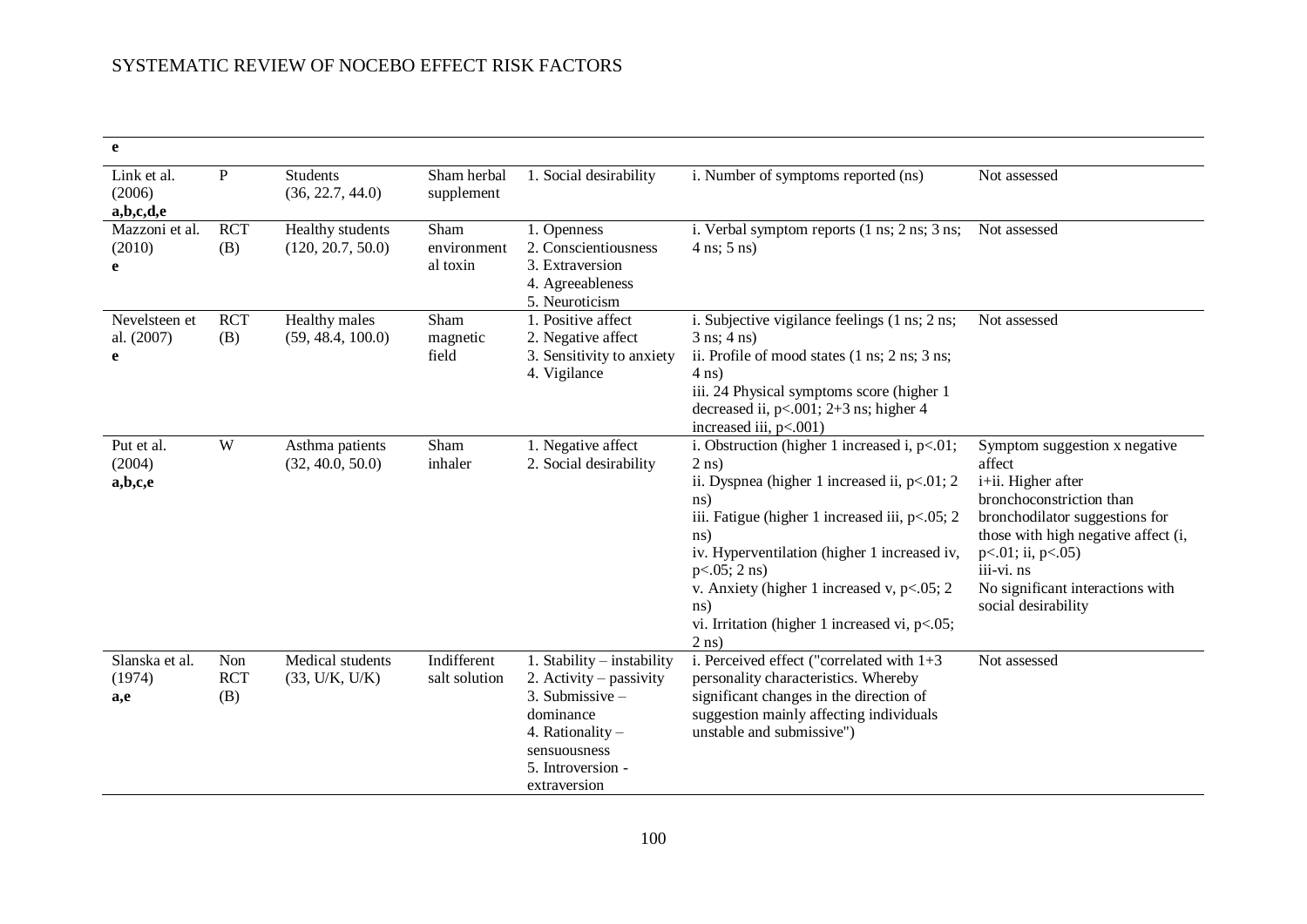| Stegen et al.<br>(1998)<br>e             | <b>RCT</b><br>(W)            | Healthy psychology<br>students<br>(72, U/K, 48.6)     | Breathing<br>trial with<br>room air        | 1. Negative affect                                                                                    | i. Total symptom score (ns)<br>ii. General arousal (ns)<br>iii. Respiration (ns)<br>iv. Cardiac (ns)<br>v. Tingling (ns)<br>vi. Unclassified (ns)<br>vii. Gastrointestinal (ns)<br>viii. Dizziness (ns)                                                                                                                                                                                                                                                                              | Prior experience x Negative affect<br>i+ii. Higher in participants scoring<br>high on negative affect compared<br>to low when room air trial was<br>before $CO2$ trial (i, p<.001; ii,<br>p<0.005<br>iii-viii. ns |
|------------------------------------------|------------------------------|-------------------------------------------------------|--------------------------------------------|-------------------------------------------------------------------------------------------------------|--------------------------------------------------------------------------------------------------------------------------------------------------------------------------------------------------------------------------------------------------------------------------------------------------------------------------------------------------------------------------------------------------------------------------------------------------------------------------------------|-------------------------------------------------------------------------------------------------------------------------------------------------------------------------------------------------------------------|
| Stegen et al.<br>(2000)<br>a,b,d,e       | $\mathbf{P}$                 | Healthy psychology<br>students<br>(44, U/K, 27.3)     | <b>Breathing</b><br>trial with<br>room air | 1. Negative affect<br>2. Social desirability                                                          | i. Somatic experience intensity (higher 1<br>increased i, $p<.01$ ; 2 ns)<br>ii. Unpleasantness (1 ns; 2, ns)<br>iii. General arousal (1 ns; 2 ns)<br>iv. Respiration (higher 1 increased iv,<br>$p<0.05$ ; 2 ns)<br>v. Cardiac $(1 \text{ ns}; 2 \text{ ns})$<br>vi. Tingling (higher 1 increased vi, $p<.05$ ;<br>$2$ ns)<br>vii. Gastrointestinal (1 ns; 2 ns)<br>viii. Unclassified sensations (higher 1<br>increased viii, $p<.05$ ; 2 ns)<br>ix. Dummy sensations (1 ns; 2 ns) | Not assessed                                                                                                                                                                                                      |
| Sullivan et al.<br>(2008)                | $\mathbf{P}$                 | Patients with<br>neuropathic pain<br>(24, 54.7, 62.5) | Sham cream<br>treatment                    | 1. Pain catastrophising                                                                               | i. Side effects reported $(r=0.29, p<.05)$                                                                                                                                                                                                                                                                                                                                                                                                                                           | N/A                                                                                                                                                                                                               |
| Szemerszky et<br>al. (2010)<br>e         | W                            | Healthy students<br>(40, 22.8, 27.5)                  | Sham EMF                                   | 1. Dispositional<br>optimism<br>2. Somatisation<br>3. Somatosensory<br>amplification<br>4. Motivation | i. Overall symptom score $(1+4$ significant<br>negative correlation; 2+3 significant<br>positive correlation for weak and strong;<br>regression of 2,3,4 was significant for<br>weak suggestion, only 2+4 were<br>significant for strong suggestion)                                                                                                                                                                                                                                 | Not assessed                                                                                                                                                                                                      |
| Van den<br>Bergh et al.<br>(1995)<br>a,e | Non<br><b>RCT</b><br>$(B+W)$ | Healthy students<br>(28, U/K, 50.0)                   | Odours                                     | 1. Negative affect                                                                                    | i. Total symptom score (ns)<br>ii. Arousal symptom score (ns)<br>iii. Respiratory symptom score (ns)<br>iv. Cardiac symptom score (ns)<br>v. Tingling symptom score (ns)<br>vi. Unclassified symptom score (ns)                                                                                                                                                                                                                                                                      | Not assessed                                                                                                                                                                                                      |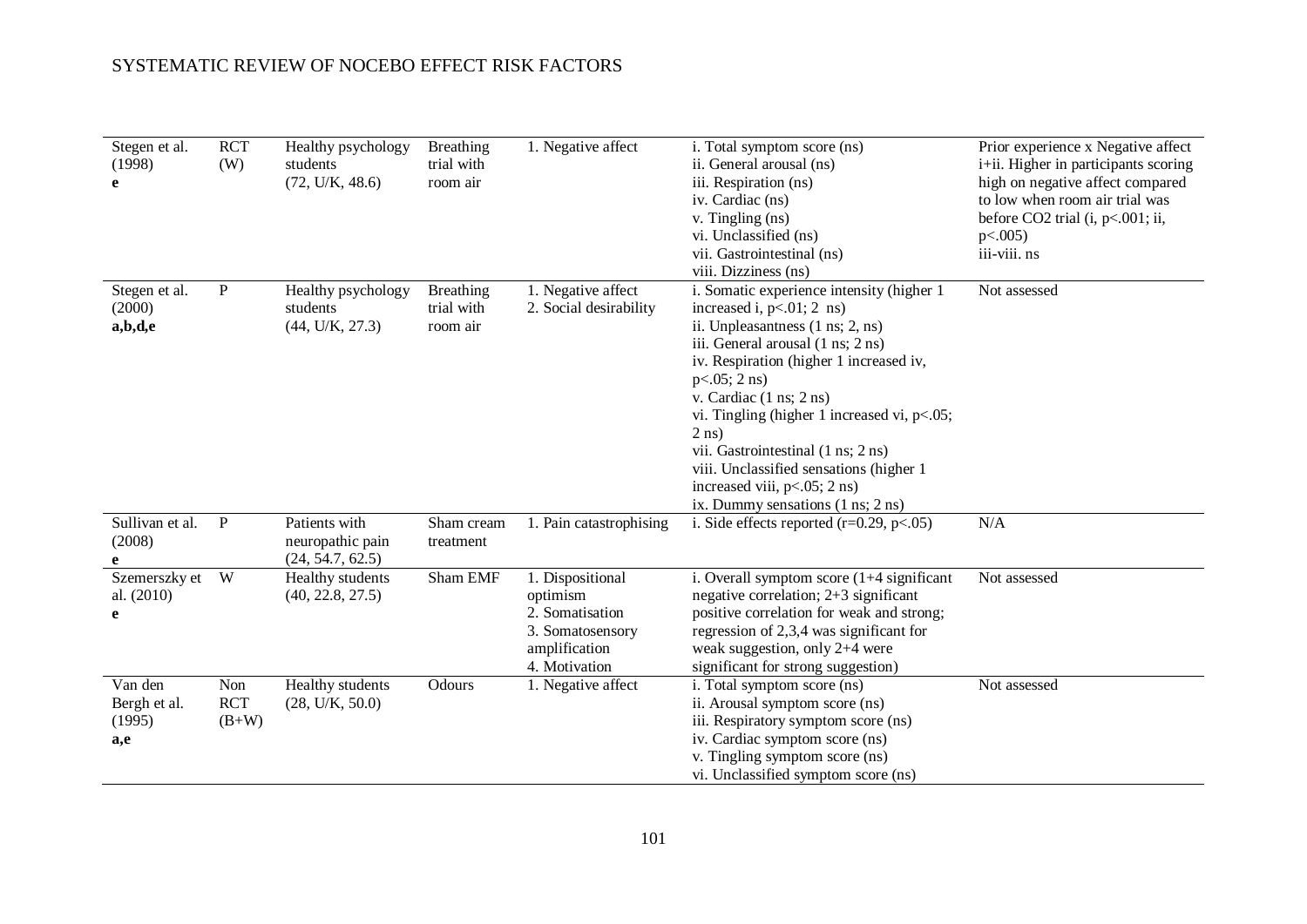| Van den<br>Bergh et al.<br>(1997)<br>a,e | Non<br><b>RCT</b><br>$(B+W)$ | Psychosomatic<br>patients<br>(28, 36.0, 50.0)  | Odours   | I. Blunting behaviour                                                                                                     | i. Total symptom score (Higher 1<br>increased i, $p<.002$ )<br>ii. Arousal symptom score (ns)<br>iii. Respiratory symptom score (ns)<br>iv. Cardiac symptom score (ns)<br>v. Tingling symptom score (ns)<br>vi. Unclassified symptom score (Higher 1)<br>increased vi, $p<.005$ )<br>vii. Dummy symptom score (ns) | Not assessed                                                                                          |
|------------------------------------------|------------------------------|------------------------------------------------|----------|---------------------------------------------------------------------------------------------------------------------------|--------------------------------------------------------------------------------------------------------------------------------------------------------------------------------------------------------------------------------------------------------------------------------------------------------------------|-------------------------------------------------------------------------------------------------------|
| Witthöft and<br>Rubin (2013)             | <b>RCT</b><br>(B)            | Adult English<br>speakers<br>(147, 29.8, 32.7) | Sham EMF | 1. Perceived sensitivity<br>to EMF<br>2. Modern health<br>worries<br>3. Somatisation<br>4. Somatosensory<br>amplification | i. Total symptom score (1 ns; higher 2)<br>increased i, $p<0.001$ ; 3 ns; higher 4<br>increased i, $p=.046$ )<br>ii. Anxiety (ns)<br>iii. Head and concentration (1ns; higher 2)<br>increased iii, $p<.001$ ; 3 ns; 4 ns)<br>iv. Tingling sensations (ns)                                                          | No significant interactions with<br>age, gender, level of education,<br>anxiety or symptom suggestion |

Note:  $RCT = Randomised Controled Trial, Non RCT = Non randomized controlled trial, P = Prospective design, B = Between subjects design, W = Within subjects design, and the use of the image.$ U/K= Unknown, ns = non-significant, Not assessed = did not assess interactions with another risk factor,  $N/A$  = no other risk factors assessed,  $\bf{a}$  = high risk for selection bias, **b** = high risk for confounding factors, **c** = high risk for insufficient follow-up, **d** = high risk for low generalisabilty, **e** = did not mention an a priori sample size calculation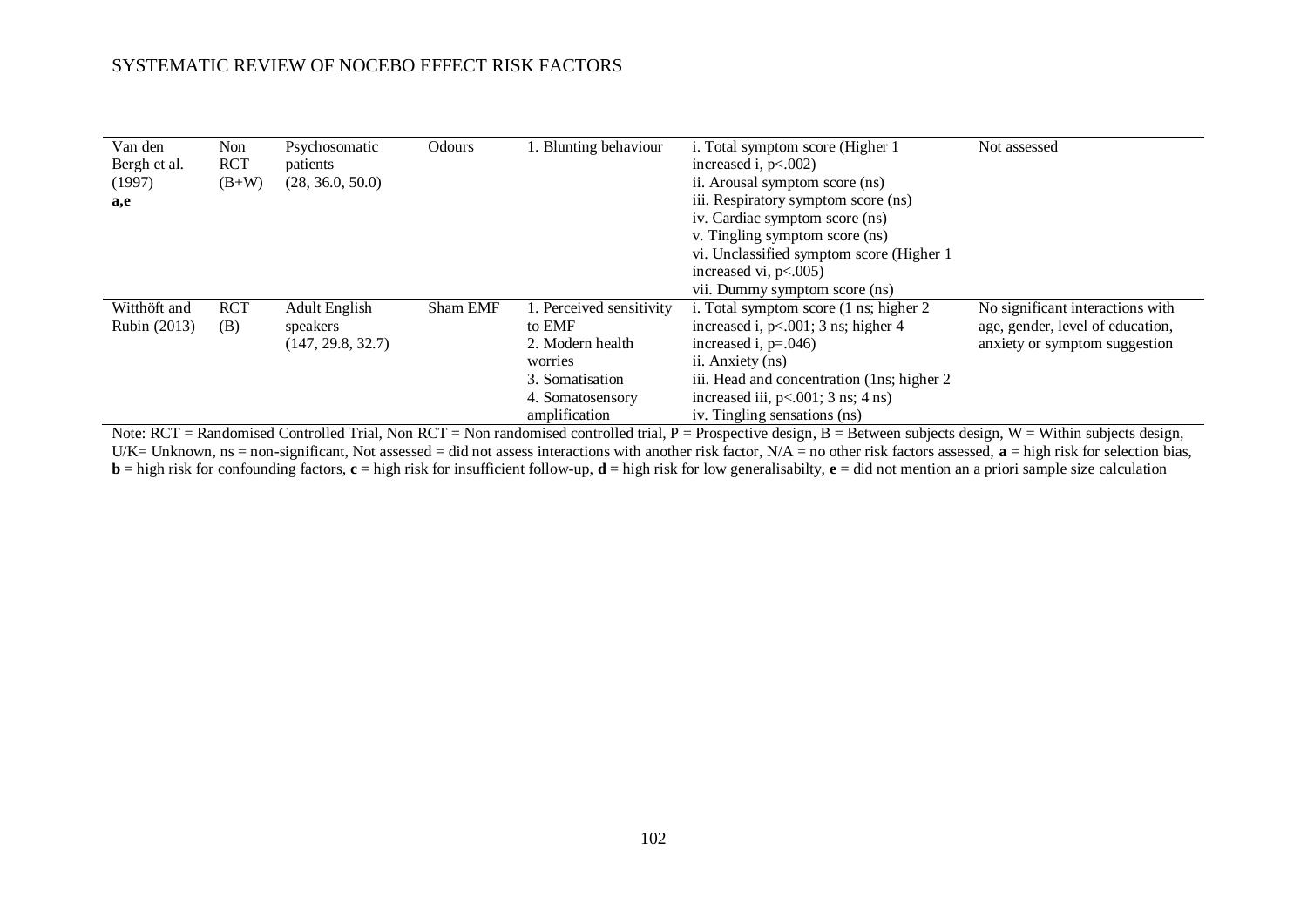| Reference and<br>quality                 | Study<br>design              | Population<br>(N, Mean age, %Male)                                     | Inert exposure            | Risk factor( $s$ )                                                                                                 | Symptoms measured                                                                                                                                                                                                                                | Interaction(s) with other risk factors                                                                                                                                                           |
|------------------------------------------|------------------------------|------------------------------------------------------------------------|---------------------------|--------------------------------------------------------------------------------------------------------------------|--------------------------------------------------------------------------------------------------------------------------------------------------------------------------------------------------------------------------------------------------|--------------------------------------------------------------------------------------------------------------------------------------------------------------------------------------------------|
| Dalton $(1999)$<br>e                     | <b>RCT</b><br>(B)            | Healthy volunteers<br>(180, 31.7, 49.4)                                | Odours                    | 1. Olfactory<br>sensitivity<br>2. Odour reactivity                                                                 | i. Symptom reports (1 ns; higher 2<br>increases i, $R^2=0.74$ )                                                                                                                                                                                  | Not assessed                                                                                                                                                                                     |
| Danker-Hopfe<br>et al. (2010)            | $\mathbf{P}$                 | Villages in Germany<br>with weak RF-EMF<br>sources<br>(397, U/K, 49.1) | Sham EMF                  | 1. Visibility of the<br>base station<br>2. Preoccupation<br>with EMF                                               | i. Subjective sleep quality (1 ns; 2)<br>ns)                                                                                                                                                                                                     | Not assessed                                                                                                                                                                                     |
| Devriese et al.<br>(2004)<br>a,e         | Non<br><b>RCT</b><br>$(B+W)$ | Healthy students<br>(53, U/K, U/K)                                     | Odours                    | 1. Perceived cue<br>odour                                                                                          | i. Total symptom score (ns)<br>ii. Arousal symptom score (ns)<br>iii. Respiratory symptom score (ns)<br>iv. Cardiac symptom score (ns)<br>v. Tingling symptom score (ns)<br>vi. Unclassified symptom score (ns)<br>vii. Dummy symptom score (ns) | Perceived cue odour x Odour<br>i. Higher to butyric acid than ammonia<br>when butyric acid was thought to have<br>been paired with $CO2 (p<.05)$<br>ii-vii. ns<br>No other interactions assessed |
| Geers et al.<br>(2011)<br>e              | <b>RCT</b><br>(B)            | Healthy students<br>(102, 20.5, 21.6)                                  | Sham caffeine<br>capsule  | 1. Average<br>caffeinated<br>beverage<br>consumption<br>2. Caffeinated<br>beverages<br>consumed so far<br>that day | i. Placebo response index- anxious,<br>sluggish, energized, calm, irritated,<br>lazy, relaxed, and excited (1 ns; 2)<br>$\text{ns}$ )                                                                                                            | No significant interactions with<br>likelihood suggestion                                                                                                                                        |
| Geers,<br>Weiland, et al.<br>(2005)<br>e | <b>RCT</b><br>(B)            | Healthy students<br>(57, U/K, 35.1)                                    | Sham caffeine<br>pill     | 1. Caffeine<br>consumption                                                                                         | i. Caffeine symptom questionnaire<br>score (ns)                                                                                                                                                                                                  | No significant interaction with arousal<br>suggestion                                                                                                                                            |
| Goetz et al.<br>(2008)<br>e              | ${\bf P}$                    | Parkinson's patients<br>with dyskinesia<br>(484, U/K, U/K)             | Sham<br>medication        | 1. Geographical site<br>of enrolment<br>2. Study (1 or 2)                                                          | i. UPDRS score worsening (1 ns; 2)<br>ns)                                                                                                                                                                                                        | Not assessed                                                                                                                                                                                     |
| Goldman et<br>al. (1965)<br>e            | Non<br><b>RCT</b><br>(B)     | Male veterans with<br>Schizophrenia<br>(64, 44.0, 100.0)               | Sham arousal<br>treatment | 1. High regard for<br>hospital<br>medications                                                                      | i. Reported symptoms identified<br>through interviews (U/K)<br>ii. Increase in reported drug effects<br>identified through interviews                                                                                                            | Not assessed                                                                                                                                                                                     |

Supplementary Table 17. Miscellaneous baseline predictors of symptom reporting to an inert exposure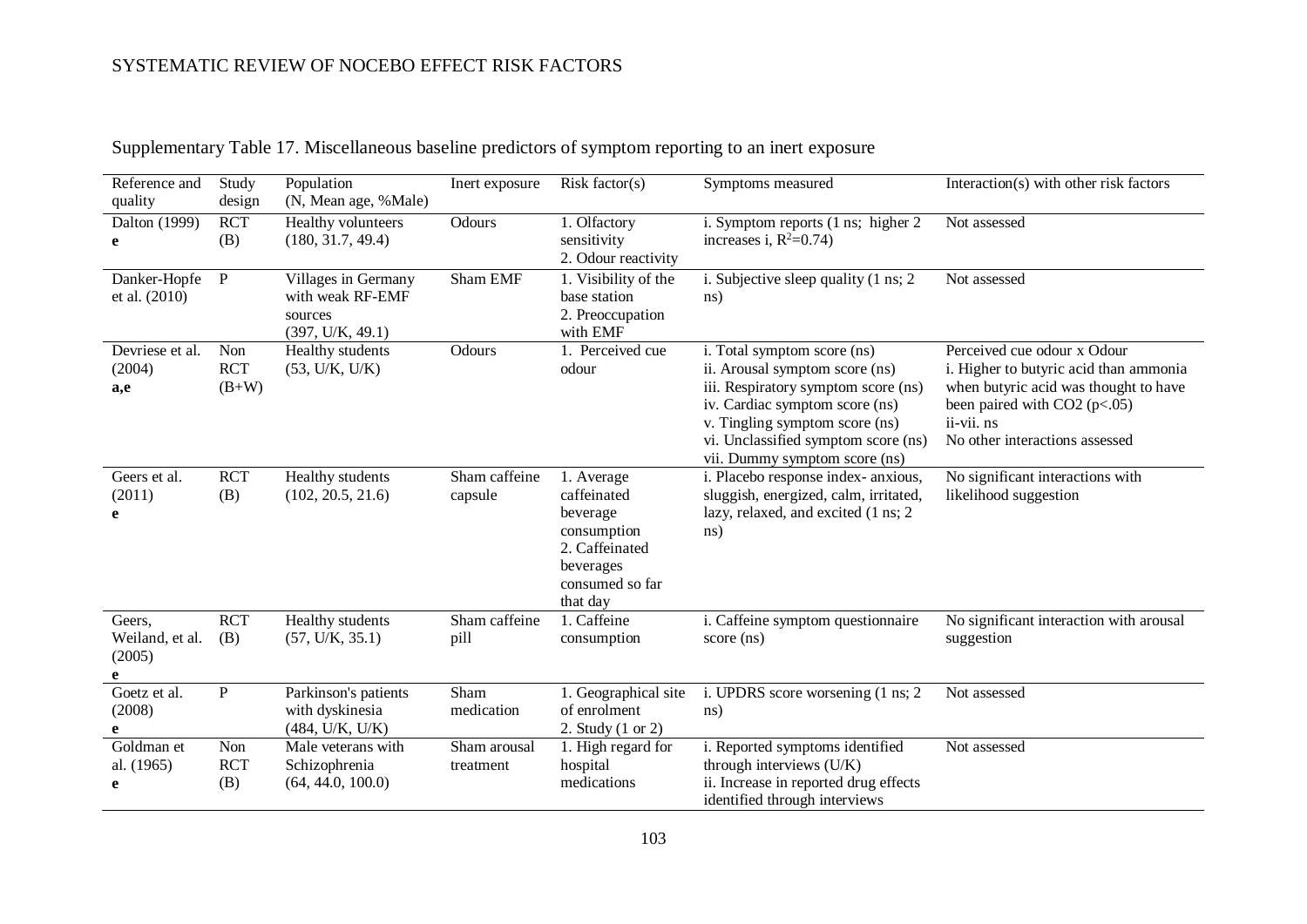|                                           |                              |                                         |                                                               |                                                                       | $(C=.30, p<.01)$<br>iii. Ward activity (U/K)                                                                                                                                                                                                                                                                                            |                                                                                                                                                                                                                                                                                                                                                                                                                                                                                                                                                                               |
|-------------------------------------------|------------------------------|-----------------------------------------|---------------------------------------------------------------|-----------------------------------------------------------------------|-----------------------------------------------------------------------------------------------------------------------------------------------------------------------------------------------------------------------------------------------------------------------------------------------------------------------------------------|-------------------------------------------------------------------------------------------------------------------------------------------------------------------------------------------------------------------------------------------------------------------------------------------------------------------------------------------------------------------------------------------------------------------------------------------------------------------------------------------------------------------------------------------------------------------------------|
| Köteles and<br>Babulka<br>(2014)<br>a,d,e | P                            | Adult volunteers<br>(33, 37.7, 15.2)    | 3 types of<br><b>Essential oils</b><br>(Randomised<br>to $1)$ | 1. Pleasantness of<br>odour                                           | i. Perceived change in alertness:<br>rosemary oil (ns), lavender oil (ns),<br>eucalyptus oil (increased, $p<.05$ )<br>ii. Perceived change in heart rate:<br>rosemary oil (ns), lavender oil (ns),<br>eucalyptus oil (ns)<br>iii. Perceived change in BP:<br>rosemary oil (ns), lavender oil (ns),<br>eucalyptus oil (increased, p<.05) | Not assessed                                                                                                                                                                                                                                                                                                                                                                                                                                                                                                                                                                  |
| Liccardi et al.<br>(2004)<br>b,e          | $\mathbf{P}$                 | Patients with ADRs<br>(600, 42.0, 30.3) | Sham allergen<br>pill                                         | 1. Hospital centre                                                    | i. Number of people reporting<br>reactions (ns)                                                                                                                                                                                                                                                                                         | Not assessed                                                                                                                                                                                                                                                                                                                                                                                                                                                                                                                                                                  |
| Mazzoni et al.<br>(2010)<br>e             | <b>RCT</b><br>(B)            | Healthy students<br>(120, 20.7, 50.0)   | Sham<br>environmental<br>toxin                                | 1. Gender of model                                                    | i. Verbal symptom ratings (more<br>symptoms were reported when<br>participant and confederate were<br>the same gender, $d=0.24$ )                                                                                                                                                                                                       | Not assessed                                                                                                                                                                                                                                                                                                                                                                                                                                                                                                                                                                  |
| Meulders et<br>al. (2010)<br>a,e          | Non<br><b>RCT</b><br>$(B+W)$ | Healthy adults<br>(58, 22.0, 48.3)      | Odours                                                        | 1. Ability to predict<br>which odour<br>produced the most<br>symptoms | i. Total symptom score (ns)<br>ii. Arousal (ns)<br>iii. Respiratory (ns)<br>iv. Cardiac (ns)<br>v. Tingling (ns)<br>vi. Unclassified (ns)<br>vii. Dummy (ns)                                                                                                                                                                            | Conditioning x Ability to predict<br>i. Higher in response to odours which<br>had been paired with CO2 compared to<br>room air when participants were able to<br>predict which odour had caused the<br>most symptoms $(p<.05)$<br>ii-vii. ns<br>Conditioning x Ability to predict x<br>Odour<br>i-iv+vii. Higher in response to butyric<br>acid which had been paired with CO2<br>compared to room air when participants<br>were able to predict which odour had<br>caused the most symptoms (i-iv, $p<.01$ ;<br>vii, $p<.05$ )<br>v+vi. ns<br>No other interactions assessed |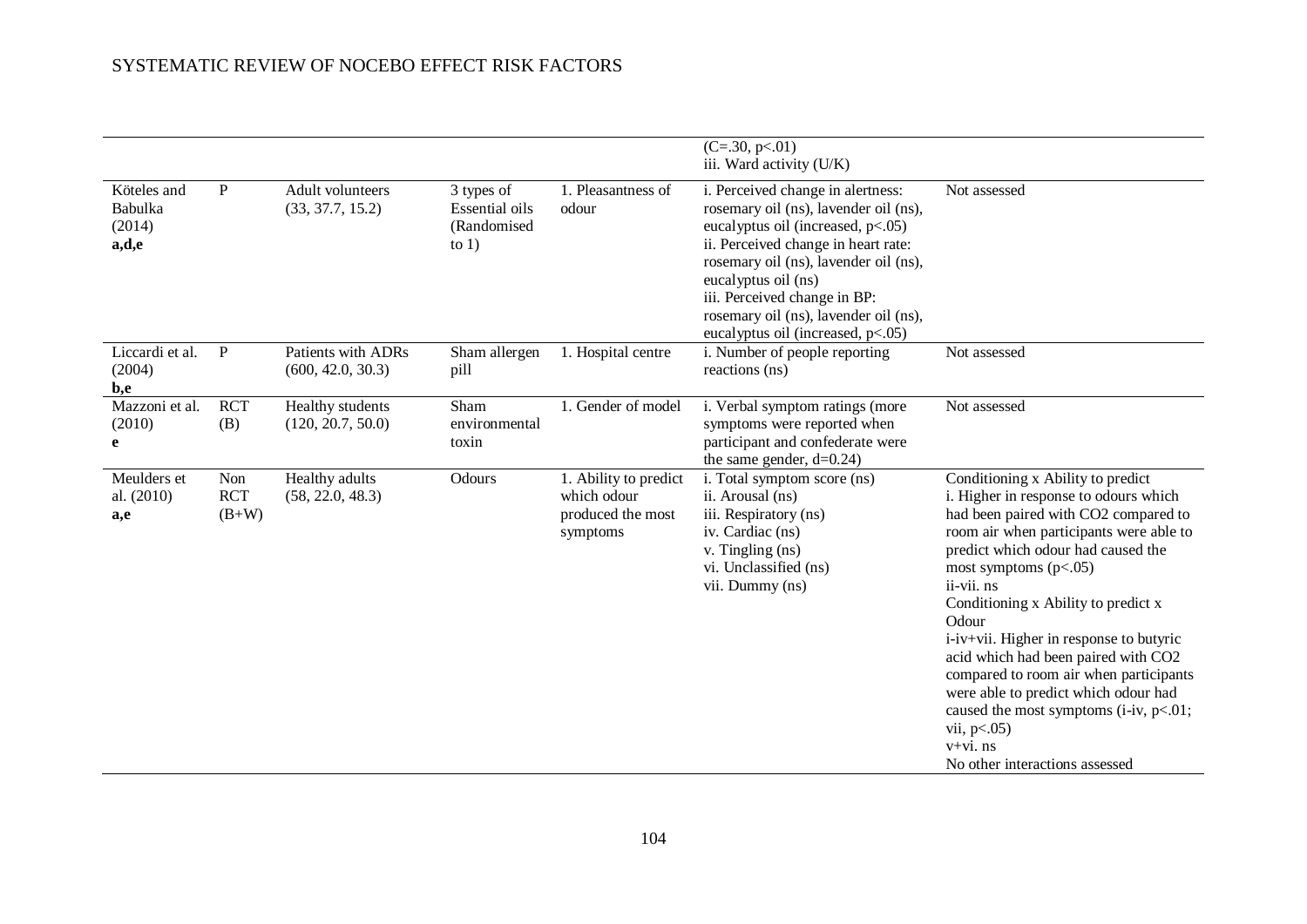| Nevelsteen et<br>al. (2007)<br>e | <b>RCT</b><br>(B) | Healthy males<br>(59, 48.4, 100.0) | <b>Sham</b><br>magnetic field                    | 1. Discomfort under<br>the helmet<br>2. Stress under the<br>helmet<br>3. Risk perception | i. Subjective vigilance feelings (1)<br>$ns$ ; 2 ns; 3 ns)<br>ii. Profile of mood states (1 ns; 2)<br>$ns$ ; $3$ ns)<br>iii. 24 Physical symptoms scale<br>(higher 1 increased iii, $p<.001$ ; 2,<br>ns; 3, ns) | Not assessed |
|----------------------------------|-------------------|------------------------------------|--------------------------------------------------|------------------------------------------------------------------------------------------|-----------------------------------------------------------------------------------------------------------------------------------------------------------------------------------------------------------------|--------------|
| Wendt et al.<br>(2014)<br>e      | P                 | Healthy males<br>(24, 25.0, 100.0) | <b>Sham</b><br>immuno-<br>suppressive<br>capsule | 1. Genes                                                                                 | i. Number of symptoms reported<br>(More side effects in the Val/Val)<br>homozygous carriers compared to<br>the Val158/Met158 groups,<br>$p<0.001$ and the Met158<br>homozygous groups, $p<.01$ )                | N/A          |

Note: RCT = Randomised Controlled Trial, P = Prospective design, B = Between subjects design, U/K= Unknown, ns = non-significant, Not assessed = did not assess interactions with another risk factor,  $N/A =$  no other risk factors assessed,  $\mathbf{a} =$  high risk for selection bias,  $\mathbf{b} =$  high risk for confounding factors,  $\mathbf{d} =$  high risk for low generalizability, **e** = did not mention an a priori sample size calculation